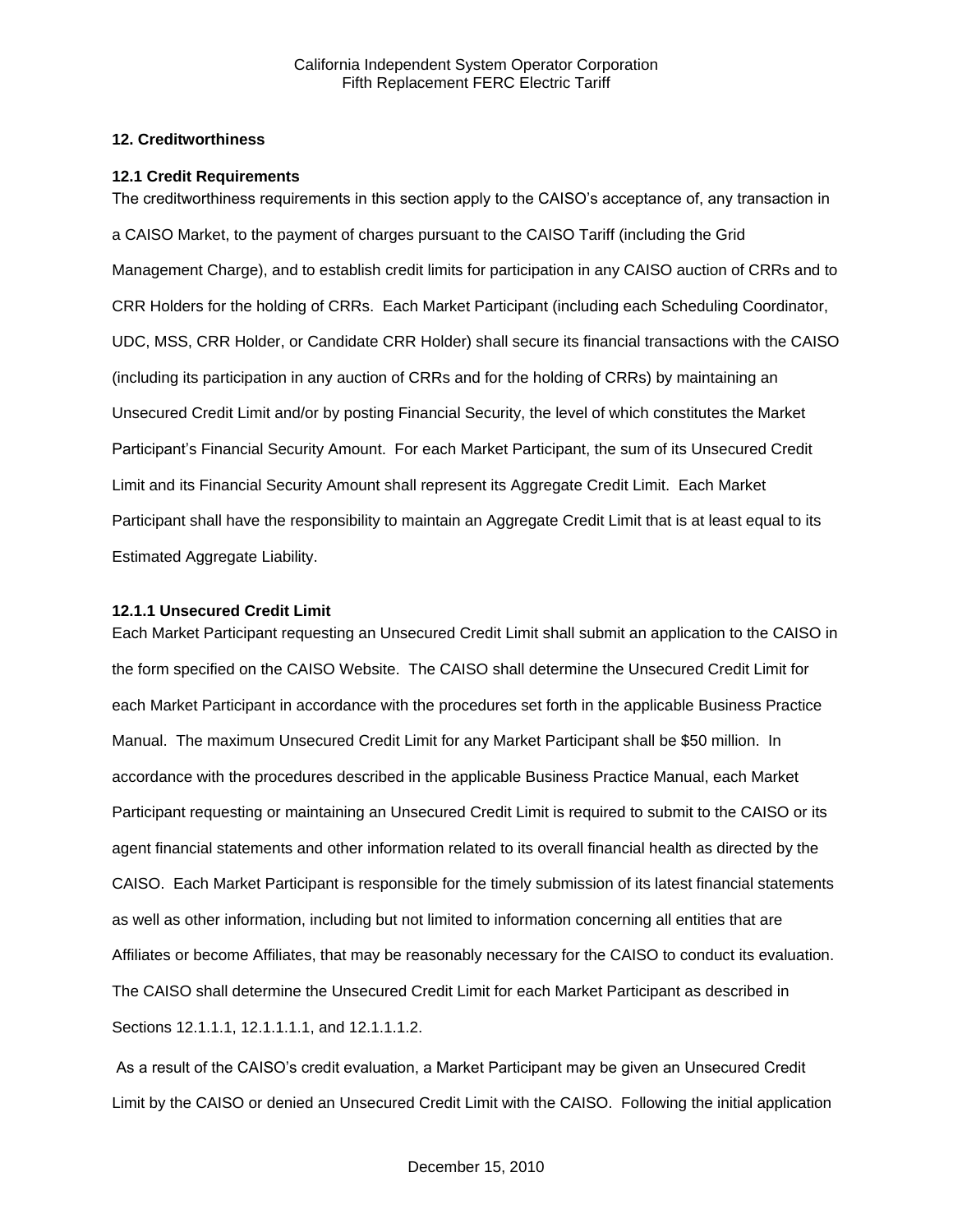and the establishment of an Unsecured Credit limit, the CAISO will review each Market Participant's Unsecured Credit Limit on a quarterly basis, unless that entity does not prepare quarterly statements, in which case the review will occur on an annual basis, and no entity shall be required to submit a new application. In addition, the CAISO may review the Unsecured Credit Limit for any Market Participant whenever the CAISO becomes aware of information that could indicate a Material Change in Financial Condition. In the event the CAISO determines that the Unsecured Credit Limit of a Market Participant must be reduced as a result of a subsequent review, the CAISO shall notify the Market Participant of the reduction, and shall, upon request, also provide the Market Participant with a written explanation of why the reduction was made.

## **12.1.1.1 Unsecured Credit Limit Calculation**

An Unsecured Credit Limit (UCL) for each Market Participant that is a Rated or Unrated Public/Private Corporation, a Rated or Unrated Governmental Entity, or a Local Publicly Owned Electric Utility and that requests an Unsecured Credit Limit is calculated as follows:

- 1. For each Rated Public/Private Corporation, the Unsecured Credit Limit is the lesser of \$50 million or an amount equal to the Market Participant's Tangible Net Worth multiplied by a calculated percentage of Tangible Net Worth. The Tangible Net Worth percentage is comprised of fifty percent (50%) of the Market Participant's lowest credit agency issuer rating and fifty percent (50%) of the Moody's KMV Equivalent Rating, if reasonably applicable. If a Moody's KMV Equivalent Rating is not reasonably applicable, the Tangible Net Worth percentage is comprised of one hundred percent (100%) of the Market Participant's lowest credit agency issuer rating.
- 2. For each Unrated Public/Private Corporation, the Unsecured Credit Limit is the lesser of \$50 million or an amount equal to the Market Participant's Tangible Net Worth multiplied by a calculated percentage of Tangible Net Worth. The Tangible Net Worth percentage is comprised of one hundred percent (100%) of the Moody's KMV Equivalent Rating.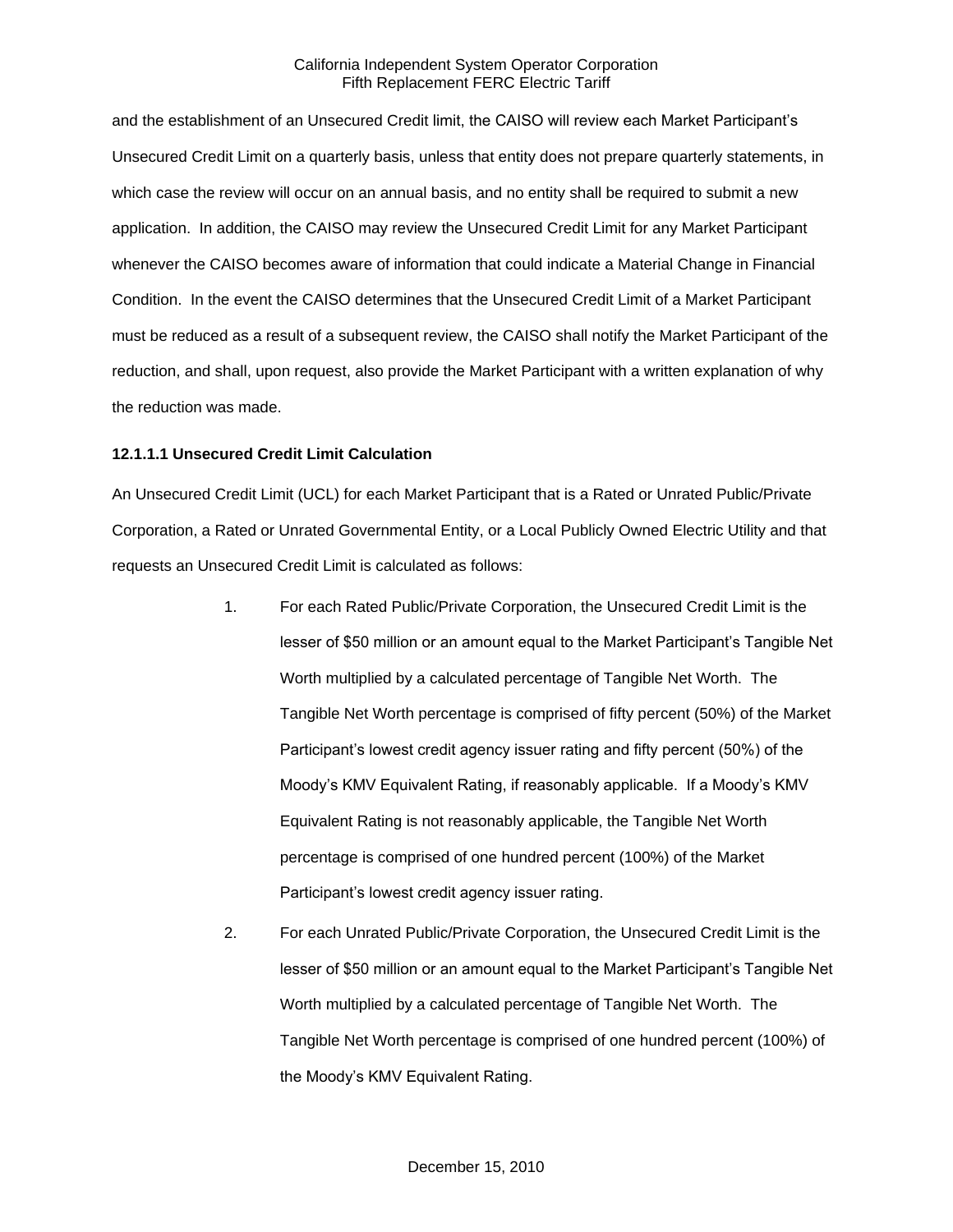- 3. For each Rated Governmental Entity, the Unsecured Credit Limit is the lesser of \$50 million or an amount equal to the Market Participant's Net Assets multiplied by a calculated percentage of Net Assets. The Net Assets percentage is comprised of one hundred percent (100%) of the Market Participant's lowest credit agency issuer rating.
- 4. (a) For each Unrated Governmental Entity other than one that receives appropriations from the federal government or a state government, the Unsecured Credit Limit is the lesser of \$50 million or an amount equal to a specified percentage of the Market Participant's Net Assets if the Market Participant has a minimum of \$25 million in Net Assets and its Times Interest Earned, Debt Service Coverage and Equity to Assets ratios (as those ratios are defined in the applicable Business Practice Manual) meet or exceed minimums specified in the applicable Business Practice Manual.

(b) For each Unrated Governmental Entity that receives appropriations from the federal government or a state government, the Unsecured Credit Limit is the lesser of \$50 million or the amount appropriated by the federal or relevant state government for the purpose of procuring Energy and Energy-related products and services for the applicable fiscal year. The Unrated Governmental Entity seeking to establish an Unsecured Credit Limit pursuant to this section shall provide documentation establishing its annual appropriations.

5. A Local Publicly Owned Electric Utility with a governing body having ratemaking authority that has submitted an application for an Unsecured Credit Limit shall be entitled to an Unsecured Credit Limit of \$1 million without regard to its Net Assets. Such Local Publicly Owned Electric Utility shall be entitled to request an Unsecured Credit Limit based on Net Assets as provided in Section 12.1.1.1(3) or 12.1.1.1(4) in order to establish an Unsecured Credit Limit as the greater of \$1 million or the amount determined as provided in this Section 12.1.1.1(5). A public entity that is not a Local Publicly Owned Electric Utility is not entitled to an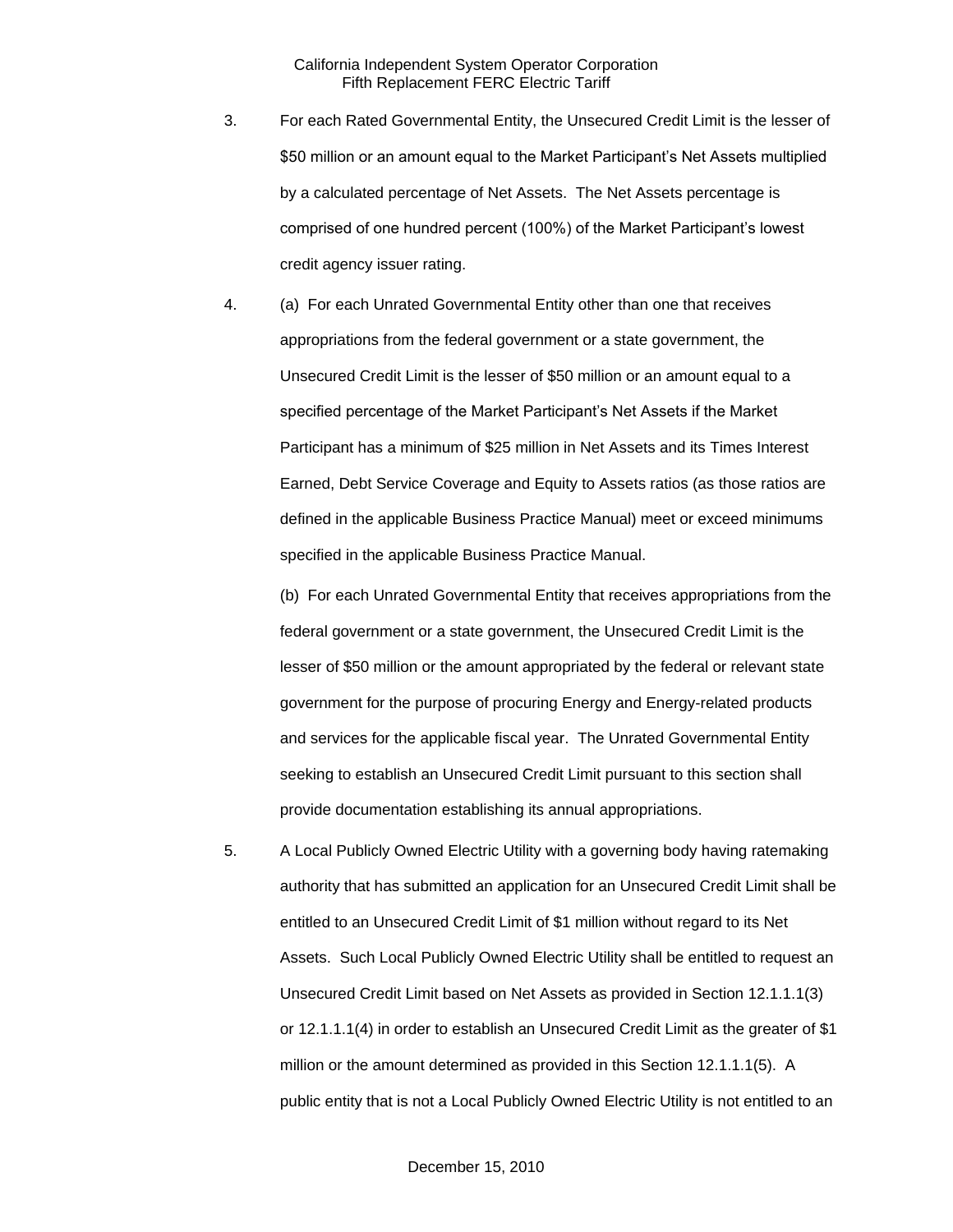Unsecured Credit Limit of \$1 million under this Section 12.1.1.1(5) but may seek to establish an Unsecured Credit Limit as provided in any other provision of the CAISO Tariff that may apply.

Public entities, including Local Publicly Owned Electric Utilities, that operate through a Joint Powers Agreement, or a similar agreement acceptable to the CAISO with the same legal force and effect, shall be entitled to aggregate or assign their Unsecured Credit Limits subject to the following limitations and requirements. A public entity that is a party to a Joint Powers Agreement or similar agreement and that is also participating independently in the CAISO Markets with an established Unsecured Credit Limit shall not be entitled to assign or aggregate any portion of its Unsecured Credit Limit that the public entity is using to support financial liabilities associated with its individual participation in the CAISO Markets. A Local Publicly Owned Electric Utility that operates through a Joint Powers Authority or similar agreement that desires to aggregate a portion of its Unsecured Credit Limit that is equal to or less than \$1 million with one or more other Local Publicly Owned Electric Utilities that operate through that Joint Powers Agreement or similar agreement or to assign a portion of its Unsecured Credit Limit that is equal to or less than \$1 million to the Joint Powers Authority shall be entitled to do so. A Local Publicly Owned Electric Utility that operates through a Joint Powers Agreement or similar agreement that desires to aggregate its Unsecured Credit Limit with one or more other Local Publicly Owned Electric Utilities that operate through that Joint Powers Agreement or similar agreement or to assign a portion of its Unsecured Credit Limit to the Joint Powers Authority that exceeds \$1 million, and any public entity that is not a Local Publicly Owned Electric Utility that operates through a Joint Powers Agreement or similar agreement that desires to aggregate its Unsecured Credit Limit with one or more other Local Publicly Owned Electric Utilities that operate through that Joint Powers Agreement or similar agreement or to assign any portion of its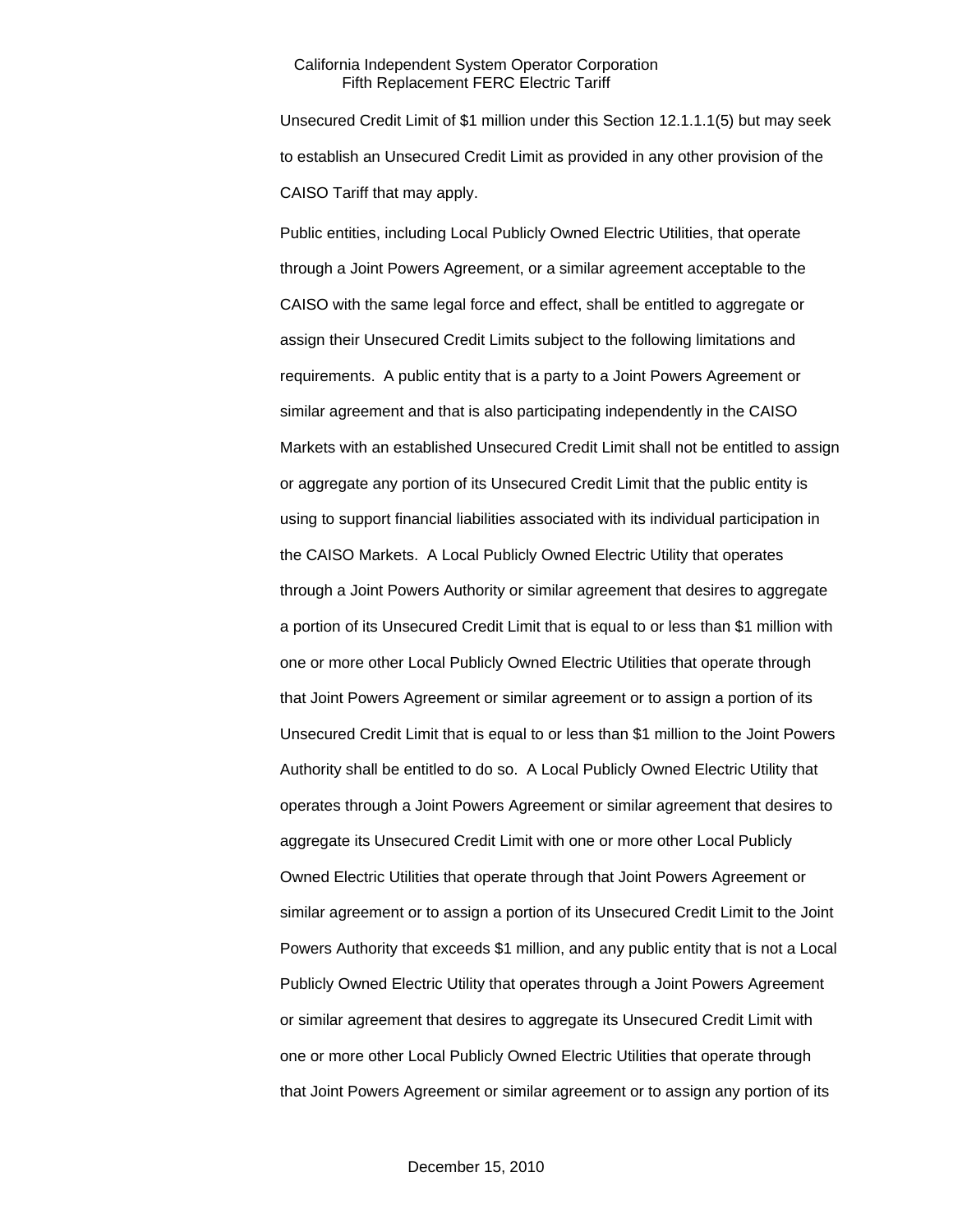Unsecured Credit Limit to the Joint Powers Authority, shall provide documentation that is acceptable to the CAISO and that demonstrates the Local Publicly Owned Electric Utility or public entity will assume responsibility for the financial liabilities of the Joint Powers Authority associated with the assigned or aggregated portion of the Unsecured Credit Limit. Such documentation may include a guaranty or similar instrument acceptable to the CAISO.

Unsecured Credit Limits established pursuant to this Section 12.1.1.1 shall be subject to the CAISO's consideration of the same qualitative factors that apply to all Market Participants as set forth in Section 12.1.1.2 and, accordingly, the CAISO may adjust their Unsecured Credit Limits pursuant to Section 12.1.1.

# **12.1.1.1.1 Maximum Percentage of Tangible Net Worth and Net Assets**

For Rated and Unrated Public/Private Corporations or Rated Governmental Entities, the maximum percentage of Tangible Net Worth or Net Assets is 7.5 percent (7.5%) for the highest quality firms; that is, those Market Participants who maintain the highest Moody's KMV Equivalent Rating and/or highest credit agency issuer rating. The percentage of Tangible Net Worth or Net Assets that a Market Participant qualifies for will be reduced as its credit risk increases as determined by having a lower Moody's KMV Equivalent Rating and/or lower credit agency issuer rating.

For Unrated Governmental Entities, the CAISO may provide an Unsecured Credit Limit of up to five percent (5%) of Net Assets.

With respect to either of these potential maximum percentages, a lesser amount of unsecured credit may be granted if the CAISO becomes aware of information related to a Material Change in Financial Condition or other significant information that presents a significant risk to the creditworthiness of the entity.

# **12.1.1.1.2 Unsecured Credit Limit Calculation Steps**

A six-step process is used to determine Unsecured Credit Limits for Market Participants that are Rated Public/Private Corporations, Unrated Public/Private Corporations, and Rated Governmental Entities.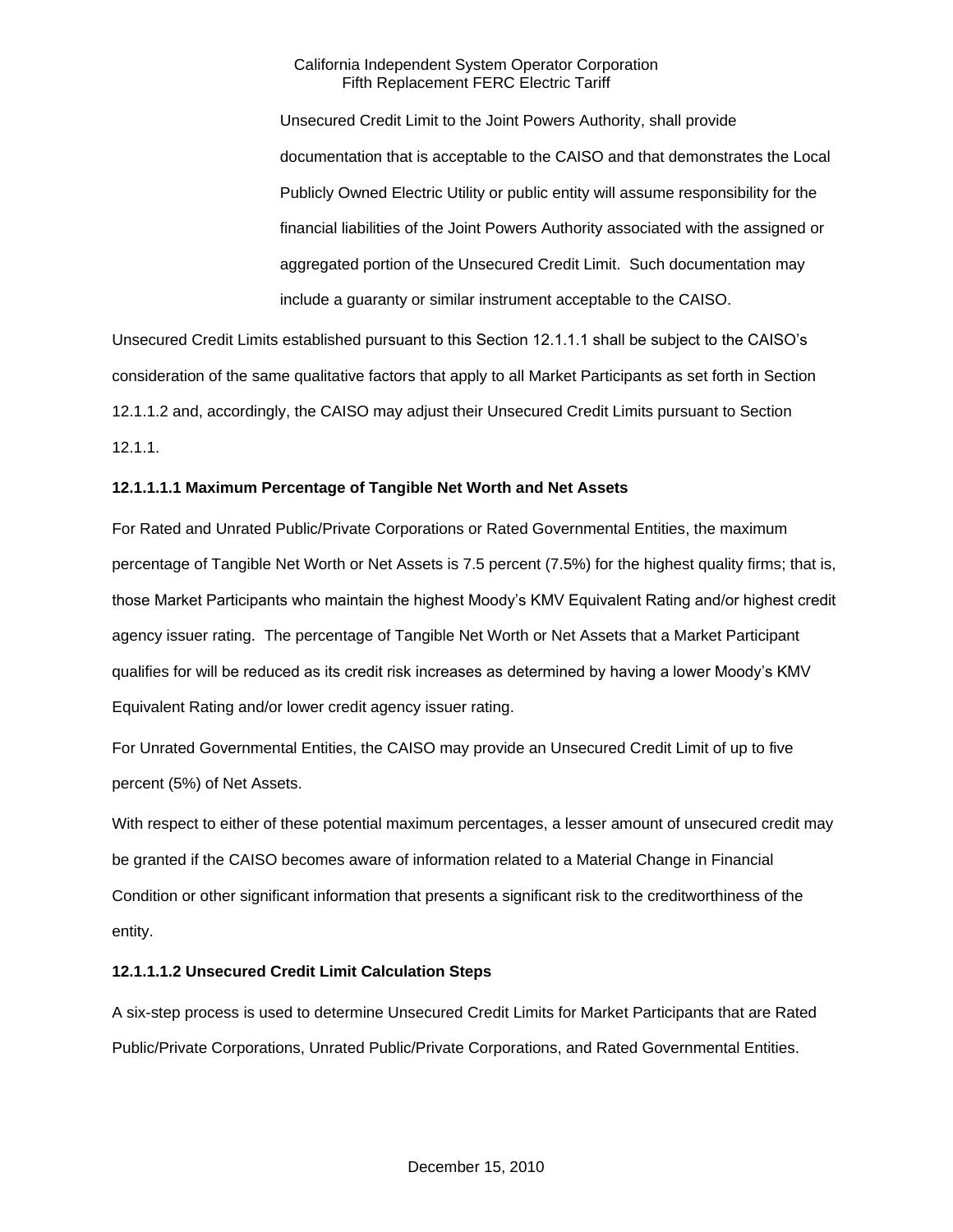- Step 1 If the Market Participant has a credit rating(s) from one or more of the Nationally Recognized Statistical Rating Organizations, verify the rating(s) with the appropriate organization. Regardless of the number of ratings available, the lowest rating will be used for purposes of determining the percentage of Tangible Net Worth or Net Assets.
- Step 2 –Obtain the Market Participant's Moody's KMV Equivalent Rating.
- Step 3 Calculate the percentage of Tangible Net Worth or Net Assets based on the entity type as described in Section 12.1.1.1.
- Step 4 Calculate the Market Participant's Tangible Net Worth or Net Assets.
	- (a) Tangible Net Worth for Rated or Unrated Public/Private Corporations equals total assets minus assets (net of any matching liabilities, assuming the result is a positive value) the CAISO reasonably believes to be restricted or potentially unavailable to settle a claim in the event of a default (examples include restricted assets and Affiliate assets) minus intangible assets (i.e., those assets not having a physical existence such as patents, trademarks, franchises, intellectual property, and goodwill) minus derivative assets (net of any matching liabilities, assuming the result is a positive value) minus total liabilities.
	- (b) Net Assets for Rated Governmental Entities equals total assets minus assets (net of any matching liabilities, assuming the result is a positive value) the CAISO reasonably believes to be restricted or potentially unavailable to settle a claim in the event of a default (examples include restricted assets) minus total liabilities.

#### Step 5 – Calculate the Market Participant's intermediate Unsecured Credit Limit.

(a) intermediate Unsecured Credit Limit = Tangible Net Worth \* percentage of Tangible Net Worth for Rated or Unrated Public/Private Corporations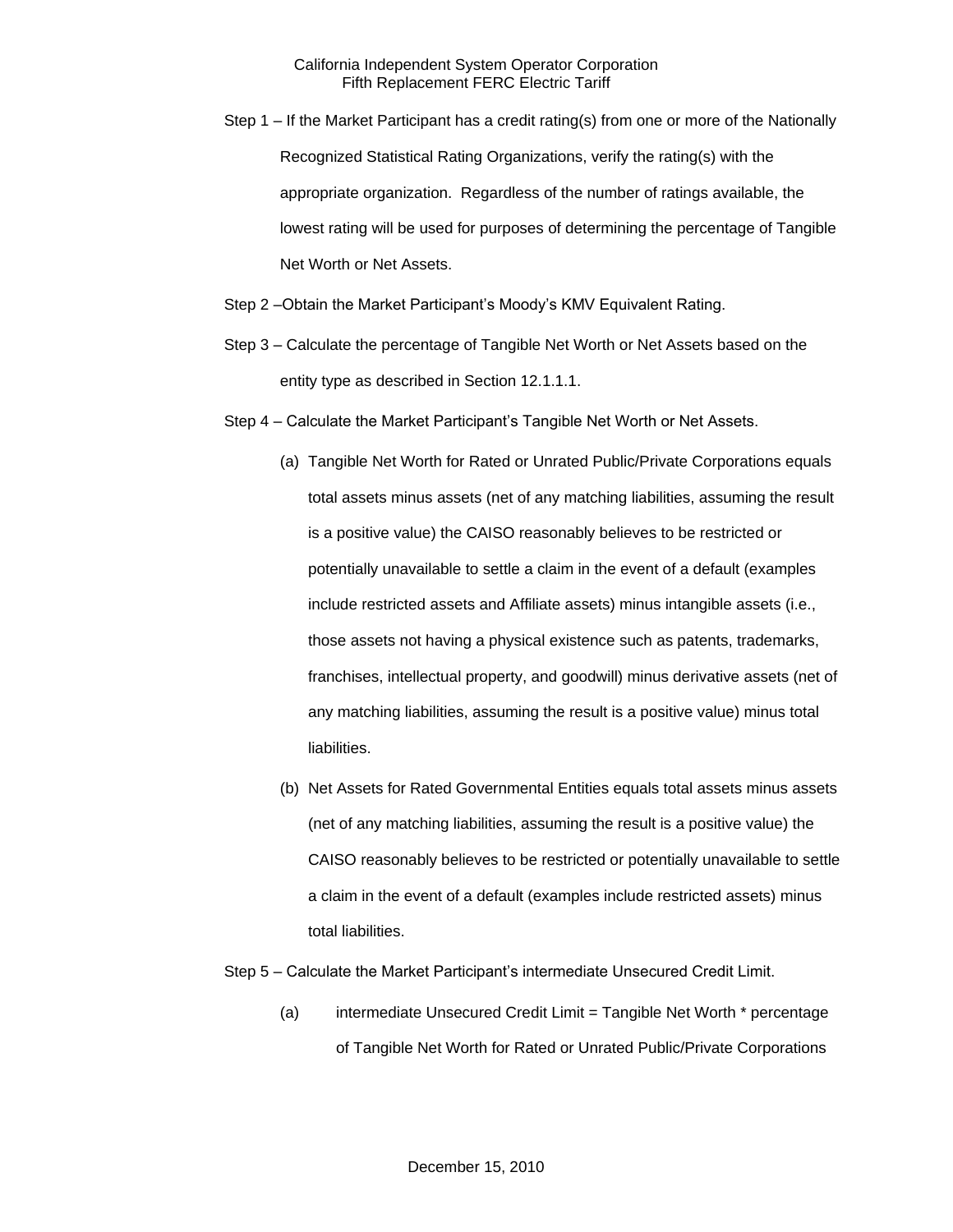- (b) intermediate Unsecured Credit Limit = Net Assets \* percentage of Net Assets for Rated Governmental Entities
- Step 6 Adjust the intermediate Unsecured Credit Limit downward, if warranted based on the CAISO's review of qualitative and quantitative credit strength indicators in Section 12.1.1.2.
	- (a) Final Unsecured Credit Limit = intermediate Unsecured Credit Limit from Step 5 \* (0 - 100%)

# **12.1.1.2 Qualitative and Quantitative Credit Strength Indicators**

In determining a Market Participant's Unsecured Credit Limit, the CAISO may rely on information gathered from financial reporting agencies, the general/financial/energy press, and provided by the Market Participant to assess its overall financial health and its ability to meet its financial obligations. Information considered by the CAISO in this process may include the following qualitative factors:

- (a) Applicant's history;
- (b) Nature of organization and operating environment;
- (c) Management;
- (d) Contractual obligations;
- (e) Governance policies;
- (f) Financial and accounting policies;
- (g) Risk management and credit policies;
- (h) Market risk including price exposures, credit exposures and operational exposures;
- (i) Event risk;
- (j) The state or local regulatory environment; and
- (k) Affiliate disclosure information provided pursuant to Section 12.1.1 and/or Section 39.9.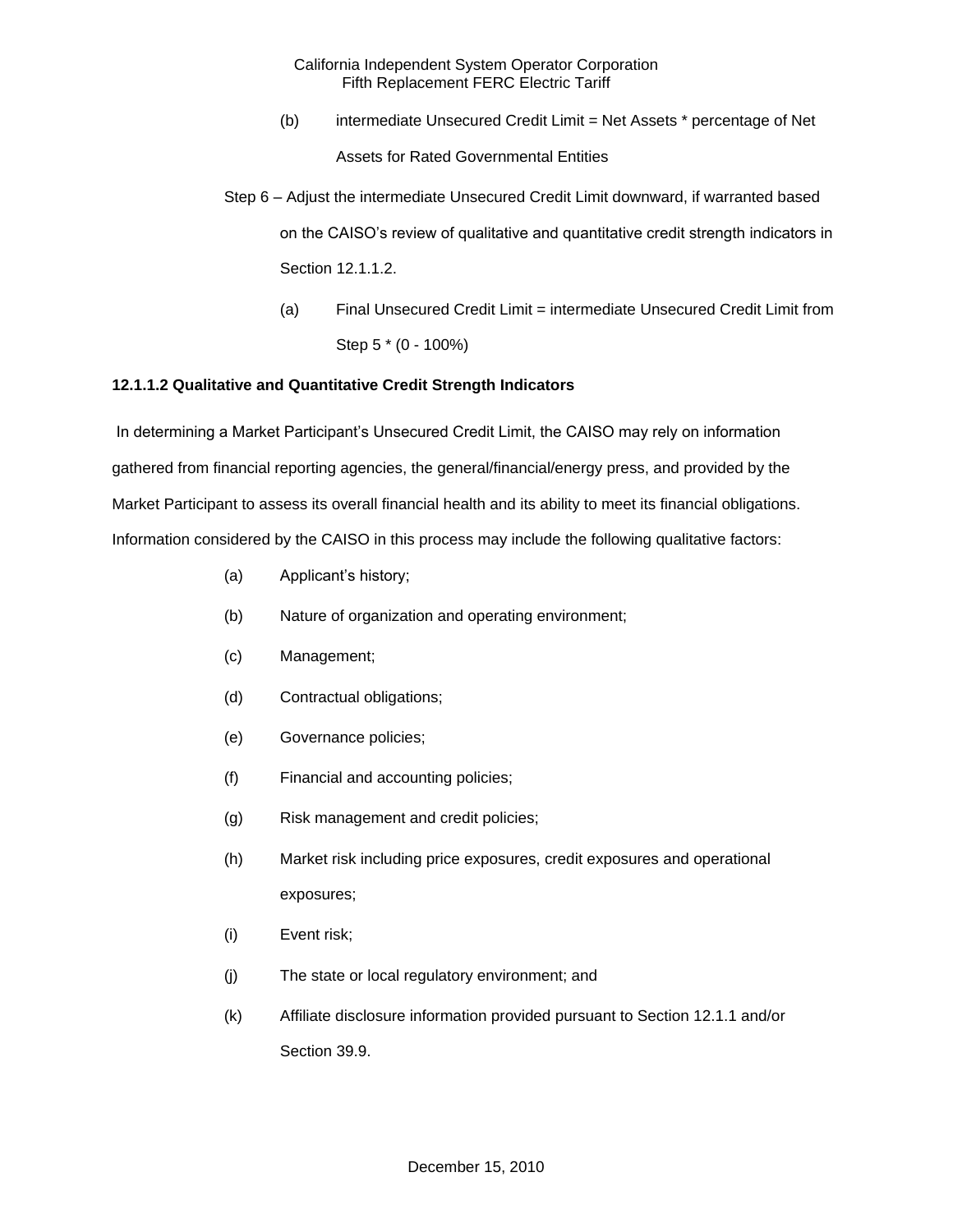Material negative information in these areas may result in a reduction of up to one hundred percent (100%) in the Unsecured Credit Limit that would otherwise be granted based on the six-step process described in Section 12.1.1.1. A Market Participant, upon request, will be provided a written analysis as to how the provisions in Section 12.1.1.1 and this section were applied in setting its Unsecured Credit Limit.

#### **12.1.1.3 Financial Statements**

Market Participants requesting unsecured credit are required to provide financial statements so that a credit review can be completed. Based on availability, the Market Participant must submit a financial statement for the most recent financial quarter, as well as audited financial statements for the most recent three fiscal years, or the period of existence of the Market Participant, if shorter, to the CAISO or the CAISO's designee. If audited financial statements are not available, financial statements, as described below, should be submitted, signed and attested to by an officer of the Market Participant as a fair representation of the financial condition of the Market Participant in accordance with generally accepted accounting principles. The information should include, but is not limited to, the following:

- (a) If publicly traded:
	- (i) Annual and quarterly reports on Form 10-K and Form 10-Q, respectively
	- (ii) Form 8-K reports, if any
- (b) If privately held or governmentally owned:
	- (i) Management's discussion & analysis (if available)
	- (ii) Report of independent accountants (if available)
	- (iii) Financial statements, including:
		- Balance sheet
		- Income statement
		- Statement of cash flows
		- Statement of stockholder's equity
	- (iv) Notes to financial statements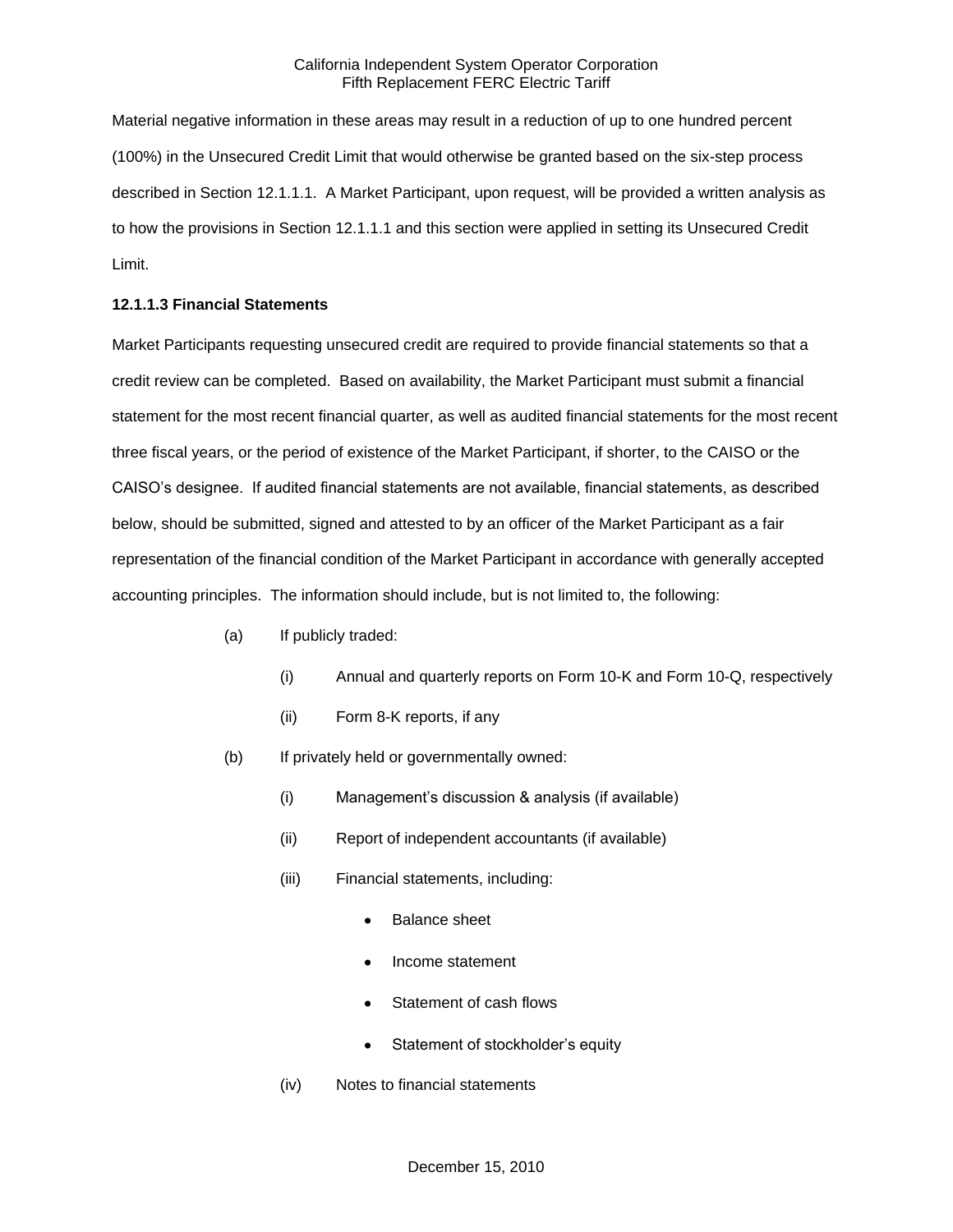If the above information is available electronically on the internet, the Market Participant may indicate in written or electronic communication where such statements are located for retrieval by the CAISO or the CAISO's designee.

## **12.1.1.4 Determination of Unsecured Credit Limits for Affiliates**

If any Market Participant requesting or maintaining an Unsecured Credit Limit is affiliated with one or more other entities subject to the credit requirements of this Section 12, the CAISO may consider the overall creditworthiness and financial condition of such Affiliates when determining the applicable Unsecured Credit Limit. The CAISO may determine that the maximum Unsecured Credit Limit specified in Section 12.1.1 applies to the combined activity of such Affiliates. In the event the CAISO determines that the maximum Unsecured Credit Limit applies to the combined activity of the Affiliates and the Market Participant, the CAISO shall inform the Market Participant in writing.

## **12.1.1.5 Notification of Material Change in Financial Condition**

Each Market Participant shall notify the CAISO in writing of a Material Change in Financial Condition, within five (5) Business Days of when the Material Change in Financial Condition is known or reasonably should be known by the Market Participant. The provision to the CAISO of a copy of a Form 10-K, Form 10-Q, or Form 8-K filed with the U.S. Securities and Exchange Commission shall satisfy the requirement of notifying the CAISO of such Material Change in Financial Condition. Alternatively, the Market Participant may direct the CAISO to the location of the information on their company website or the website of the U.S. Securities & Exchange Commission.

#### **12.1.2 Financial Security And Financial Security Amount**

A Market Participant that does not have an Unsecured Credit Limit, or that has an Unsecured Credit Limit that is less than its Estimated Aggregate Liability, shall post Financial Security that is acceptable to the CAISO and that is sufficient to ensure that its Aggregate Credit Limit (i.e., the sum of its Unsecured Credit Limit and Financial Security Amount) is equal to or greater than its Estimated Aggregate Liability. The Financial Security posted by a Market Participant may be any combination of the following types of Financial Security provided in favor of the CAISO and notified to the CAISO under Section 12.3: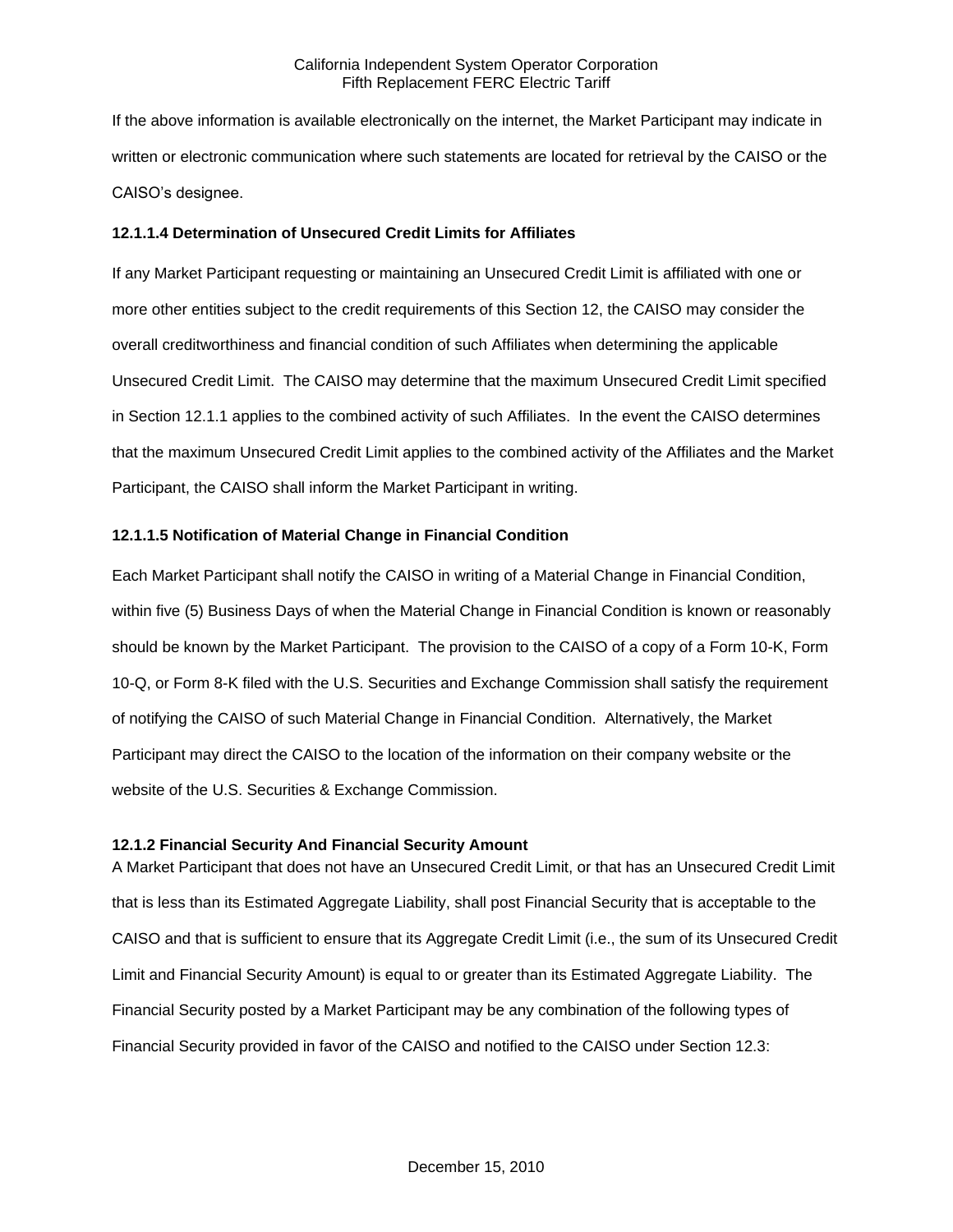- (a) an irrevocable and unconditional letter of credit issued by a bank or financial institution that is reasonably acceptable to the CAISO;
- (b) an irrevocable and unconditional surety bond issued by an insurance company that is reasonably acceptable to the CAISO;
- (c) an unconditional and irrevocable guaranty issued by a company that is reasonably acceptable to the CAISO;
- (d) a cash deposit standing to the credit of the CAISO in an interest-bearing escrow account maintained at a bank or financial institution that is reasonably acceptable to the CAISO;
- (e) a certificate of deposit in the name of the CAISO issued by a bank or financial institution that is reasonably acceptable to the CAISO;
- (f) a payment bond certificate in the name of the CAISO issued by a bank or financial institution that is reasonably acceptable to the CAISO; or
- (g) a prepayment to the CAISO.

Financial Security instruments as listed above shall be in such form as the CAISO may reasonably require from time to time by notice to Market Participants, or in such other form as has been evaluated and approved as reasonably acceptable by the CAISO. The CAISO shall publish and maintain standardized forms related to the types of Financial Security listed above on the CAISO Website. The CAISO shall require the use of standardized forms of Financial Security to the greatest extent possible.

# **12.1.2.1 Additional Procedures Regarding Certain Types of Financial Security**

(a) Unconditional and irrevocable guaranties: In those cases where a Market Participant is a subsidiary or Affiliate of another entity and would like to utilize the consolidated financial statements and other relevant information of that entity for obtaining credit, a signed corporate guaranty is required. A guarantor would be considered reasonably acceptable and a corresponding Financial Security Amount would be set based on the guarantor's credit evaluation according to the same procedures that apply to the credit evaluation of a Market Participant.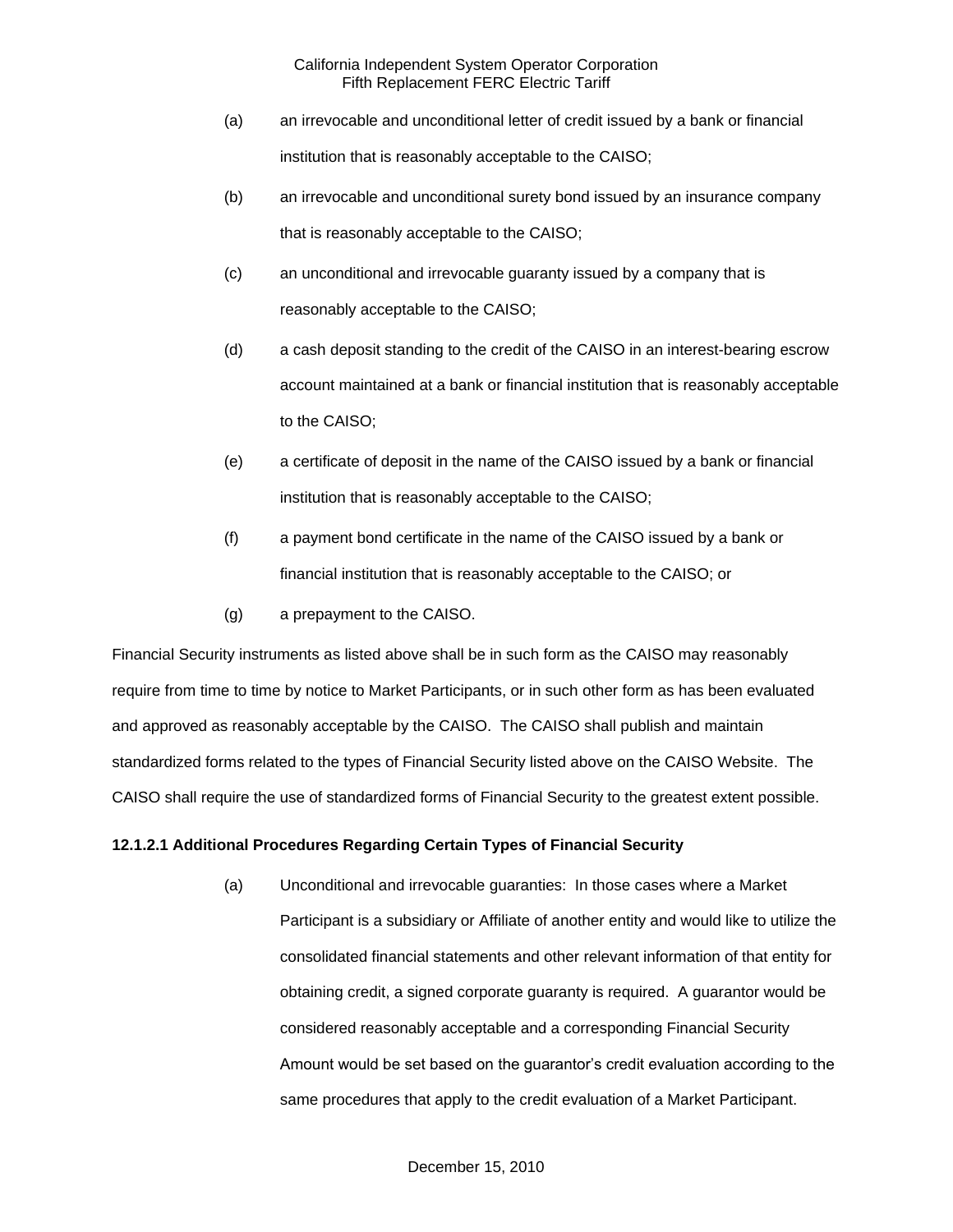- (b) Cash deposits standing to the credit of the CAISO in interest-bearing escrow accounts: Interest on a cash deposit standing to the credit of the CAISO in an interest-bearing escrow account will accrue to the Market Participant's benefit and will be added to the Market Participant's prepayment account on a monthly basis. Should a Market Participant become delinquent in payments, the Market Participant's outstanding account balance will be satisfied using deposited funds. The Market Participant must take care to replenish used funds to ensure that its Aggregate Credit Limit continues to exceed its Estimated Aggregate Liability.
- (c) Prepayments to the CAISO: Prepayments to the CAISO will be held in an interest-bearing account or another investment acceptable to the Market Participant and the CAISO, and interest on the investment will accrue at the rate as provided for in the investment. Interest will accrue to the Market Participant's benefit and will be added to the Market Participant's prepayment account on a monthly basis. Due to the additional administrative effort involved in tracking and posting interest on such prepayments, the use of this option is not encouraged.

# **12.1.2.2 Process for Evaluating Requests to Use Non-Standardized Forms of Financial Security**

A Market Participant that seeks permission to use a form for Financial Security other than one or more of the standardized forms posted on the CAISO Website shall seek such permission in a written request to the CAISO that explains the basis for the use of such non-standardized form. The CAISO shall have ten (10) Business Days from receipt of such request to evaluate it and determine whether it will be approved as reasonably acceptable. If the CAISO does not respond to such request within the ten (10) Business Day period, the request shall be deemed to have been denied. Until and unless the CAISO approves the use of a non-standardized form for Financial Security, the Market Participant that submitted such request shall be required to use one of the standardized forms for Financial Security described in this Section 12.1.2.

#### **12.1.2.3 Expiration of Financial Security**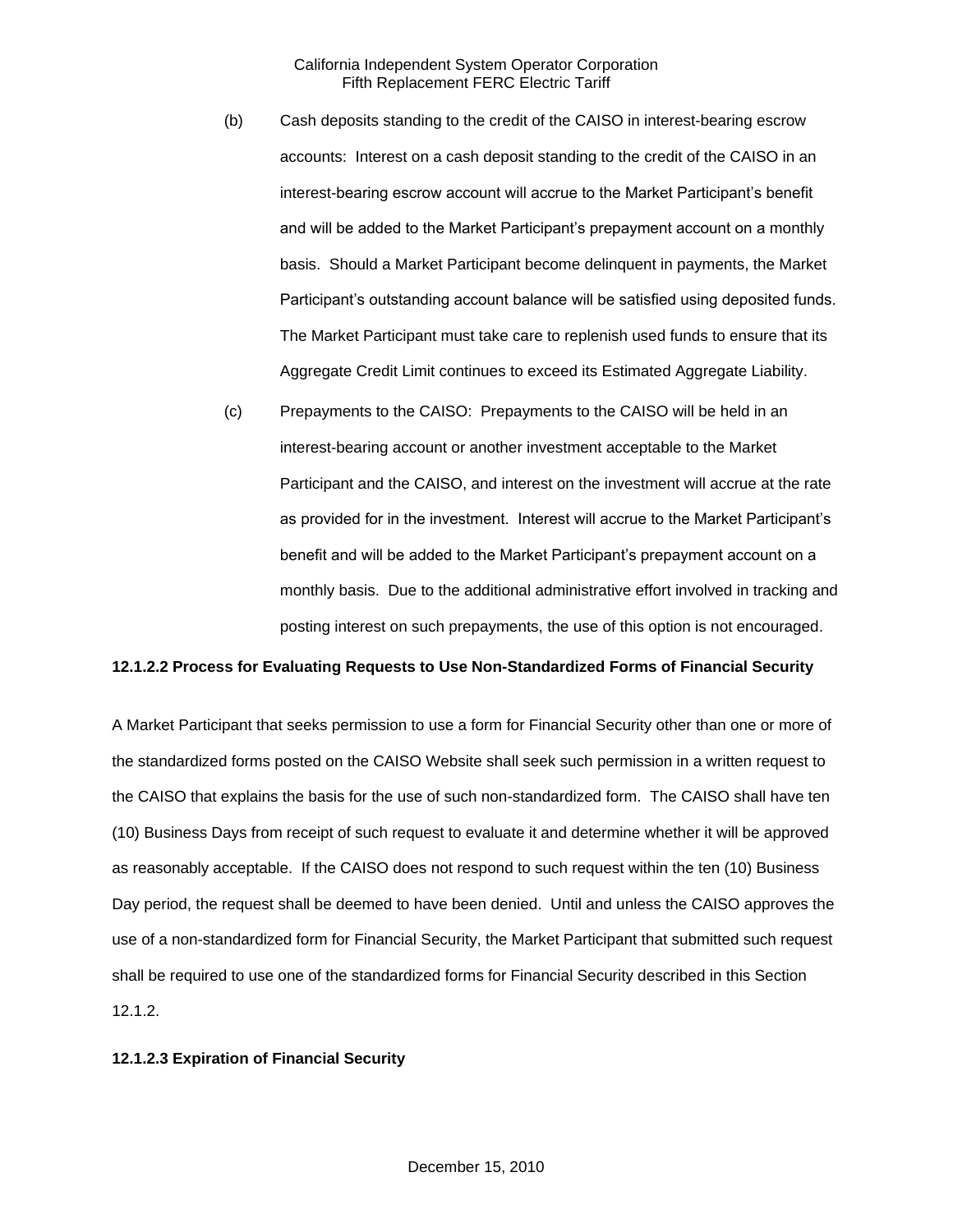Each Market Participant shall ensure that the financial instruments it uses for the purpose of providing Financial Security will not expire and thereby cause the Market Participant's Aggregate Credit Limit to fall below the Market Participant's Estimated Aggregate Liability. The CAISO will treat a financial instrument that does not have an automatic renewal provision and that is not renewed or replaced within seven (7) days of its date of expiration as being out of compliance with the standards for Financial Security contained in this Section 12 and will deem the value of such financial instrument to be zero, and will draw upon such Financial Security prior to its stated expiration if deemed necessary by the CAISO.

# **12.1.2.4 Risk of Loss of Financial Security Amounts Held and Invested by the CAISO**

In accordance with the CAISO's investment policy, the CAISO will invest each Financial Security Amount of a Market Participant only in bank accounts, money market accounts, and/or U.S. Treasury/Agency securities unless a specific written request is received from the Market Participant for a different type of investment and the CAISO provides its written consent to such alternative investment. A Market Participant that provides a Financial Security Amount that is held and invested by the CAISO on behalf of the Market Participant will bear all risks that such Financial Security Amount will incur a loss of principal and/or interest as a result of the CAISO's investment of such Financial Security Amount.

# **12.1.3 Estimated Aggregate Liability**

The CAISO will periodically calculate the Estimated Aggregate Liability of each Market Participant, based on all charges and settlement amounts for which such Market Participant is liable or reasonably anticipated by the CAISO to be liable for pursuant to the CAISO Tariff. The Estimated Aggregate Liability for each Market Participant shall be determined and applied by the CAISO consistent with the procedures set forth in the applicable Business Practice Manual. The CAISO shall upon request provide each Market Participant with information concerning the basis for the CAISO's determination of its Estimated Aggregate Liability, and the CAISO's determination may be disputed in accordance with the procedures set forth in the applicable Business Practice Manual. The CAISO shall compare each Market Participant's Estimated Aggregate Liability against its Aggregate Credit Limit on a periodic basis.

# **12.1.3.1 Calculation of Estimated Aggregate Liability**

#### **12.1.3.1.1 Calculation of the Estimated Aggregate Liability Amount**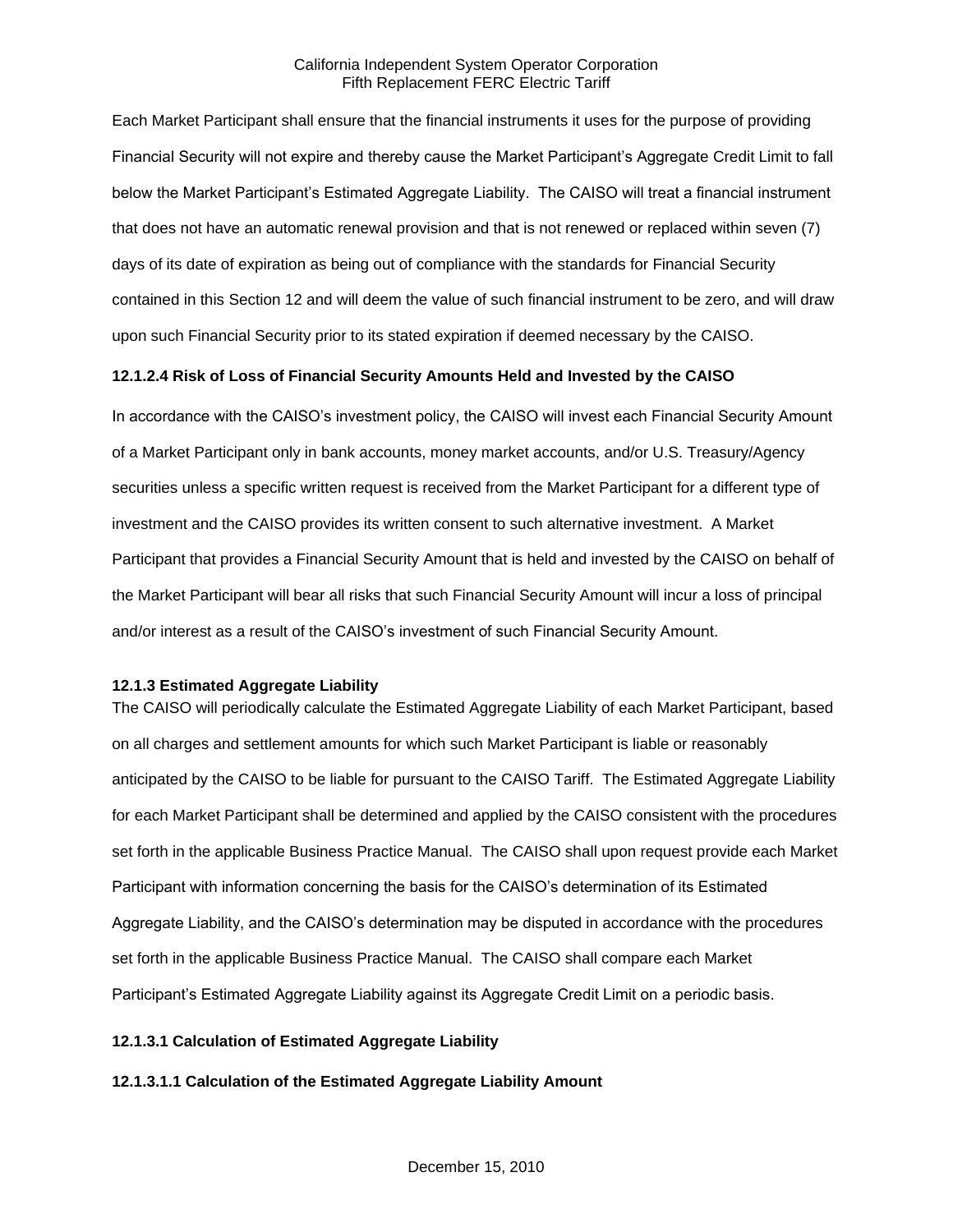Except as described in Section 12.1.3.1.2, the CAISO shall use the method described in this Section 12.1.3.1.1 to calculate each Market Participant's Estimated Aggregate Liability. The Estimated Aggregate Liability represents the amount owed to the CAISO for all unpaid obligations, specifically, the obligations for the number of Trading Days outstanding at a given time based on the CAISO's Payments Calendar plus five (7) Trading Days based on the allowable period for Market Participants to respond to CAISO requests for additional Financial Security collateral (three (3) Business Days), and other liabilities including the value of a Market Participant's CRR portfolio, if negative. The charges the CAISO shall use to calculate Estimated Aggregate Liability shall be charges described or referenced in the CAISO Tariff. The CAISO shall calculate the Estimated Aggregate Liability for each Market Participant by aggregating the following obligations:

- invoiced amounts, i.e., any published but unpaid amounts on Invoices;
- published amounts, i.e., amounts for Trading Days for which Settlement Statements have been issued;
- estimated amounts, i.e., amounts based on estimated Settlement amounts calculated by the Settlement system using estimated meter data, and other available operational data;
- extrapolated amounts, i.e., amounts calculated for Trading Days for which neither actual nor estimated Settlement Statements have been issued;
- CRR portfolio value, i.e., the prospective value of the CRR portfolio, if negative, as described in Section 12.6.3;
- CRR Auction limit, i.e., the maximum credit limit for participation in a CRR Auction;
- CRR Auction awards (prior to invoicing), i.e., amounts to cover winning offers at the completion of the CRR Auction bur prior to invoicing;
- past-due amounts, i.e., any unpaid or past due amounts on Invoices;
- FERC Annual FERC Charges, i.e., FERC Annual Charges for a Market Participant that has elected to pay such amounts on an annual basis that are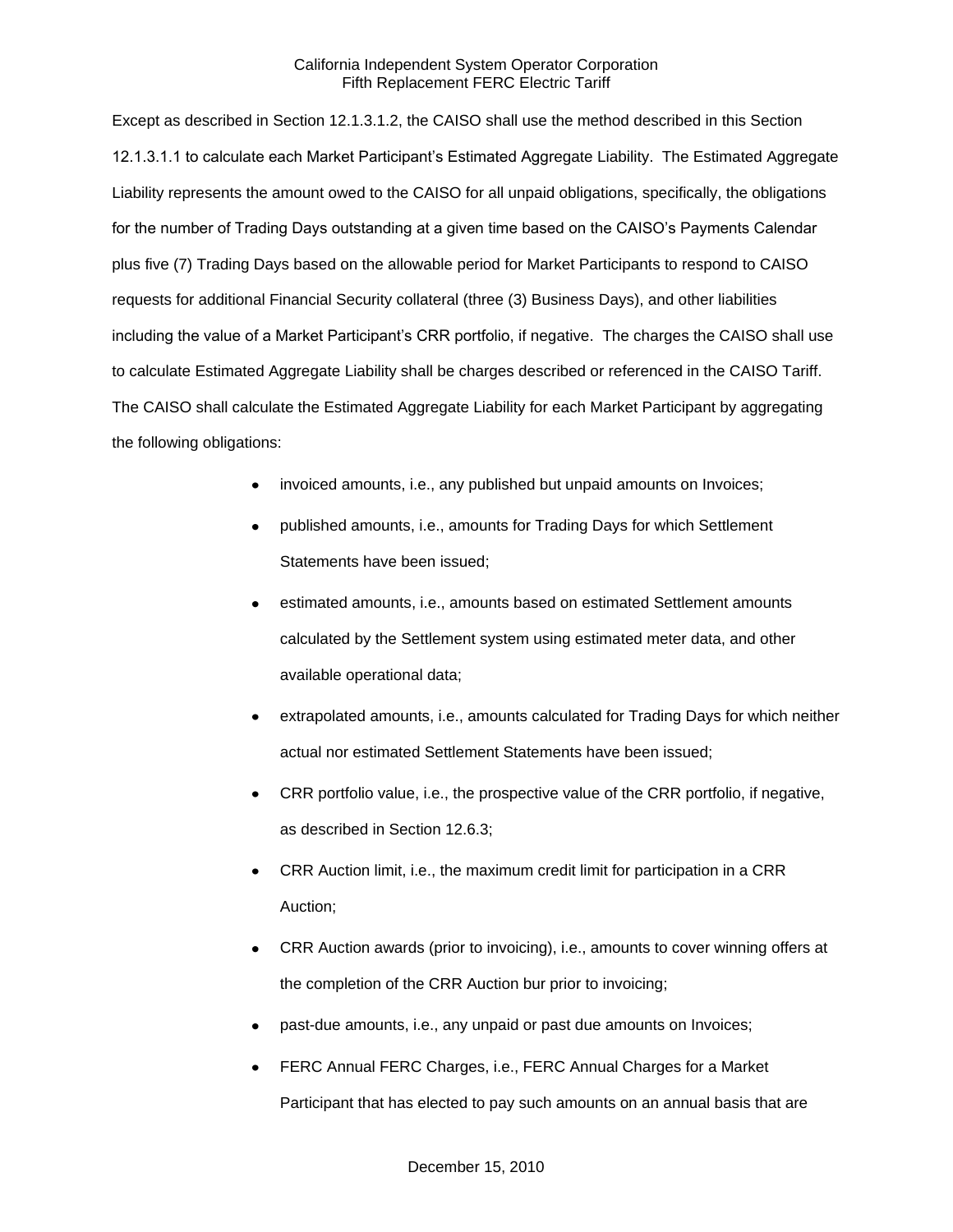owed and outstanding and not already captured in any other component of Estimated Aggregate Liability;

- WAC Charges, i.e., WAC amounts for the current year or future years as specified in Section 36.9.2;
- Estimated Aggregate Liability adjustments, i.e., adjustments that may be necessary as a result of analysis performed as a result of Section 12.4.2; and
- extraordinary adjustments, i.e., adjustments to Settlement amounts related to FERC proceedings, if known and estimated by the CAISO, as described in Section 12.1.3.1.3.

For a Market Participant that maintains multiple BAID numbers, the Estimated Aggregate Liability of the Market Participant as a legal entity shall be calculated by summing the Estimated Aggregate Liabilities for all such BAID numbers and comparing the sum of the Estimated Aggregate Liabilities to the Aggregate Credit Limit of the Market Participant. Market Participants may recommend changes to the liability estimates produced by the CAISO's Estimated Aggregate Liability calculation through the dispute procedures described in Section 12.4.2.

# **12.1.3.1.2 Calculation Methodology Applicable to New Market Participants**

Each new Market Participant (and each Market Participant that has previously been inactive) is required to have an initial Aggregate Credit Limit that is sufficient to cover a minimum of forty-five (45) Trading Days of estimated obligations. This initial credit requirement is based on anticipated transactions in the CAISO Markets, and shall be considered to be equal to the Market Participant's Estimated Aggregate Liability until the CAISO obtains sufficient data from its automated calculation of Estimated Aggregate Liability as described in Section 12.1.3.1.1 to begin relying on that calculation.

# **12.1.3.1.3 Special Circumstances**

# **12.1.3.1.3.1 Daily Adjustments and Disputes**

Charges associated with daily adjustments and disputes that are regularly calculated by the CAISO Settlement system will be included in the CAISO's determinations of Estimated Aggregate Liability as the charges are calculated.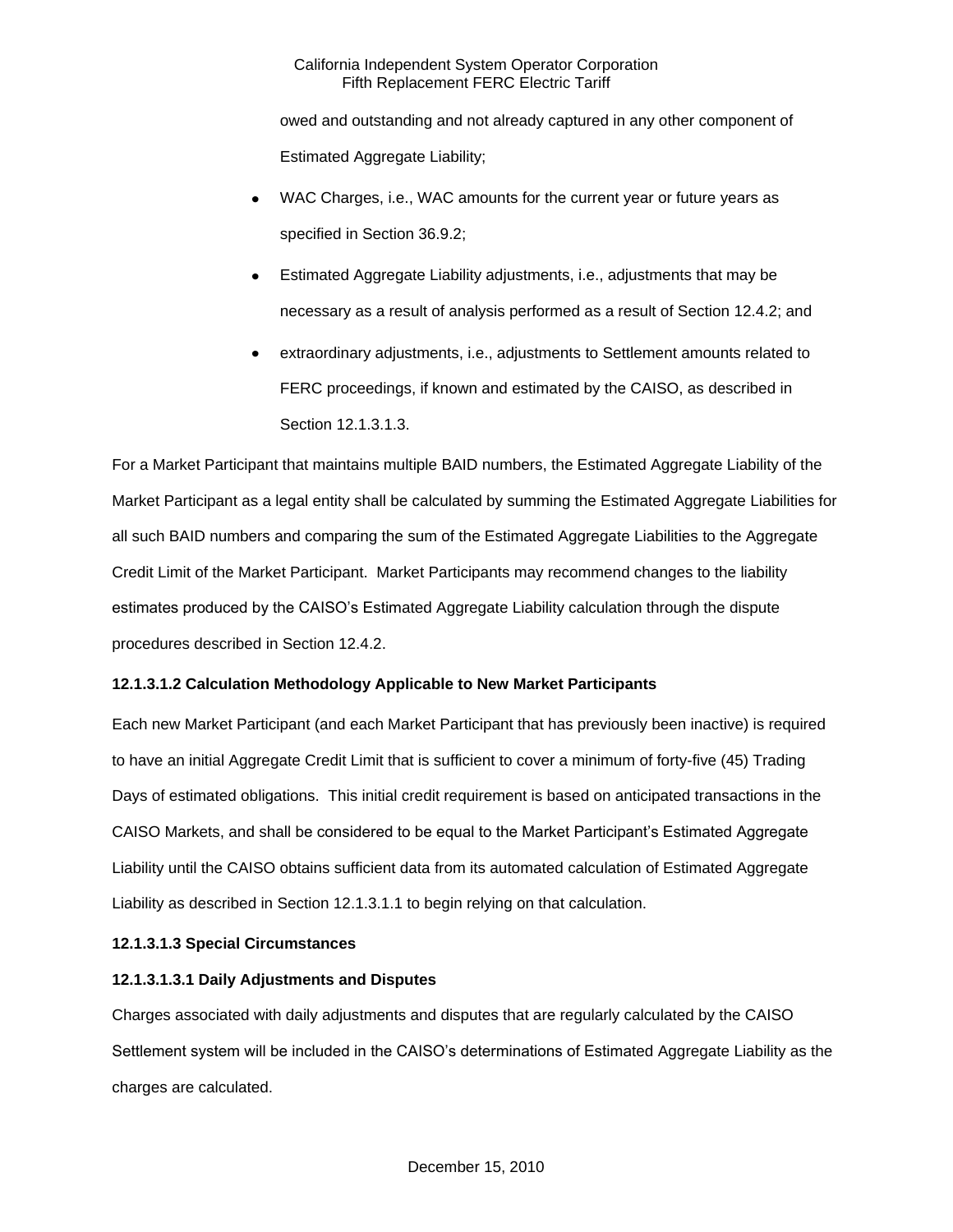## **12.1.3.1.3.2 FERC Refund Orders**

The CAISO will assess its ability to reasonably calculate the charges associated with a refund before the CAISO's Settlement system is re-run. If the CAISO can reasonably apportion the refund charges to specific Market Participants, it will include the amounts in its calculation of Estimated Aggregate Liability for those Market Participants and will request Financial Security from them accordingly. If the CAISO determines that complexities of a FERC refund order preclude the CAISO from reasonably being able to include refunds in its calculation of Estimated Aggregate Liability, the CAISO will not request Financial Security associated with the required refunds until the refunds are processed through the CAISO Settlement system. However, if feasible, the CAISO will make available to Market Participants, for informational purposes only, an aggregate forecast of the effect that providing the refunds will have on the CAISO's calculation of Estimated Aggregate Liability.

## **12.1.3.1.3.3 CAISO ADR Procedures**

The CAISO will handle transactions associated with the CAISO ADR Procedures in the same manner as transactions associated with refunds provided pursuant to Section 12.1.3.1.3.2.

#### **12.2 Review Of Creditworthiness**

The CAISO may review the creditworthiness of any Market Participant that delays or defaults in making payments due under the CAISO Tariff and, as a consequence of that review, may require such Market Participant , whether or not it has an Unsecured Credit Limit, to provide credit support in the form of any of the following types of Financial Security:

- (a) an irrevocable and unconditional letter of credit by a bank or financial institution reasonably acceptable to the CAISO;
- (b) a cash deposit standing to the credit of an interest-bearing escrow account maintained at a bank or financial institution reasonably acceptable to the CAISO;
- (c) an irrevocable and unconditional surety bond posted by an insurance company reasonably acceptable to the CAISO;
- (d) a payment bond certificate in the name of the CAISO from a financial institution reasonably acceptable to the CAISO; or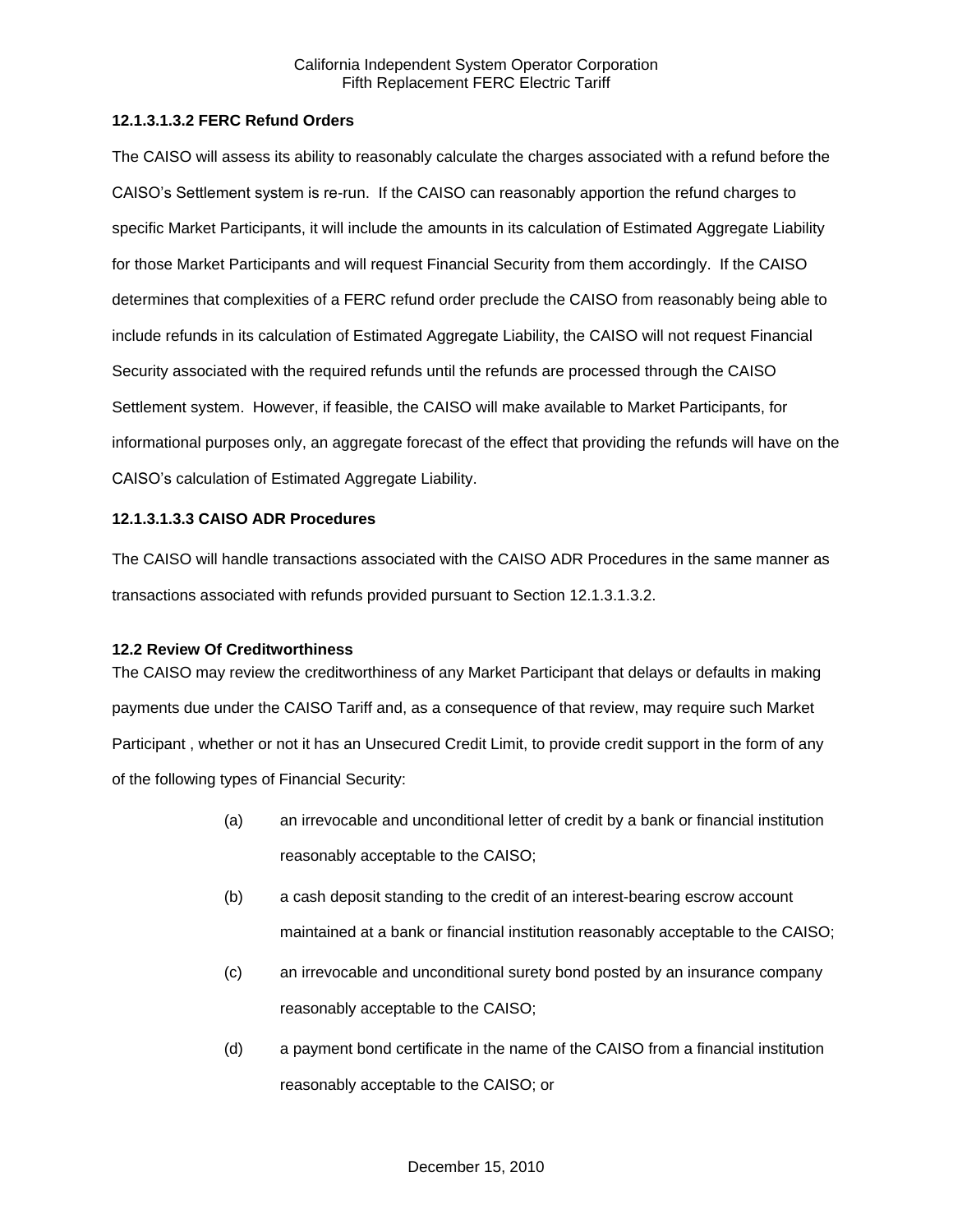(e) a prepayment to the CAISO.

The CAISO may require the Market Participant to maintain such Financial Security for at least one (1) year from the date of such delay or default.

## **12.3 Posting And Releases Of Financial Security**

Each Market Participant required to provide a Financial Security Amount under Section 12.1.2 shall notify the CAISO of the initial Financial Security Amount that it wishes to provide at least fifteen (15) days in advance and shall ensure that the CAISO has received such Financial Security Amount prior to the date the Market Participant commences activity through the CAISO, or the date the CRR Holder or Candidate CRR Holder participates in the applicable auction of CRRs. A Market Participant may at any time increase its Financial Security Amount by providing additional Financial Security in accordance with Section 12.1.2. A Market Participant may request that its Financial Security Amount be reduced or released by making its request not fewer than fifteen (15) days prior to the date on which the reduction or release is requested to occur. The CAISO shall evaluate the request and inform the Market Participant within ten (10) Business Days either that a reduction or release of the Financial Security Amount is permissible, that a reduction or release of the Financial Security Amount is impermissible, or that the CAISO requires more information from the Market Participant in order to make its determination. The CAISO may decline to reduce or release a Financial Security Amount or may release a lesser amount for any of the following reasons:

- (a) The Estimated Aggregate Liability for the Market Participant cannot be accurately determined due to a lack of supporting Settlement charge information.
- (b) The most recent liabilities of the Market Participant are volatile to a significant degree and a reduction or release of the Financial Security Amount would present a high likelihood that, after the Financial Security Amount was reduced or released, the Estimated Aggregate Liability for the Market Participant, as calculated by the CAISO, would exceed its Aggregate Credit Limit.
- (c) The Market Participant has provided notice or otherwise demonstrated that it is terminating or significantly reducing its participation in the CAISO Markets. The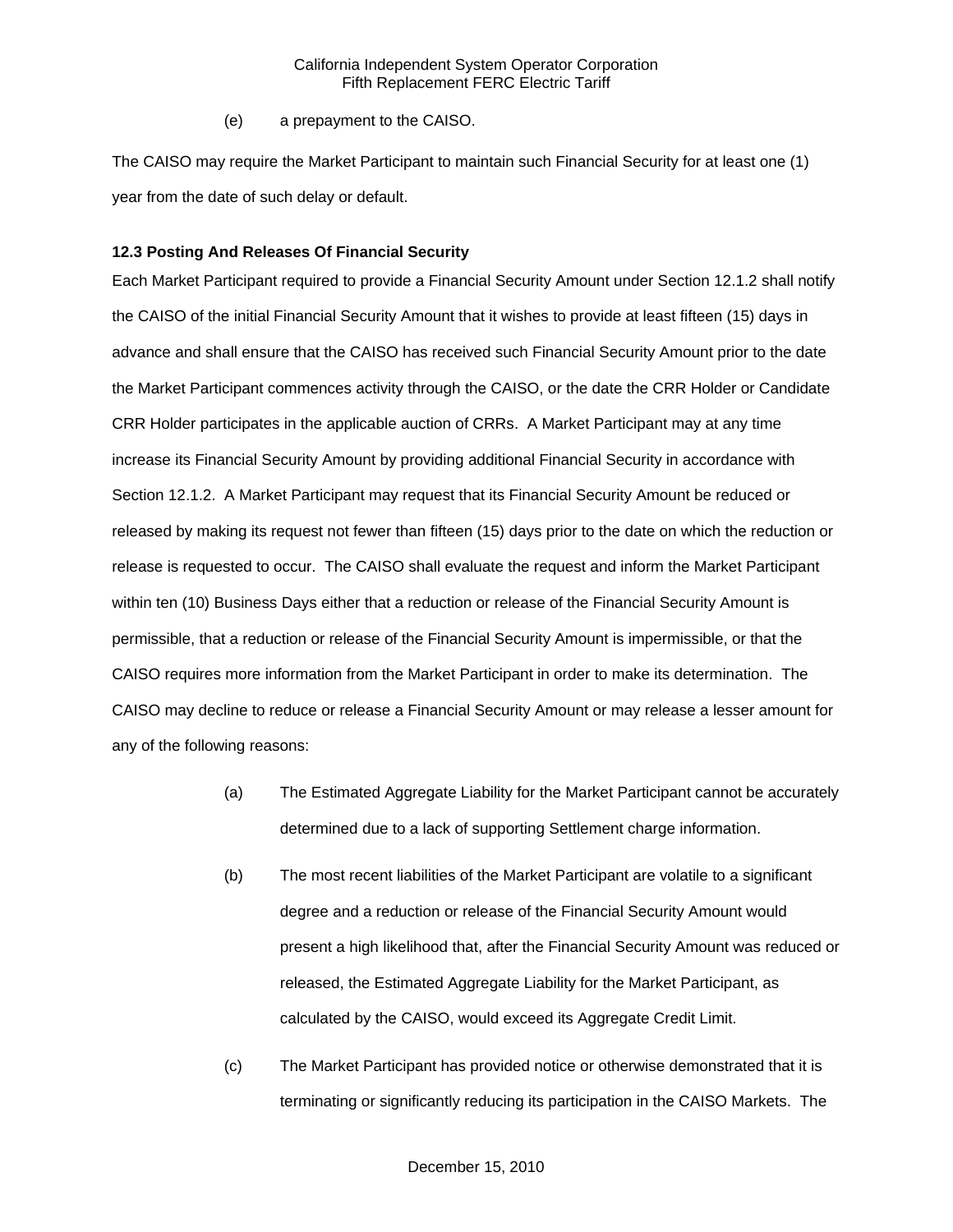CAISO may retain a portion of the Financial Security Amount to ensure that the Market Participant is adequately secured with respect to pending liabilities that relate to Settlement re-runs or other liabilities for which the Market Participant may be responsible under this CAISO Tariff.

## **12.3.1 Self-Supply Of UDC Demand**

Notwithstanding anything to the contrary in the CAISO Tariff, a Scheduling Coordinator or UDC that is an Original Participating Transmission Owner or is a Scheduling Coordinator for an Original Participating Transmission Owner shall not be precluded by Section 12.3 from scheduling transactions that serve a UDC's Demand from

- (1) a resource that the UDC owns; and
- (2) a resource that the UDC has under contract to serve its Demand.

# **12.4 Calculation Of Ongoing Financial Security Requirements**

Following the date on which a Market Participant commences trading, if the Market Participant's Estimated Aggregate Liability, as calculated by the CAISO, at any time exceeds its Aggregate Credit Limit, the CAISO shall direct the Market Participant to post an additional Financial Security Amount within three (3) Business Days that is sufficient to ensure that the Market Participant's Aggregate Credit Limit is at least equal to its Estimated Aggregate Liability. The CAISO shall also notify a Market Participant if at any time its Estimated Aggregate Liability exceeds ninety percent (90%) of its Aggregate Credit Limit. For the purposes of calculating the Market Participant's Estimated Aggregate Liability, the CAISO shall include (1) outstanding charges for Trading Days for which Settlement data is available, and (2) an estimate of charges for Trading Days for which Settlement data is not yet available. To estimate charges for Trading Days for which Settlement data is not yet available, the CAISO will consider available historical Settlement data, and other available operational and market data as described in the applicable Business Practice Manual.

# **12.4.1 Resolution Of A CAISO Request For Additional Security Amount**

A Market Participant has three (3) Business Days to resolve a CAISO request for additional Financial Security. Within the three (3) Business Days, the Market Participant must either demonstrate to the CAISO's satisfaction that the CAISO's Financial Security request is entirely or partially unnecessary, or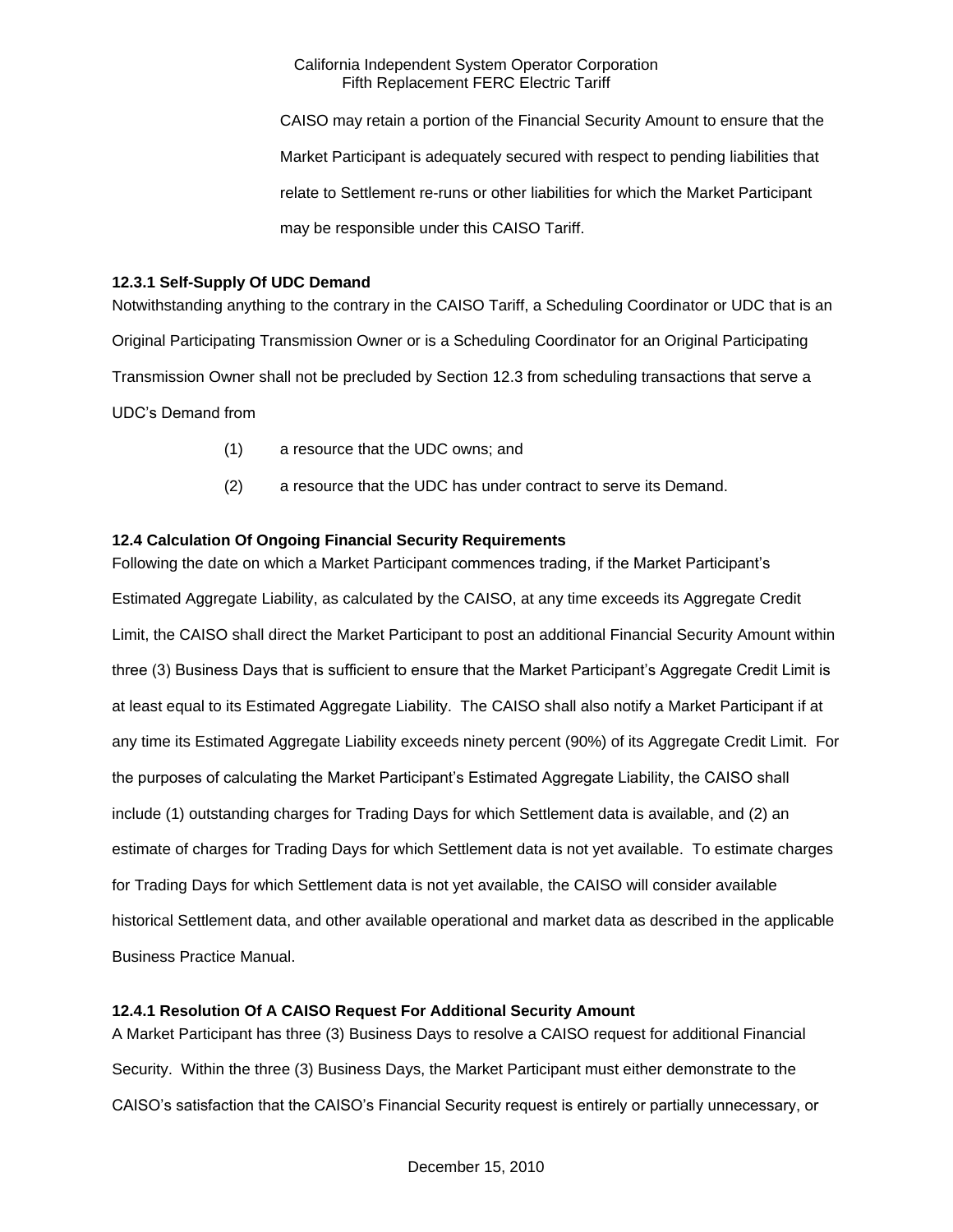post the required Financial Security Amount calculated by the CAISO. If the CAISO and the Market Participant are unable to agree on the appropriate level of Financial Security during the three (3) Business Day review period, the Market Participant must post the additional Financial Security and may continue with the dispute process described in Section 12.4.2. Any excess Financial Security Amounts will be returned to the Market Participant if the dispute process finds in favor of the Market Participant.

# **12.4.2 Dispute Process For A Request For Additional Security Amount**

Market Participants may dispute the Estimated Aggregate Liability calculated by the CAISO and, as a result, the CAISO may reduce or cancel a requested Financial Security adjustment. The following steps are required for a Market Participant to dispute a Financial Security request resulting from the CAISO's calculation of Estimated Aggregate Liability:

- (1) Request by the Market Participant to review the CAISO calculation.
- (2) A reasonable and compelling situation presented, as determined by the Market Participant's CAISO client representative.
- (3) Documentation of facts and circumstances that evidence that the CAISO's calculation of Estimated Aggregate Liability results in an excessive and unwarranted Financial Security posting requirement.
- (4) Approval by the CAISO Manager and/or Director of Customer Services and Industry Affairs and approval by the CAISO Treasurer.
- (5) The CAISO may decline to adjust the initial Estimated Aggregate Liability, as calculated by the CAISO, if the Market Participant has had Financial Security shortfalls in the past twelve (12) months (i.e., it has been shown that the Market Participant's Aggregate Credit Limit at times during the preceding twelve (12) months has been insufficient to cover the Market Participant's Estimated Aggregate Liability).

In no such case shall a CAISO request for increased Financial Security remain outstanding for more than three (3) Business Days. Either the above process is to be completed within three (3) Business Days from the date of the CAISO request for additional Financial Security, or the Market Participant is to post additional Financial Security within the three (3) Business Days and continue this process, which may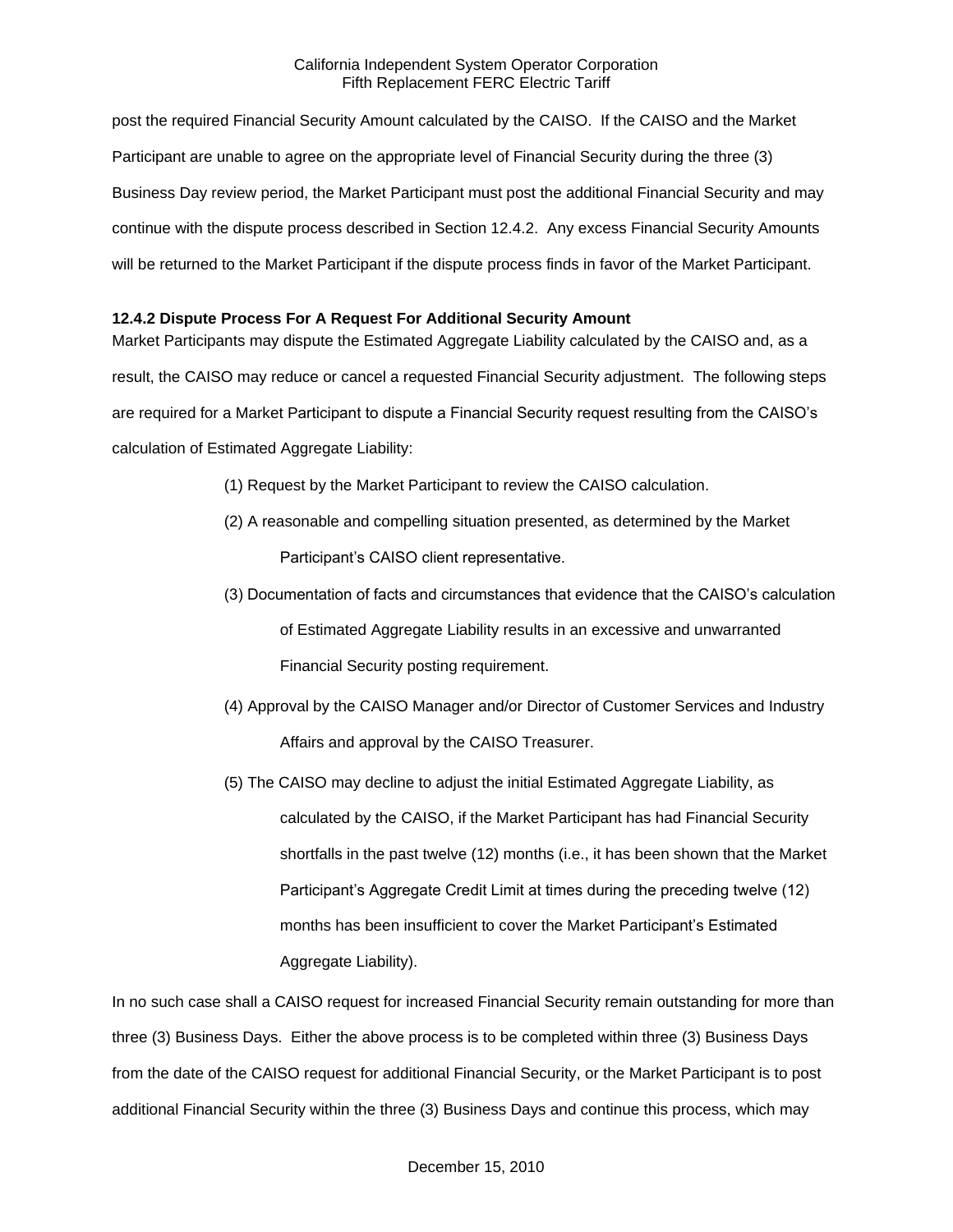result in a return of posted Financial Security back to the Market Participant if the results of the dispute process are found to favor the Market Participant.

Factors for consideration in the event this dispute process is utilized include: weighing the risk of using the lower figure to the potential detriment of market creditors if the Market Participant is under-secured and defaults, against the desire not to impose additional potentially unwarranted costs on a Market Participant; equity and consistency of treatment of Market Participants in the dispute process; and the evidentiary value of the information provided by the Market Participant in the dispute process.

# **12.5 CAISO Enforcement Actions**

# **12.5.1 Enforcement Actions Re Under-Secured Market Participants**

If a Market Participant's Estimated Aggregate Liability, as calculated by the CAISO, at any time exceeds its Aggregate Credit Limit, the CAISO may take any or all of the following actions:

- (a) The CAISO may withhold a pending payment distribution.
- (b) The CAISO may limit trading, which may include rejection of Bids, including Self-Schedules, rejection or cancellation of Inter-SC Trades in their entirety (i.e., both sides of the Inter-SCE Trade) at any time, and/or limiting other CAISO Market activity, including limiting eligibility to participate in a CRR Allocation or CRR Auction. In such case, the CAISO shall notify the Market Participant of its action and the Market Participant shall not be entitled to participate in the CAISO Markets or CRR Auctions or submit further Bids, including Self-Schedules, or otherwise participate in the CAISO Markets until the Market Participant posts an additional Financial Security Amount that is sufficient to ensure that the Market Participant's Aggregate Credit Limit is at least equal to its Estimated Aggregate Liability.
- (c) The CAISO may require the Market Participant to post an additional Financial Security Amount in lieu of an Unsecured Credit Limit for a period of time.
- (d) The CAISO may restrict, suspend, or terminate the Market Participant's CRR Entity Agreement or any other service agreement.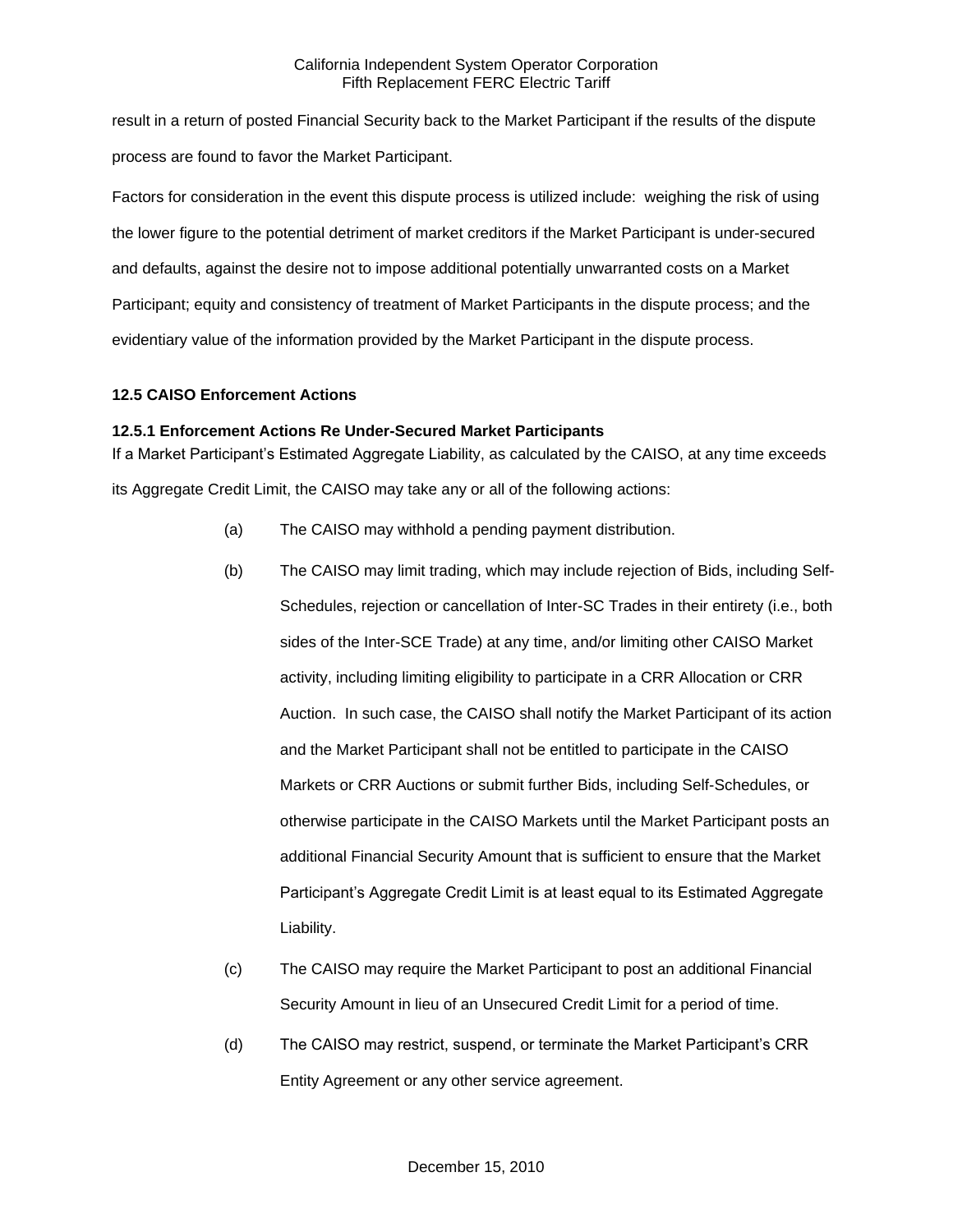- (e) The CAISO may resell the CRR Holder's CRRs in whole or in part, including any Long Term CRRs, in a subsequent CRR Auction or bilateral transaction, as appropriate.
- (f) The CAISO will not implement the transfer of a CRR if the transferee or transferor has an Estimated Aggregate Liability in excess of its Aggregate Credit Limit.

In addition, the CAISO may restrict or suspend a Market Participant's right to submit further Bids, including Self-Schedules, or require the Market Participant to increase its Financial Security Amount if at any time such Market Participant's potential additional liability for Imbalance Energy and other CAISO charges is determined by the CAISO to be excessive by comparison with the likely cost of the amount of Energy reflected in Bids or Self-Schedules submitted by the Market Participant.

# **12.5.2 Enforcement Actions For Late Posting Of Financial Security**

Each Market Participant that is late in posting Financial Security within three (3) Business Days as required by Section 12.4 will be subject to the following enforcement actions:

- (a) After each of the first two (2) times during a rolling twelve (12) month period that a Market Participant is late in posting additional Financial Security within three Business Days as required by Section 12.4, the CAISO will send the delinquent Market Participant a warning notice.
- (b) After the third time during a rolling twelve (12) month period that a Market Participant is late in posting additional Financial Security, the CAISO may require the Market Participant to post an additional Financial Security Amount that is as high as the highest level of the Market Participant's Estimated Aggregate Liability during the preceding twelve (12) months. The CAISO will hold such additional Financial Security Amount for no fewer than twelve (12) months following the month in which the Market Participant's third delinquency occurs, and the CAISO may then return to the Market Participant all or a portion of such additional Financial Security Amount if, during the intervening time, the Market Participant has timely posted all further additional Financial Security Amounts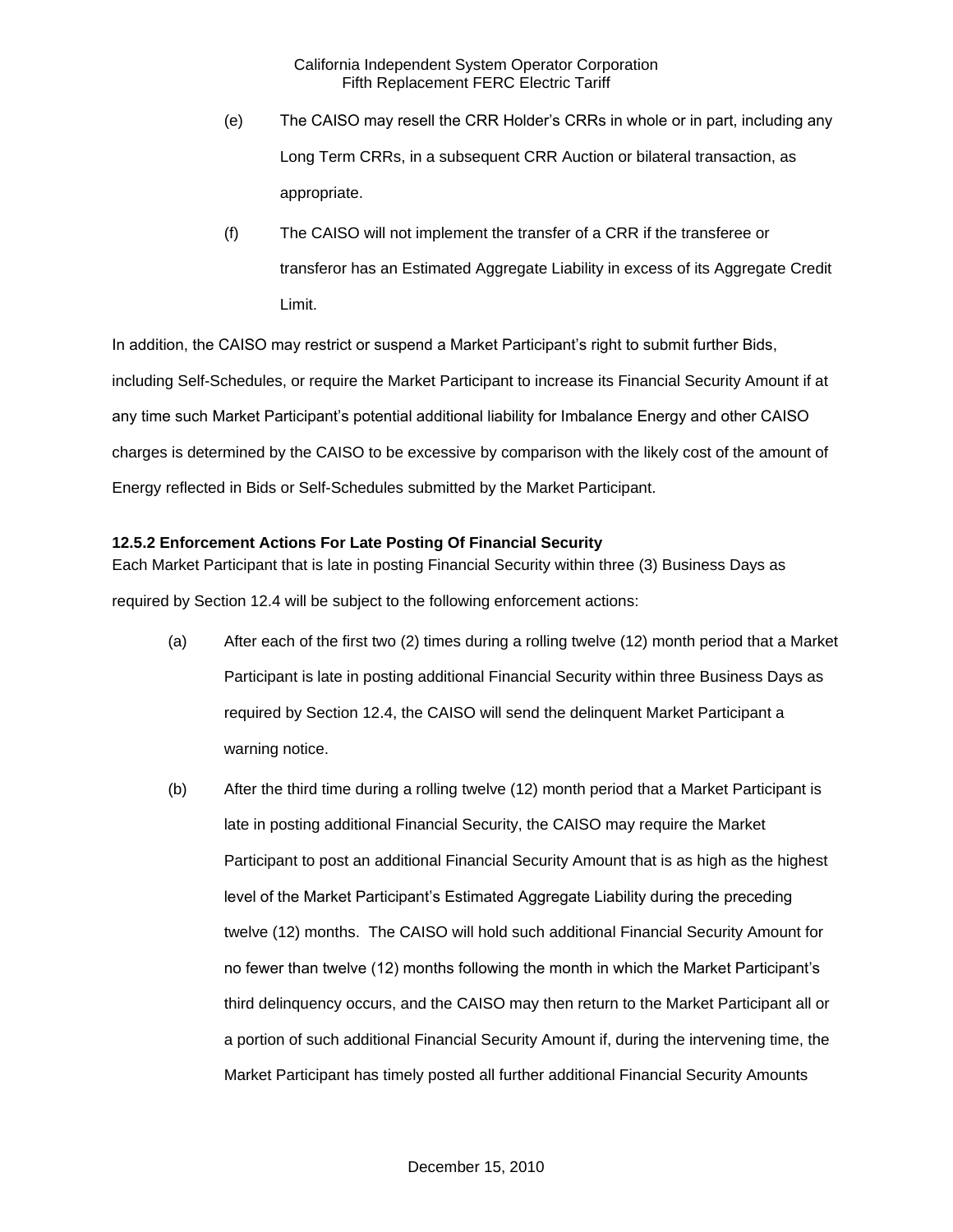requested by the CAISO and has timely paid all of the amounts set forth in the Invoices from the CAISO.

- (c) After the third time and each subsequent time during a rolling twelve (12) month period beginning no earlier than April 7, 2010 that a Market Participant is late in posting additional Financial Security, the CAISO will assess a penalty to the Market Participant equal to the greater of \$1,000 or two percent (2%) of the additional Financial Security Amount that the Market Participant has been late in posting, up to a maximum amount of \$20,000 per each late posting for which the CAISO assesses a penalty pursuant to this Section 12.5.2(c). This penalty will be included in the next Invoice to the Market Participant. Penalty amounts collected by the CAISO pursuant to this Section 12.5.2(c) will be treated as set forth in Section 11.29.9.6.4.
- (d) After the fourth and any subsequent times during a rolling twelve (12) month period that a Market Participant is late in posting additional Financial Security, the CAISO may extend the time period that it holds all or a portion of the additional Financial Security Amount resulting from the Market Participant's third delinquency during a rolling twelve (12) month period as described in Section 12.5.2(b).
- (e) After the fifth time during a rolling twelve (12) month period beginning no earlier than April 7, 2010 that a Market Participant is late in posting additional Financial Security, the CAISO may, notwithstanding any other provision of the CAISO Tariff, (i) suspend any and all rights of the Market Participant under the CAISO Tariff, effective immediately after the CAISO sends written notice of the suspension to the Market Participant, and (ii) terminate any agreement entered into between the CAISO and the Market Participant that allows the Market Participant to participate in the CAISO Markets, effective upon the date the CAISO sends written notice of the termination to the Market Participant or upon the date established in accordance with FERC rules if FERC rules require the CAISO to file the notice of termination with FERC. If the CAISO sends a notice of suspension or termination to a Market Participant pursuant to this Section 12.5.2(e), the Market Participant will not have the right to prevent such suspension or termination by curing its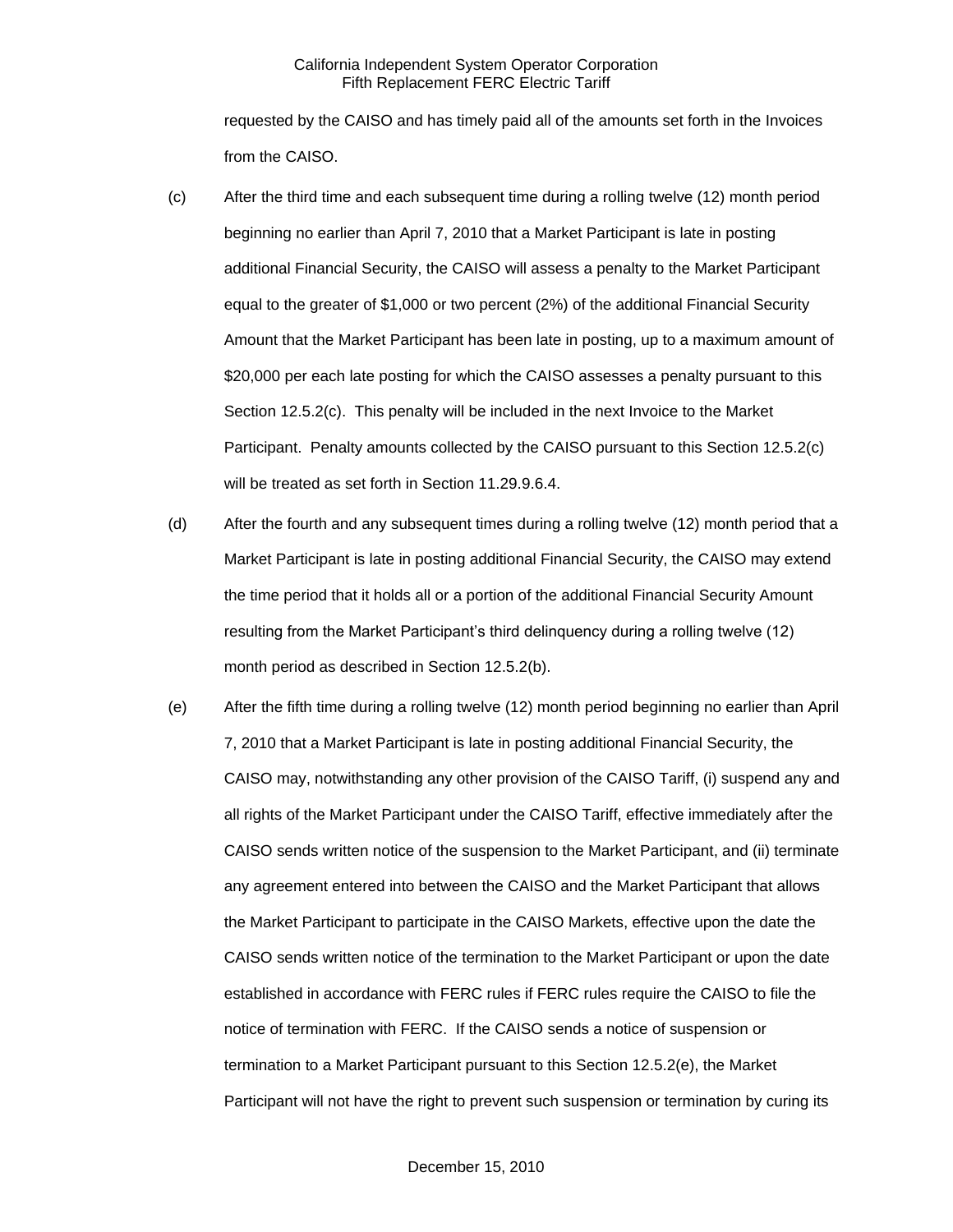late posting of additional Financial Security. The CAISO will, following termination of an agreement pursuant to this Section 12.5.2(e) and within thirty (30) days of being satisfied that no sums remain owing by the Market Participant under the CAISO Tariff, return or release to the Market Participant, as appropriate, any money or credit support provided by such Market Participant to the CAISO under Section 12.

(f) Any time that a Market Participant is late in posting additional Financial Security, the CAISO may also take other enforcement actions as described in this Section 12 and in the applicable Business Practice Manual, if deemed necessary by the CAISO to protect the financial integrity of the CAISO Markets.

#### **12.6 Credit Obligations Applicable To CRRs**

## **12.6.1 Credit Requirements For CRR Allocations**

Subject to applicable requirements of Section 36.9.2 concerning the prepayment of Wheeling Access Charges, Load Serving Entities eligible to participate in any CRR Allocation are not required to provide additional Financial Security in advance of a CRR Allocation.

#### **12.6.2 Credit Requirements For CRR Auctions**

To establish available credit for participating in any CRR Auction, each CRR Holder or Candidate CRR Holder must have an Unsecured Credit Limit or have provided Financial Security in a form consistent with Section 12.1.2. Each CRR Holder or Candidate CRR Holder may choose to designate a portion of its Unsecured Credit Limit and/or posted Financial Security specifically for the CRR Auction by notifying the CAISO of the CRR Holder's or Candidate CRR Holder's intent. Alternatively, the CRR Holder or Candidate CRR Holder may choose to post additional Financial Security to cover its participation in the CRR Auction, and shall by notify the CAISO of the portion of its total Financial Security to be assigned as its CRR Auction bidding limit. In order to participate in an annual CRR Auction, the CRR Holder or Candidate CRR Holder must have an Aggregate Credit Limit that exceeds its Estimated Aggregate Liability by the greater of \$500,000 or the sum of the maximum credit exposures of all of the CRR Holder's or Candidate CRR Holder's bids for CRRs submitted in the annual CRR Auction plus the sum of the Credit Margins for all the CRRs for which the Candidate CRR Holder submits bids in the relevant CRR Auction. In order to participate in a monthly CRR Auction, the CRR Holder or Candidate CRR Holder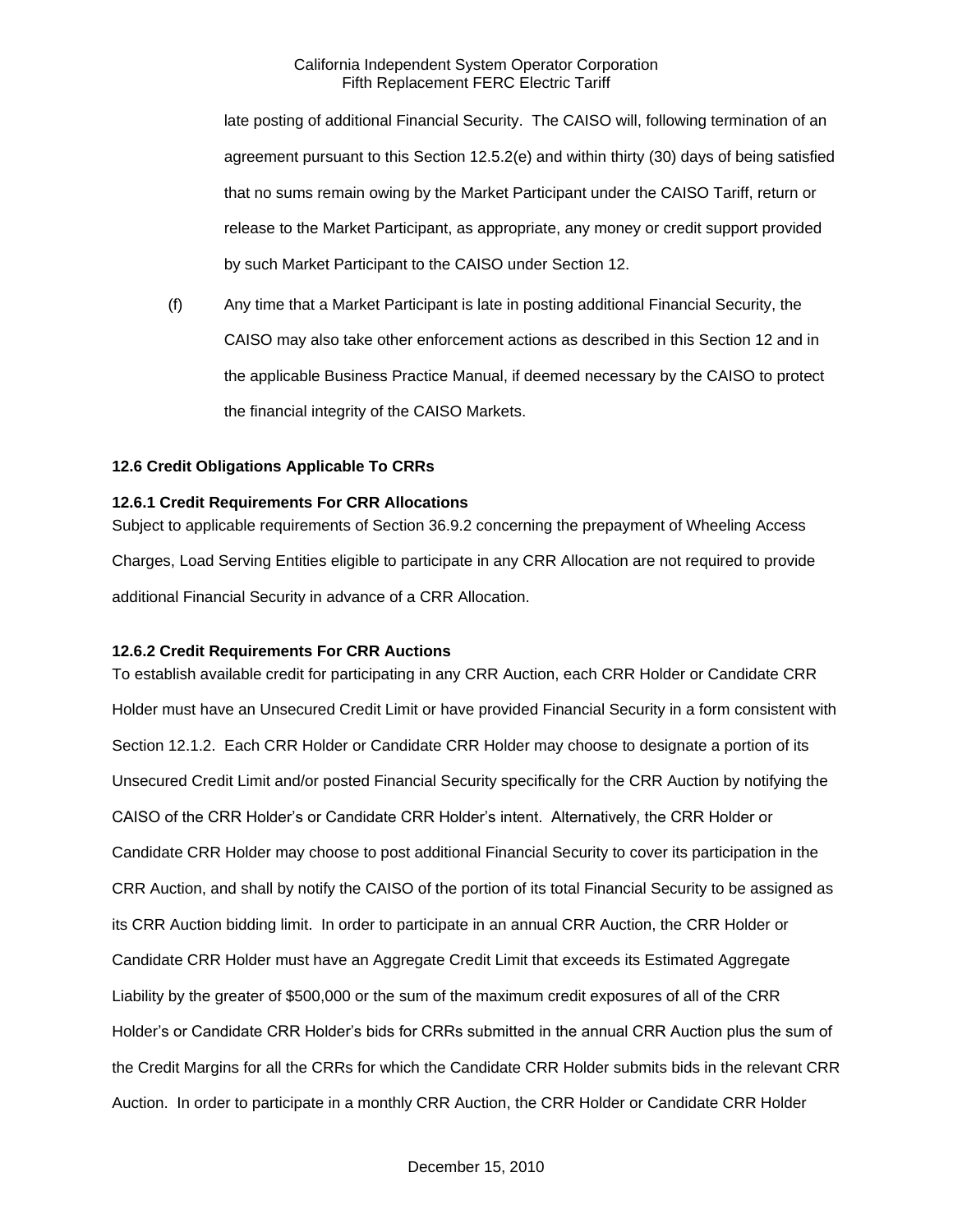must have an Aggregate Credit Limit that exceeds its Estimated Aggregate Liability by the greater of \$100,000 or the sum of the maximum credit exposures of all of the CRR Holder's or Candidate CRR Holder's bids for CRRs submitted in the monthly CRR Auction. The amount of credit available for a CRR Auction is calculated by subtracting the entity's Estimated Aggregate Liability from its Aggregate Credit Limit and then multiplying the resulting amount by ninety (90) percent. A CRR Holder or Candidate CRR Holder that fails to satisfy this requirement shall not be permitted to participate in the relevant CRR Auction, or shall have bids exceeding its available Aggregate Credit Limit for participation in the CRR Auction, in accordance with the above formula, rejected by the CAISO on a last-in, first-out basis.

# **12.6.3 Credit Requirements For The Holding Of CRRs 12.6.3.1 Credit Requirements Generally**

- (a) Each CRR Holder, whether it obtains CRRs through a CRR Allocation or a CRR Auction, must maintain an Aggregate Credit Limit in excess of its Estimated Aggregate Liability including the credit requirement of the CRR portfolio determined as described in this Section 12.6.3.
- (b) Each CRR Holder shall be required to ensure that its Aggregate Credit Limit is sufficient to satisfy the credit requirements described in this Section 12.6.3. Except as provided in this paragraph, CRRs are evaluated on a portfolio basis as follows. If a CRR Holder owns more than one CRR, such CRR Holder shall be subject to an overall credit requirement that is equal to the sum of the individual credit requirements applicable to each of the CRRs held by such CRR Holder , which is calculated after the MW associated with any Offsetting CRRs are netted out. If this sum is positive, the amount will be added to the CRR Holder's Estimated Aggregate Liability. However, if the sum is negative, the CRR Holder's Estimated Aggregate Liability shall not be reduced. If a CRR Holder holds one or more CRRs obtained through a CRR Allocation and also holds one or more CRRs obtained through a CRR Auction, the individual credit requirements applicable to any of the CRRs obtained through a CRR Allocation may not be netted against the individual credit requirements applicable to any of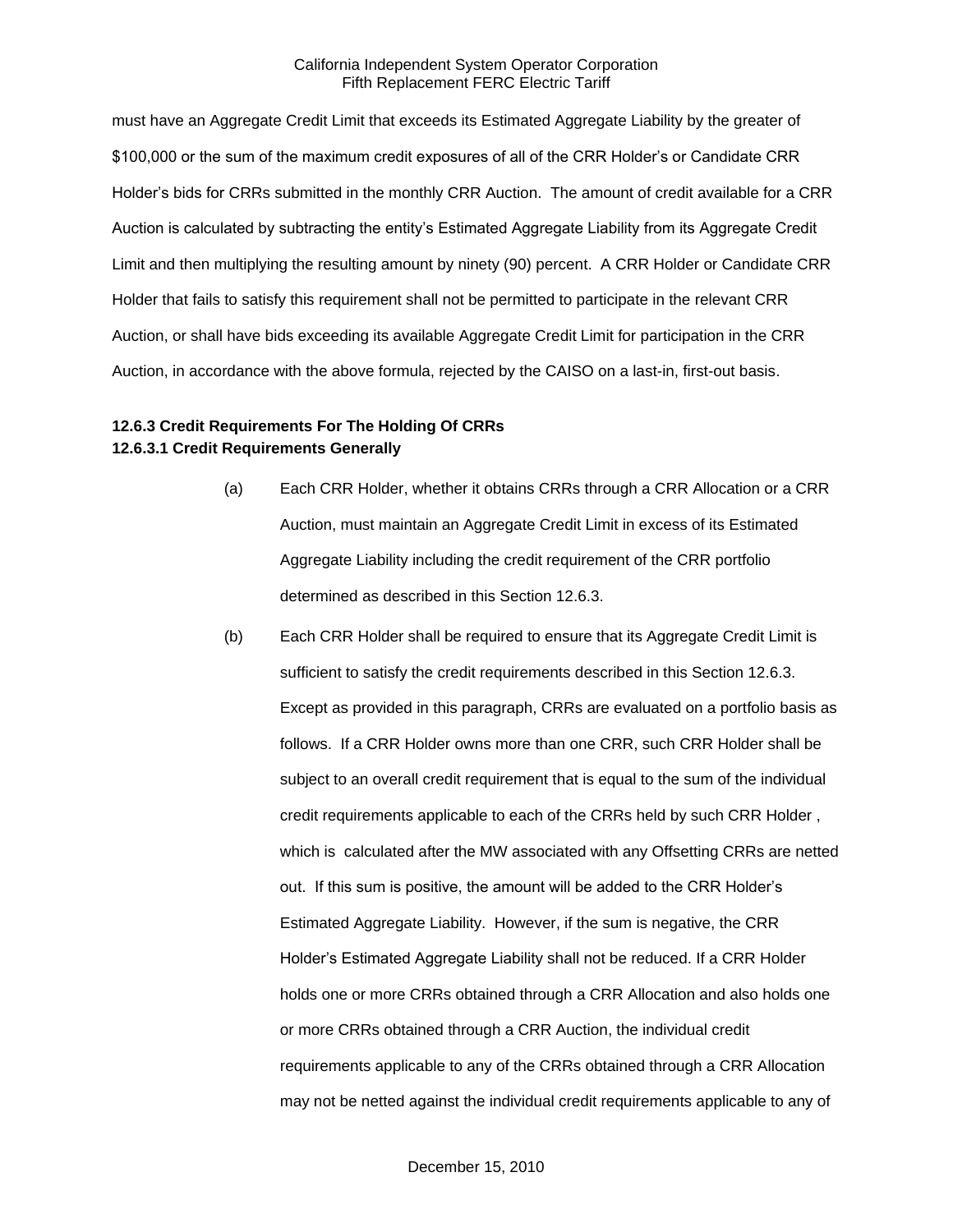the CRRs obtained through a CRR Auction in determining such CRR Holder's Estimated Aggregate Liability.

- (c) The CAISO shall reevaluate the credit requirements for holding CRRs, and shall adjust the credit requirements accordingly, not less than monthly. The CAISO may adjust the credit requirements for holding CRRs with terms of one year or less at the CAISO's discretion to account for changes in the monthly auction prices for CRRs and changes in the Historical Expected Values for CRRs, or more frequently than monthly if necessary if the CAISO finds that actual or anticipated market conditions indicate that CRR credit requirements may be inadequate to cover the financial risk of the CRRs. The CAISO may also adjust the credit requirements for holding Long Term CRRs annually to reflect the changes in auction prices of one-year CRRs in annual auctions and changes in the Historical Expected Values for CRRs, and to reflect updates to Credit Margins based on actual Locational Marginal Price data derived from market operations. Whenever the CAISO requests additional Financial Security from a Market Participant as a result of a change in CRR value that is not related to an adjustment due to the monthly CRR Auction Price or an adjustment related to Historical Expected Value, the CAISO will provide a written explanation of the reason for that request.
- (d) In cases where the ownership of a CRR is to be transferred through either the Secondary Registration System or through Load Migration, the CAISO shall evaluate and adjust the credit requirements for both the current owner of the CRR and the prospective owner of the CRR as appropriate prior to the transfer. If additional Financial Security is required from either the current or prospective owner, the transfer will not be completed until such Financial Security has been provided to and accepted by the CAISO. CRRs transferred through the Secondary Registration System will be treated like auctioned CRRs for the purpose of calculating the credit requirements for holding the CRRs, regardless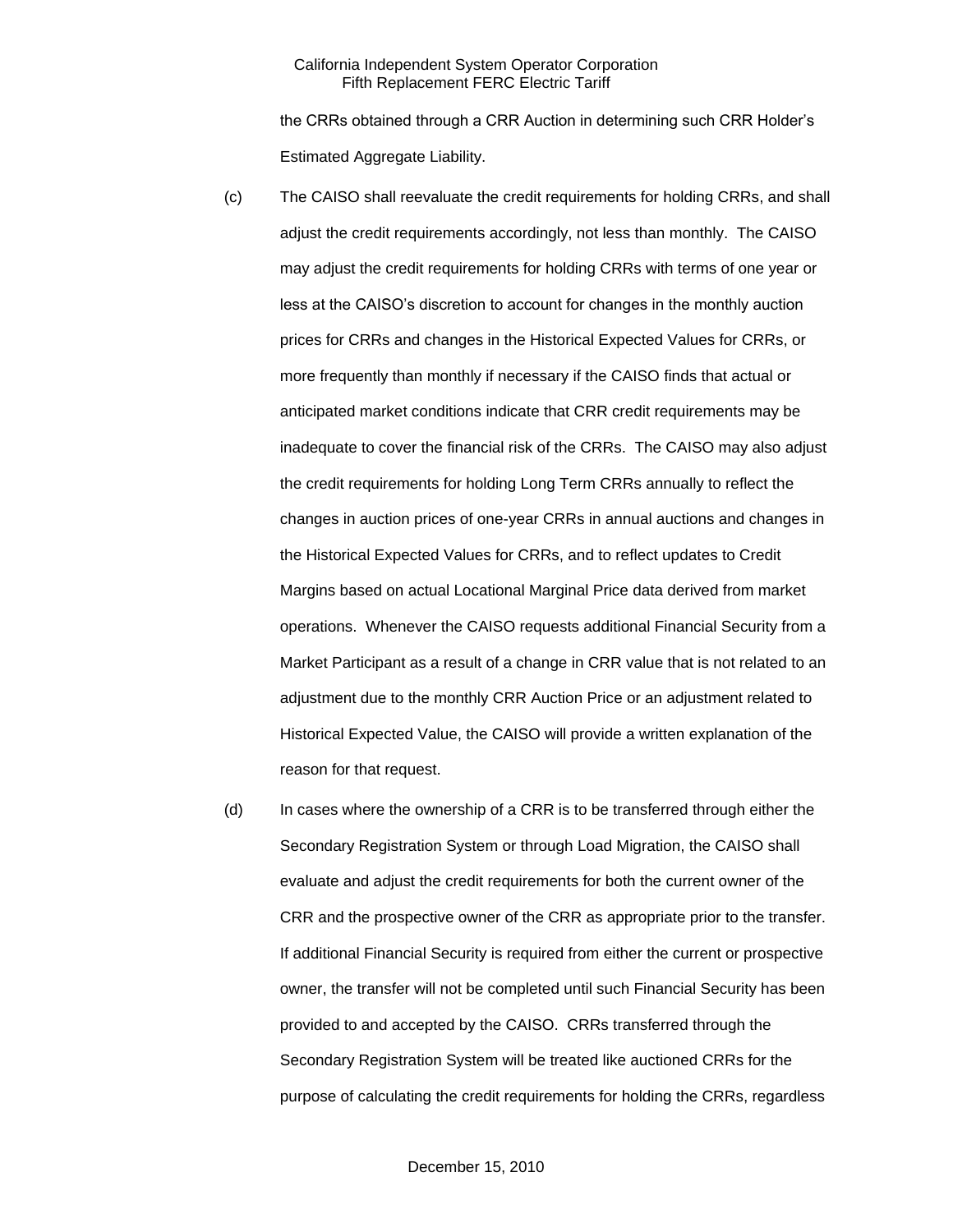of whether the CRRs were originally allocated or purchased at auction or acquired through the Secondary Registration System. CRRs assigned to Loadgaining or Load-losing Load Serving Entities as a result of Load Migration will be treated like allocated CRRs for the purpose of calculating the credit requirements for holding the CRRs.

# **12.6.3.2 Calculation of the Credit Amount Required to Hold a CRR With a Term of One Year or Less**

Each CRR Holder that holds a CRR with a term of one year or less shall be subject to a credit requirement (\$/MW) equal to the negative of the most recent CRR Auction Price of such CRR or the Historical Expected Value of such CRR, whichever is lower, plus the Credit Margin for such CRR. The CRR Auction Price will be used until twelve (12) months of historical market operations data are available.

## **12.6.3.3 Calculation of the Credit Amount Required to Hold a Long Term CRR**

Each CRR Holder that holds a Long Term CRR shall be subject to a credit requirement (\$/MW) equal to the negative of the most recent annual CRR Auction Price of a CRR with the same CRR Source and CRR Sink as the Long Term CRR or the Historical Expected Value of such a CRR, whichever is lower, plus the Credit Margin calculated for the CRR but with only a one-year term. If there is less than one year remaining in the term of a Long Term CRR, the credit requirement shall be determined pursuant to Section 12.6.3.2.

# **12.6.3.4 Calculation of Credit Margin**

The Credit Margin (\$/MW) for a CRR is equal to (i) the Expected Congestion Revenue minus (ii) the Fifth Percentile Congestion Revenue of such CRR. Both values will be based on the probability distribution of Congestion revenue of such CRR calculated using historical Locational Marginal Price data, when available, and proxy values, including data taken from Locational Marginal Price studies conducted by the CAISO, until such time as historical Locational Marginal Price data is available, with the details of such calculation published in a Business Practice Manual. The CAISO may reassess its determinations regarding the Credit Margin determination at any time and shall require additional Financial Security if the reassessment results in an increase in a CRR Holder's Estimated Aggregate Liability that is not covered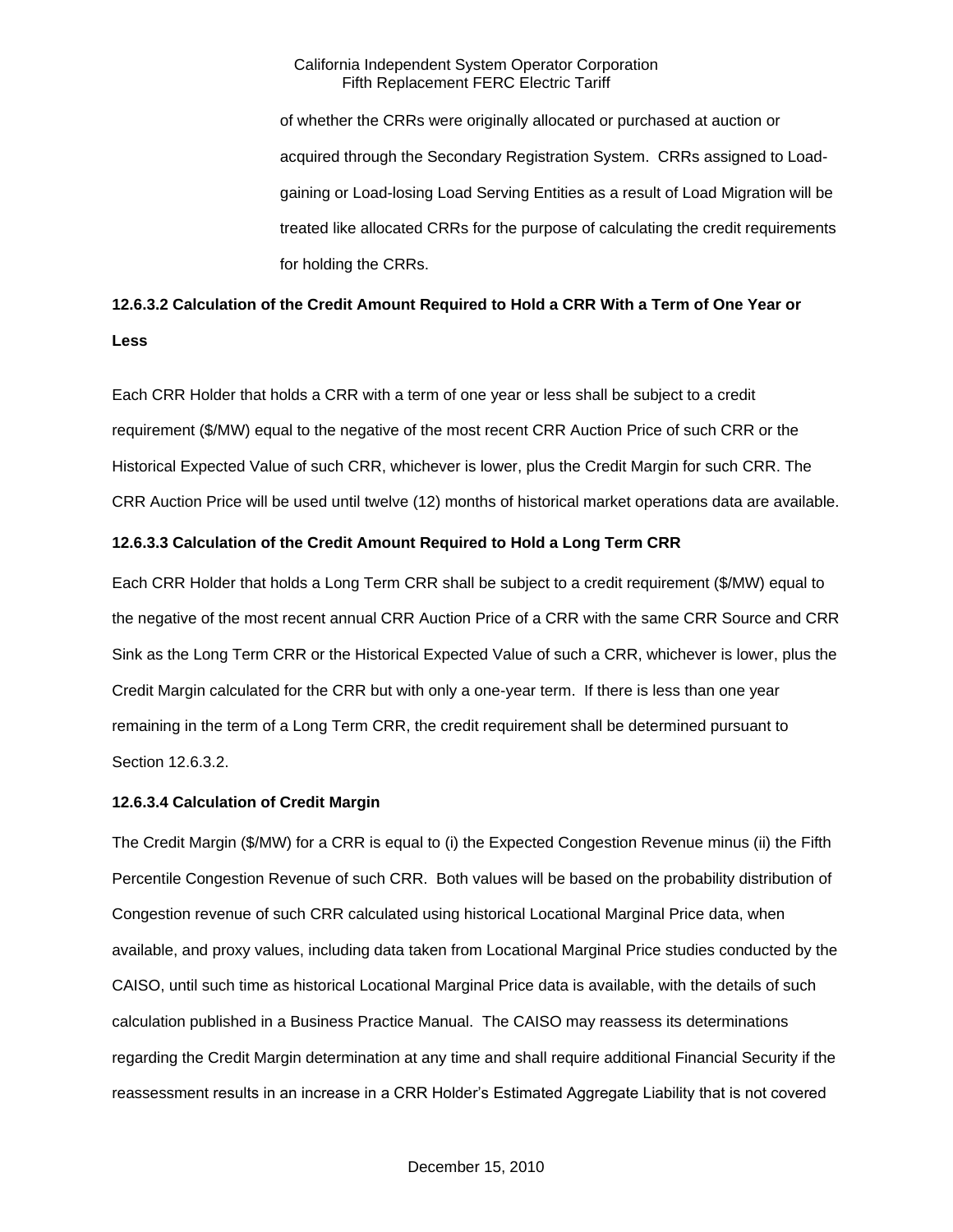by a CRR Holder's Aggregate Credit Limit (consisting of the CRR Holder's Unsecured Credit Limit and/or Financial Security).

# **12.6.4 Credit Requirements For Sales Of Allocated CRRs**

Each Load Serving Entity that sells a CRR obtained through a CRR Allocation shall, as a prerequisite to the sale of any such CRR, have an Aggregate Credit Limit with a sufficient margin to cover the credit requirement for holding the Offsetting CRR that the Load Serving Entity would be responsible for assuming in the event of Load Migration from the Load Serving Entity to another Load Serving Entity pursuant to Section 36.8.5.3. The credit requirement for holding the Offsetting CRR will be included in the Estimated Aggregate Liability of the Load Serving Entity upon the transfer of the allocated CRR.

# **12.7 Credit Obligation Of New Responsible Utilities For RMR Costs**

If a Responsible Utility first executed the TCA after April 1, 1998 (a New Responsible Utility) and if:

- (i) the senior unsecured debt of the New Responsible Utility is rated or becomes rated at less than A- from Standard & Poor's ("S&P") or A3 from Moody's Investment Services ("Moody's"), and
- (ii) Such ratings do not improve to A- or better from S&P or A3 or better from Moody's within 60 days,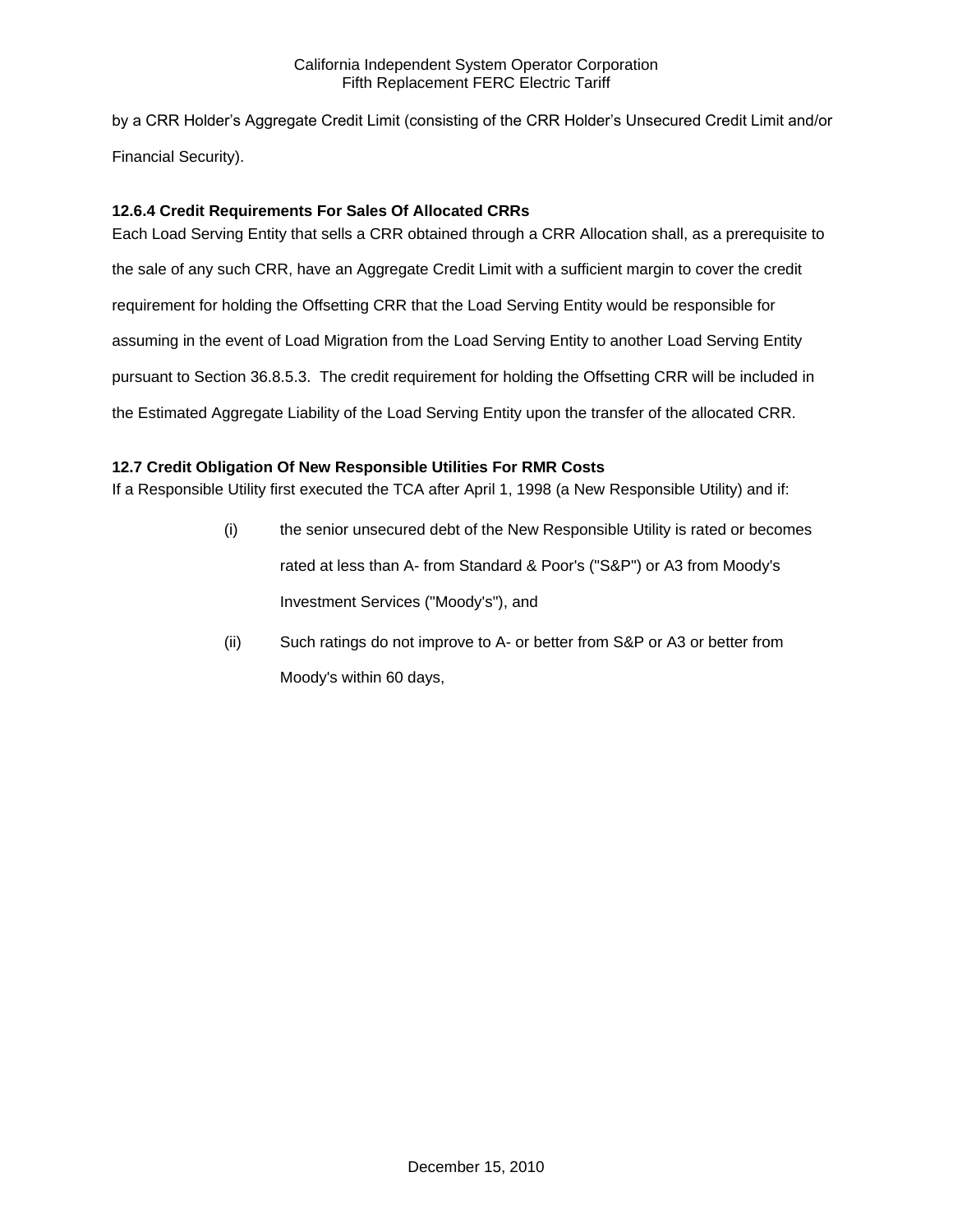the New Responsible Utility shall issue and confirm to the CAISO an irrevocable and unconditional letter of credit in an amount equal to three times the highest monthly payment invoiced by the CAISO to the New Responsible Utility (or the prior Responsible Utility) in connection with services under Reliability Must-Run Contracts in the last 3 months for which invoices have been issued. The letter of credit must be issued by a bank or other financial institution whose senior unsecured debt rating is not less than A from S&P and A2 from Moody's. The letter of credit shall be in such form as the CAISO may reasonably require from time to time by notice to the New Responsible Utility and shall authorize the CAISO or the RMR Owner to draw on the letter of credit for deposit solely into the RMR Owner Facility Trust Account in an amount equal to any amount due and not paid by the Responsible Utility under the CAISO Invoice. The security provided by the New Responsible Utility pursuant to this Section is intended to cover the New Responsible Utility's outstanding liability for payments it is liable to make to the CAISO under this Section, including monthly payments, any reimbursement for capital improvement, termination fees and any other payments to which the CAISO is liable under Reliability Must-Run Contracts.

#### **13. Dispute Resolution**

#### **13.1 Applicability**

#### **13.1.1 General Applicability**

Except as limited below or otherwise as limited by law (including the rights of any party to file a complaint with FERC under the relevant provisions of the FPA), the CAISO ADR Procedures shall apply to all disputes between parties which arise under the CAISO Documents except where the decision of the CAISO is stated in the provisions of this CAISO Tariff to be final. The CAISO ADR Procedures shall not apply to:

- (1) Disputes arising under contracts which pre-date the CAISO Operations Date, except as the disputing parties may otherwise agree;
- (2) Disputes as to whether rates and charges set forth in this CAISO Tariff are just and reasonable under the FPA.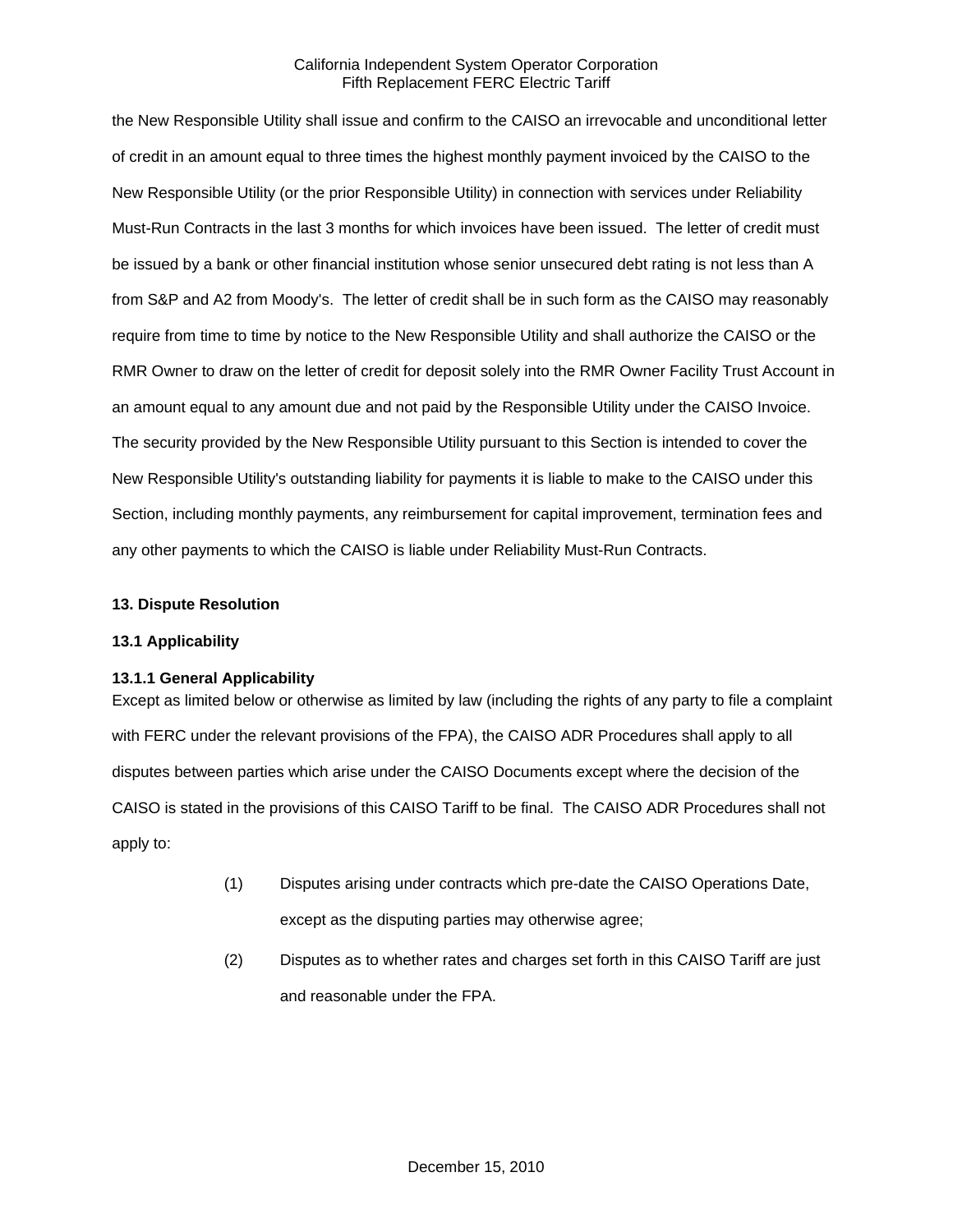## **13.1.2 Disputes Involving Government Agencies**

If a party to a dispute is a government agency the procedures herein that provide for the resolution of claims and arbitration of disputes are subject to any limitations imposed on the agency by law, including but not limited to the authority of the agency to effect a remedy. If the governmental agency is a federal entity, the procedures herein shall not apply to disputes involving issues arising under the United States Constitution.

## **13.1.3 Injunctive And Declaratory Relief**

Where the court having jurisdiction so determines, use of the CAISO ADR Procedures shall not be a condition precedent to a court action for injunctive relief nor shall the provisions of California Code of Civil Procedure sections 1281 et seq. apply to such court actions.

# **13.2 Negotiation And Mediation**

## **13.2.1 Negotiation**

The CAISO and Market Participants (party or parties) shall make good-faith efforts to negotiate and resolve any dispute between them arising under CAISO Documents prior to invoking the CAISO ADR Procedures outlined herein. Each party shall designate an individual with authority to negotiate the matter in dispute to participate in such negotiations.

#### **13.2.2 Statement Of Claim**

In the event a dispute is not resolved through such good-faith negotiations, any one of the parties may submit a statement of claim, in writing, to each other disputing party, and the CAISO ADR Coordinator, which submission shall commence the CAISO ADR Procedures. The statement of claim shall set forth in reasonable detail (i) each claim, (ii) the relief sought, including the proposed award, if applicable, (iii) a summary of the grounds for such relief and the basis for each claim, (iv) the parties to the dispute, and (v) the individuals having knowledge of each claim. The other parties to the dispute shall similarly submit their respective statements of claim within fourteen (14) days of the date of the initial statement of claim or such longer period as permitted by mutual agreement of the parties. If any responding party wishes to submit a counterclaim in response to the statement of claim, it shall be included in such party's responsive statement of claim. A summary of the statements of claim shall be published by the CAISO on the CAISO Website, by Market Notice, and any other method chosen by the CAISO ADR Coordinator.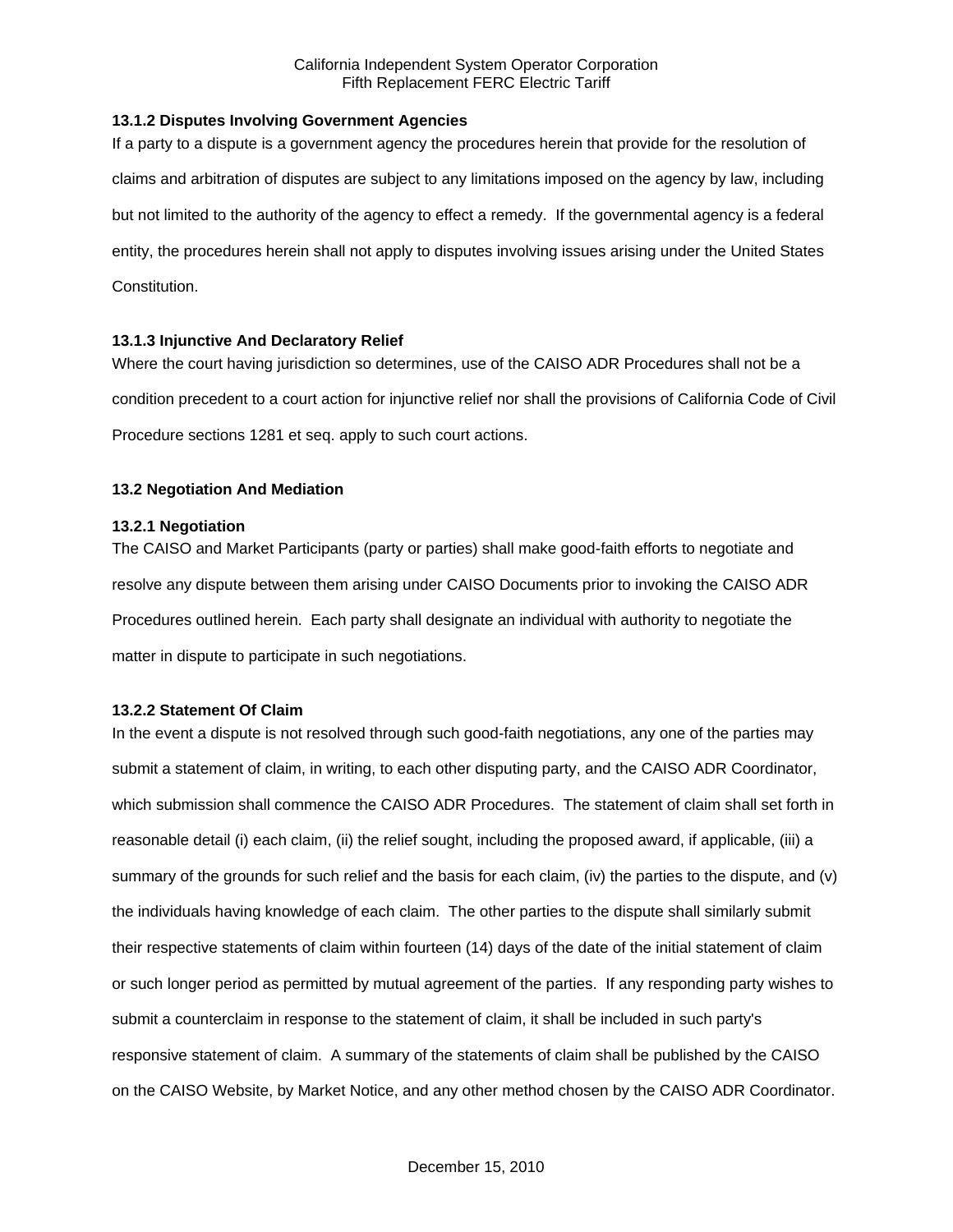No Market Participant shall be considered as having received notice of a claim decided or relief granted by a decision made under these procedures unless the summary of the statements of claim published by the CAISO includes such claim or relief.

#### **13.2.3 Selection Of Mediator**

After submission of the statements of claim, the parties may request mediation, if at least seventy-five percent (75%) of the disputing parties so agree, except that where a dispute involves three parties, at least two of the parties must agree to mediation. If the parties agree to mediate, the CAISO ADR Coordinator shall distribute to the parties by facsimile or other electronic means a list containing the names of at least seven prospective mediators with mediation experience, or with technical or business experience in the electric power industry, or both, as he or she shall deem appropriate to the dispute. The parties shall have seven days from receipt of the CAISO ADR Coordinator's list of prospective mediators to agree upon a mediator from the list provided or from any alternative source, , unless the time is extended by mutual agreement. If the parties cannot agree on a mediator, any party may request from the American Arbitration Association a list of at least seven mediators with technical or business experience in the electric power industry, or both. The parties will alternate in striking names from the list with the last name on the list becoming the mediator. The first party to strike off a name from the list shall be determined by lot. The parties shall have seven days from receipt of the list from the American Arbitration Association to complete the mediator selection process and appoint the mediator, unless the time is extended by mutual agreement. The mediator shall comply with the requirements of Section 13.3.2

#### **13.2.4 Mediation**

The mediator and representatives of the disputing parties, with authority to settle the dispute, shall within fourteen (14) days after the mediator's date of appointment schedule a date to mediate the dispute. Matters discussed during the mediation shall be confidential and shall not be referred to in any subsequent proceeding. With the consent of all disputing parties, a resolution may include referring the dispute directly to a technical body (such as a WECC technical advisory panel) for resolution or an advisory opinion, or referring the dispute directly to FERC. The CAISO shall publish notice of the referral of the dispute on the CAISO's Website, and any other method adopted by the CAISO ADR Coordinator.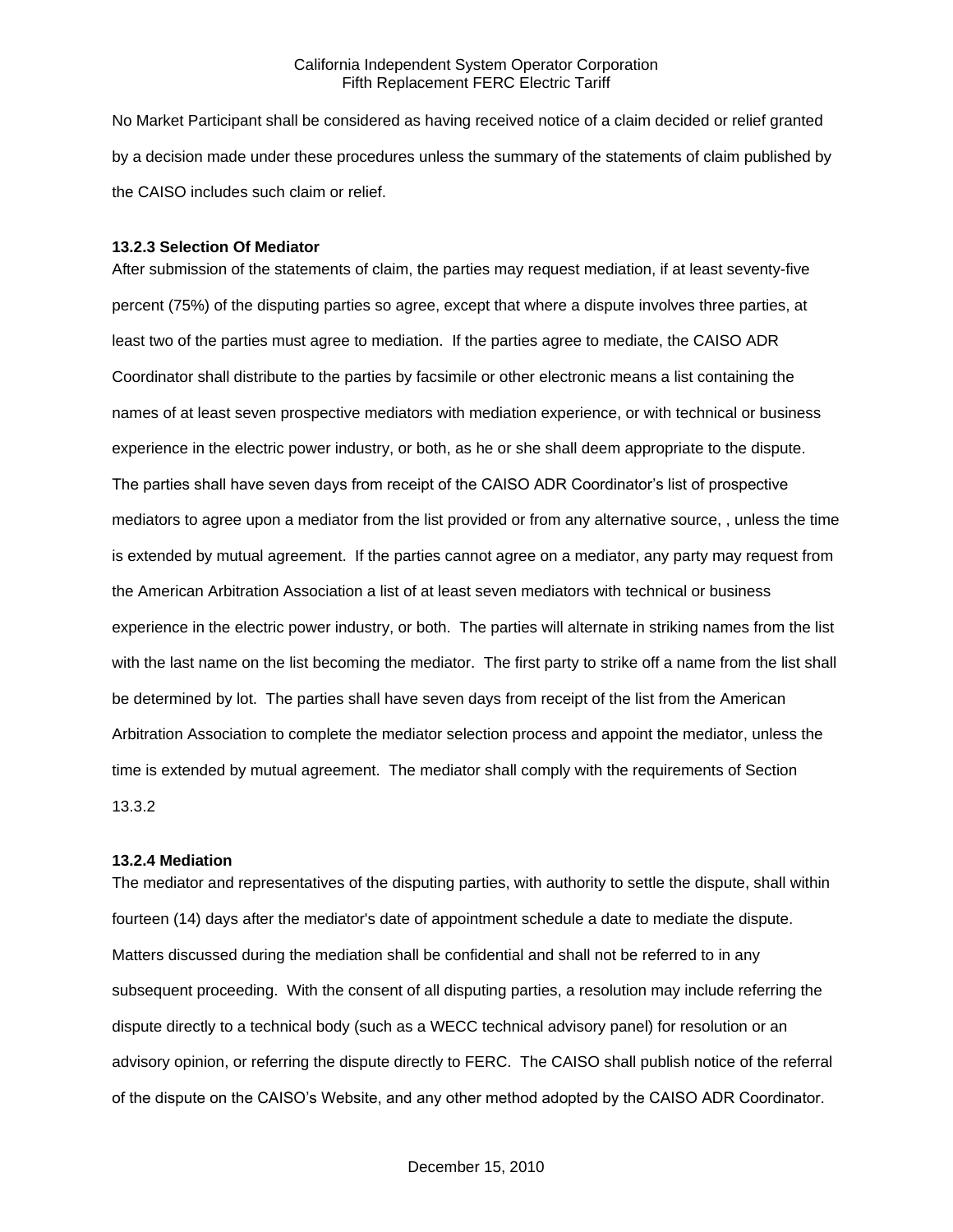#### **13.2.5 Demand For Arbitration**

If the disputing parties have not succeeded in negotiating a resolution of the dispute within thirty (30) days of the initial statement of claim or, if within that period the parties agreed to mediate, within thirty (30) days of the parties first meeting with the mediator, such parties shall be deemed to be at impasse and any such disputing party may then commence the arbitration process, unless the parties by mutual agreement agree to extend the time. A party seeking arbitration shall provide notice of its demand for arbitration to the other disputing parties, the CAISO ADR Coordinator, who shall publish notice of such demand on the CAISO Website, and any other method adopted by the CAISO ADR Coordinator.

#### **13.3 Arbitration**

# **13.3.1 Selection Of Arbitrator 13.3.1.1 Disputes Under \$1,000,000**

Where the total amount of claims and counterclaims in controversy is less than \$1,000,000 (exclusive of costs and interest), the disputing parties shall select an arbitrator from a list containing the names of at least ten (10) qualified individuals supplied by the American Arbitration Association within fourteen (14) days following submission of the demand for arbitration. If the parties cannot agree upon an arbitrator within fourteen (the) stated time, they shall take turns striking names from the list of proposed arbitrators. The first party to strike-off a name shall be determined by lot. This process shall be repeated until one name remains on the list, and that individual shall be the designated arbitrator.

#### **13.3.1.2 Disputes of \$1,000,000 or Over**

Where the total amount of claims and counterclaims in controversy is \$1,000,000 or more (exclusive of interest and costs), the disputing parties may agree on any person to serve as a single arbitrator, or shall endeavor in good faith to agree on a single arbitrator from a list of ten (10) qualified individuals provided by the American Arbitration Association within fourteen (14) days following submission of the demand for arbitration. If the parties are unable to agree on a single arbitrator within the stated time, the party or parties demanding arbitration, and the party or parties responding to the demand for arbitration, shall each designate an arbitrator. Each designation shall be from the list of arbitrators no later than the tenth (10th) day thereafter. The two arbitrators so chosen shall then choose a third arbitrator.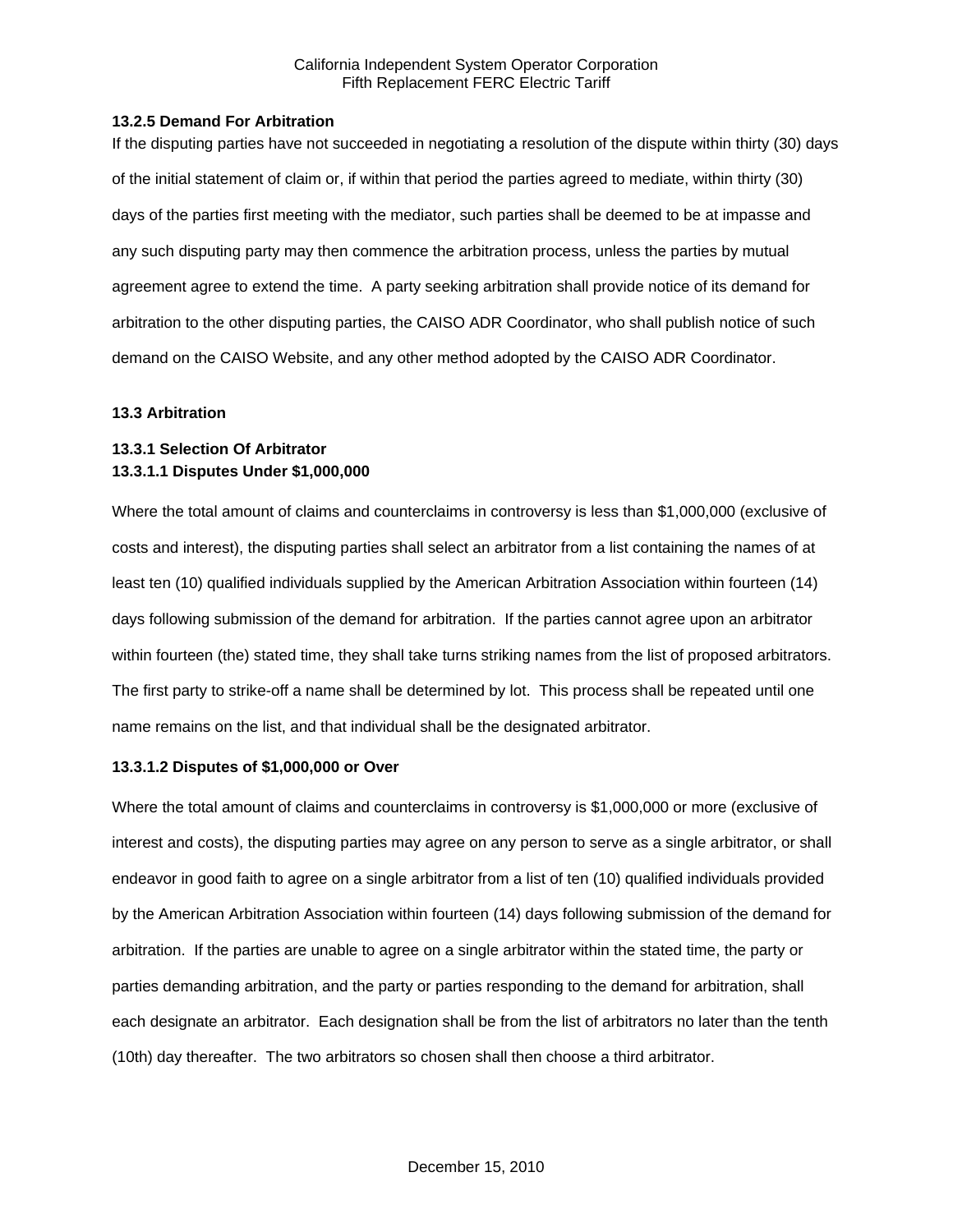## **13.3.2 Disclosures Required Of Arbitrators**

The designated arbitrator(s) shall be required to disclose to the parties any circumstances which might preclude him or her from rendering an objective and impartial determination. Each designated arbitrator shall disclose:

- (a) Any direct financial or personal interest in the outcome of the arbitration;
- (b) Any information required to be disclosed by California Code of Civil Procedure Section 1281.9.; and
- (c) Any existing or past financial, business, professional, or personal interest that are likely to affect impartiality or might reasonably create an appearance of partiality or bias.

The designated arbitrator shall disclose any such relationships that he or she personally has with any party or its counsel, or with any individual whom he or she has been told will be a witness. Designated arbitrators should also disclose any such relationship involving members of their families or their current employers, partners, or business associates. All designated arbitrators shall make a reasonable effort to inform themselves of any interests or relationships described above. The obligation to disclose interests, relationships, or circumstances that might preclude an arbitrator from rendering an objective and impartial determination is a continuing duty that requires the arbitrator to disclose, at any stage of the arbitration, any such interests, relationships, or circumstances that arise, or are recalled or discovered. If, as a result of the continuing disclosure duty, an arbitrator makes a disclosure which is likely to affect his or her partiality, or might reasonably create an appearance of partiality or bias or if a party independently discovers the existence of such circumstances, a party wishing to object to the continuing use of the arbitrator must provide written notice of its objection to the other parties within ten (10) days of receipt of the arbitrator's disclosure or the date of a party's discovery of the circumstances giving rise to that party's objection. Failure to provide such notice shall be deemed a waiver of such objection. If a party timely provides a notice of objection to the continuing use of the arbitrator the parties shall attempt to agree whether the arbitrator should be dismissed and replaced in the manner described in Section 13.3.1. If within ten (10) days of a party's objection notice the parties have not agreed how to proceed, the matter shall be referred to the American Arbitration Association for resolution.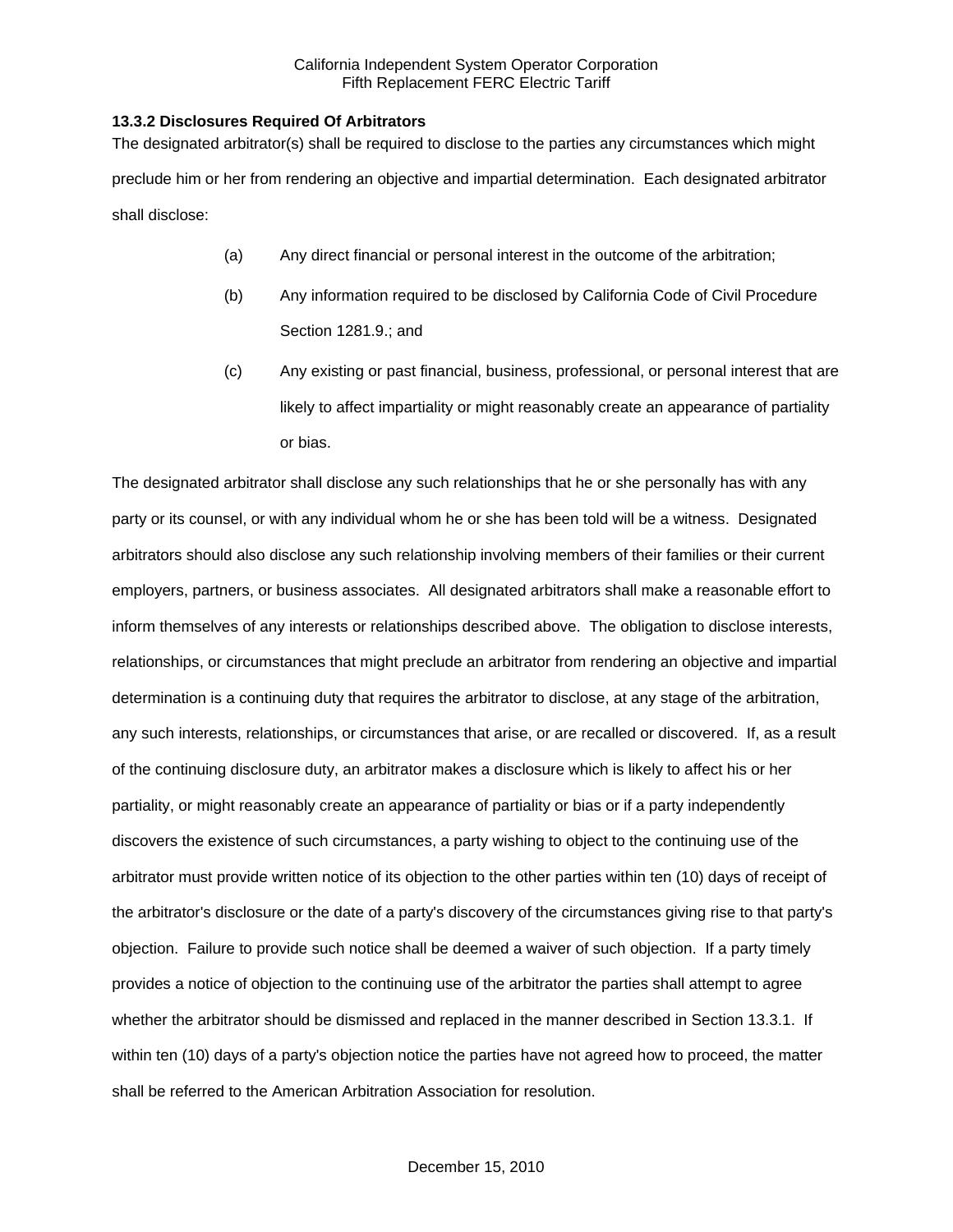#### **13.3.3 Arbitration Procedures**

The CAISO ADR Coordinator shall compile and make available to the arbitrator and the parties standard procedures for the arbitration of disputes, which procedures (i) shall include provision, upon good cause shown, for intervention or other participation in the proceeding by any party whose interests may be affected by its outcome, (ii) shall conform to the requirements specified herein, and (iii) may be modified or adopted for use in a particular proceeding as the arbitrator deems appropriate, in accordance with Section 13.3.4. The procedures adopted by the CAISO ADR Coordinator shall be based on the latest edition of the American Arbitration Association Commercial Arbitration Rules, to the extent such rules are not inconsistent with this Section 13. Except as provided herein, all parties shall be bound by such procedures.

## **13.3.4 Modification Of Arbitration Procedures**

In determining whether to modify the standard procedures for use in the pending matter, the arbitrator shall consider (i) the complexity of the dispute, (ii) the extent to which facts are disputed, (iii) the extent to which the credibility of witnesses is relevant to a resolution, (iv) the amount in controversy, and (v) any representations made by the parties. Alternatively, the parties may, by mutual agreement, modify the standard procedures. In the event of a disagreement between the arbitrator and the agreement of the parties regarding arbitration procedures to be utilized, the parties' agreement shall prevail.

# **13.3.5 Remedies 13.3.5.1 Arbitrator's Discretion**

The arbitrator shall have the discretion to grant the relief sought by a party, or determine such other remedy as is appropriate, unless the parties agree to conduct the arbitration "baseball" style. Unless otherwise expressly limited herein, the arbitrator shall have the authority to award any remedy or relief available from FERC, or any other court of competent jurisdiction. Where any CAISO Document leaves any matter to be agreed between the parties at some future time and provides that in default of agreement the matter shall be referred to the CAISO ADR Procedures, the arbitrator shall have authority to decide upon the terms of the agreement which, in the arbitrator's opinion, it is reasonable that the parties should reach, having regard to the other terms of the CAISO Document concerned and the arbitrator's opinion as to what is fair and reasonable in all the circumstances.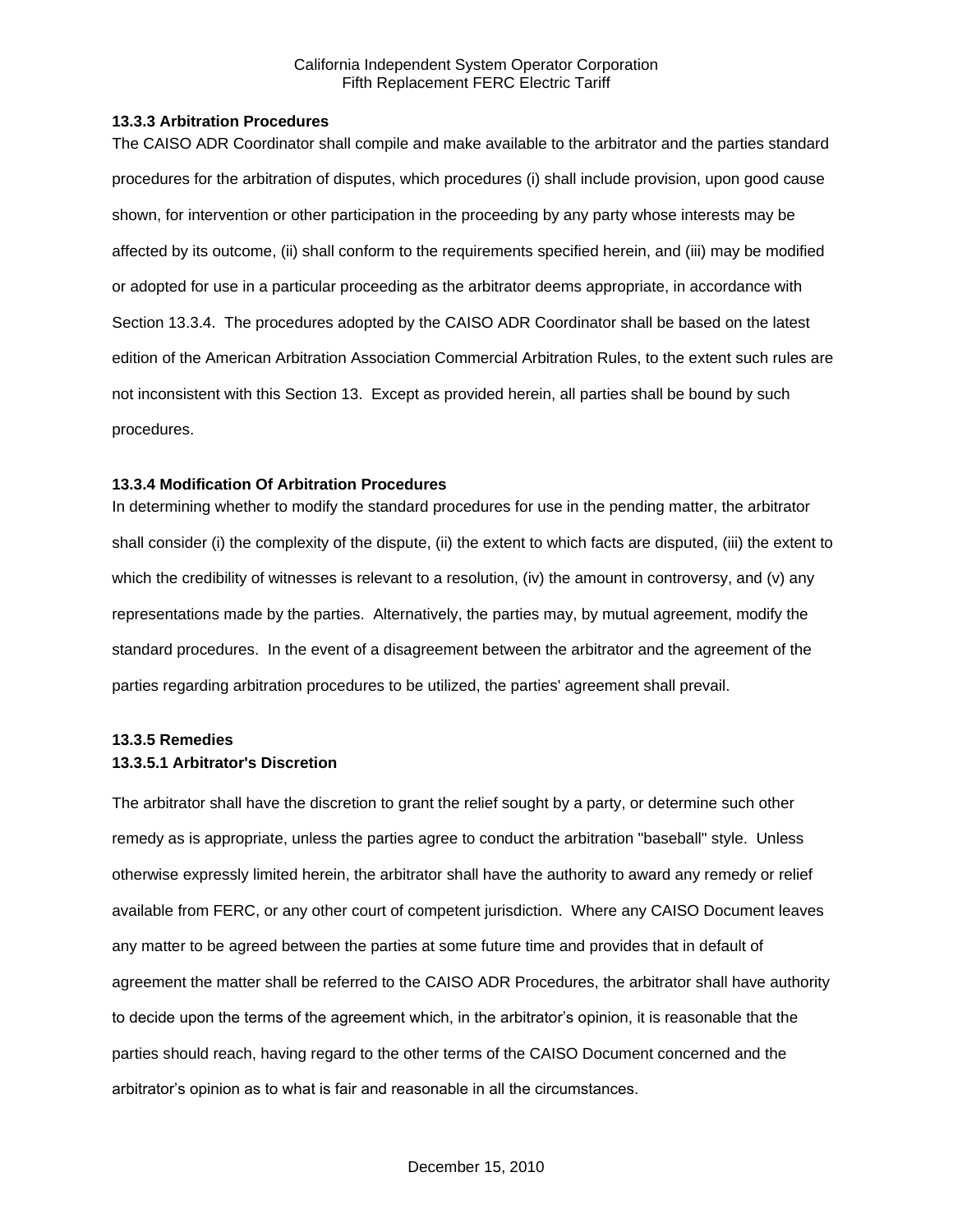## **13.3.5.2 "Baseball" Arbitration**

If the parties agree to conduct the arbitration "baseball" style, the parties shall submit to the arbitrator and exchange with each other their last best offers in the form of the award they consider the arbitrator should make, not less than seven (7) days in advance of the date fixed for the hearing, or such other date as the arbitrator may decide. If a party fails to submit its last best offer in accordance with this Section, that party shall be deemed to have accepted the offer proposed by the other party. The arbitrator shall be limited to awarding only one of the proposed offers, and may not determine an alternative or compromise remedy.

#### **13.3.6 Summary Disposition**

The procedures for arbitration of a dispute shall provide a means for summary disposition of a demand for arbitration, or a response to a demand for arbitration, that in the reasoned opinion of the arbitrator does not have a good faith basis in either law or fact. If the arbitrator determines that a demand for arbitration or response to a demand for arbitration does not have a good faith basis in either law or fact, the arbitrator shall have discretion to award the costs of the time, expenses, and other charges of the arbitrator to the prevailing party. A determination made under this Section is subject to appeal pursuant to Section 13.4.

#### **13.3.7 Discovery Procedures**

The procedures for the arbitration of a dispute shall include adequate provision for the discovery of relevant facts, including the taking of testimony under oath, production of documents and other things, the presentation of evidence, the taking of samples, conducting of tests, and inspection of land and tangible items. The nature and extent of such discovery shall be determined as provided herein and shall take into account (i) the complexity of the dispute, (ii) the extent to which facts are disputed, (iii) the extent to which the credibility of witnesses is relevant to a resolution, and (iv) the amount in controversy. The forms and methods for taking such discovery shall be as described in the Federal Rules of Civil Procedure, except as modified pursuant to Section 13.3.4.

#### **13.3.8 Evidentiary Hearing**

The arbitration procedures shall provide for an evidentiary hearing, with provision for the crossexamination of witnesses, unless all parties consent to the resolution of the matter on the basis of a written record. The forms and methods for taking evidence shall be determined by the arbitrator(s) and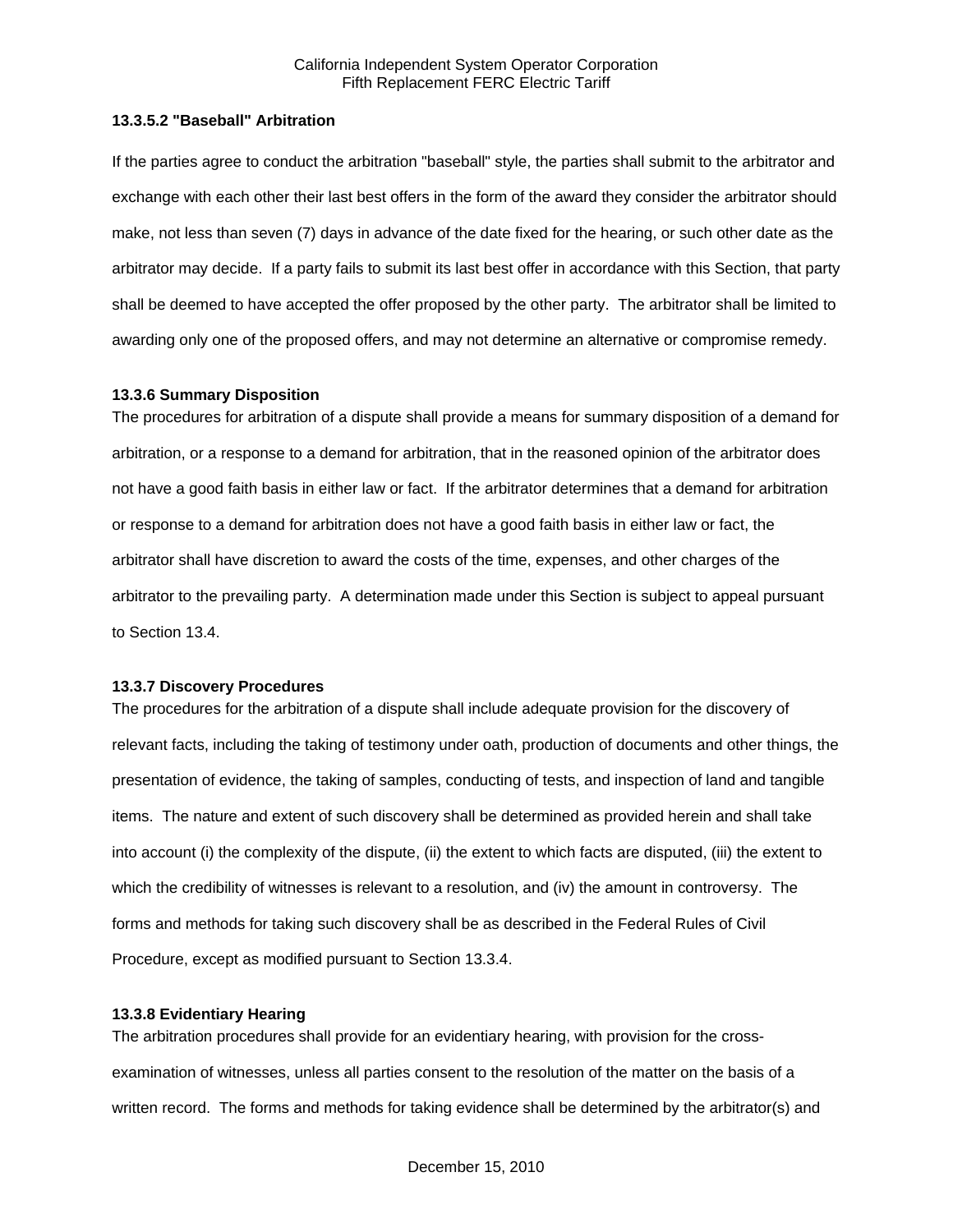modified pursuant to Section 13.3.4. The arbitrator may require such written or other submissions from the parties as he or she may deem appropriate, including submission of direct and rebuttal testimony of witnesses in written form. The arbitrator may exclude any evidence that is irrelevant, immaterial, unduly repetitious or prejudicial, or privileged. The arbitrator shall compile a complete evidentiary record of the arbitration which shall be available to the parties on its completion upon request.

#### **13.3.9 Confidentiality**

Subject to the other provisions of this CAISO Tariff, any party may claim that information contained in a document otherwise subject to discovery is "Confidential" if such information would be so characterized under the Federal Rules of Evidence. The party making such claim shall provide to the arbitrator in writing the basis for its assertion. If the claim of confidentiality is confirmed by the arbitrator, he or she shall establish requirements for the protection of such documents or other information designated as "Confidential" as may be reasonable and necessary to protect the confidentiality and commercial value of such information. Any party disclosing information in violation of these provisions or requirements established by the arbitrator, unless such disclosure is required by federal or state law or by a court order, shall thereby waive any right to introduce or otherwise use such information in any judicial, regulatory, or other legal or dispute resolution proceeding, including the proceeding in which the information was obtained.

#### **13.3.10 Timetable**

Promptly after the appointment of the arbitrator, the arbitrator shall set a date for the issuance of the arbitration decision, which shall be no later than six (6) months (or such date as the parties and the arbitrator may agree) from the date of the appointment of the arbitrator, with other dates, including the dates for an evidentiary hearing or other final submissions of evidence, set in light of this date. The date for the evidentiary hearing or other final submission of evidence shall not be changed, absent extraordinary circumstances. The arbitrator shall have the power to impose sanctions, including dismissal of the proceeding, for dilatory tactics or undue delay in completing the arbitration proceedings.

#### **13.3.11 Decision**

**13.3.11.1** Except as provided below with respect to "baseball" style arbitration, the arbitrator shall issue a written decision granting the relief requested by one of the parties, or such other remedy as is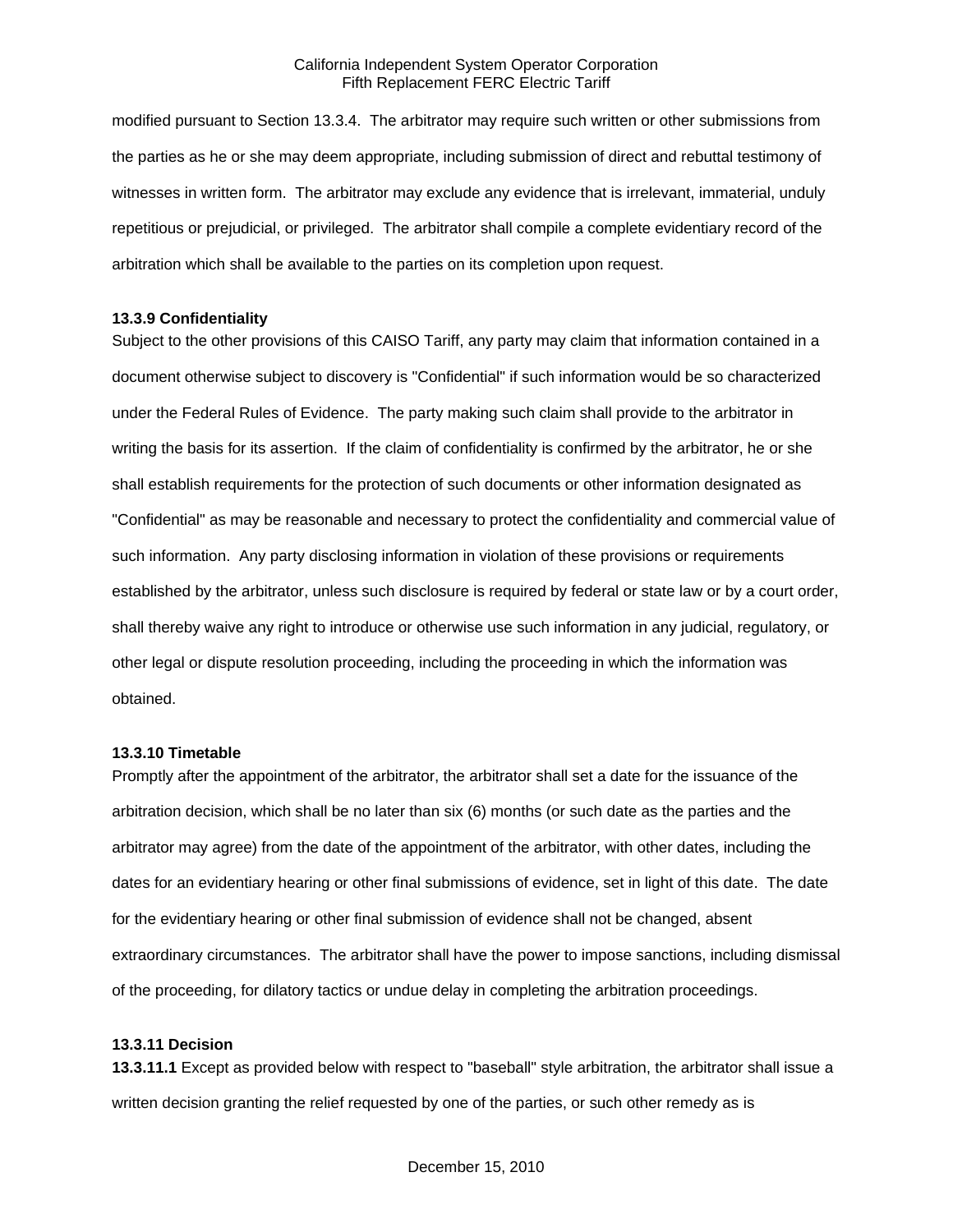appropriate, if any, and shall include findings of fact and law. The arbitration decision shall be based on (i) the evidence in the record, (ii) the terms of the relevant CAISO Documents, (iii) applicable United States federal law, including the FPA and any applicable FERC regulations and decisions, and international treaties or agreements as applicable, and (iv) applicable state law. Additionally, the arbitrator may consider relevant decisions in previous arbitration proceedings. A summary of the disputed matter and the arbitrator's decision shall be published on the CAISO Website and any other method chosen by the CAISO ADR Coordinator.

**13.3.11.2** In arbitration conducted "baseball" style, the arbitrator shall issue a written decision adopting one of the awards proposed by the parties, and shall include findings of fact and law. The arbitration decision shall be based on (i) the evidence in the record, (ii) the terms of the relevant CAISO Documents, (iii) applicable United States federal law, including the FPA and any applicable FERC regulations and decisions, and international treaties or agreements as applicable, and (iv) applicable state law. If the arbitrator concludes that no proposed award is consistent with the factors enumerated in (i) through (iv) above, or addresses all of the issues in dispute, the arbitrator shall specify how each proposed award is deficient and direct that the parties submit new proposed awards that cure the identified deficiencies. A summary of the disputed matter and the arbitrator's decision shall be published on the CAISO Website, and any other method chosen by the CAISO ADR Coordinator. An award shall not be deemed to be precedential.

**13.3.11.3** Where a panel of arbitrators is appointed pursuant to Section 13.3.1.2, a majority of the arbitrators must agree on the decision.

#### **13.3.12 Compliance**

Unless the arbitrator's decision is appealed under Section 13.4, the disputing parties shall, upon receipt of the decision, immediately take whatever action is required to comply with the award to the extent the award does not require regulatory action. An award that is not appealed shall be deemed to have the same force and effect as an order entered by the FERC or any court of competent jurisdiction.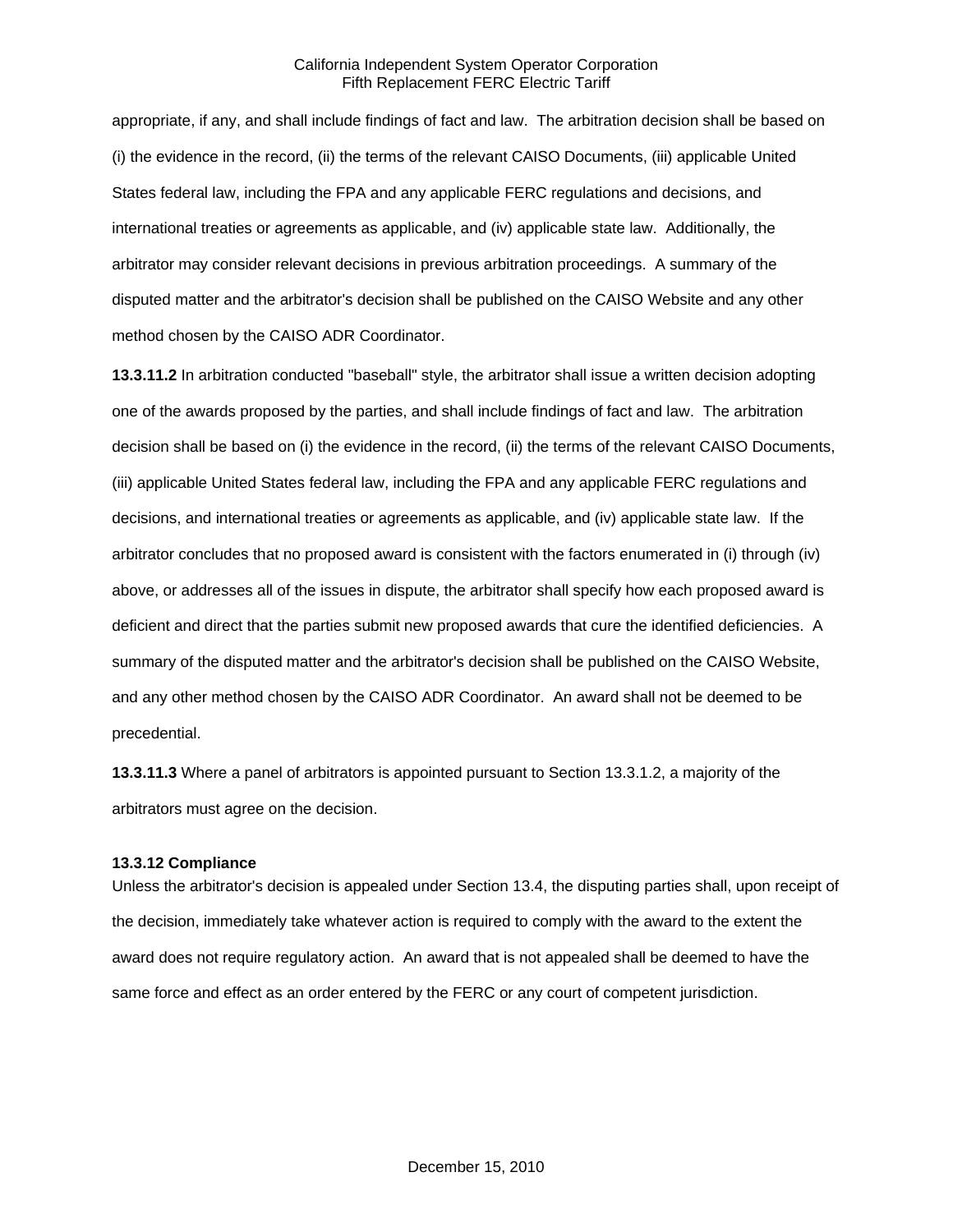## **13.3.13 Enforcement**

Following the expiration of the time for appeal of an award pursuant to Section 13.4.3, any party may apply to FERC or any court of competent jurisdiction for entry and enforcement of judgment based on the award.

## **13.3.14 Costs**

The costs of the time, expenses, and other charges of the arbitrator shall be borne by the parties to the dispute, with each side on an arbitrated issue bearing its pro-rata share of such costs, and each party to an arbitration proceeding bearing its own costs and fees. If the arbitrator determines that a demand for arbitration or response to a demand for arbitration was made in bad faith, the arbitrator shall have discretion to award the costs of the time, expenses, and other charges of the arbitrator to the prevailing party. Notwithstanding the above, at the discretion of the arbitrator, the winning party in any dispute which has resulted in the enforcement of an important right affecting the public interest shall not be required to pay any of the costs of the arbitrator and may recover such of its own reasonable attorney fees, expert witness fees and other reasonable costs from the losing party to the dispute if (a) a significant benefit, whether pecuniary or non-pecuniary, has been conferred on the general public, (b) the necessity and financial burden of private enforcement are such as to make the award appropriate, and (c) such fees should not, in the interest of justice, be paid out of the recovery.

# **13.4 Appeal Of Award**

#### **13.4.1 Basis For Appeal**

A party may apply to the FERC or any court of competent jurisdiction to hear an appeal of an arbitration award only upon the grounds that the award is contrary to or beyond the scope of the relevant CAISO Documents, United States federal law, including, without limitation, the FPA, and any FERC regulations and decisions, or state law. Appeals shall, unless otherwise ordered by FERC or the court of competent jurisdiction, conform to the procedural limitations set forth in this Section 13.4.

# **13.4.2 Appellate Record**

The parties intend that FERC or the court of competent jurisdiction should afford substantial deference to the factual findings of the arbitrator. No party shall seek to expand the record before the FERC or court of competent jurisdiction beyond that assembled by the arbitrator, except (i) by making reference to legal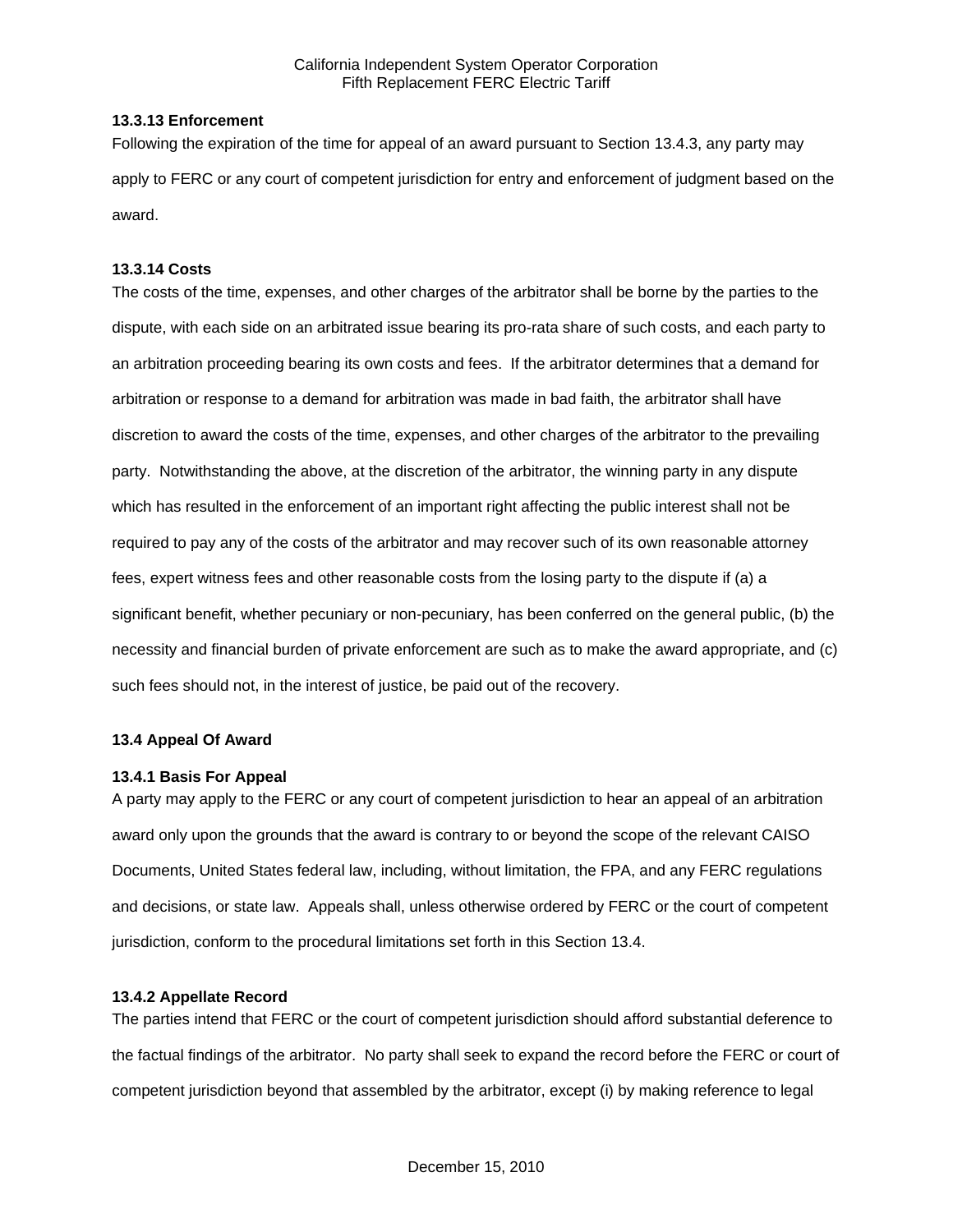authority which did not exist at the time of the arbitrator's decision, or (ii) if such party contends the decision was based upon or affected by fraud, collusion, corruption, misconduct or misrepresentation.

## **13.4.3 Procedures For Appeals**

**13.4.3.1** If a party to an arbitration desires to appeal an award, it shall provide a notice of appeal to the CAISO ADR Coordinator, all parties and the arbitrator within fourteen (14) days following the date of the award. The CAISO ADR Coordinator shall publish notice of the appeal on the CAISO Website, and any other method chosen by the CAISO ADR Coordinator.

Within ten (10) days of the filing of the notice of appeal, the appealing party must file an appropriate application, petition or motion with the FERC to trigger review under the FPA or with a court of competent jurisdiction. Such filing shall state that the subject matter has been the subject of an arbitration pursuant to the relevant CAISO Document.

**13.4.3.2** Within thirty (30) days of filing the notice of appeal (or such period as FERC or the court of competent jurisdiction may specify) the appellant shall file the complete evidentiary record of the arbitration and a copy of the award with FERC or with the court of competent jurisdiction. The appellant shall serve copies of a description of all materials included in the submitted evidentiary record.

#### **13.4.4 Award Implementation**

Implementation of the award shall be deemed stayed pending an appeal unless and until, at the request of a party, the FERC or the court of competent jurisdiction to which an appeal has been filed, issues an order dissolving, shortening, or extending such stay. However, a summary of each appeal shall be published on the CAISO Website, and any other method chosen by the CAISO ADR Coordinator.

#### **13.4.5 Judicial Review Of FERC Orders**

FERC orders resulting from appeals shall be subject to judicial review pursuant to the FPA.

## **13.5 Allocation Of Awards Payable By Or To The CAISO**

## **13.5.1 Allocation Of An Award**

If the CAISO must pay an award to a party pursuant to good faith negotiations or the CAISO ADR Procedures, the CAISO will recover the amount of the award from Market Participants and Scheduling Coordinators. If the CAISO receives an award from a party pursuant to good faith negotiations or the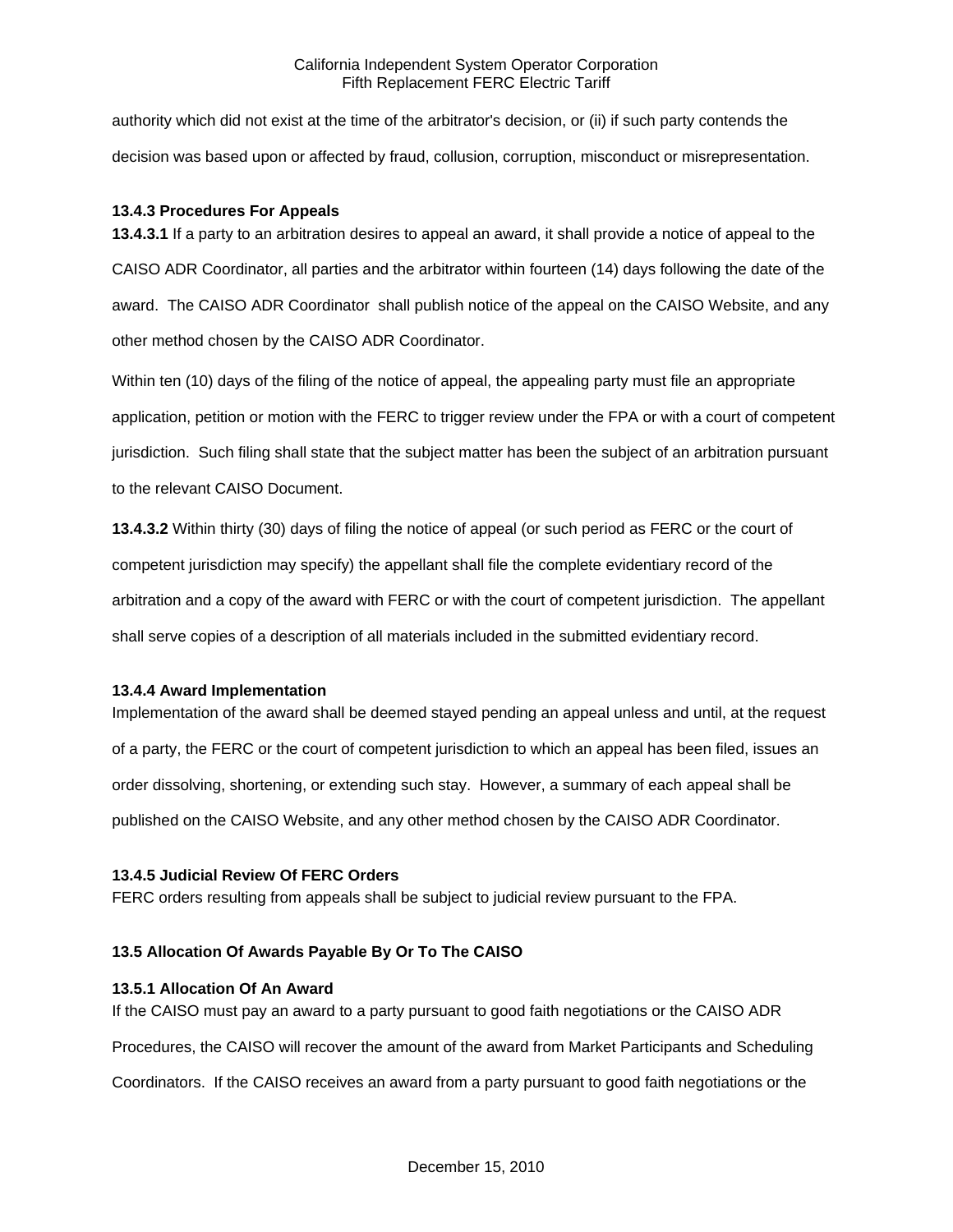CAISO ADR Procedures, the CAISO will flow back the amount of the award to Market Participants and Scheduling Coordinators.

## **13.5.2 Timing Of Adjustments**

Upon determination that an award is payable by or to the CAISO pursuant to good faith negotiations or the CAISO ADR Procedures, the CAISO shall calculate the amounts payable to and receivable from the party, Market Participants, and Scheduling Coordinators, as soon as reasonably practical, and shall show any required adjustments as a debit or a credit in a subsequent Initial Settlement Statement T+38BD or, in the case of an amount payable by the CAISO to a party, as soon as the CAISO and that party may agree.

# **13.5.3 Method Of Allocation 13.5.3.1 Allocation to Market Participants**

The CAISO will use best efforts to determine which Market Participant(s) is or are responsible for and/or benefit from payment of an award by or to the CAISO and to allocate receipt of or payment for the award equitably to such Market Participant(s). In undertaking the allocation, the CAISO shall consider the extent of a Market Participant's participation in affected markets and the CAISO Tariff in effect on the applicable Trading Day(s), and may consider any other relevant factor, including but not limited to, applicable contracts.

# **13.5.3.2 Residual Amounts**

Any awards for which the CAISO is unable to identify Market Participants in accordance with 13.5.3.1 and any award amounts that the CAISO is unable to collect that are not covered by Section 11.29.17.1 will be allocated to all Scheduling Coordinators through neutrality adjustments.

# **14. Force Majeure Indemnification And Limitations On Liability**

# **14.1 Uncontrollable Forces**

Neither the CAISO nor a Market Participant will be considered in default of any obligation under this CAISO Tariff if prevented from fulfilling that obligation due to the occurrence of an Uncontrollable Force.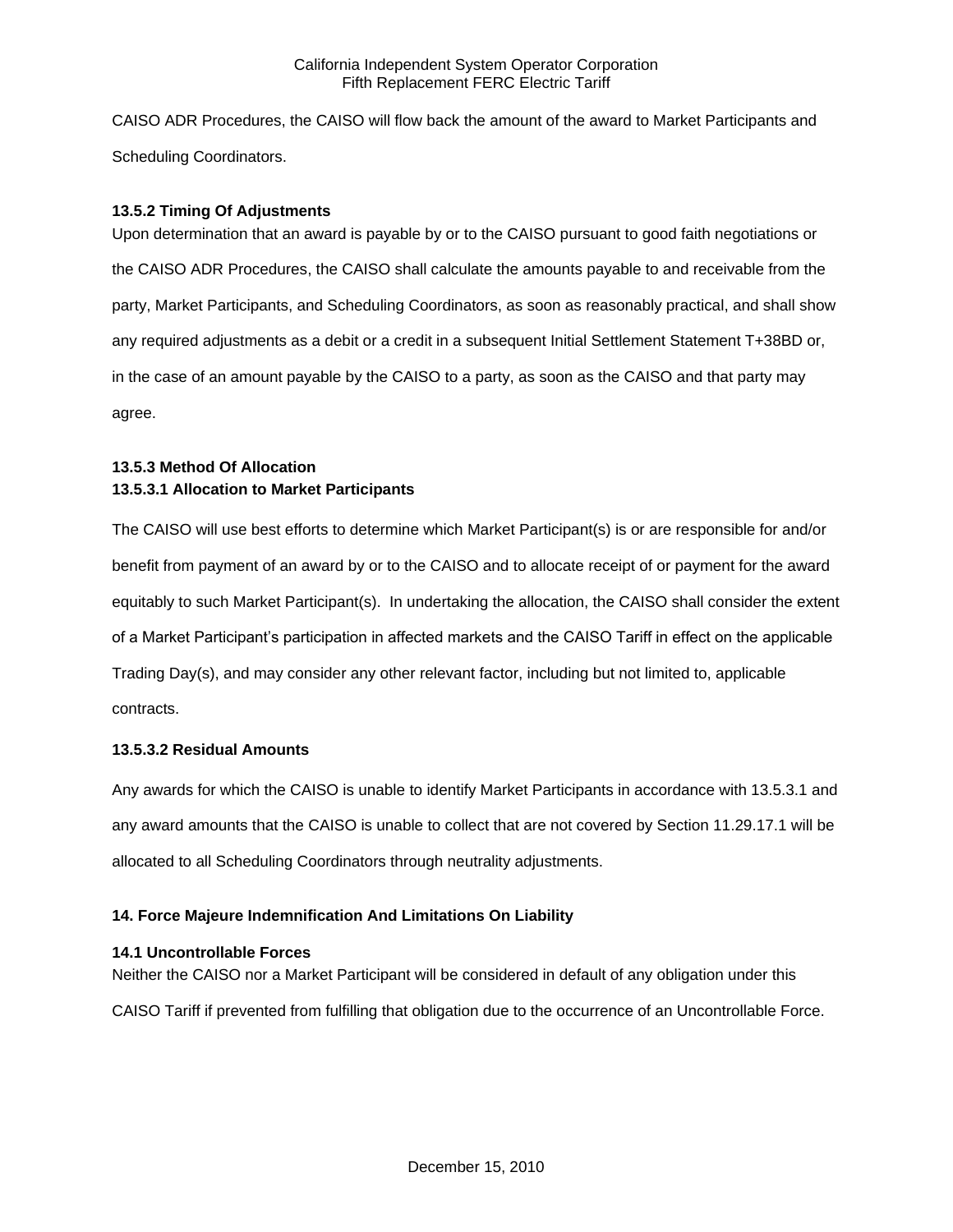## **14.2 Responsibilities Of Affected Entity**

In the event of the occurrence of an Uncontrollable Force, which prevents the CAISO or a Market Participant from performing any of its obligations under this CAISO Tariff, the affected entity shall (i) if it is the CAISO, immediately notify the Market Participants in writing of the occurrence of such Uncontrollable Force and, if it is a Market Participant, immediately notify the CAISO in writing of the occurrence of such Uncontrollable Force, (ii) not be entitled to suspend performance of its obligations under this CAISO Tariff in any greater scope or for any longer duration than is required by the Uncontrollable Force, (iii) use its best efforts to mitigate the effects of such Uncontrollable Force, remedy its inability to perform and resume full performance of its obligations hereunder, (iv) in the case of the CAISO, keep the Market Participants apprised of such efforts, and in the case of the Market Participants, keep the CAISO apprised of such efforts, in each case on a continual basis and (v) provide written notice of the resumption of its performance of its obligations hereunder.

## **14.3 Strikes, Lockouts Or Labor Disputes**

Notwithstanding any of the foregoing, the settlement of any strike, lockout or labor dispute constituting an Uncontrollable Force shall be within the sole discretion of the entity involved in such strike, lockout or labor dispute and the requirement that an entity must use its best efforts to mitigate the effects of the Uncontrollable Force and/or remedy its inability to perform and resume full performance of its obligations hereunder shall not apply to strikes, lockouts, or labor disputes.

## **14.4 Market Participant's Indemnity**

Each Market Participant, to the extent permitted by law, shall indemnify the CAISO and hold it harmless against all losses, damages, claims, liabilities, costs or expenses (including legal expenses) arising from any act or omission of the Market Participant except to the extent that they result from the CAISO's default under this CAISO Tariff or gross negligence or intentional wrongdoing on the part of the CAISO or of its officers, directors or employees.

## **14.5 Limitation On Liability**

#### **14.5.1 Liability For Damages**

Except as provided for in Section 13.3.14, the CAISO shall not be liable in damages to any Market Participant for any losses, damages, claims, liability, costs or expenses (including legal expenses) arising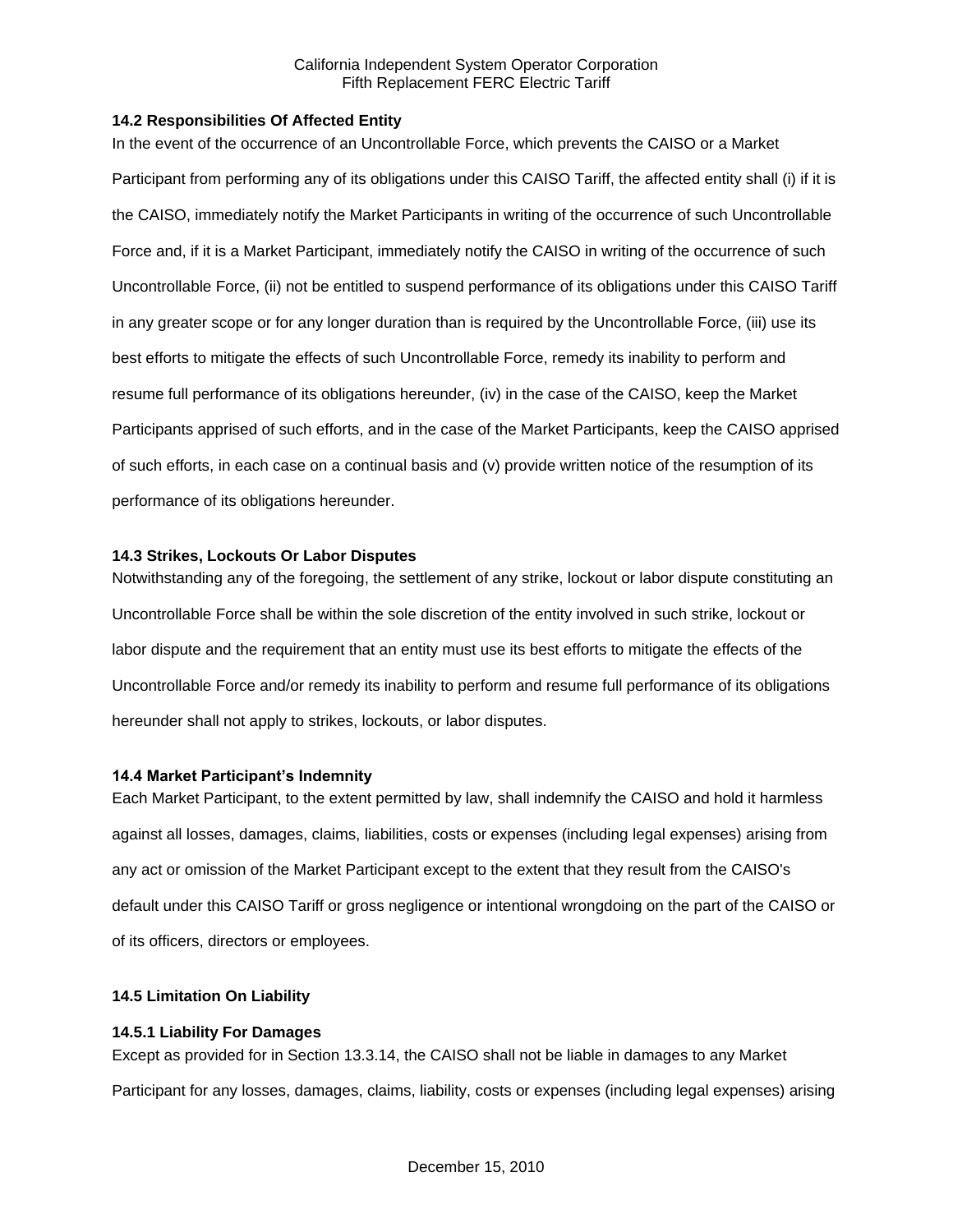from the performance or non-performance of its obligations under this CAISO Tariff, including but not limited to any adjustments made by the CAISO in Inter-SC Trades, except to the extent that they result from gross negligence or intentional wrongdoing on the part of the CAISO.

## **14.5.2 Exclusion Of Certain Types Of Loss**

The CAISO shall not be liable to any Market Participant under any circumstances for any consequential or indirect financial loss including but not limited to loss of profit, loss of earnings or revenue, loss of use, loss of contract or loss of goodwill except to the extent that it results from except to the gross negligence or intentional wrongdoing on the part of the CAISO.

## **14.6 Potomac Economics, Ltd. Limitation Of Liability**

Potomac Economics, Ltd. shall not be liable in damages to any Market Participant for any losses, damages, claims, liability, costs or expenses (including legal expenses) arising from its calculation of reference levels under its Consultant Agreement with the CAISO dated as of September 3, 2002, except to the extent that they result from gross negligence or intentional wrongdoing of Potomac Economics, Ltd.

## **15. Regulatory Filings**

Any amendment or other modification of any provision of this CAISO Tariff must be in writing and approved by the CAISO Governing Board in accordance with the bylaws of the CAISO. Any such amendment or modification shall be effective upon the date it is permitted to become effective by FERC. Nothing contained herein shall be construed as affecting, in any way, the right of the CAISO to furnish its services in accordance with this CAISO Tariff, or any tariff, rate schedule or Scheduling Coordinator Agreement which results from or incorporates this CAISO Tariff, or unilaterally to make an application to FERC for a change in rates, terms, conditions, charges, classifications of service, Scheduling Coordinator Agreement, rule or regulation under FPA Section 205 and pursuant to the FERC's rules and regulations promulgated thereunder. Nothing contained in this CAISO Tariff or any Scheduling Coordinator Agreement shall be construed as affecting the ability of any Market Participant receiving service under this CAISO Tariff to exercise its rights under Section 206 of the FPA and FERC's rules and regulations thereunder.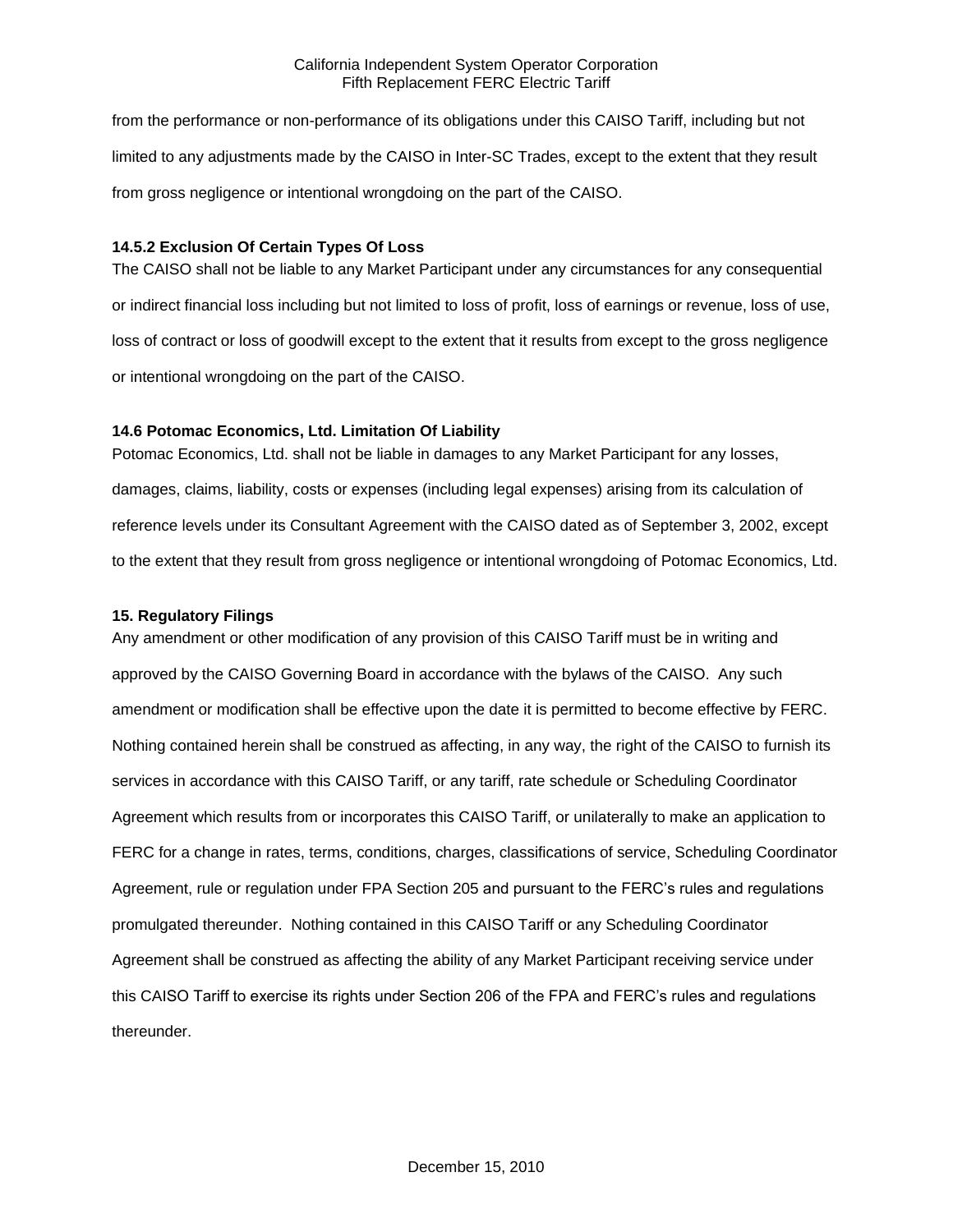## **16. Existing Contracts**

## **16.1 Continuation Of Existing Contracts For Non-Participating TOs**

The transmission service rights and obligations of Non-Participating TOs under Existing Contracts, including all terms, conditions and rates of the Existing Contracts, as they may change from time to time under the terms of the Existing Contracts, will continue to be honored by the parties to those contracts, for the duration of those contracts.

## **16.1.1 Participating TO Obligation**

If a Participating TO is a party to an Existing Contract under which Existing Rights are provided, the Participating TO shall attempt to negotiate changes to the Existing Contract to align the contract's scheduling and operating provisions with the CAISO's scheduling and operational procedures, rules and protocols, to align operations under the contract with CAISO operations, and to minimize the contract parties' costs of administering the contract while preserving their financial rights and obligations. In addition, the Participating TO shall attempt to negotiate changes to provisions in the Existing Contract to ensure that whenever transmission services under the Existing Contract are used to deliver power to a Market Participant that is subject to Access Charges under this CAISO Tariff, no duplicative charge for access to the CAISO Controlled Grid will be charged under the Existing Contract. For purposes of such negotiations, there shall be a presumption that any charges in an Existing Contract that were designed to recover the embedded cost of transmission facilities within the CAISO Controlled Grid will be fully recovered through the Access Charges established under Section 26.1.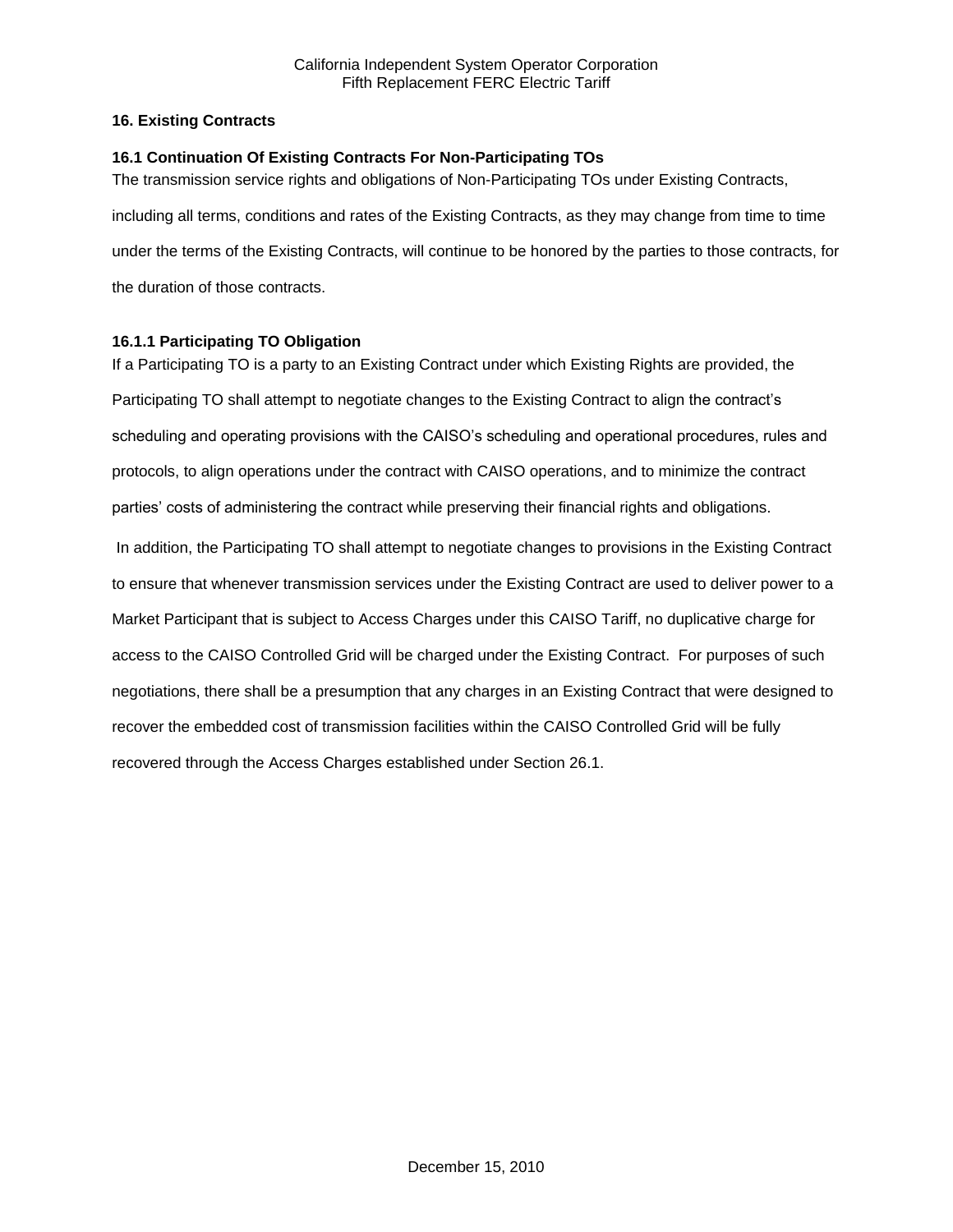## **16.1.2 Right To Use And Ownership Of Facilities**

If a Non-Participating TO has an Existing Contract with a Participating TO under which the Non-Participating TO's transmission facilities, or a portion thereof, are subject to use by the Participating TO, the Non-Participating TO's rights to the use and ownership of its facilities shall remain unchanged, regardless of the Participating TO's act of turning over the Participating TO's Entitlement to use the Non-Participating TO's facilities to the extent possible to the Operational Control of the CAISO. The CAISO will accept valid ETC Self-Schedules from a Participating TO that is the Scheduling Coordinator for the holder of Existing Rights, or from holders of Existing Rights that are Scheduling Coordinators, or that are represented by a Scheduling Coordinator other than the Participating TO. ETC Self-Schedules submitted by Scheduling Coordinators to the CAISO, which include the use of Existing Rights, must be submitted in accordance with Section 16.1 and Section 30. The CAISO may refuse to accept ETC Self-Schedules submitted pursuant to Existing Contracts that do not meet the requirements of the principles, protocols and rules referred to in this Section 16.1.

#### **16.1.3 Existing Contract Dispute Resolution**

The CAISO will, if requested, advise parties to Existing Contracts regarding the operational aspects of any Existing Contract renegotiations that they undertake.

If the parties to an Existing Contract are unable to reach agreement on the changes needed to meet the requirements of this CAISO Tariff, any disputes related thereto shall be addressed using the dispute resolution provisions of the Existing Contract, including any remedies as are provided by law. The rights of the parties to seek changes or to challenge such changes, under the FPA or as otherwise provided by law, are preserved consistent with the terms of the Existing Contract. Unless and until the necessary changes to the Existing Contract are made, all terms and conditions of the Existing Contracts will continue to be honored by the parties to the Existing Contracts.

## **16.1.4 Conversion Of PTOs' Rights Under Existing Contracts**

Parties who are entitled to transmission service rights under Existing Contracts and who choose to become Participating TOs must, at the time of becoming a Participating TO convert those rights to Converted Rights in accordance with Section 4.3.1.6.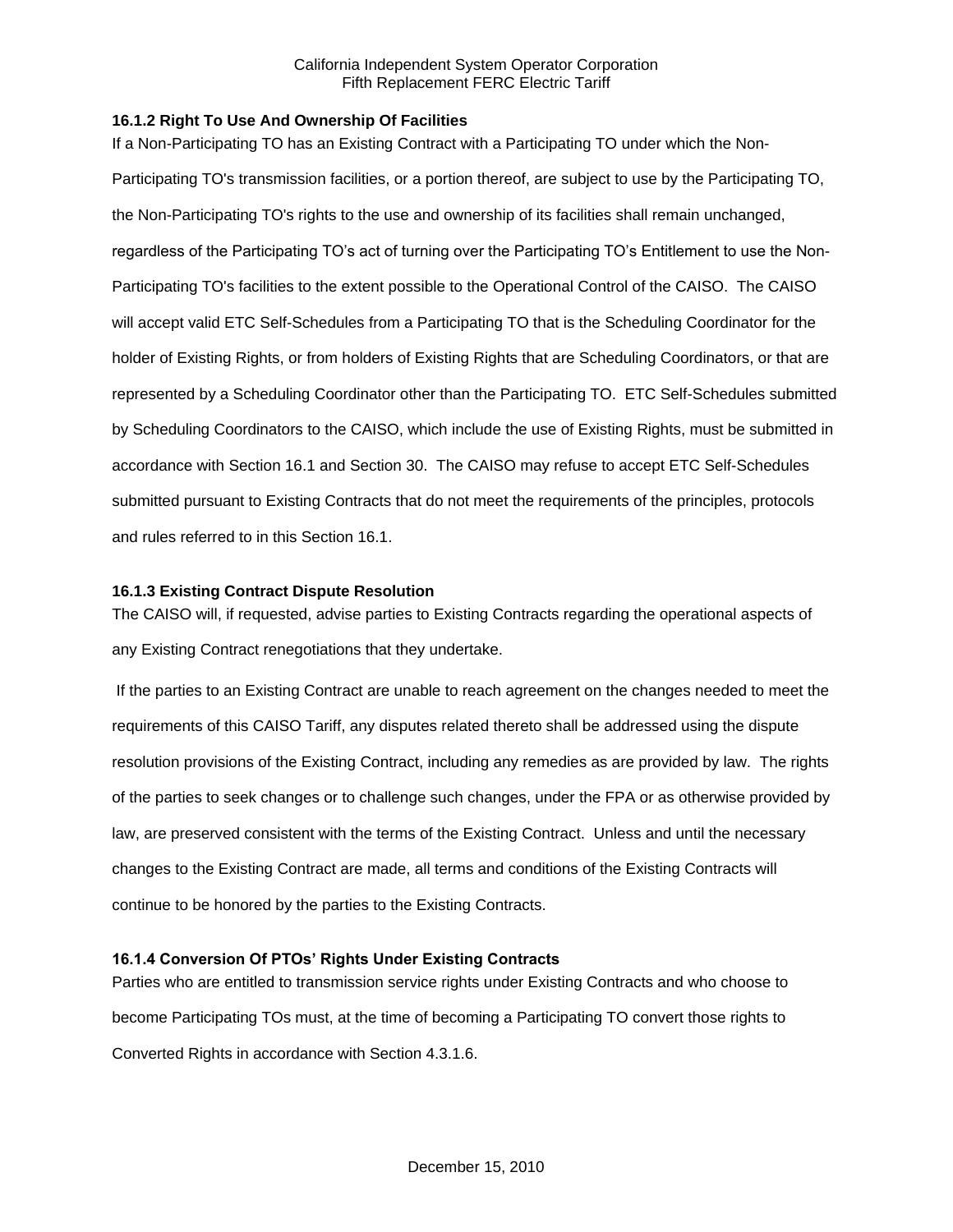## **16.2 [Not Used]**

## **16.3 [Not Used]**

## **16.4 TRTC Instructions**

## **16.4.1 Responsibility To Create TRTC Instructions**

Each Participating TO and Existing Rights holder will work with the CAISO to develop the Transmission Rights and Transmission Curtailment (TRTC) Instructions that allow Existing Contracts to be exercised in a way that: (i) maintains the existing scheduling and curtailment priorities under the Existing Contract; (ii) is minimally burdensome to the CAISO (i.e., creates the least impact on the CAISO's preferred operational policies and procedures); (iii) to the extent possible, imposes no additional financial burden on either the Participating TO or the holder of Existing Rights (beyond that in the Existing Contract); (iv) consistent with the terms of the Existing Contracts, makes as much transmission capacity not otherwise utilized by the holder of Existing Rights available as possible to the CAISO for allocation to Market Participants; (v) is minimally burdensome to the Participating TO and the Existing Rights holder from an operational point of view; and (vi) does not require the CAISO to interpret or underwrite the economics of the Existing Contract. The parties to Existing Contracts will attempt to jointly develop and agree on any TRTC Instructions that will be submitted to the CAISO. The parties to an Existing Contract shall also be responsible to submit to the CAISO any other necessary operating instructions based on their contract interpretations needed by the CAISO to enable the CAISO to perform its duties.

#### **16.4.2 Responsible PTO Re Multiple PTO Parties To Existing Contract**

To the extent there is more than one Participating TO providing transmission service under an Existing Contract or there is a set of Existing Contracts which are interdependent from the point of view of submitting instructions to the CAISO involving more than one Participating TO, the relevant Participating TOs will designate a single Participating TO as the responsible PTO and will notify the CAISO accordingly. If no such responsible PTO is designated by the relevant Participating TOs or the CAISO is not notified of such designation, the CAISO shall designate one of them as the responsible PTO and notify the relevant Participating TOs accordingly. The responsible PTO designated pursuant to this section shall have the same responsibility as the Participating TO under this Section 16.4.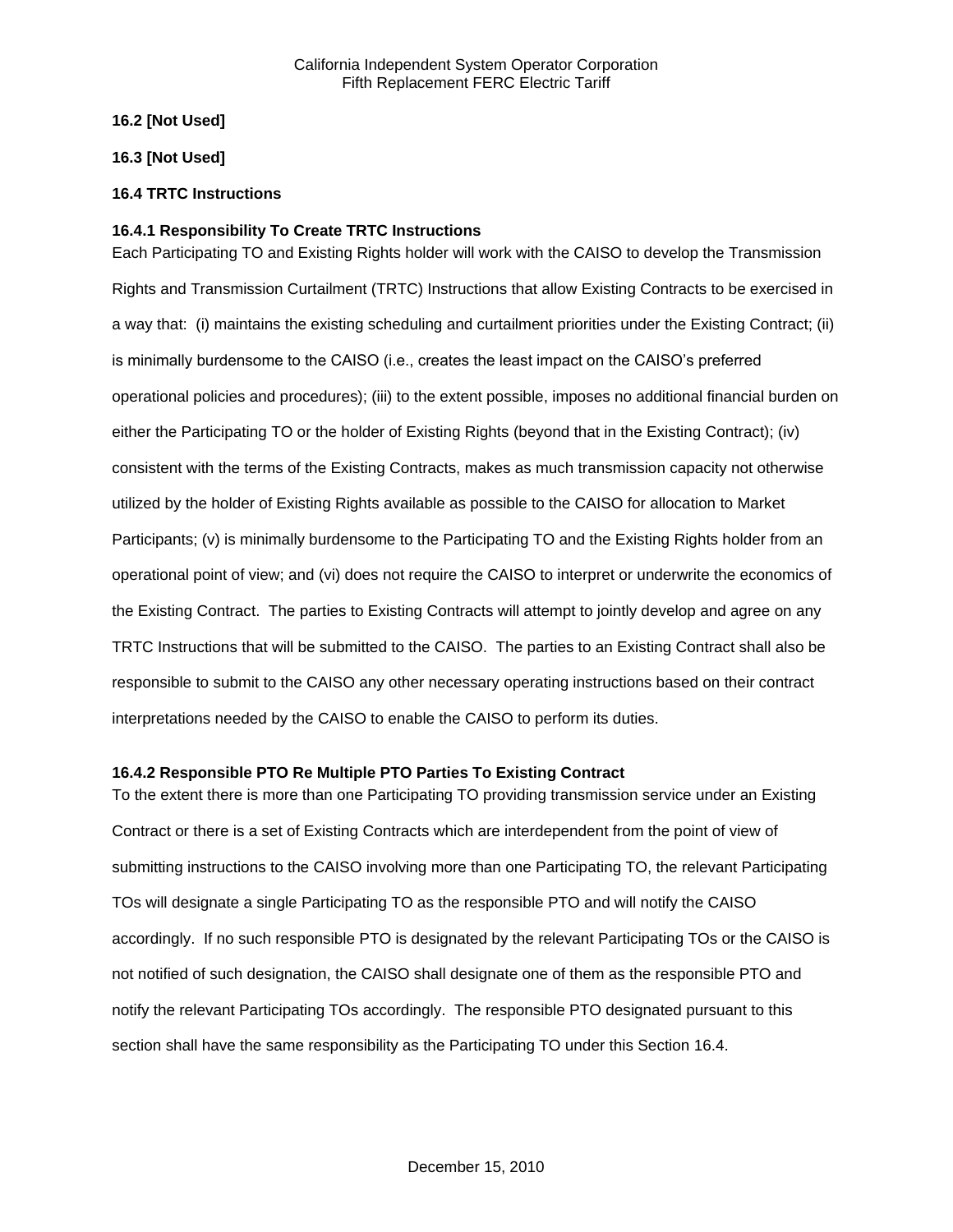## **16.4.3 Scheduling Coordinator Responsibilities**

The Scheduling Coordinator designated by the parties to an Existing Contract as the responsible entity for submitting ETC Self-Schedules for the relevant Existing Contract shall submit ETC Self-Schedules consistent with the terms and conditions specified in the TRTC Instructions.

## **16.4.4 Submission Of TRTC Instructions**

For each Existing Contract, the Participating TO providing transmission service under the Existing Contract (or the Responsible PTO identified in Section 16.4.2) shall be obligated to submit the TRTC Instructions to the CAISO electronically on behalf of the holders of Existing Rights, unless the parties to the Existing Contract agree otherwise. The Participating TO shall notify the CAISO in writing the identity of the responsible party for submission of the TRTC Instructions as decided by the parties to the Existing Contract and the term of such agreement between the parties to the Existing Contract. The Participating TO shall undertake all obligations with respect to the submission of the TRTC Instructions to the CAISO and any subsequent obligations that follow with respect to the creation, management and updates to the TRTC Instructions. The CAISO is responsible for implementing only one set of TRTC Instructions for each Existing Contract and only those TRTC Instructions that have been received and accepted by the CAISO. The Participating TO shall submit the TRTC Instructions to the CAISO associated with Existing Contracts or sets of interdependent Existing Contracts thirty (30) days prior to the date on which the scheduling or curtailment of the use of the Existing Rights is to change or commence.

### **16.4.5 TRTC Instructions Content**

TRTC Instructions will include the following information at a minimum and such other information as the CAISO may reasonably require the Participating TO to provide to enable the CAISO to carry out its functions under the CAISO Tariff, Operating Procedures and Business Practice Manuals:

> (1) A unique Contract Reference Number for each source and sink combination applicable to the Existing Contract (i.e., the CRN that will be assigned by the CAISO and communicated to the Participating TO that references a single Existing Contract or a set of interdependent Existing Contracts for each source and sink combination);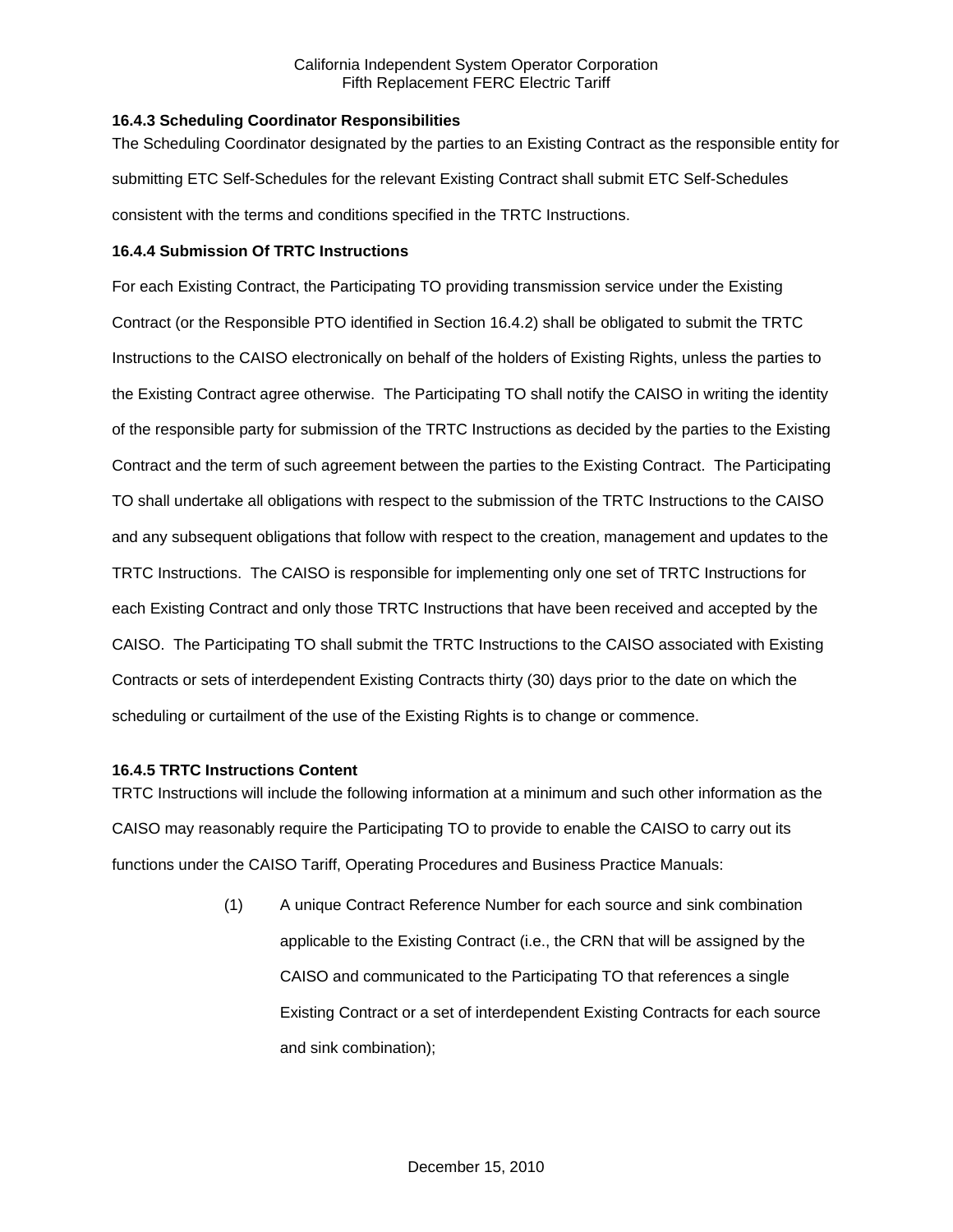- (2) Whether the instruction can be exercised independent of the CAISO's day-to-day involvement ("Yes/No");
- (3) Name of an operational single point of contact for instructions and a 24-hour a day telephone number for the Participating TO contact for Existing Contract issues or the agreed upon party;
- (4) Name(s) and number(s) of Existing Contract(s) that are represented by the unique CRN;
- (5) The following information as stored in the Master File: (a) the applicable Point(s) of Receipt and Point(s) of Delivery); (b) for each Point of Receipt, the resource names for the physical resources as the eligible sources (eligible physical sources include Generating Units and System Resources), and for each Point of Delivery, the resource names for the physical resources as the eligible sinks (eligible physical sinks include Load PNodes, Custom Load Aggregation Points and System Resources); (c) for each physical source or sink, the maximum Existing Rights capacity (MW) that can be scheduled as an Existing Right under the Existing Contract; and (d) for each physical source and sink, the Scheduling Coordinator(s) and their Business Associate Identification (BAID) that is(are) eligible to submit ETC Self-Schedules utilizing these sources and sinks;
- (6) Names of the party(ies) to the Existing Contract(s);
- (7) The Scheduling Coordinator BAID that is entitled to the Settlement of reversal of Congestion Charges;
- (8) Type(s) of service rights by the holder of the Existing Rights, by type of service (firm, conditional firm, or non-firm), with priorities for firm and conditional firm transmission services and maximum amounts of service rights in MW;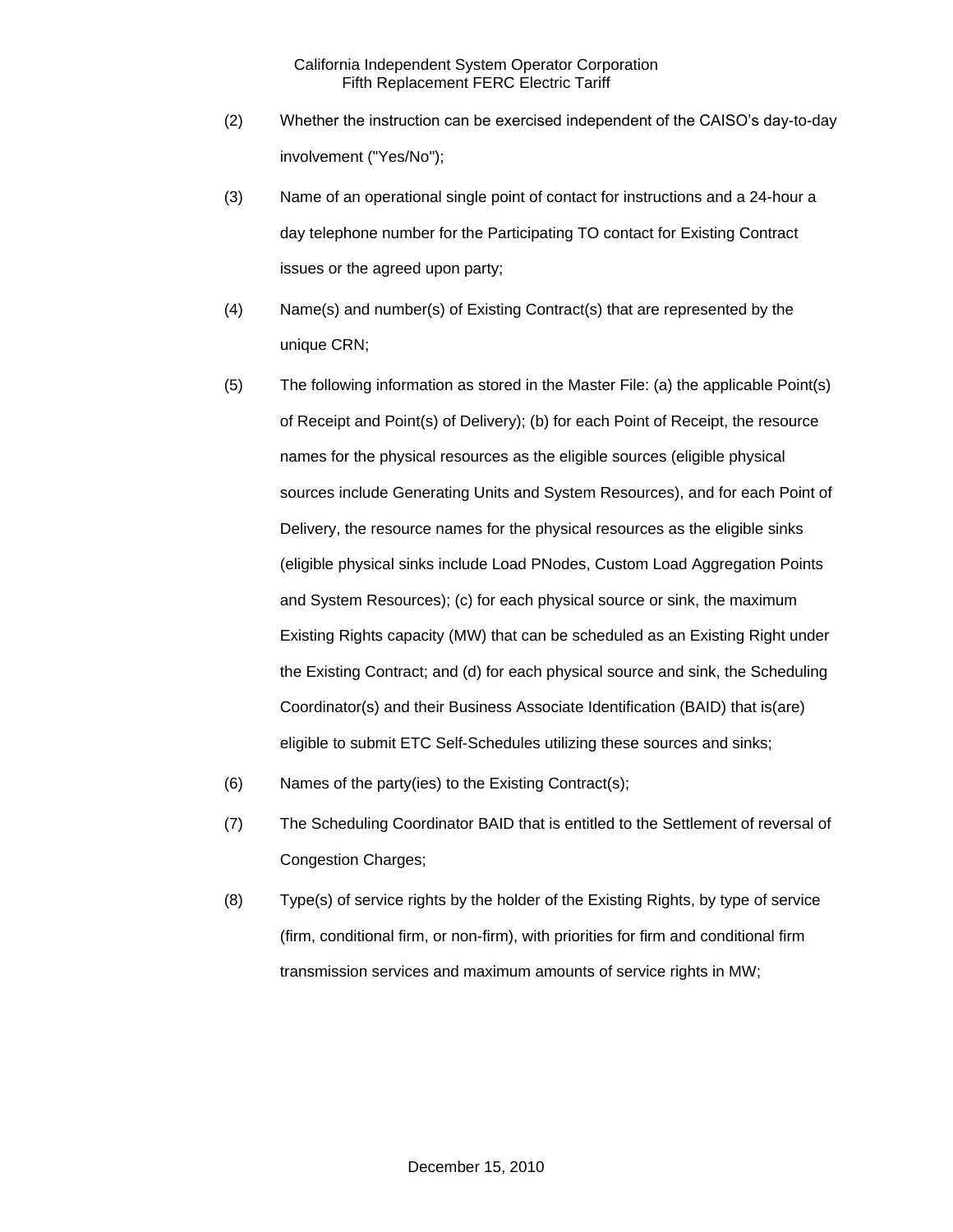- (9) Instructions for the allowable timeframes at which the ETC Self-Schedules and ETC Self-Schedule changes may be submitted to the CAISO, which include whether the Scheduling Coordinator may submit ETC Self-Schedules or ETC Self-Schedule changes: (a) into the DAM; (b) into the HASP and the RTM; (c) after the close of submitting Bids into the HASP and the RTM, but before twenty (20) minutes before the applicable Trading Hour of the Trading Day; and (d) at or after twenty (20) minutes before the applicable Trading Hour of the Trading Day; in addition, the TRTC Instructions may also include any additional comments and restrictions on the submission time of ETC Self-Schedules and ETC Self-Schedule changes;
- (10) Term or service period(s) of the Existing Contract(s);
- (11) Any special procedures that would require the CAISO to implement curtailments in any manner different from pro rata reduction of the transfer capability of the transmission line; any such TRTC Instructions submitted to the CAISO must be clear, unambiguous, and not require the CAISO to make any judgments or interpretations as to the meaning intent, results, or purpose of the curtailment procedures or the Existing Contract and the section of the Existing Contract that provides this right for reference, otherwise, they will not be accepted by the CAISO;
- (12) The forecasted usage patterns for each Existing Contract for the upcoming annual period of the annual CRR release processes as well as for the upcoming monthly period of the monthly CRR release processes, which will consist of hourly MWh data over the whole year for those resources that will use the Existing Contract; this information will be considered by the CAISO in managing its accounting for usage of Existing Rights in the release of CRRs; this information shall not be used by the CAISO to validate ETC Self-Schedules when submitted by Scheduling Coordinators and therefore shall not affect the Existing Rights holder's ability to utilize its rights under the Existing Contract;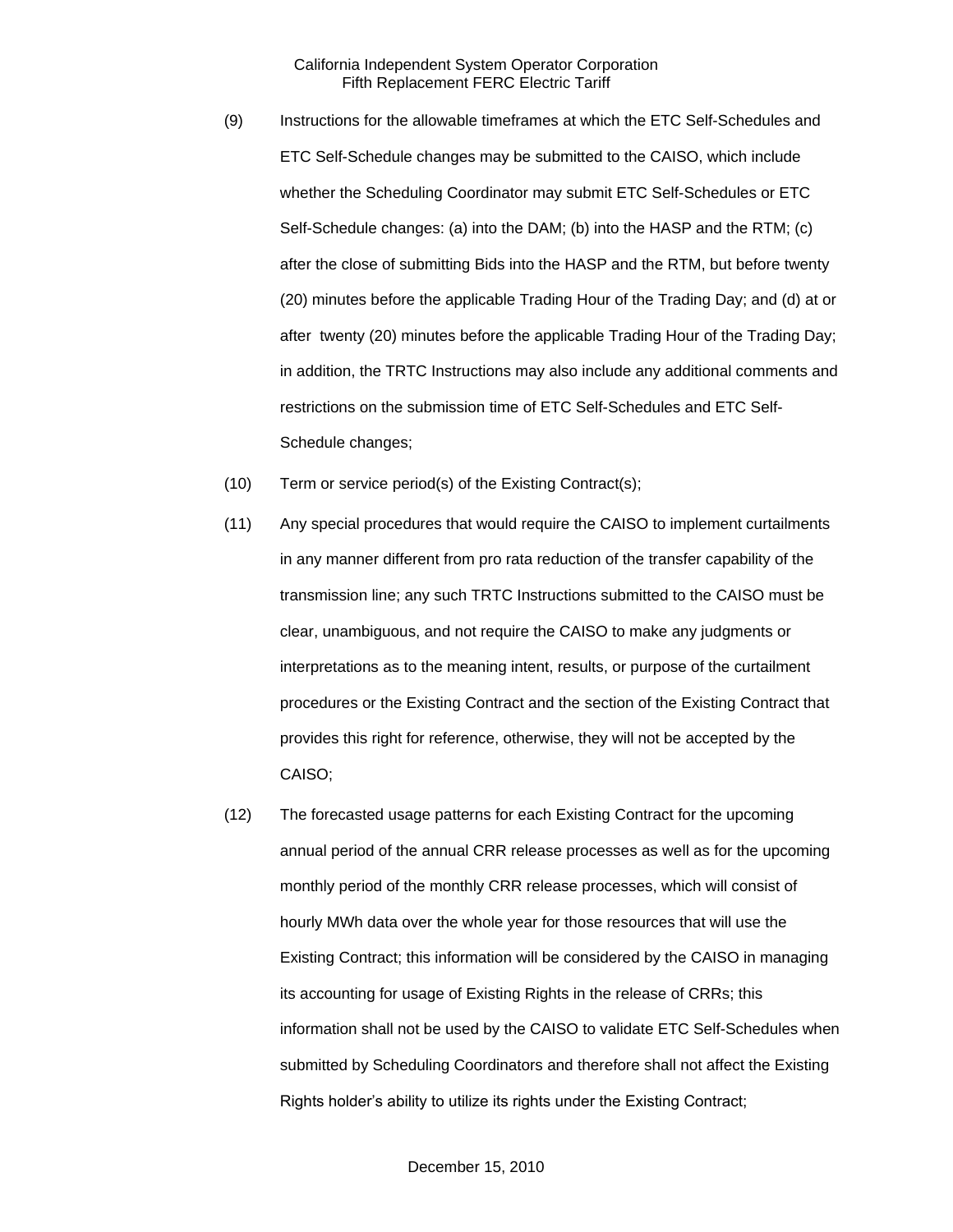- (13) Whether or not the Existing Contract provides for the right to self-provide Ancillary Services; and
- (14) Specification of any contract requirements in the ETC that warrants special consideration in the implementation of the physical rights under the ETC.

## **16.4.6 Changes And Updates To TRTC Instructions**

Updates or changes to the TRTC Instructions must be submitted to the CAISO through a revised set of TRTC Instructions by the Participating TO, on an as needed or as required basis determined by the parties to the Existing Contracts. The CAISO will implement the updated or changed TRTC Instructions as soon as practicable but no later than seven (7) days after receiving clear and unambiguous details of the updated or changed instructions under normal conditions. If the CAISO finds the TRTC Instructions to be inconsistent with the CAISO Tariff, the CAISO will notify the Participating TO within forty-eight (48) hours after receipt of the updated or changed TRTC Instructions indicating the nature of the problem and allowing the Participating TO to resubmit the TRTC Instructions as if they were new, updated or changed TRTC Instructions. If the CAISO finds the updated or changed TRTC Instructions to be acceptable, the CAISO will time-stamp the updated TRTC Instructions as received, confirm such receipt to the Participating TO, and indicate the time at which the updated TRTC Instructions take effect if prior to the seven (7) day deadline referred to above. In the event of a System Emergency, the CAISO will implement such submitted changes to the TRTC Instructions as soon as practical.

## **16.4.7 Treatment Of TRTC Instructions 16.4.7.1 TRTC Instructions Can Be Exercised Independently**

To the extent that the TRTC Instructions can be exercised independently of the CAISO by the parties to the Existing Contract and the results forwarded to the CAISO, the TRTC Instructions shall be exercised by the Participating TOs, and the outcomes shall be forwarded to the CAISO. The determination of whether the TRTC Instructions can be "exercised independently of the CAISO by the parties to the Existing Contract" shall be made using the same procedures described in Section 16.4.8.

#### **16.4.7.2 TRTC Instructions Cannot Be Exercised Independently**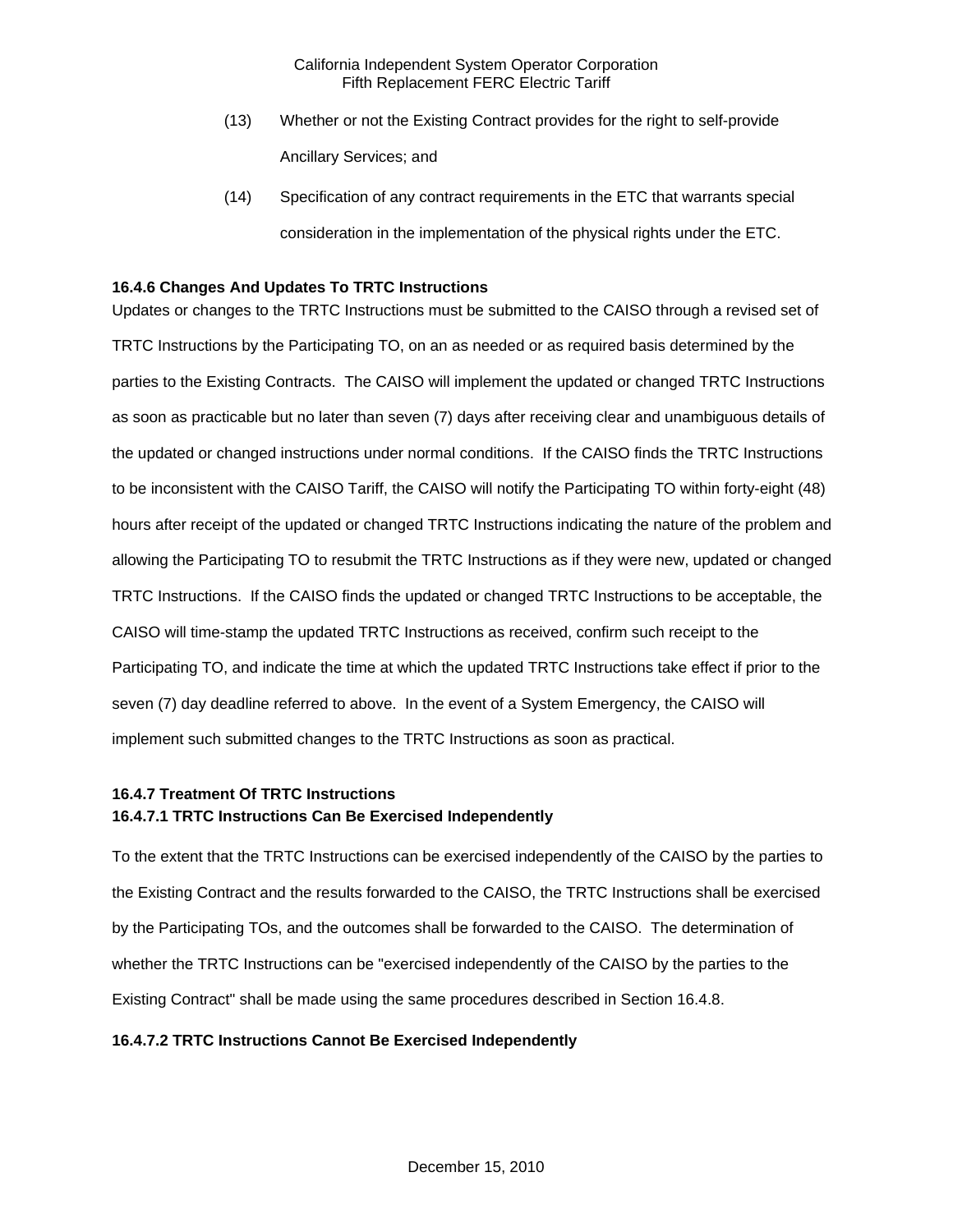To the extent that the TRTC Instructions cannot be exercised independently of the CAISO and the results forwarded to the CAISO (because, for example, they require iteration with the CAISO's Bid submission and scheduling process, would unduly interfere with the CAISO's management of the Real-Time Market, including curtailments, or would unduly interfere with the ability of the holder of rights to exercise its rights), the TRTC Instructions will be provided to the CAISO for day-to-day implementation. The TRTC Instructions will be provided by the Participating TO to the CAISO for implementation unless the parties to the Existing Contracts otherwise agree that the holder of the Existing Rights will do so. For these TRTC Instructions, the Scheduling Coordinators representing the holders of Existing Rights will submit their Bids to the CAISO for implementation in accordance with the TRTC Instructions. In this case, the CAISO shall act as the scheduling agent for the Participating TO with regard to Existing Rights.

## **16.4.8 CAISO Role In Existing Contracts**

The CAISO will have no role in interpreting Existing Contracts. The parties to an Existing Contract will, in the first instance, attempt jointly to agree on any TRTC Instructions that will be submitted to the CAISO. In the event that the parties to the Existing Contract cannot agree upon the TRTC Instructions submitted by the parties to the Existing Contract, the dispute resolution provisions of the Existing Contract, if applicable, shall be used to resolve the dispute; provided that, until the dispute is resolved, and unless the Existing Contract specifies otherwise, the CAISO shall implement the Participating TO's TRTC Instructions. If both parties to an Existing Contract are Participating TOs and the parties cannot agree to the TRTC Instructions submitted by the parties, until the dispute is resolved, and unless the Existing Contract specifies otherwise, the CAISO shall implement the TRTC Instructions of the first Participating TO for which the Existing Contract is an Encumbrance. The CAISO shall not be responsible for resolution of any disputes that arise over the accuracy of the TRTC Instructions consistent with its obligations in Section 16.4.5.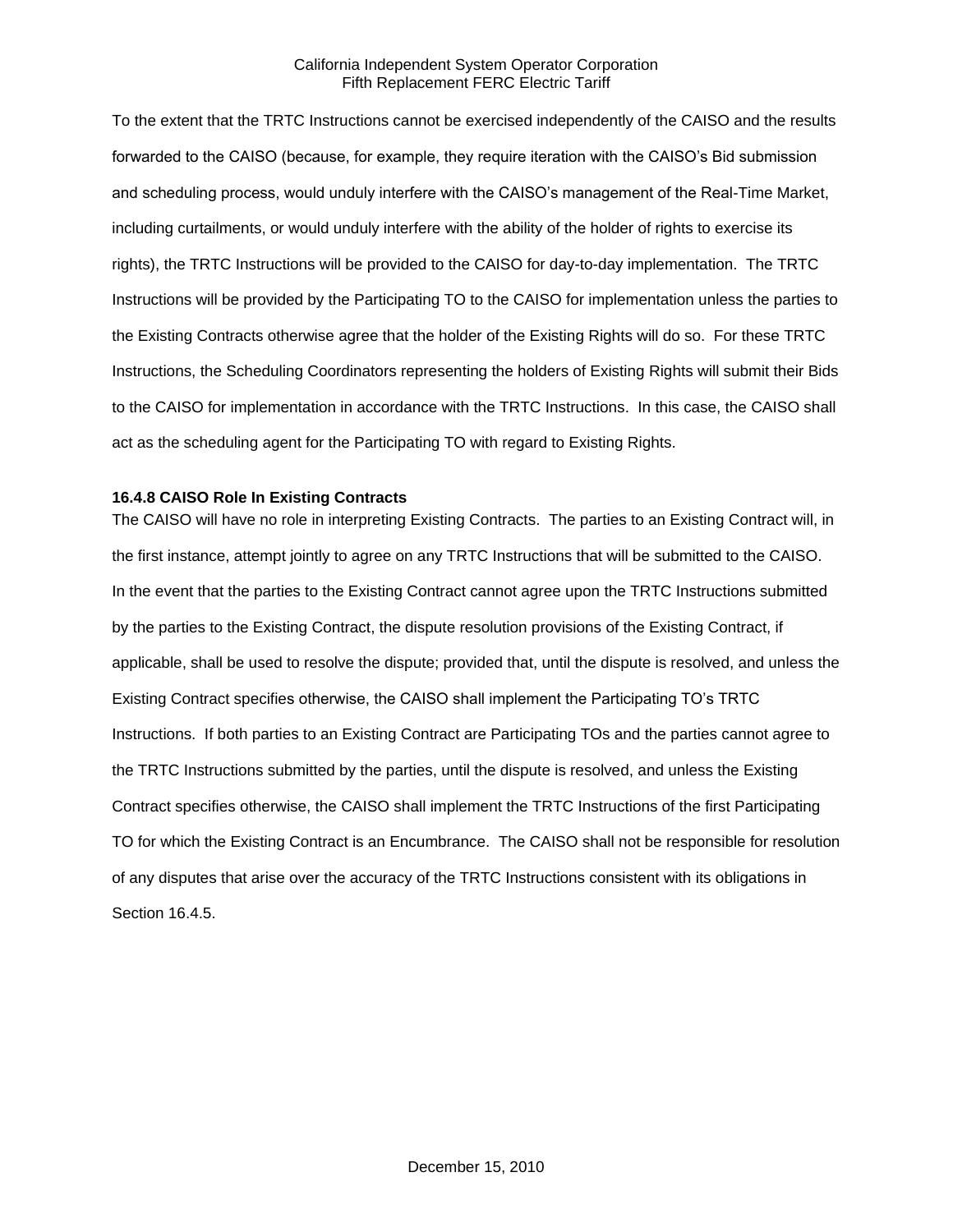### **16.4.9 Implementation Of TRTC Instructions**

The CAISO shall determine, based on the information provided by the Participating TOs under TRTC Instructions, the transmission capacities that (i) must be reserved for firm Existing Rights at Scheduling Points, (ii) may be allocated for use as CAISO transmission service (i.e., new firm uses), (iii) must be reserved by the CAISO for conditional firm Existing Rights, and (iv) remain for any non-firm Existing Rights for which a Participating TO has no discretion over whether or not to provide such non-firm service.

The CAISO shall coordinate the scheduling of Existing Rights with the scheduling of CAISO transmission service, using the CAISO's Bid submission rules. In doing so, the CAISO shall create an automated dayto-day verification process based on parameters provided by the Participating TO for the Existing Contract to serve as the basis for ETC Self-Schedule validation. The Participating TO will be responsible for: (1) the accuracy of the data files against which the CAISO will validate the ETC Self-Schedule; and (2) providing the data file to the holder of Existing Rights as well as the CAISO.

The CAISO shall recognize that the obligations, terms or conditions of Existing Contracts may not be changed without the voluntary consent of all parties to the contract (unless such contract may be changed pursuant to any applicable dispute resolution provisions in the contract or pursuant to Section 205 or Section 206 of the FPA and the FERC's Rules and Regulations or as otherwise provided by law). The parties to Existing Contracts shall remain liable for their performance under the Existing Contracts. The CAISO shall be liable in accordance with the provisions of this CAISO Tariff for any damage or injury caused by its non-compliance with the TRTC Instructions submitted to it pursuant to this Section 16.4. Unless specified otherwise, in the event that the dispute resolution mechanisms prescribed in an Existing Contract, including all recourses legally available under the contract, cannot, in the first instance, result in a resolution of such a dispute, the CAISO ADR Procedures will be used to resolve any disputes between the CAISO and the Participating TO regarding any aspects of the implementation of this Section 16.4, including the reasonableness of a Participating TO's TRTC Instructions or any other decision rules which the Participating TO may submit to the CAISO as part of the TRTC Instructions. The holders of Existing Rights under the Existing Contract shall have standing to participate in the CAISO ADR Procedures.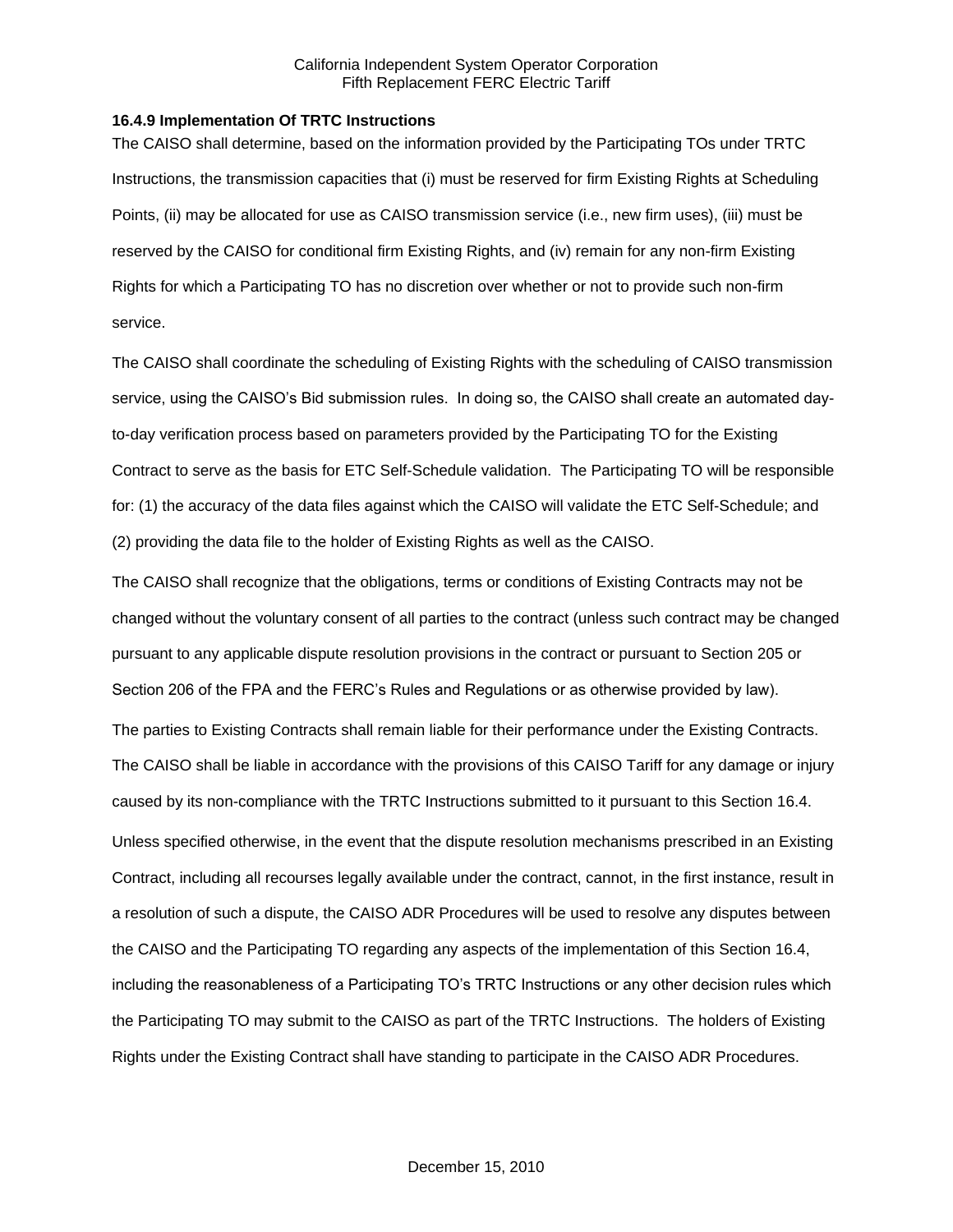## **16.5 Treatment Of Existing Contracts For Transmission Service**

The CAISO will accommodate Existing Rights, so that the holders of Existing Rights will receive the same priorities (in scheduling, curtailment, assignment and other aspects of transmission system usage) to which they are entitled under their Existing Contracts.

In addition, scheduling deadlines and operational procedures associated with Existing Rights will be honored by the CAISO, provided such information is explicitly included in the TRTC Instructions. The CAISO will accommodate and honor Existing Rights as follows:

- (1) For Existing Rights that permit Interchange Schedule changes over Scheduling Points with other Balancing Authority Areas, the CAISO will reserve transmission capacity equal to the Existing Rights transmission capacity and make a corresponding adjustment in its determination of ATC. For Existing Rights that permit Interchange Schedule changes after the Market Close of the Day-Ahead Market, the CAISO will reserve transmission capacity equal to the unscheduled ETC amount of transmission capacity for that Scheduling Point.
- (2) For Existing Rights within the CAISO Balancing Authority Area, the CAISO will not set-aside capacity associated with the Existing Rights transmission capacity.
- (3) In the HASP, the CAISO will give valid ETC Self-Schedules priority over other non-ETC Day-Ahead Schedules and HASP Bids. In the event of a reduction in capacity on the transmission path associated with the Existing Right, the CAISO will honor the Existing Rights priority in accordance with this Section 16.
- (4) When the Existing Contract permits, the CAISO will allow the holder of Existing Rights to make changes to the scheduled amounts of Supply after the submission of HASP ETC Self-Schedules in accordance with the TRTC Instructions established for such changes. The CAISO will, as necessary, redispatch non-ETC resources to accommodate valid ETC Self-Schedule changes in Real-Time.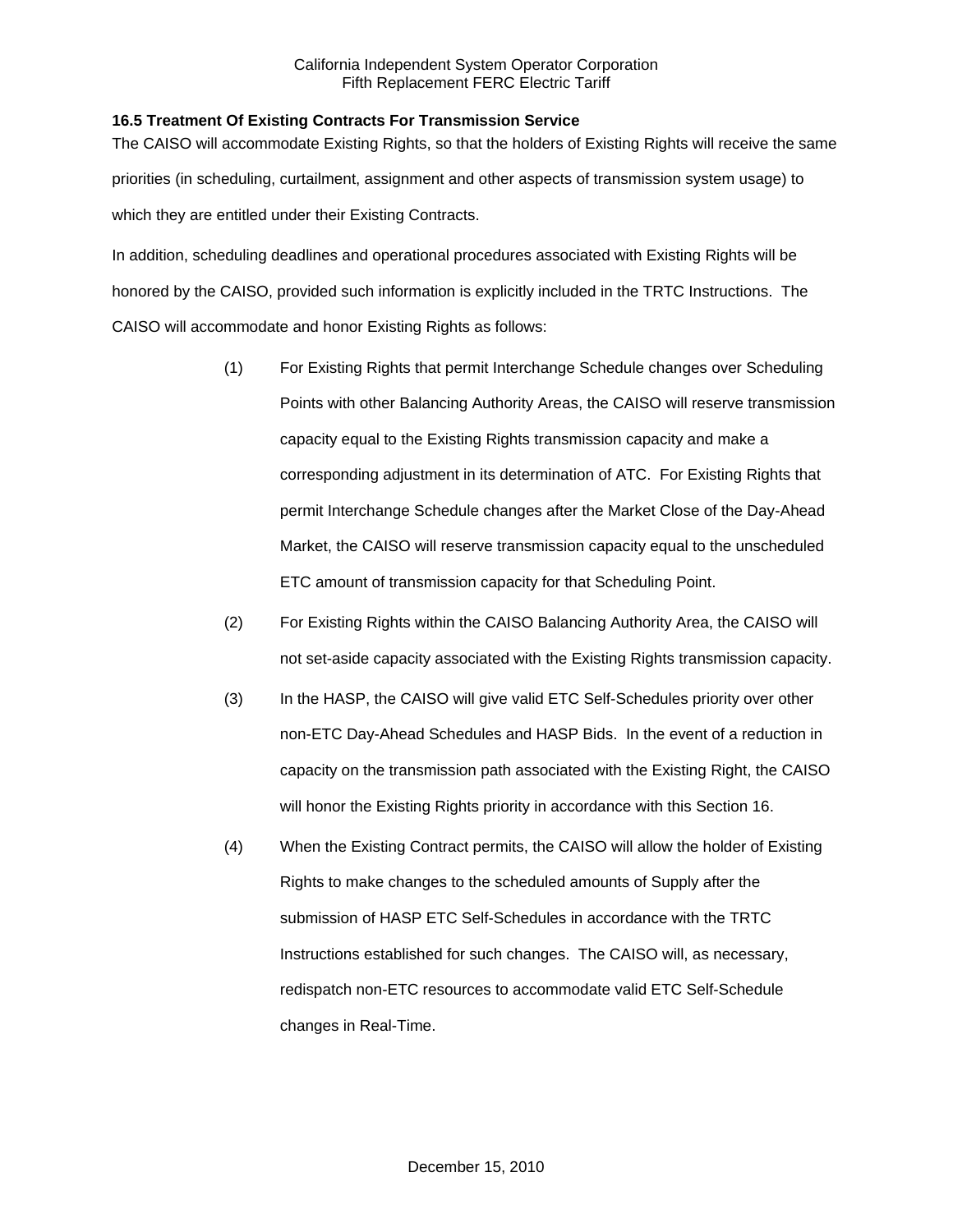(5) All contractual provisions that have been communicated to the CAISO in writing in accordance with this Section 16 by the parties to the Existing Contracts, shall be honored by the CAISO and the parties to the Existing Contracts and shall be implemented by the CAISO in accordance with the terms and conditions of the relevant Existing Contracts so notified.

#### **16.5.1 System Emergency Exceptions**

As set forth in Section 4.2.1, all Market Participants, including Scheduling Coordinators, Utility Distribution Companies, Participating TOs, Participating Generators, Participating Loads, Demand Response Providers, Balancing Authorities (to the extent the agreement between the Balancing Authority and the CAISO so provides), and MSS Operators within the CAISO Balancing Authority Area and all System Resources must comply fully and promptly with CAISO Dispatch Instructions and operating orders, unless such operation would impair public health or safety. The CAISO will honor the terms of Existing Contracts, provided that in a System Emergency and circumstances in which the CAISO considers that a System Emergency is imminent or threatened, holders of Existing Rights must follow CAISO operating orders even if those operating orders directly conflict with the terms of Existing Contracts, unless such operating orders are inconsistent with the terms of an agreement between the CAISO and a Balancing Authority. In the event of a conflict between the CAISO Tariff and an agreement between the CAISO and a Balancing Authority, the agreement will govern. For this purpose CAISO operating orders to shed Load shall not be considered as an impairment to public health or safety. This section does not prohibit a Scheduling Coordinator from modifying its Bid or re-purchasing Energy in the HASP or Real-Time Market.

#### **16.6 Valid ETC Self-Schedules**

The CAISO will accept a valid ETC Self-Schedule from a Scheduling Coordinator. That Scheduling Coordinator shall be either the holder of Existing Rights or its designee, the Participating TO, (in the case that no Scheduling Coordinator has been so identified by the parties to the Existing Contract, the Participating TO shall be the Scheduling Coordinator for the holder of the Existing Contract). ETC Self-Schedules submitted by Scheduling Coordinators to the CAISO, which use Existing Rights, must be submitted in accordance with this CAISO Tariff.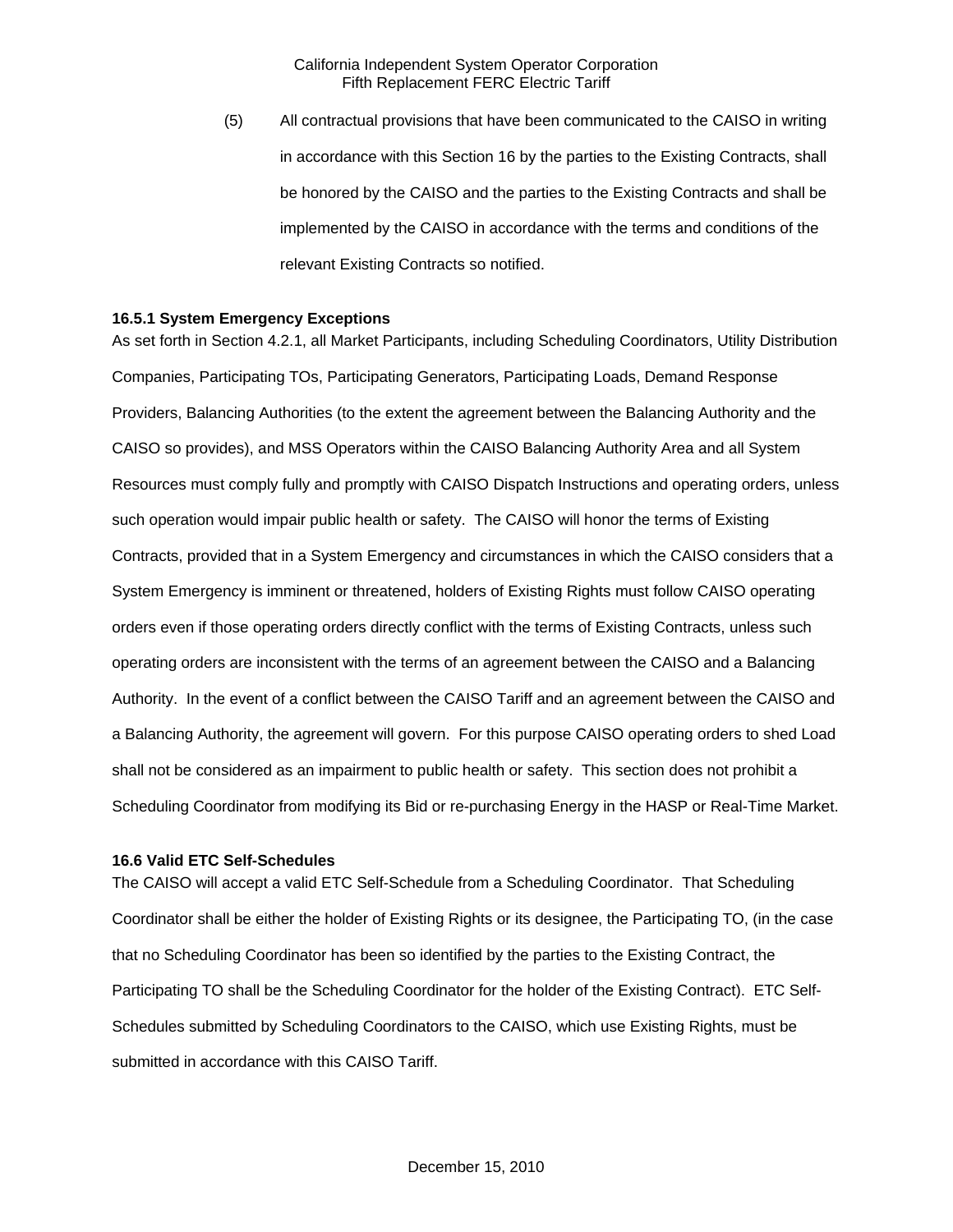## **16.6.1 Validation Of ETC Self-Schedules**

An ETC Self-Schedule is a valid ETC Self-Schedule when the CAISO has determined that the ETC Self-Schedule, submitted to the CAISO pursuant to the requirements for Bids in Sections 30, properly reflects Existing Rights consistent with the TRTC Instructions, is labeled with a unique Existing Contract identifier, and includes balanced sources and sinks, within the ETC's capacity limits.

# **16.6.2 Treatment Of Invalid ETC Self-Schedules 16.6.2.1 Inconsistent with the TRTC Instructions**

Except for the reasons listed below in 16.6.2, if the CAISO finds that the ETC Self-Schedule is not consistent with the TRTC Instructions, the CAISO shall find that the ETC Self-Schedule is not valid. If the CAISO finds the ETC Self-Schedule to be invalid, the CAISO shall notify the Scheduling Coordinator and convert the ETC Self-Schedule to an ordinary Self-Schedule and treat the ETC Self-Schedule as an ordinary Self-Schedule as such for terms of scheduling priority and Settlements. Where multiple ETC, TOR or Converted Rights Self-Schedules are submitted in an ETC, TOR or Converted Rights chain, in order for all ETC, TOR, or Converted Rights Self-Schedules in the chain to continue to remain valid, all individual ETC, TOR, or Converted Rights Self-Schedules links in the chain must remain individually valid, including the simultaneous but separate use of an individual ETC, TOR or Converted Rights Self-Schedule, in order for the chain to remain valid.

## **16.6.2.2 Unbalanced ETC Self-Schedules**

If the ETC Self-Schedule is not balanced, the ETC Self-Schedule will not be a valid ETC Self-Schedule and the CAISO will: (i) remove any scheduling priority for the entire ETC Self-Schedule; (ii) apply the ETC Settlement treatment pursuant to Sections 11.2.1.5 and 11.5.7.1 to the valid balanced portions only; and (iii) assess any charges, and make any payments, consistent with the treatment of ordinary Self-Schedules for the unbalanced portions.

## **16.6.2.3 Exceeds Capacity Limits in Existing Contracts as Reflected in TRTC Instructions**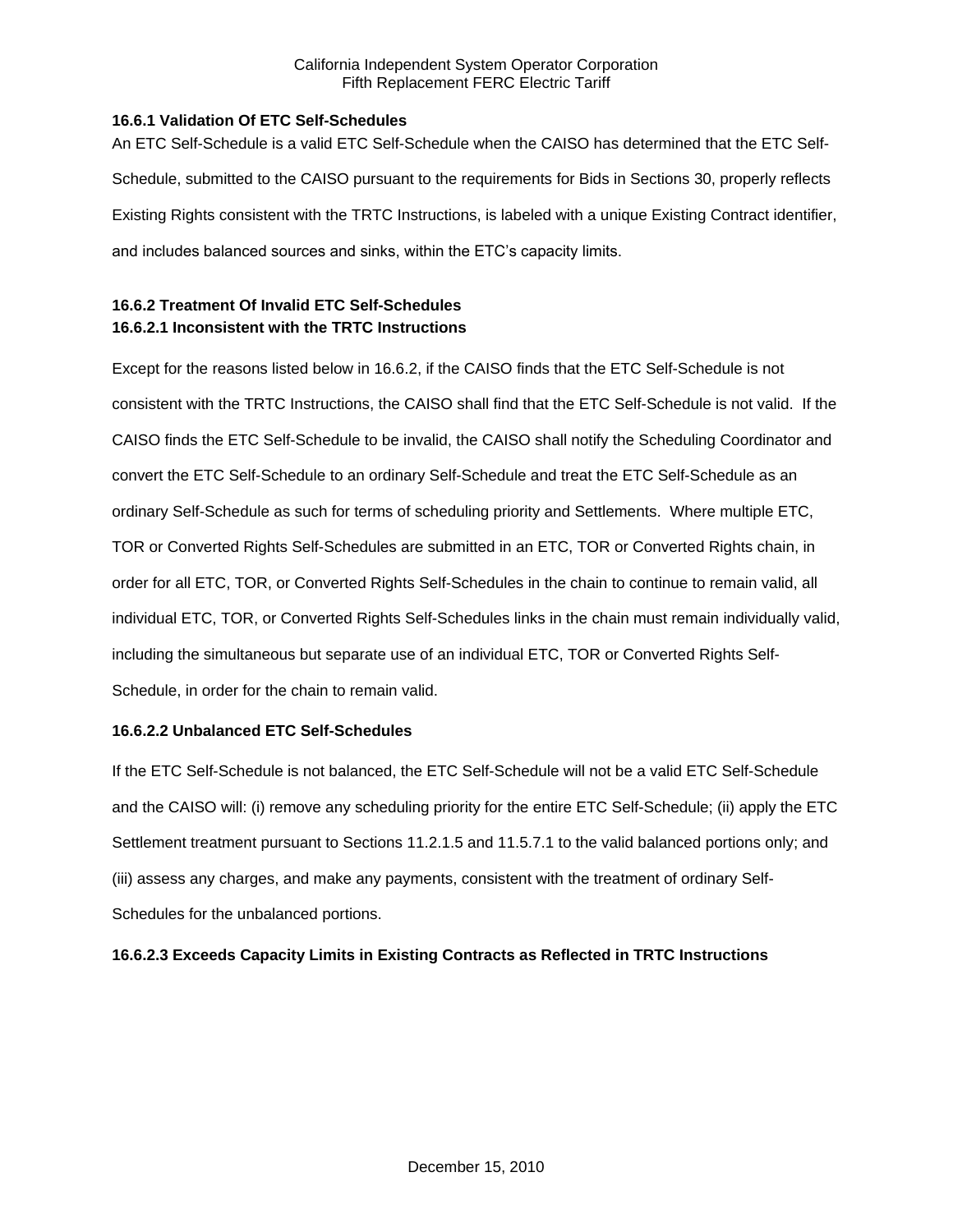If the ETC Self-Schedule exceeds the capacity limits in Existing Contracts as reflected in TRTC Instructions, the ETC Self-Schedule will not be a valid ETC-Self-Schedule and the CAISO will: (i) remove any scheduling priority for the entire ETC Self-Schedule; (ii) apply the ETC Settlement treatment pursuant to Sections 11.2.1.5 and 11.5.7.1 to the valid balanced portions within the capacity limits of the Existing Contract as reflected in the TRTC Instructions; and (iii) assess any charges, and make any payments, consistent with the treatment of ordinary Self-Schedules for the portions in excess of the capacity limits of the Existing Contract as reflected in the TRTC Instructions.

## **16.6.3 Treatment Of Valid ETC Self-Schedules**

The resulting valid ETC Self-Schedules shall have the following Settlement treatment:

- (1) The CAISO will apply the ETC Settlement treatment in Sections 11.2.1.5 and 11.5.7.1.
- (2) The CAISO shall base the Marginal Cost of Losses on LMP differentials at the Existing Contract source(s) and sink(s) identified in the valid ETC Self-Schedule.
- (3) The holders of Existing Rights will not be entitled to an allocation of revenues from the CAISO, including Access Charge revenue related to those Existing Rights.
- (4) Parties with Existing Rights shall continue to pay for Transmission Losses or Ancillary Services requirements in accordance with such Existing Contracts as they may be modified or changed in accordance with the terms of the Existing Contract. The Participating TOs shall continue to provide Transmission Losses and any other Ancillary Services to the holder of the rights under an Existing Contract as may be required by the Existing Contract. The CAISO will charge Scheduling Coordinators submitting the ETC Self-Schedule for Transmission Losses and Ancillary Services in accordance with the CAISO Tariff and any shortfall or surplus between the CAISO charges and the Existing Rights shall be settled bilaterally between the Existing Contract parties or through the relevant TO Tariff. To enable holders of Existing Rights to determine whether the CAISO's calculations result in any associated shortfall or surplus and to enable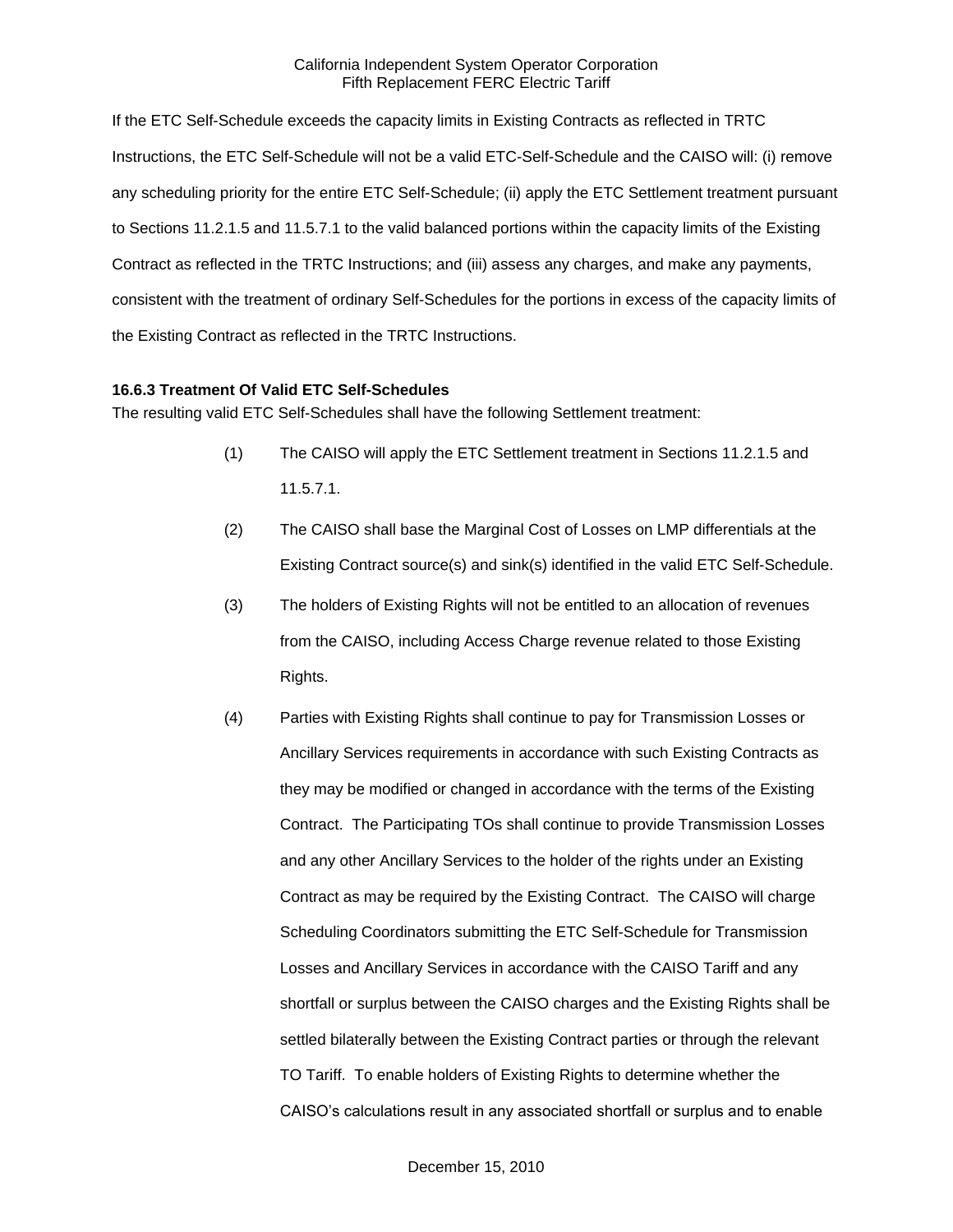the parties to the Existing Contracts to settle the differences bilaterally or through the relevant TO Tariff, the CAISO shall calculate and provide the Scheduling Coordinator's Settlements the amounts paid for the MCL for the amounts of MWh submitted with a valid ETC Self-Schedule. Each Participating TO will be responsible for recovering any deficits or crediting any surpluses associated with differences in Transmission Losses and Transmission Loss requirements and/or Ancillary Services requirements, through its bilateral arrangements or its Transmission Owner Tariff.

## **16.6.4 Notification To SCs Of CAISO Determination**

After performing validation of the ETC Self-Schedule, and prior to taking any action pursuant to Section 16.6.2, the CAISO will make an automated validation notice available to the Scheduling Coordinator indicating whether the ETC Self-Schedule is valid or invalid. If an ETC Self-Schedule involves more than one Scheduling Coordinator, the complete validation of the chain of ETC Self-Schedules will occur when the last Scheduling Coordinator submits its ETC Self-Schedule. At that time, the CAISO will make an automated validation notice available to each Scheduling Coordinator registered as associated with the chain of ETC Self-Schedules. The CAISO can accommodate corrections submitted by a Scheduling Coordinator to an ETC Self-Schedule up to Market Close of the Day-Ahead Market as further described in the applicable Business Practice Manual.

**16.7 [Not Used]**

**16.8 [Not Used]**

**16.9 The HASP**

#### **16.9.1 Scheduling Deadlines**

Those holders of Existing Rights who have Existing Rights as reflected in the TRTC Instructions that allow scheduling after the close of the Day-Ahead Market may submit ETC Self-Schedules for the use of those rights by the deadline for the Market Close for the HASP. Submission of schedule changes beyond the Market Close for the HASP permitted by the ETC will be treated as provided in Section 33.3.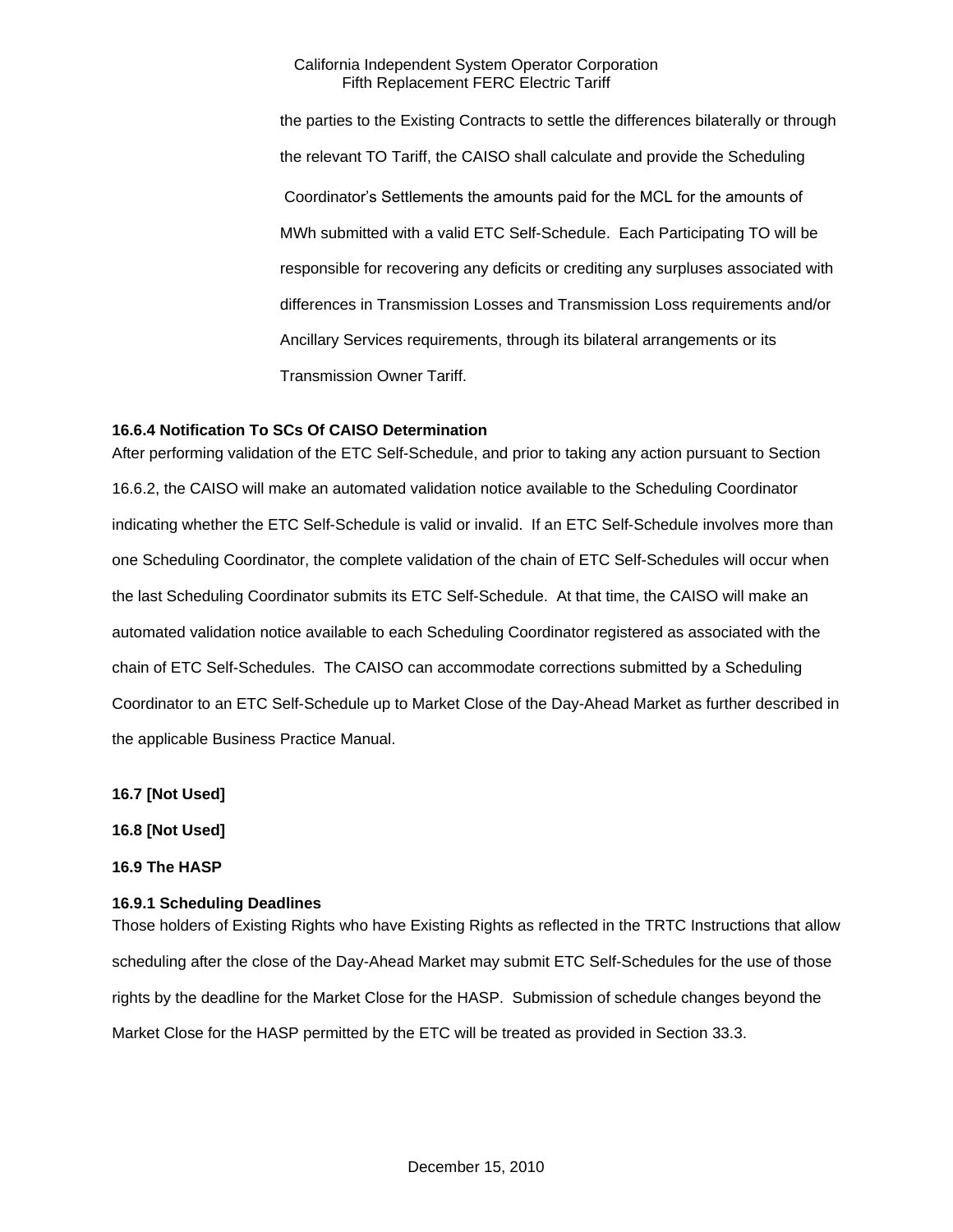## **16.10 The CAISO'S Real-Time Process**

Consistent with this Section 16, the CAISO will honor those scheduling flexibilities that may be exercised by holders of Existing Rights through their respective Scheduling Coordinators during the CAISO's Real-Time Market to the extent that such flexibilities do not interfere with or jeopardize the safe and reliable operation of the CAISO Controlled Grid or Balancing Authority Area operations.

## **16.11 Inter-Balancing Authority Area ETC Self-Schedule Bid Changes**

Changes to ETC Self-Schedules that occur during the CAISO's Real-Time Market that involve changes to CAISO Balancing Authority Area imports or exports with other Balancing Authority Areas (that is, inter-Balancing Authority Area changes to ETC Self-Schedules) will be allowed and will be recorded by the CAISO based upon notification received from the Scheduling Coordinator representing the holder of the Existing Rights. The Scheduling Coordinator representing the holder of the Existing Right must notify the CAISO of any such changes to external import/export in submitted ETC Self-Schedules. The Scheduling Coordinator representing the holder of the Existing Right must notify the CAISO of Real-Time Market changes to external import/export Interchange Schedules in submitted ETC Self-Schedules, by telephone. The timing and content of any such notification must be consistent with the TRTC Instructions previously submitted to the CAISO by the Responsible PTO. The CAISO will manually adjust or update the HASP Intertie Schedule for the Scheduling Coordinator to conform with the other Balancing Authority Area's net ETC Self-Schedule in Real-Time, and the notifying Scheduling Coordinator will be responsible for and manage any resulting Energy imbalance. These Imbalance Energy deviations will be priced and charged to the Scheduling Coordinator representing the holder of Existing Rights in accordance with the Real-Time LMP.

## **16.12 Intra-Balancing Authority Area ETC Self-Schedule Changes**

Changes to ETC Self-Schedules that occur during the CAISO's Real-Time processes that do not involve changes to CAISO Balancing Authority Area imports or exports with other Balancing Authority Areas (that is, intra-Balancing Authority Area changes to Schedules) will be allowed and will give rise to Imbalance Energy deviations. These Imbalance Energy deviations will be priced and charged to the Scheduling Coordinator representing the holder of Existing Rights in accordance with the Real-Time LMP.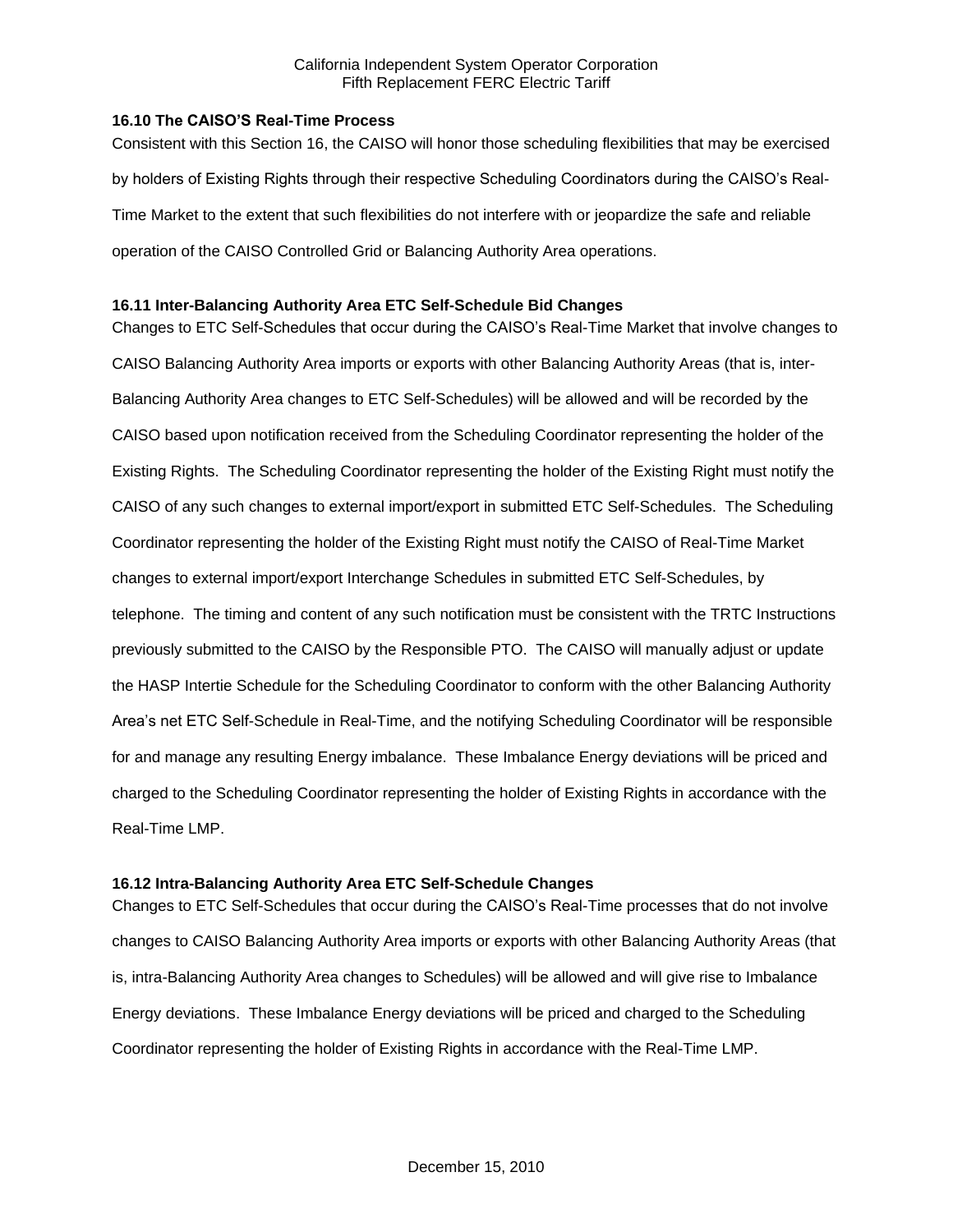## **17. Transmission Ownership Rights (TORs)**

Transmission Ownership Rights represent transmission capacity on facilities that are located within the CAISO Balancing Authority Area that are either wholly or partially owned by an entity that is not a Participating TO. This Section 17 shall apply to the TORs of Non-Participating TOs. In any case in which (i) the CAISO has entered into a bilateral agreement with a Non-Participating TO regarding its TORs or (ii) a Participating TO has entered into a bilateral agreement with a Non-Participating TO regarding its TORs, the provisions of the agreement shall prevail over any conflicting provisions of this Section 17. Where the provisions of this Section 17 do not conflict with the provisions of the agreement, the provisions of this Section 17 shall apply to the subject TORs.

## **17.1 TRTC Instructions**

## **17.1.1 Responsibility To Create TRTC Instructions**

To enable the CAISO to exercise its responsibilities as Balancing Authority in accordance with Applicable Reliability Criteria, each Non-Participating TO holding a TOR must work with the CAISO to develop the TRTC Instructions that allow the TOR to be accommodated in a way that: (i) maintains the existing scheduling and curtailment priorities of the TOR holder; (ii) is minimally burdensome to the CAISO (i.e., creates the least impact on the CAISO's preferred operational policies and procedures); (iii) to the extent possible, imposes no additional financial burden on the TOR holder (beyond that set forth in an applicable Existing Contract or any other contract pertaining to the TOR); (iv) is minimally burdensome to the TOR holder from an operational point of view; and (v) does not require the CAISO to interpret or underwrite the economics of any applicable Existing Contract. To enable the CAISO to exercise its responsibilities as Balancing Authority in accordance with Applicable Reliability Criteria, the parties holding joint ownership interests and Entitlements in facilities including TORs must attempt to jointly develop and agree on any TRTC Instructions that will be submitted to the CAISO, as provided in Section 17.1.6.

## **17.1.2 TOR Scheduling Coordinator Responsibilities**

To enable the CAISO to exercise its responsibilities as Balancing Authority in accordance with Applicable Reliability Criteria, each TOR holder must designate a Scheduling Coordinator as the responsible entity for submitting TOR Self-Schedules for the relevant TOR. The designated Scheduling Coordinator shall submit TOR Self-Schedules consistent with the terms and conditions specified in the TRTC Instructions.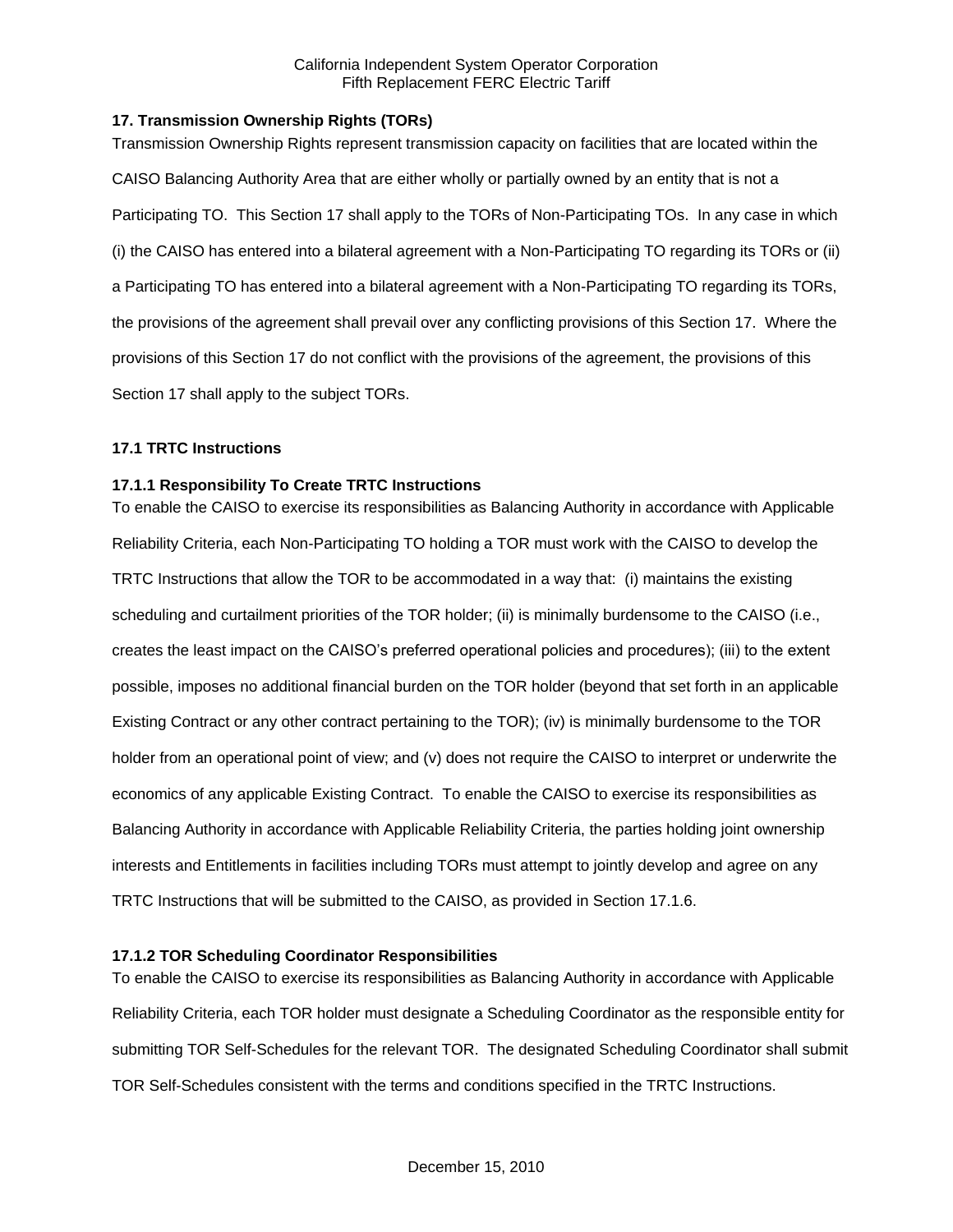## **17.1.3 Submission Of TRTC Instructions**

For each TOR, the Non-Participating TO holding the TOR shall be obligated to submit TRTC Instructions to the CAISO electronically, unless the Non-Participating TO specifies to the CAISO otherwise. The Non-Participating TO shall notify the CAISO in writing the identity of the responsible party for submission of the TRTC Instructions, subject to the terms of any applicable Existing Contract that may specify the responsible party for submission of the TRTC Instructions and the term of such agreement between the parties to the Existing Contract. The Non-Participating TO shall undertake all obligations with respect to the submission of the TRTC Instructions to the CAISO and any subsequent obligations that follow with respect to the creation, management and updates to the TRTC Instructions. The CAISO is responsible for implementing only one set of TRTC Instructions for each TOR and for implementing only those TRTC Instructions that have been received and accepted by the CAISO. The Non-Participating TO shall submit the TRTC Instructions to the CAISO associated with its TORs thirty (30) days prior to the date on which the scheduling or curtailment of the use of the TORs is to change or commence.

## **17.1.4 TRTC Instructions Content**

TRTC Instructions will include the following information at a minimum and such other information as the CAISO may reasonably require the Non-Participating TO holder of a TOR to provide to enable the CAISO to carry out its functions under the CAISO Tariff, Operating Procedures and Business Practice Manuals:

- (1) A unique Contract Reference Number for each source and sink combination applicable to the TOR (i.e., the CRN that will be assigned by the CAISO and communicated to the Non-Participating TO that references a single TOR or a set of interdependent TORs for each source and sink combination);
- (2) Whether the instruction can be exercised independent of the CAISO's day-to-day involvement ("Yes/No");
- (3) Name of an operational single point of contact for instructions and a 24-hour a day telephone number for the Non-Participating TO contact for TOR issues or the agreed upon party;
- (4) Name(s) and number(s) of TOR(s) that are represented by the unique CRN;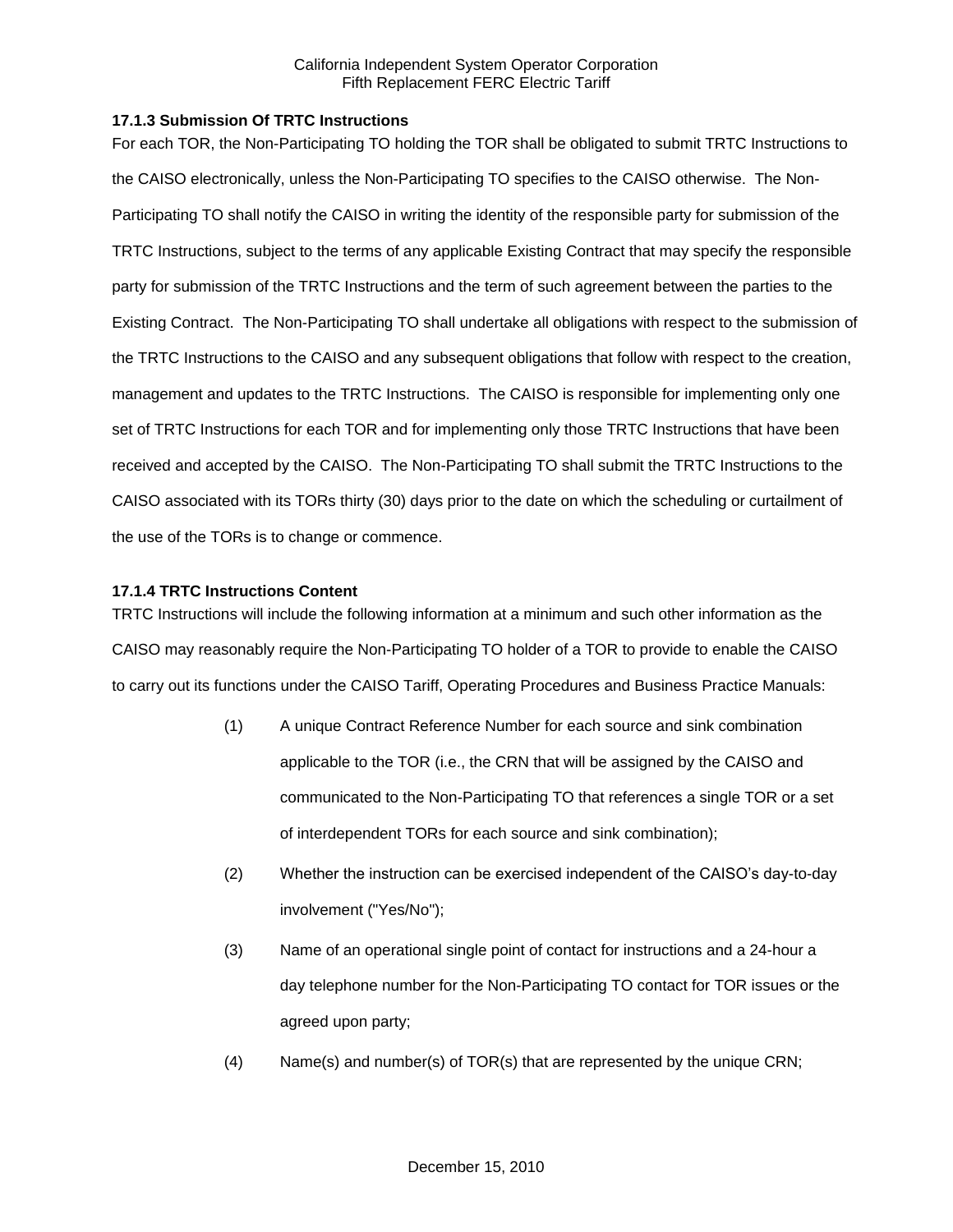- (5) The following information, as stored in the Master File: (a) the applicable Point(s) of Receipt and Point(s) of Delivery); (b) for each Point of Receipt, the resource names for the physical resources as the eligible sources (eligible physical sources include Generating Units and System Resources), and for each Point of Delivery, the resource names for the physical resources as the eligible sinks (eligible physical sinks include Load PNodes, Custom Load Aggregation Points and System Resources); (c) for each physical source or sink, the maximum capacity (MW) that can be scheduled as a TOR; and (d) for each physical source and sink, the Scheduling Coordinator(s) and their Business Associate Identification (BAID) that is (are) eligible to submit TOR Self-Schedules utilizing these sources and sinks;
- (6) Names of the party(ies) holding the TOR(s) and the parties to any agreements applicable to the TORs;
- (7) The Scheduling Coordinator BAID that is entitled to the Settlement of reversal of Congestion Charges;
- (8) Amount of TORs, in maximum MW, that may be utilized under the relevant TRTC Instructions;
- (9) Instructions for the allowable timeframes at which the TOR Self-Schedules and TOR Self-Schedule changes may be submitted to the CAISO, which include whether the Scheduling Coordinator may submit TOR Self-Schedules or TOR Self-Schedule changes: (a) into the DAM; (b) into the HASP and the RTM; (c) after the close of submitting Bids into the HASP and the RTM, but before twenty (20) minutes before the applicable Trading Hour of the Trading Day; and (d) at or after twenty (20) minutes before the applicable Trading Hour of the Trading Day; in addition, the Non-Participating TO may also provide any additional comments and restrictions on the submission time of TOR Self-Schedules and TOR Self-Schedule changes;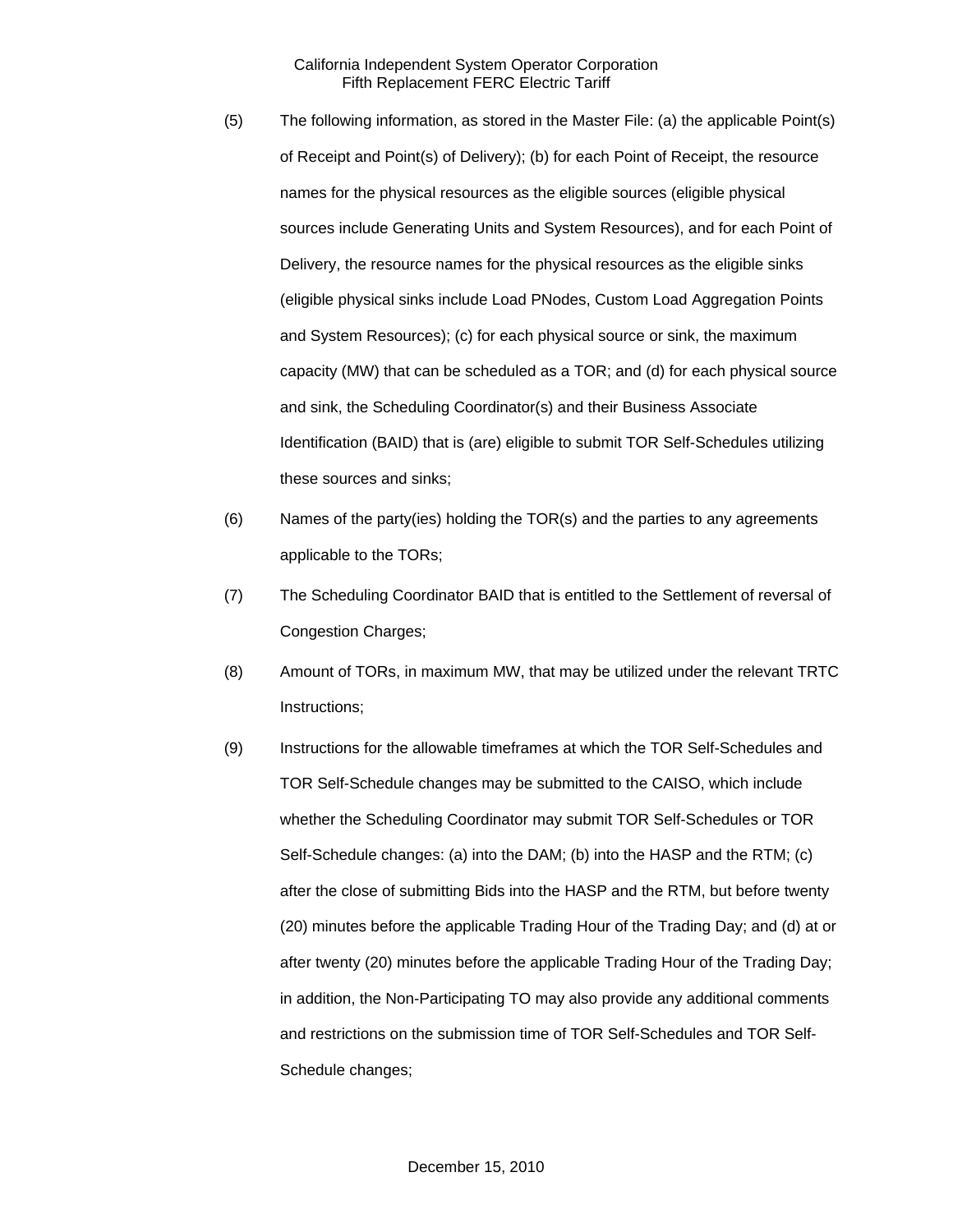- (10) Term of ownership interest in the TOR(s) and of any agreements applicable to the TOR(s);
- (11) Any special procedures that would require the CAISO to implement curtailments in any manner different than pro rata reduction of the transfer capability of the transmission line; any such instructions submitted to the CAISO must be clear, unambiguous, and not require the CAISO to make any judgments or interpretations as to the meaning, intent, results, or purpose of the curtailment procedures or of any applicable Existing Contract, otherwise, they will not be accepted by the CAISO; and
- (12) Whether or not the TOR provides the right to self-provide Ancillary Services.

## **17.1.5 Changes And Updates To TRTC Instructions**

Updates or changes to the TRTC Instructions must be submitted to the CAISO through a revised set of TRTC Instructions by the Non-Participating TO, on an as needed or as required basis. The CAISO will implement the updated or changed TRTC Instructions as soon as practicable but no later than seven (7) days after receiving clear and unambiguous details of the updated or changed instructions under normal conditions. If the CAISO finds the TRTC Instructions to be inconsistent with the CAISO Tariff, the CAISO will notify the Non-Participating TO within forty-eight (48) hours after receipt of the updated or changed TRTC Instructions indicating the nature of the problem and allowing the Non-Participating TO to resubmit the TRTC Instructions as if they were new, updated or changed TRTC Instructions. If the CAISO finds the updated or changed TRTC Instructions to be acceptable, the CAISO will time-stamp the updated TRTC Instructions as received, confirm such receipt to the Non-Participating TO, and indicate the time at which the updated instructions take effect if prior to the seven (7) day deadline referred to above. In the event of a System Emergency, the CAISO will implement such submitted changes to the TRTC Instructions as soon as practical.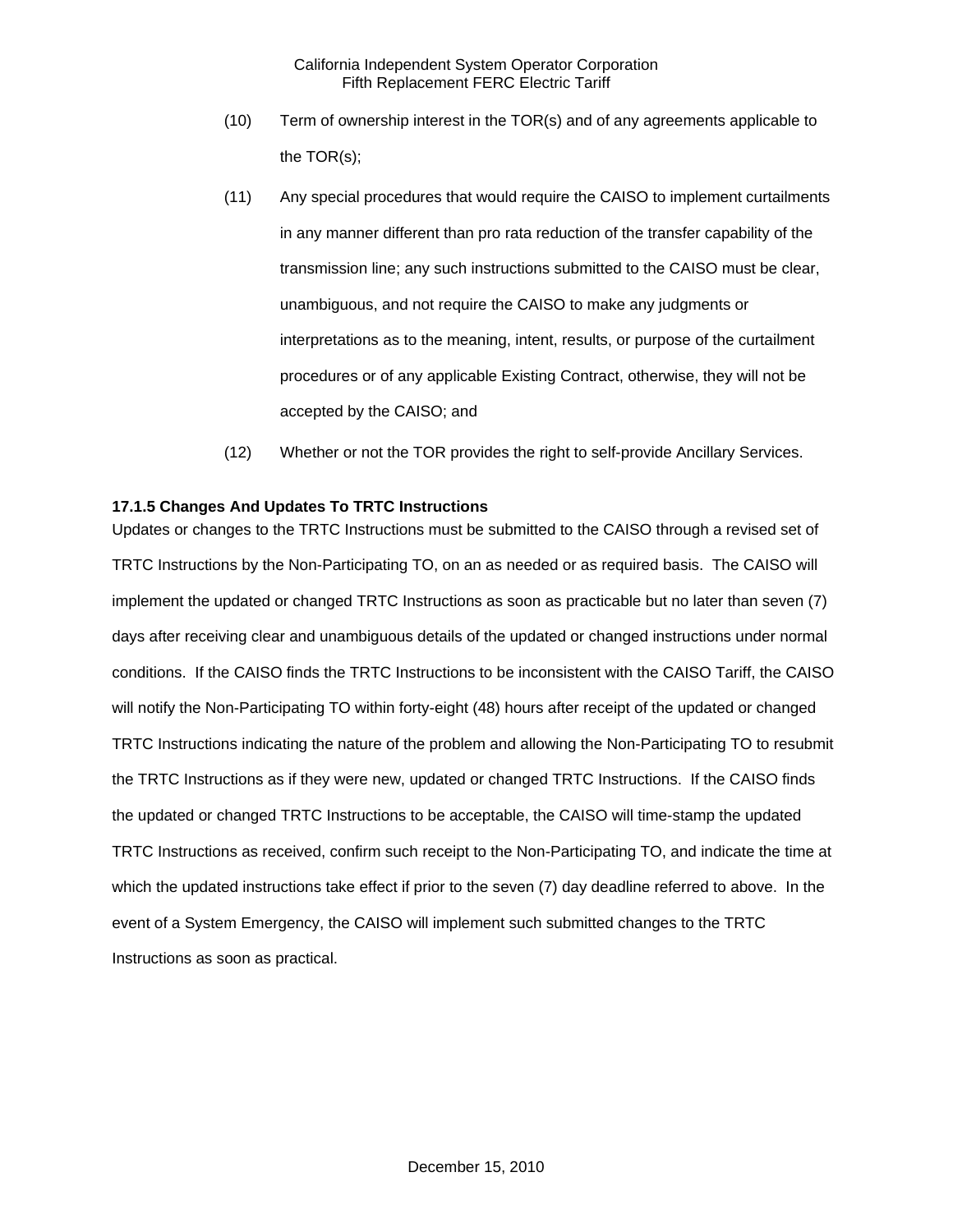## **17.1.6 CAISO Role In Accepting TRTC Instructions**

The parties holding joint ownership interests and Entitlements in a facility including a TOR must, in the first instance, attempt jointly to agree on any TRTC Instructions that will be submitted to the CAISO. In the event that the parties holding joint ownership interests and Entitlements in a facility including a TOR cannot agree upon the TRTC Instructions, the dispute resolution provisions of any applicable Existing Contract shall be used to resolve the dispute; provided that, until the dispute is resolved, and unless the applicable Existing Contract specifies otherwise, the CAISO shall implement the Participating TO's TRTC Instructions, if one of the parties holding a joint ownership interest or an Entitlement in the facility is a Participating TO. If no party holding a joint ownership interest or Entitlement in a facility including a TOR is a Participating TO and the parties cannot agree to the TRTC Instructions to be submitted by the parties, until the dispute is resolved, the CAISO shall implement the TRTC Instructions of the Non-Participating TO with the greatest ownership interest in the TOR. The CAISO shall not be responsible for resolution of any disputes that arise over the accuracy of the TRTC Instructions consistent with its obligations in Section 17.1.4.

#### **17.1.7 Implementation Of TRTC Instructions**

The CAISO shall determine, based on the information provided by the Non-Participating TOs under TRTC Instructions, the transmission capacities that must be reserved for TORs at Scheduling Points.

The CAISO shall coordinate the scheduling of TORs with the scheduling of CAISO transmission service, using the CAISO's Bid submission rules. In doing so, the CAISO shall create an automated day-to-day verification process based on parameters provided by the Non-Participating TO for the TOR to serve as the basis for TOR Self-Schedule validation. The Non-Participating TO will be responsible for: (1) the accuracy of the data files against which the CAISO will validate the TOR Self-Schedule; and (2) providing the data file to the CAISO.

The TOR holders shall remain liable for their performance under any applicable Existing Contracts or other agreements pertaining to their TORs. The CAISO shall be liable in accordance with the provisions of this CAISO Tariff for any damage or injury caused by its non-compliance with the TRTC Instructions submitted to it pursuant to this Section 17.1.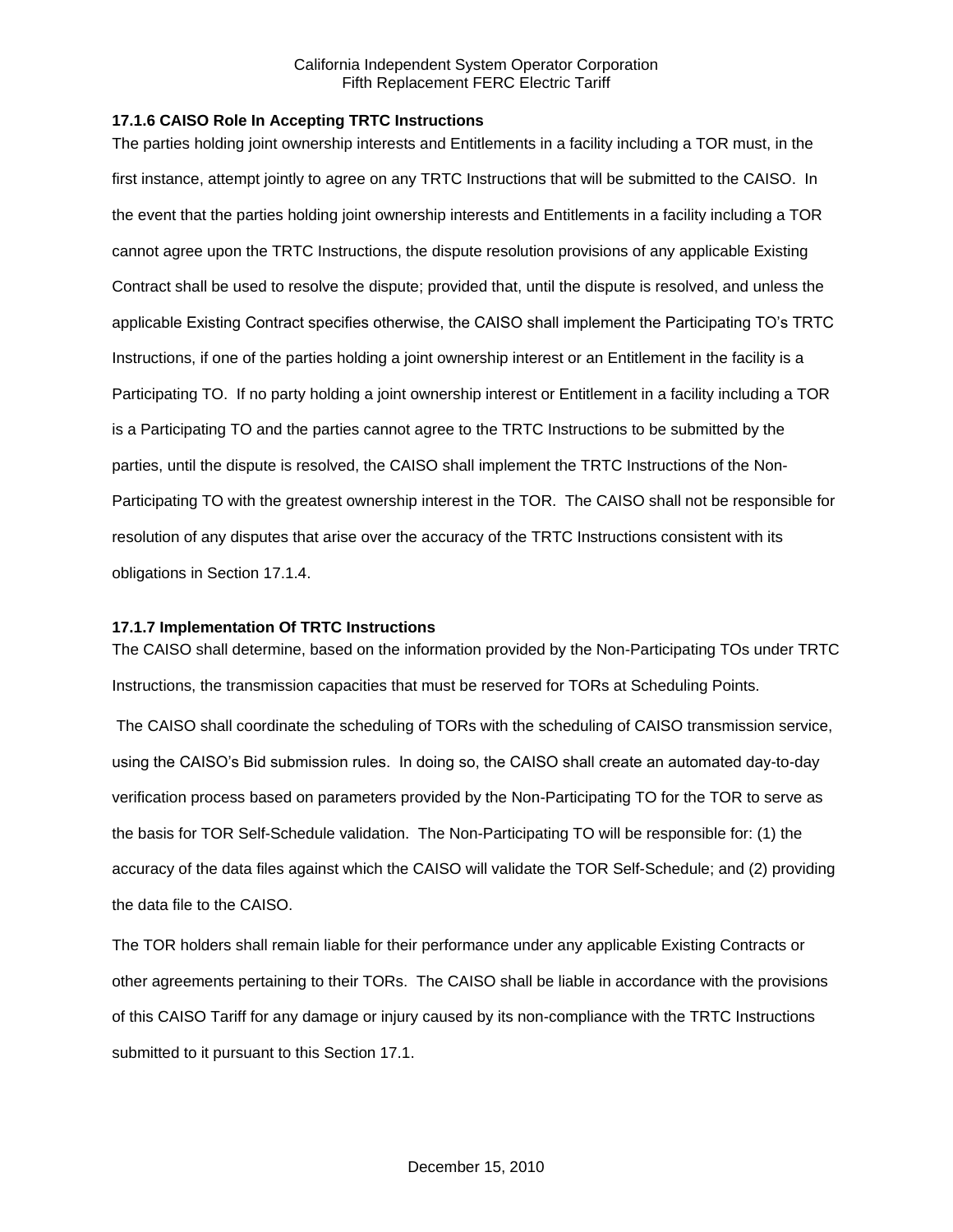Unless specified otherwise, in the event that the dispute resolution mechanisms prescribed in an Existing Contract applicable to a TOR, including all recourses legally available under the contract, cannot, in the first instance, result in a resolution of such a dispute, the CAISO ADR Procedures will be used to resolve any disputes between the CAISO and the Non-Participating TO regarding any aspects of the implementation of this Section 17.1, including the reasonableness of a Non-Participating TO's TRTC Instructions or any other decision rules which the Non-Participating TO may submit to the CAISO as part of the TRTC Instructions. The holders of TORs shall have standing to participate in the CAISO ADR Procedures.

#### **17.2 Treatment Of TORs**

The CAISO will accommodate TORs, so that the holders of TORs will receive the same priorities (in scheduling, curtailment, assignment and other aspects of transmission system usage) to which they are entitled under any applicable Existing Contracts or other agreements pertaining to the operation of their TORs.

In addition, scheduling deadlines and operational procedures associated with TORs will be honored by the CAISO, provided such information is explicitly included in the TRTC Instructions. The CAISO will accommodate and honor TORs as follows:

- (1) The CAISO will reserve transmission capacity equal to the TOR transmission capacity and make a corresponding adjustment in its determination of ATC. The CAISO will not limit parallel flow from flowing on TOR transmission capacity consistent with the redispatch provisions of Section 17.2(3), just as the CAISO does not limit TOR Self-Schedules from flowing on non-TOR transmission. There shall be no compensation for parallel flow for either the CAISO or the TOR holder.
- (2) In the HASP, the CAISO will give valid TOR Self-Schedules priority over other non-TOR Day-Ahead Schedules and HASP Bids. In the event of a reduction in capacity on the transmission path associated with the TOR, the CAISO will honor the TOR priority in accordance with this Section 17.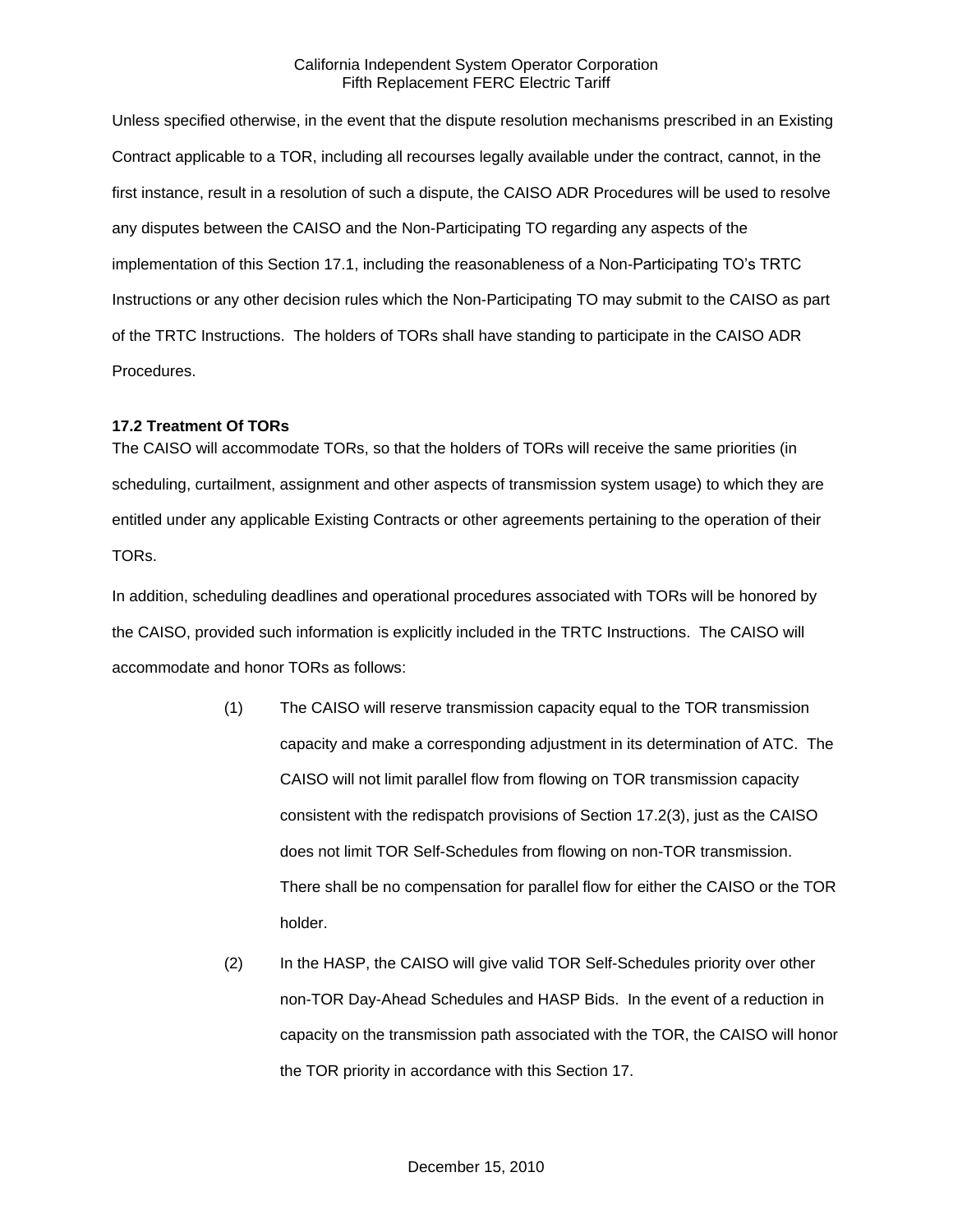- (3) The CAISO will allow the holder of a TOR to make changes to the scheduled amounts of supply after the submission of HASP TOR Self-Schedules in accordance with the TRTC Instructions established for such changes. The CAISO will, as necessary, redispatch non-TOR resources to accommodate valid TOR Self-Schedule changes in Real-Time.
- (4) The CAISO will allow the holder of a TOR to self-provide Ancillary Services, which will include the ability of the holder of a TOR to import Ancillary Services at Scheduling Points with the CAISO.
- (5) The submission of a TOR Self-Schedule change that is authorized pursuant to an applicable existing agreement shall not affect the application of the IFM Congestion Credit or the HASP and RTM Congestion Credit, and the IFM Marginal Cost of Losses Credit for Eligible TOR Self-Schedules or the RTM Marginal Cost of Losses Credit for Eligible TOR Self-Schedules for a TOR Self-Schedule that satisfies the applicable requirements of Sections 17.4.1 and 17.5.

#### **17.2.1 System Emergency Exceptions**

As set forth in Section 4.2.1, all Market Participants, including Scheduling Coordinators, Utility Distribution Companies, Participating TOs, Participating Generators, Participating Loads, Demand Response Providers, Balancing Authorities (to the extent the agreement between the Balancing Authority and the CAISO so provides), and MSS Operators within the CAISO Balancing Authority Area and all System Resources must comply fully and promptly with the CAISO's Dispatch Instructions and operating orders, unless such operation would impair public health or safety. The CAISO will honor the terms of TORs, provided that in a System Emergency and circumstances in which the CAISO considers that a System Emergency is imminent or threatened, to enable the CAISO to exercise its responsibilities as Balancing Authority in accordance with Applicable Reliability Criteria, holders of TORs must follow CAISO operating orders even if those operating orders directly conflict with the terms of applicable Existing Contracts or any other contracts pertaining to the TORs, unless such operating orders are inconsistent with the terms of an agreement between the CAISO and a Balancing Authority. In the event of a conflict between the CAISO Tariff and an agreement between the CAISO and a Balancing Authority, the agreement will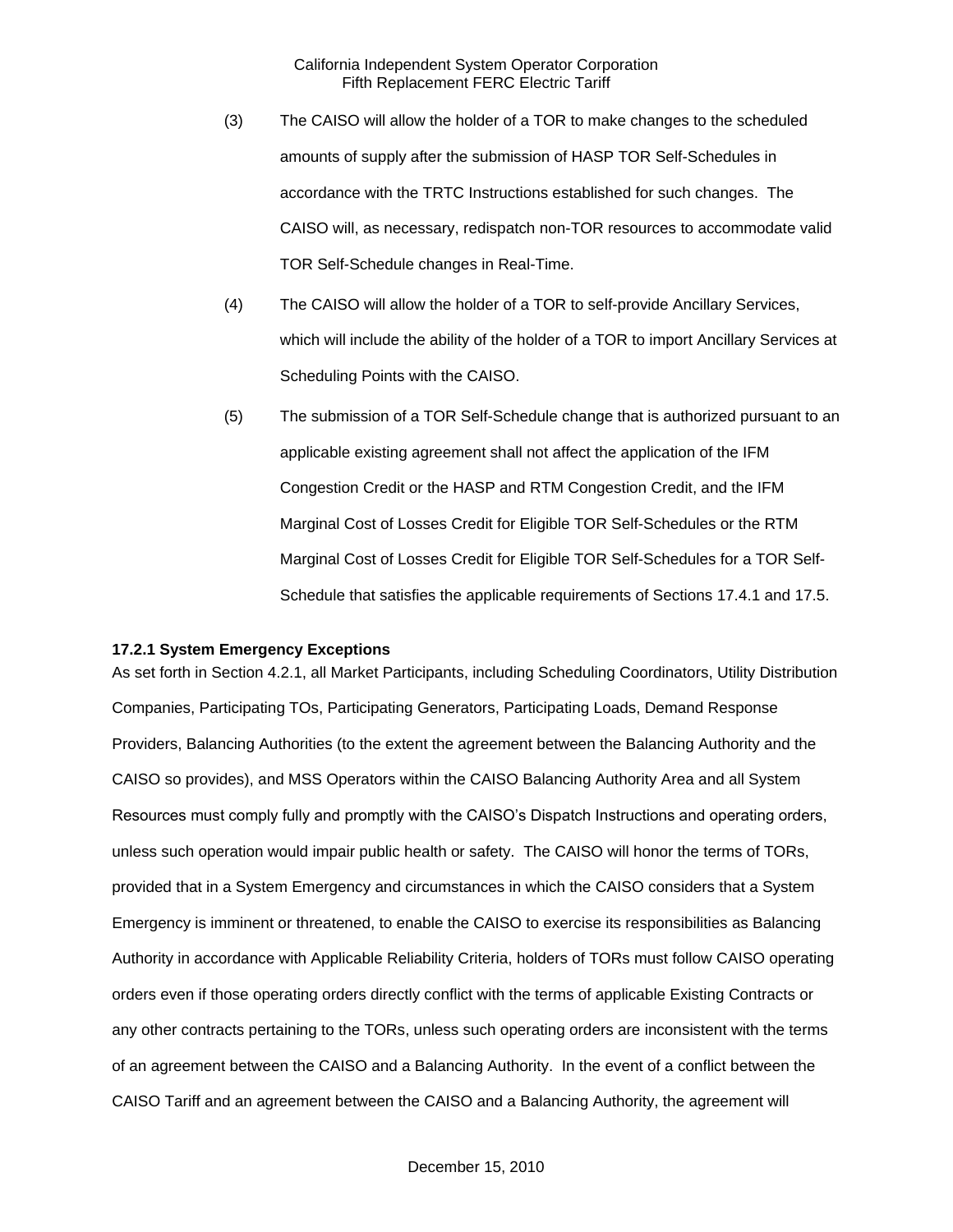govern. For this purpose CAISO operating orders to shed Load shall not be considered as an impairment to public health or safety. This section does not prohibit a Scheduling Coordinator from modifying its Bid or re-purchasing Energy in the HASP or RTM.

## **17.3 Valid TOR Self-Schedules**

The CAISO will accept a valid TOR Self-Schedule from a Scheduling Coordinator. That Scheduling Coordinator shall be either the holder of the TOR or its designee. TOR Self-Schedules submitted by Scheduling Coordinators to the CAISO must be submitted in accordance with this CAISO Tariff.

## **17.3.1 Validation Of TOR Self-Schedules**

A TOR Self-Schedule is a valid TOR Self-Schedule when the CAISO has determined that the TOR Self-Schedule, submitted to the CAISO pursuant to the requirements for Bids in Section 30, properly reflects TORs consistent with the TRTC Instructions, is labeled with a unique TOR identifier, and includes balanced sources and sinks, within the TOR capacity limits.

# **17.3.2 Treatment Of Invalid TOR Self-Schedules 17.3.2.1 Inconsistent with the TRTC Instructions**

Except for the reasons listed below in 17.3.2, if the CAISO finds that the TOR Self-Schedule is not consistent with the TRTC Instructions, the CAISO shall find that the TOR Self-Schedule is not valid. If the CAISO finds the TOR Self-Schedule to be invalid, the CAISO shall notify the Scheduling Coordinator and convert the TOR Self-Schedule to an ordinary Self-Schedule and treat the TOR Self-Schedule as an ordinary Self-Schedule as such for terms of scheduling priority and Settlements. Where multiple ETC, TOR or Converted Rights Self-Schedules are submitted in an ETC, TOR or Converted Rights chain, in order for all ETC, TOR, or Converted Rights Self-Schedules in the chain to continue to remain valid, all individual ETC, TOR, or Converted Rights Self-Schedules links in the chain must remain individually valid, including the simultaneous but separate use of an individual ETC, TOR or Converted Rights Self-Schedule, in order for the chain to remain valid.

# **17.3.2.2 Unbalanced TOR Self-Schedules**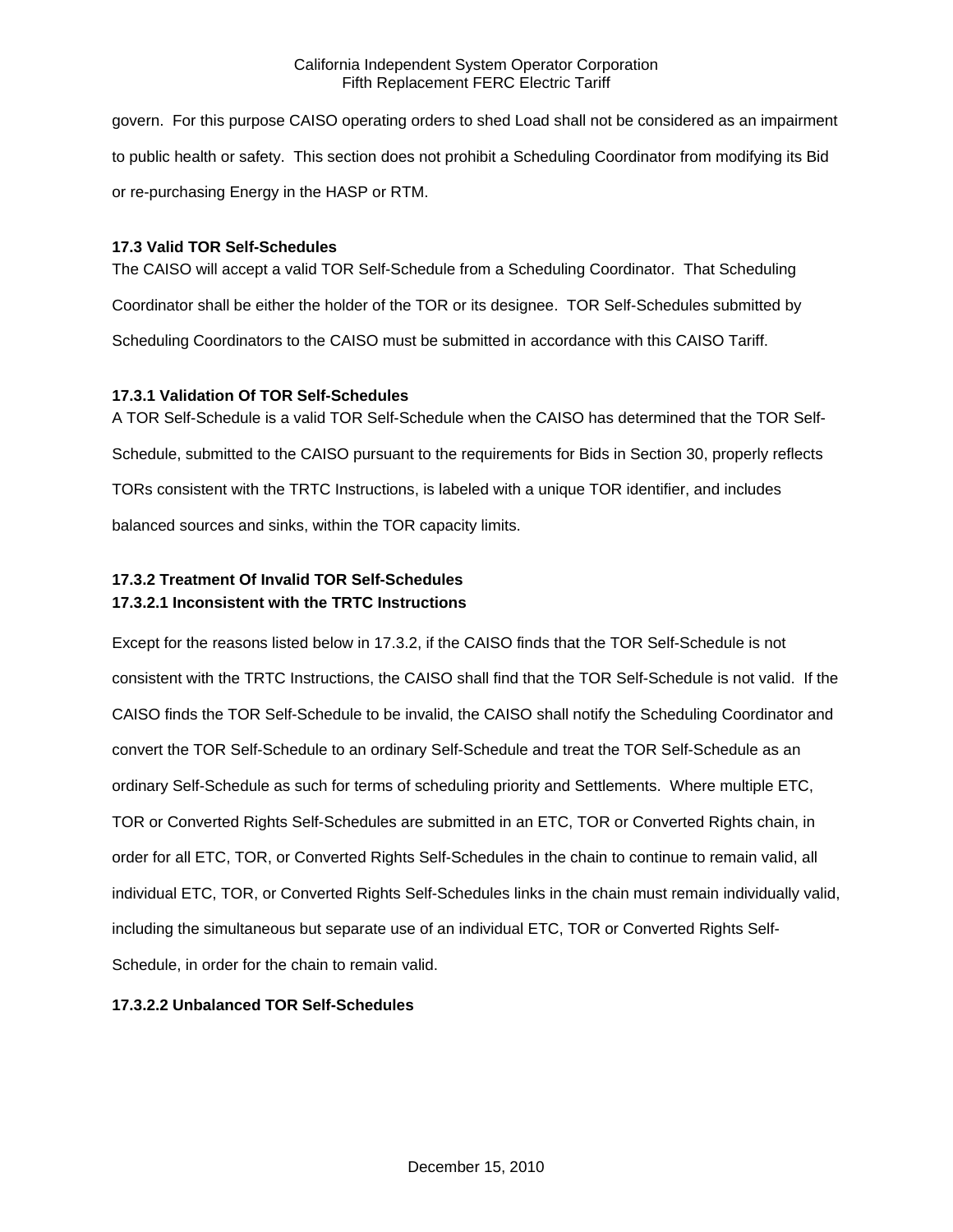If the TOR Self-Schedule is not balanced, the TOR Self-Schedule will not be a valid TOR Self-Schedule and the CAISO will: (i) remove any scheduling priority for the entire TOR Self-Schedule; (ii) apply the TOR Settlement treatment pursuant to Sections 11.2.1.5 and 11.5.7.1 to the valid balanced portions only; and (iii) assess any charges and make any payments consistent with the treatment of ordinary Self-Schedules for the unbalanced portions.

## **17.3.2.3 Exceeds Capacity Limits for TORs as Reflected in TRTC Instructions**

If the TOR Self-Schedule exceeds the capacity limits of the TOR as reflected in TRTC Instructions, the TOR Self-Schedule will not be a valid TOR-Self-Schedule and the CAISO will: (i) remove any scheduling priority for the entire TOR Self-Schedule; (ii) apply the TOR Settlement treatment pursuant to Sections 11.2.1.5 and 11.5.7.1 to the valid balanced portions within the capacity limits of the TOR as reflected in the TRTC Instructions; and (iii) assess any charges and make any payments consistent with the treatment of ordinary Self-Schedules for the portions in excess of the capacity limits of the TOR as reflected in the TRTC Instructions.

#### **17.3.3 Settlement Treatment Of Valid TOR Self-Schedules**

The resulting valid TOR Self-Schedules shall have the following Settlement treatment:

- (1) The CAISO will apply the TOR Settlement treatment in Sections 11.2.1.5 and 11.5.7.
- (2) The CAISO shall base the Marginal Cost of Losses on LMP differentials at the Points of Receipt and Points of Delivery identified in the valid TOR Self-Schedule; provided, however, that if a specific loss percentage exists in an applicable agreement between the TOR holder and the CAISO or an existing agreement between the TOR holder and a Participating TO, the CAISO will apply the IFM and RTM Marginal Cost of Losses Credit as provided in Sections 11.2.1.7 and 11.5.7.2. In any case in which the TOR holder has an existing agreement regarding its TORs with either the CAISO or a Participating TO, the provisions of the agreement shall prevail over any conflicting provisions of this Section 17.3.3(2). Where the provisions of this Section 17.3.3(2) do not conflict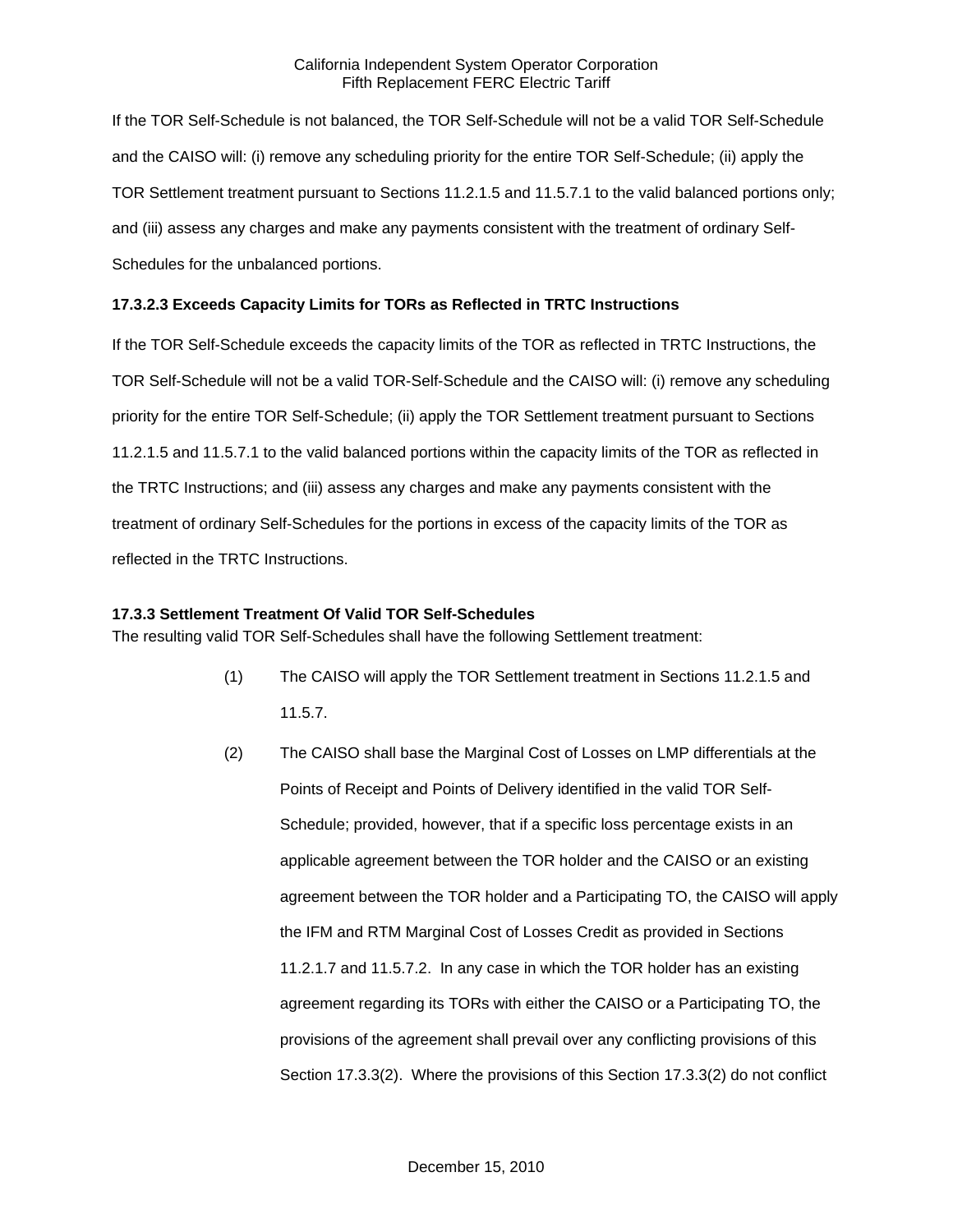with the provisions of the agreement, the provisions of this Section 17.3.3(2) shall apply to the subject TORs.

- (3) The CAISO will assess only charges applicable to Ancillary Services, Imbalance Energy, Transmission Losses, and Grid Management Charges for the use of a TOR and will not assess charges for neutrality, UFE, transmission Access Charges, Minimum Load Costs, or other charges that might otherwise be applicable to the Demand or exports served solely over the TOR. The CAISO will assess charges applicable to Ancillary Services for the use of a TOR only to the extent that the CAISO must procure Ancillary Services for the TOR holder because Ancillary Services are not self-provided by the TOR holder. The CAISO will assess charges applicable to Imbalance Energy for the use of a TOR only if the CAISO must procure Imbalance Energy for the TOR holder. The CAISO will assess Grid Management Charges for the use of a TOR only in accordance with the provisions of Section 11.22 and Appendix F, Schedule 1.
- (4) The holders of TORs will not be entitled to an allocation of revenues from the CAISO, including Access Charge revenues; provided that the Scheduling Coordinator for the TOR holder shall be allocated the applicable amount of IFM Marginal Losses Surplus Credit in accordance with the provisions of Section 11.2.1.6, except for any TOR Self-Schedule that received the IFM Marginal Cost of Losses Credit.
- (5) Parties with TORs shall continue to pay for Transmission Losses or Ancillary Services requirements in accordance with any Existing Contracts applicable to those TORs as they may be modified or changed in accordance with the terms of the Existing Contract. Any affected Participating TOs shall continue to provide Transmission Losses and any other Ancillary Services to the holder of a TOR subject to an Existing Contract as may be required by the Existing Contract. As described in Section 17.3.3(3) above, the CAISO will charge Scheduling Coordinators submitting the TOR Self-Schedule the charges applicable to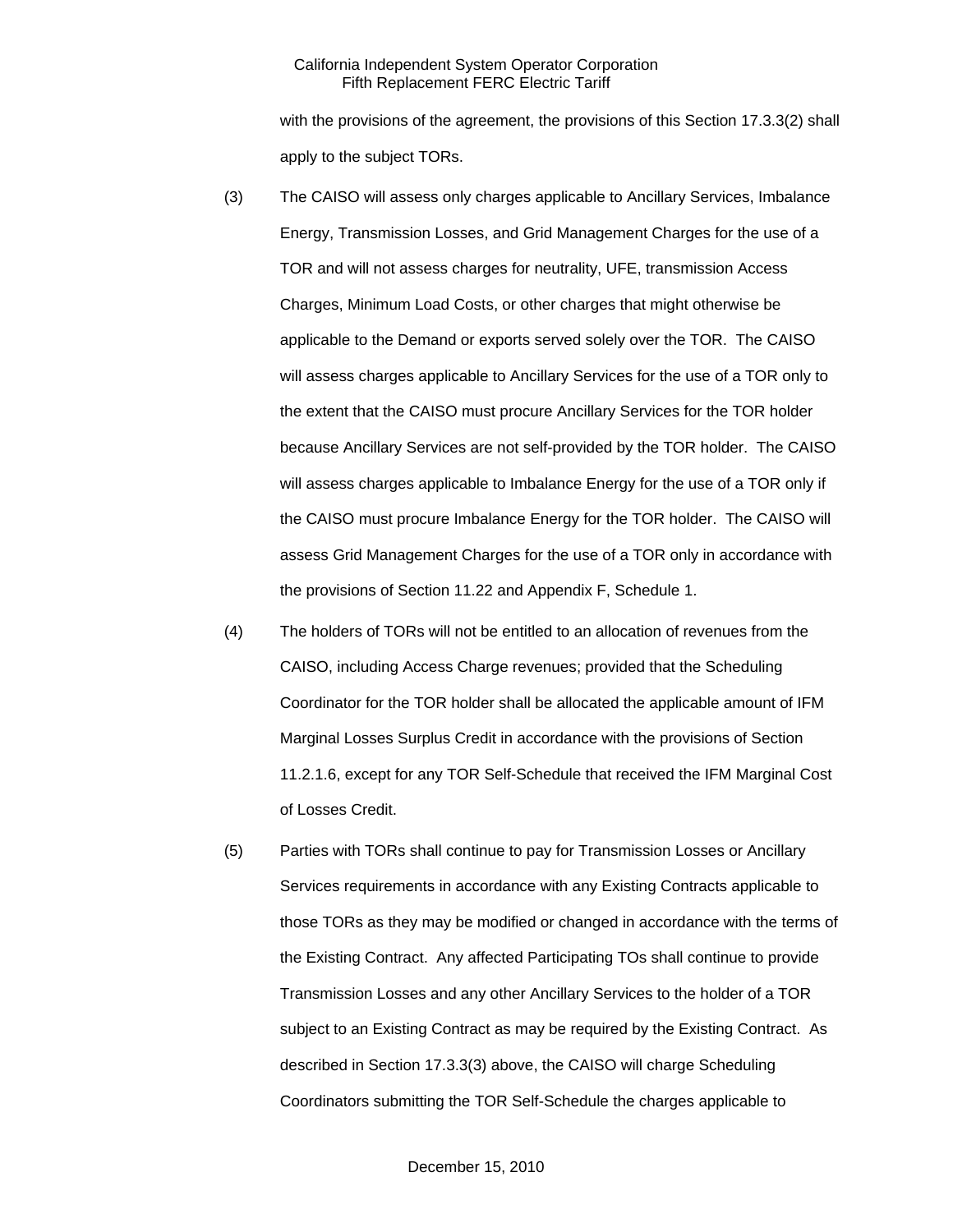Transmission Losses, Ancillary Services, and Imbalance Energy in accordance with the CAISO Tariff (e.g., the Transmission Losses Charge based on the Marginal Cost of Losses), and any shortfall or surplus between the CAISO charges and the provisions of any applicable Existing Contract shall be settled bilaterally between the Existing Contract parties or through the relevant TO Tariff. To enable holders of TORs to determine whether the CAISO's calculations result in any associated shortfall or surplus and to enable the parties to the Existing Contracts to settle the differences bilaterally or through the relevant TO Tariff, the CAISO shall calculate and provide the Scheduling Coordinator's Settlements the amounts paid for the MCL for the amounts of MWh submitted with a valid TOR Self-Schedule. Each Participating TO will be responsible for recovering any deficits or crediting any surpluses associated with differences in Transmission Losses and Transmission Loss requirements and/or Ancillary Services requirements, through its bilateral arrangements or its Transmission Owner Tariff.

### **17.3.4 Notification To SCs Of CAISO Determination**

After performing validation of the TOR Self-Schedule, and prior to taking any action pursuant to 17.6.2, the CAISO will make an automated validation notice available to the Scheduling Coordinator indicating whether the TOR Self-Schedule is valid or invalid. If a TOR Self-Schedule involves more than one Scheduling Coordinator, the complete validation of the chain of TOR Self-Schedules will occur when the last Scheduling Coordinator submits its TOR Self-Schedule. At that time, the CAISO will make an automated validation notice available to each Scheduling Coordinator registered as associated with the chain of TOR Self-Schedules. The CAISO can accommodate corrections submitted by a Scheduling Coordinator to a TOR Self-Schedule up to Market Close of the Day-Ahead Market as further described in the applicable Business Practice Manual.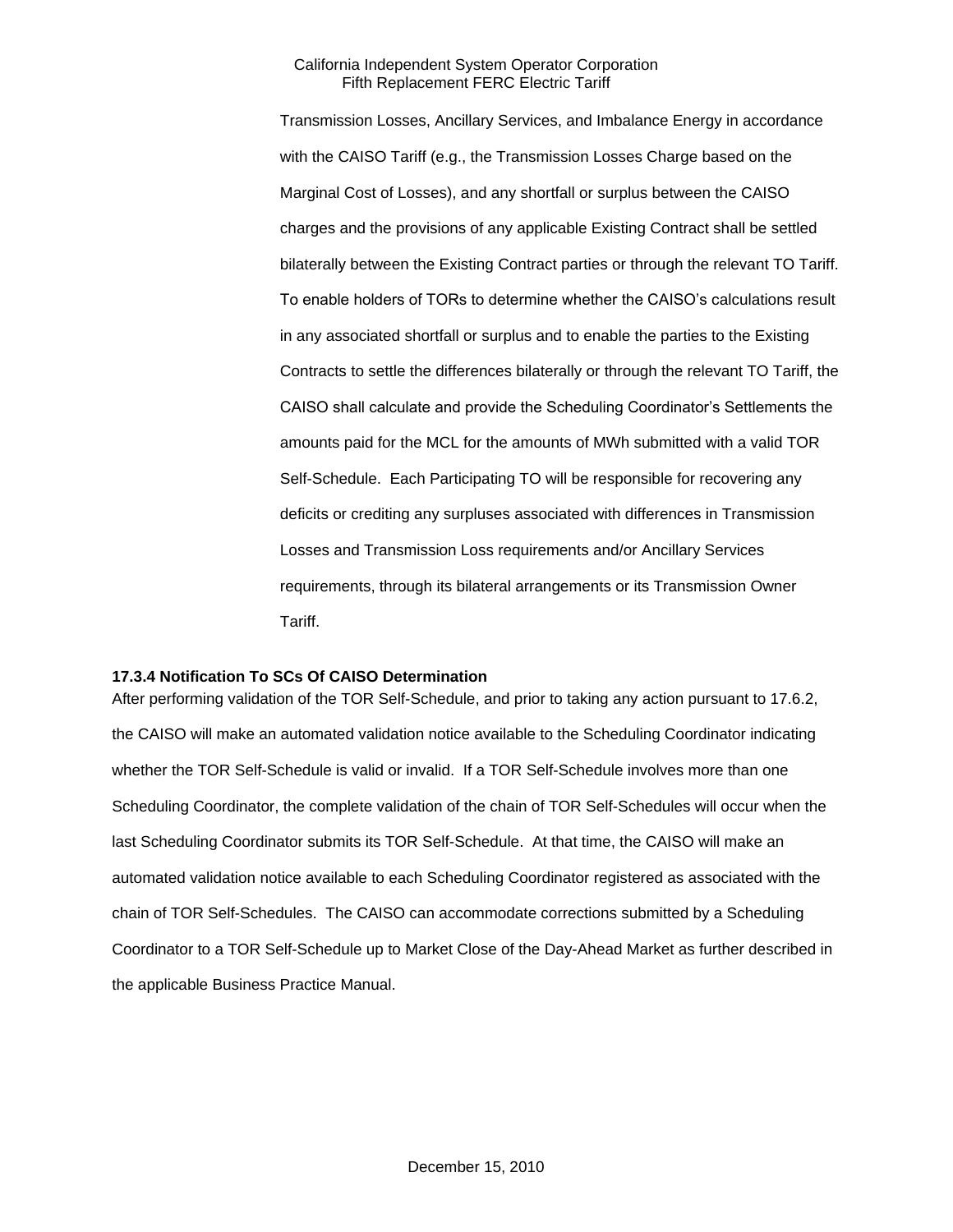## **17.4 The HASP**

## **17.4.1 Scheduling Deadlines**

Holders of TORs may submit TOR Self-Schedules for the use of those rights by the deadline for the

Market Close for the HASP.

## **17.5 The CAISO'S Real-Time Process**

Consistent with this Section 17, the CAISO will honor those scheduling flexibilities that may be exercised by holders of TORs through their respective Scheduling Coordinators during the CAISO's Real-Time Market to the extent that such flexibilities do not interfere with or jeopardize the safe and reliable operation of the CAISO Controlled Grid or Balancing Authority Area operations.

## **17.6 Inter-Balancing Authority Area TOR Self-Schedule Bid Changes**

Changes to TOR Self-Schedules that occur during the CAISO's Real-Time Market that involve changes to CAISO Balancing Authority Area imports or exports with other Balancing Authority Areas (that is, inter-Balancing Authority Area changes to TOR Self-Schedules) will be allowed and will be recorded by the CAISO based upon notification received from the Scheduling Coordinator representing the holder of the TOR. The Scheduling Coordinator representing the holder of the TOR must notify the CAISO of any such changes to external import/export in submitted TOR Self-Schedules. The Scheduling Coordinator representing the holder of the TOR must notify the CAISO of Real-Time Market changes to external import/export Interchange Schedules in submitted TOR Self-Schedules, by telephone. The timing and content of any such notification must be consistent with the TRTC Instructions previously submitted to the CAISO by the Non-Participating TO. The CAISO will manually adjust or update the HASP Intertie Schedule for the Scheduling Coordinator to conform with the other Balancing Authority Area's net TOR Self-Schedule in Real-Time, and the notifying Scheduling Coordinator will be responsible for and manage any resulting Energy imbalance. These Imbalance Energy deviations will be priced and charged to the Scheduling Coordinator representing the holder of the TOR in accordance with the Real-Time LMP.

## **17.7 Intra-Balancing Authority Area TOR Self-Schedule Changes**

Changes to TOR Self-Schedules that occur during the CAISO's Real-Time processes that do not involve changes to CAISO Balancing Authority Area imports or exports with other Balancing Authority Areas (that is, intra-Balancing Authority Area changes to Schedules) will be allowed and will give rise to Imbalance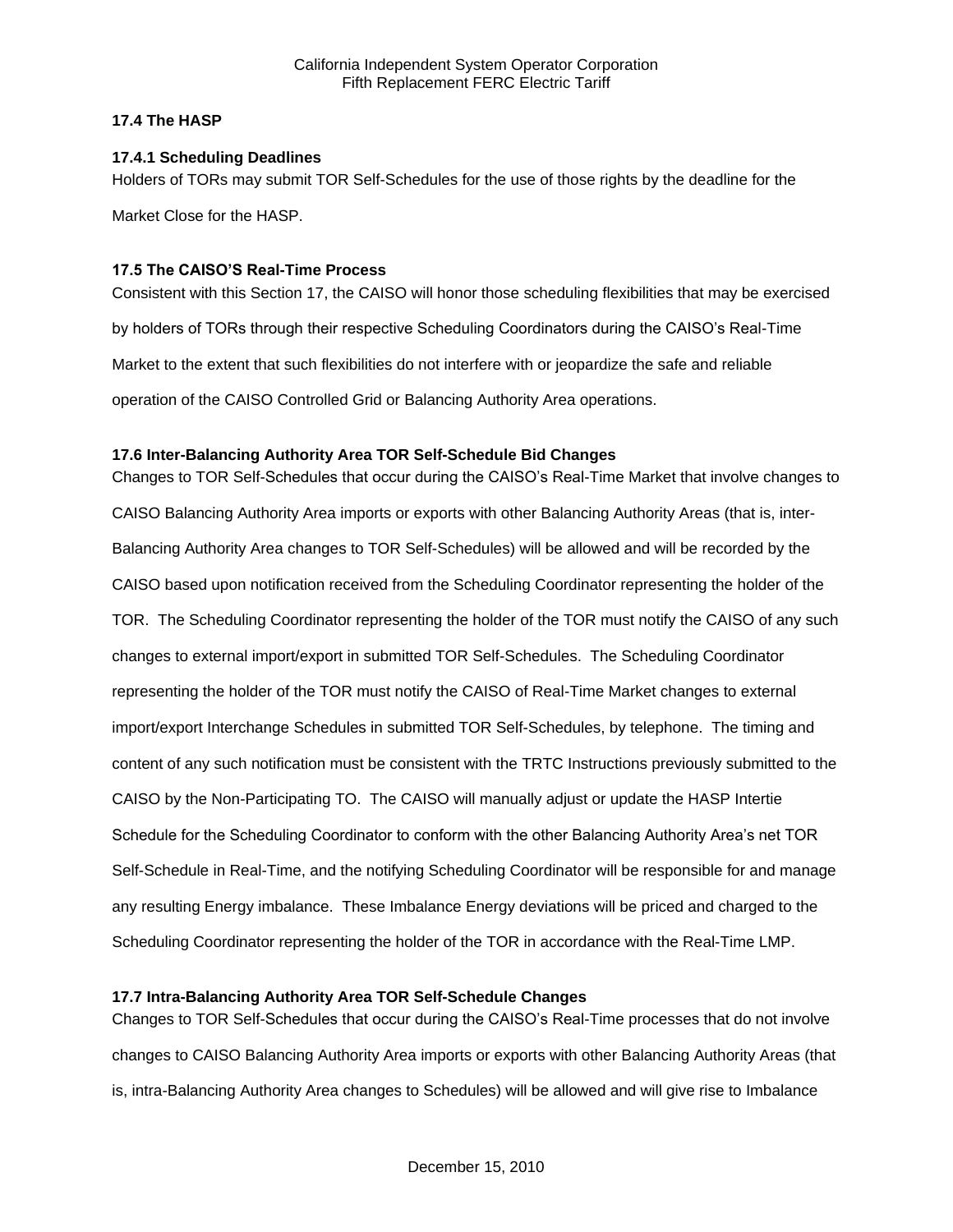Energy deviations. These Imbalance Energy deviations will be priced and charged to the Scheduling Coordinator representing the holder of the TOR in accordance with the Real-Time LMP.

## **17.8 Existing Contracts Re TORs For Non-Participating TOs**

Continuation of Rights and Obligations of Non-Participating TOs Regarding TORs and Under Existing

Contracts Applicable to TORs.

The transmission service rights and obligations of Non-Participating TOs under Existing Contracts applicable to their TORs, including all terms, conditions and rates of the Existing Contracts, as they may change from time to time under the terms of the Existing Contracts, will continue to be honored by the parties to those contracts, for the duration of those contracts.

## **17.8.1 Participating TO Obligation**

If a Participating TO is a party to an Existing Contract with provisions applicable to a TOR of a Non-Participating TO, the Participating TO shall attempt to negotiate changes to the Existing Contract to align the contract's scheduling and operating provisions with the CAISO's scheduling and operational procedures, rules and protocols, to align operations under the contract with CAISO operations, and to minimize the contract parties' costs of administering the contract while preserving their financial rights and obligations.

## **17.8.2 Right To Use And Ownership Of TORs**

If a Non-Participating TO has an Existing Contract with a Participating TO under which the Non-Participating TO's TORs, or a portion thereof, are subject to use by the Participating TO, the Non-Participating TO's rights to the use and ownership of its TORs shall remain unchanged, regardless of the Participating TO's act of turning over the Participating TO's Entitlement to use the Non-Participating TO's TORs to the extent possible to the Operational Control of the CAISO.

The CAISO will accept valid TOR Self-Schedules from holders of TORs that are Scheduling Coordinators or that are represented by a Scheduling Coordinator. TOR Self-Schedules submitted by Scheduling Coordinators to the CAISO must be submitted in accordance with Sections 17 and 30. The CAISO may refuse to accept TOR Self-Schedules that do not meet the requirements of the principles, protocols and rules referred to in this Section 17.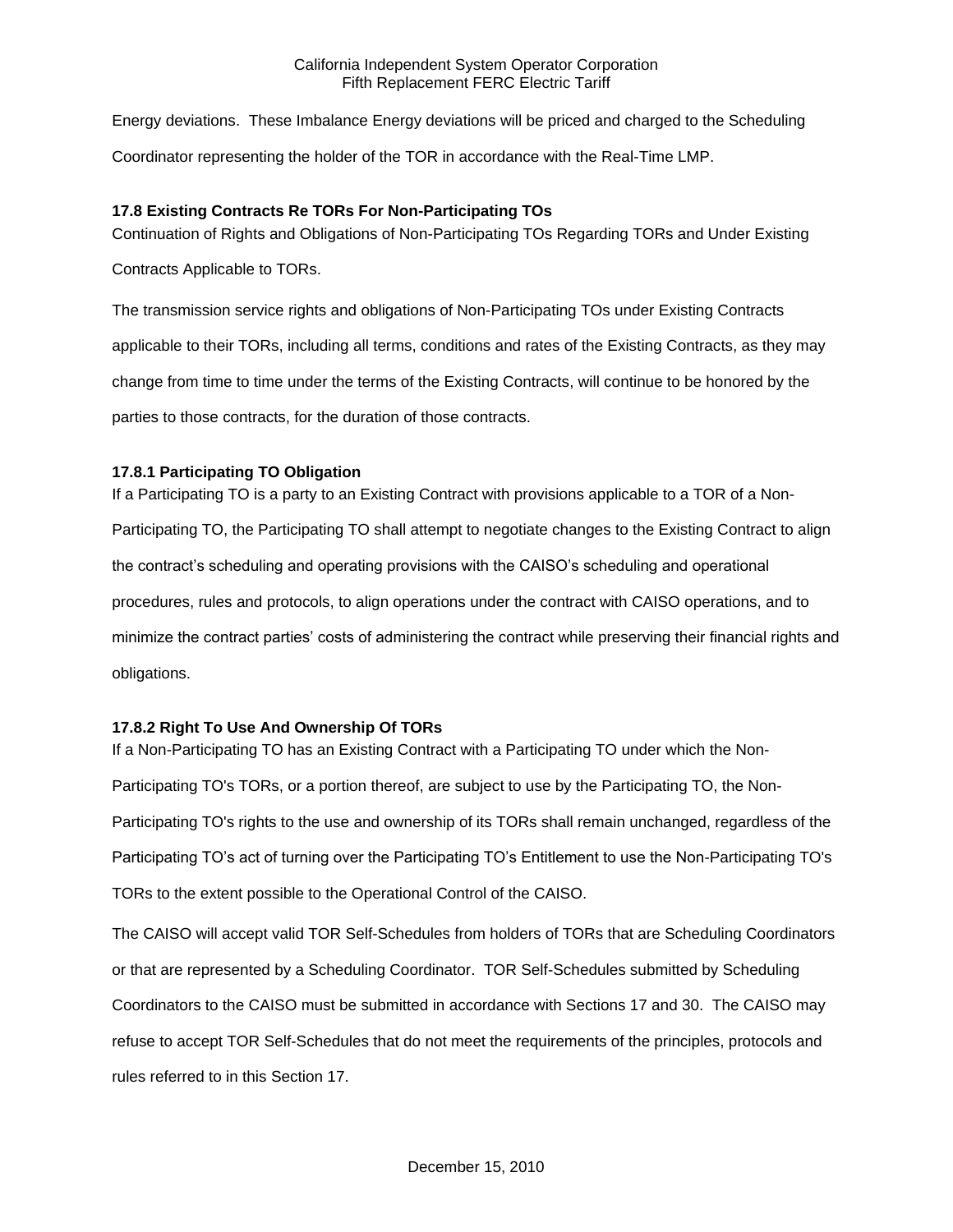## **17.8.3 Dispute Resolution For Existing Contracts Applicable To TORs**

The CAISO will, if requested, advise parties to Existing Contracts applicable to TORs regarding the operational aspects of any Existing Contract renegotiations that they undertake.

If the parties to an Existing Contract applicable to a TOR are unable to reach agreement on the changes needed to meet the requirements of this CAISO Tariff, any disputes related thereto shall be addressed using the dispute resolution provisions of the Existing Contract, including any remedies as are provided by law. The rights of the parties to seek changes or to challenge such changes, under the FPA or as otherwise provided by law, are preserved consistent with the terms of the Existing Contract. Unless and until the necessary changes to the Existing Contract are made, all terms and conditions of the Existing Contracts will continue to be honored by the parties to the Existing Contracts.

## **17.9 Conversion Of PTOs' Rights Under Existing Contracts Re TORs**

Non-Participating TOs holding TORs and who choose to become Participating TOs must, at the time of becoming a Participating TO, turn over Operational Control of those TORs to the CAISO in accordance with Section 4.3.1 and convert any Existing Contract rights associated with those TORs to Converted Rights in accordance with Section 4.3.1.6.

## **17.10 TOR Operational Obligations**

To enable the CAISO to exercise its responsibilities as Balancing Authority in accordance with Applicable Reliability Criteria, each Non-Participating TO must operate its ownership interests in facilities in which it holds a TOR in accordance with Good Utility Practice and Applicable Reliability Criteria.

## **18. [Not Used]**

## **19. Demand Forecasts**

## **19.1 SC And Load Serving Entity Demand Forecast Responsibilities**

## **19.1.1 Applicability To SCs And Load Serving Entities**

This Section 19.1 shall apply to each Scheduling Coordinator that must submit a Demand Forecast

pursuant to Section 4.5.3.7 or the provisions of Section 40, and each Load Serving Entity on whose

behalf such Demand Forecasts are submitted.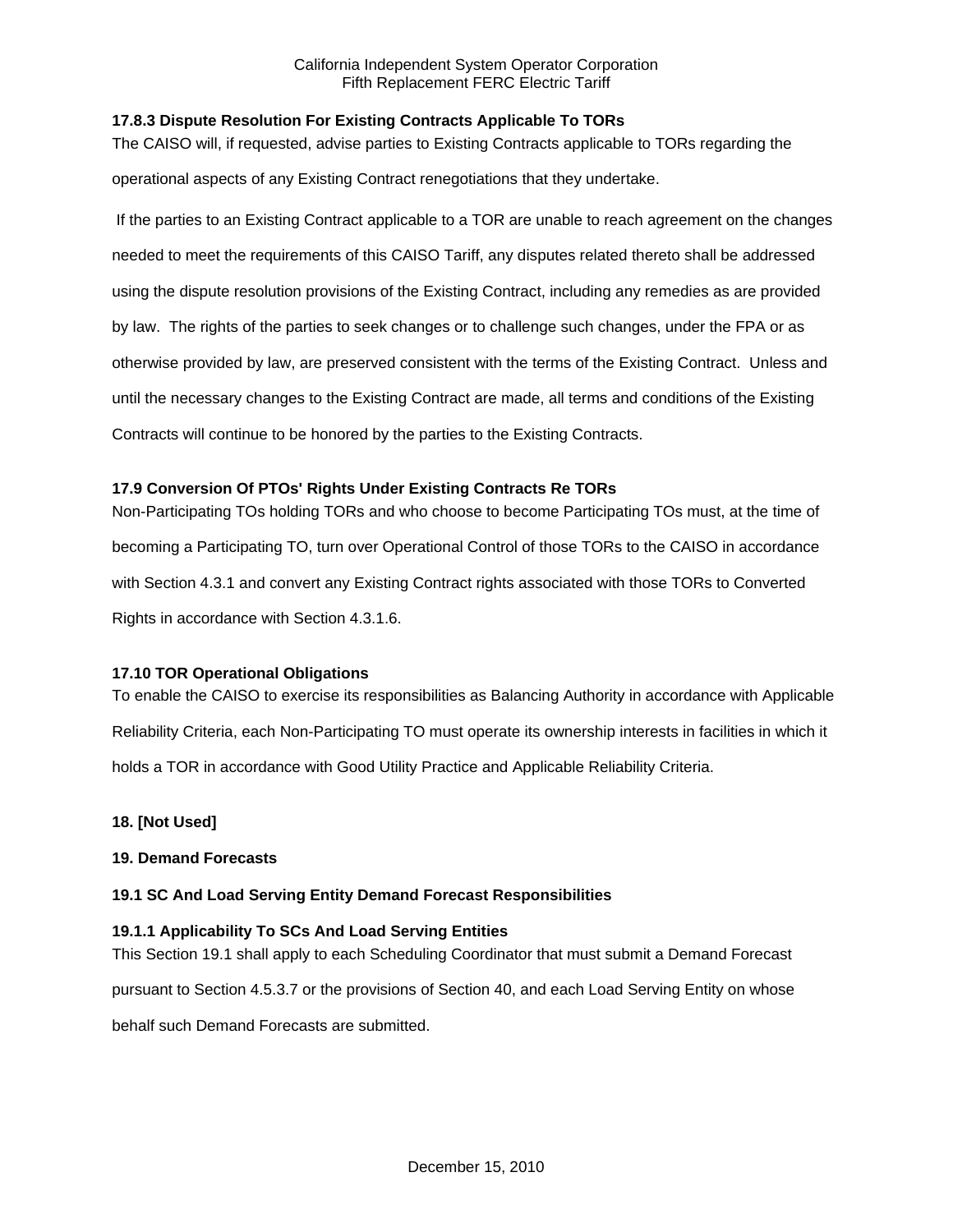## **19.1.2 Avoiding Duplication**

Each Scheduling Coordinator submitting a Demand Forecast to the CAISO, and each Load Serving Entity on whose behalf such Demand Forecast is submitted, shall ensure, to the best of their ability, that any Demand Forecast submitted to the CAISO is not duplicated in another Scheduling Coordinator's Demand Forecast.

## **19.1.3 Required Performance**

Each Scheduling Coordinators submitting a Demand Forecast to the CAISO, and each Load Serving Entity on whose behalf such Demand Forecast is submitted, shall take all necessary actions to provide a Demand Forecasts that reflects reasonable forecast accuracy standards.

## **19.2 [Not Used]**

## **20. Confidentiality**

## **20.1 CAISO**

The CAISO shall maintain the confidentiality of all of the documents, data and information provided to it by any Market Participant that are treated as confidential or commercially sensitive under Section 20.2; provided, however, that the CAISO need not keep confidential: (1) information that is explicitly subject to public data exchange pursuant to Section 6; (2) information that the CAISO or the Market Participant providing the information is required to disclose pursuant to this CAISO Tariff, or applicable regulatory requirements (provided that the CAISO shall comply with any applicable limits on such disclosure); or (3) information that becomes available to the public on a non-confidential basis (other than as a result of the CAISO's breach of this CAISO Tariff).

#### **20.2 Confidential Information**

The following information provided to the CAISO shall be treated by the CAISO as confidential:

- (a) individual Bids;
- (b) CRR bids and other CRR Allocation nomination information;
- (c) transactions between Scheduling Coordinators, including Inter-SC Trades;
- (d) individual Generator Outage programs unless a Generator makes a change to its Generator Outage program which causes Congestion in the short term (i.e. one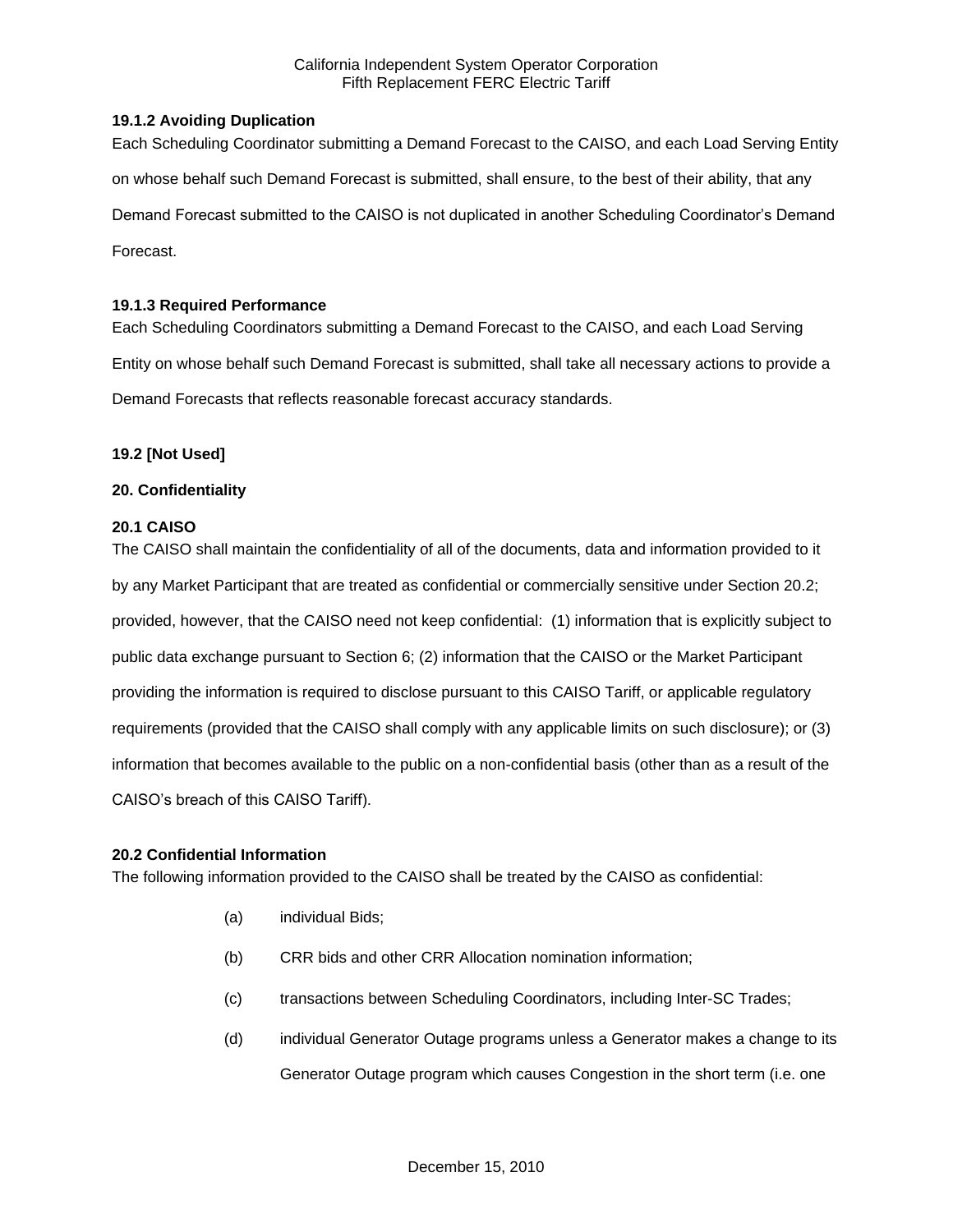month or less), in which case, the CAISO may publish the identity of that Generator; and

- (e) The following information related to the resource adequacy program in accordance with Section 40:
	- (i) Annual and monthly Resource Adequacy Plans and Supply Plans;
	- (ii) Demand Forecasts; and
	- (iii) Information on existing import contracts.
- (f) The following information related to the Transmission Planning Process in accordance with Section 24:
	- (i) Information received under Sections 24.2.3.2 and 24.2.3.3 to the extent such information has been designated as confidential in accordance with the Business Practice Manual;
	- (ii) Information deemed confidential by DMM, per Section 8.6 of Appendix P;
	- (iii) Information received by the CAISO pursuant to agreements and contracts, executed prior to December 21, 2007, that preclude the release of the information;
	- (iv) Information that involves proprietary analytical tools, computer codes, or any other material that is protected by intellectual property rights held by the CAISO, Project Sponsor, Market Participant or other third-party; and
	- (v) Critical Energy Infrastructure Information.

However, composite documents, data, and other information that may be developed based on confidential information under this Section shall not be deemed confidential if the composite documents, data, and other information do not disclose any confidential information of any individual Scheduling Coordinator, Market Participant, or other third-party or Critical Energy Infrastructure Information.

#### **20.3 Other Parties**

No Market Participant shall have the right hereunder to receive from the CAISO or to review any documents, data or other information of another Market Participant to the extent such documents, data or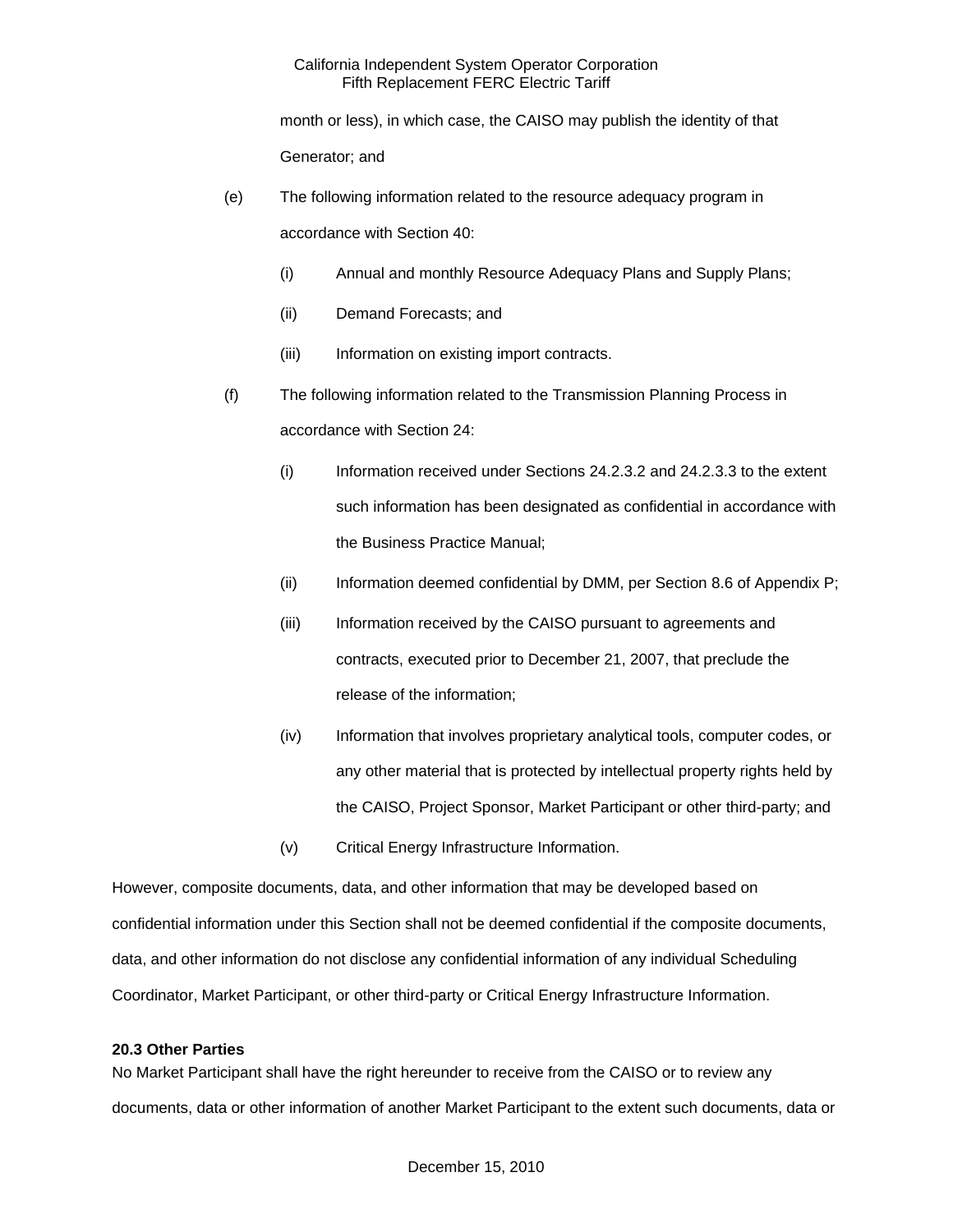information is to be treated as in accordance with Section 20.2; provided, however, a Market Participant may receive and review any composite documents, data, and other information that may be developed based upon such confidential documents, data, or information, if the composite document does not disclose such confidential data or information relating to an individual Market Participant and provided, however, that the CAISO may disclose information as provided for in its bylaws.

#### **20.4 Disclosure**

Notwithstanding anything in this Section 20 to the contrary,

- (a) The CAISO: (i) shall publish individual bids ninety (90) days after the Trading Day with respect to which the bid was submitted and in a manner that does not reveal the specific resource or the name of the Scheduling Coordinator submitting the bid, but that allows the bidding behavior of individual, unidentified resources and Scheduling Coordinators to be tracked over time; and (ii) may publish data sets analyzed in any public report issued by the CAISO or by the MSC, provided that such data sets shall be published no sooner than six (6) months after the latest Trading Day to which data in the data set apply, and in a manner that does not reveal any specific resource or the name of any Scheduling Coordinator submitting bids included in such data sets.
- (b) If the CAISO is required by applicable laws or regulations, or in the course of administrative or judicial proceedings, to disclose information that is otherwise required to be maintained in confidence pursuant to this Section 20, the CAISO may disclose such information; provided, however, that as soon as the CAISO learns of the disclosure requirement and prior to making such disclosure, the CAISO shall notify any affected Market Participant of the requirement and the terms thereof. The Market Participant may, at its sole discretion and own cost, direct any challenge to or defense against the disclosure requirement and the CAISO shall cooperate with such affected Market Participant to the maximum extent practicable to minimize the disclosure of the information consistent with applicable law. The CAISO shall cooperate with the affected Market Participant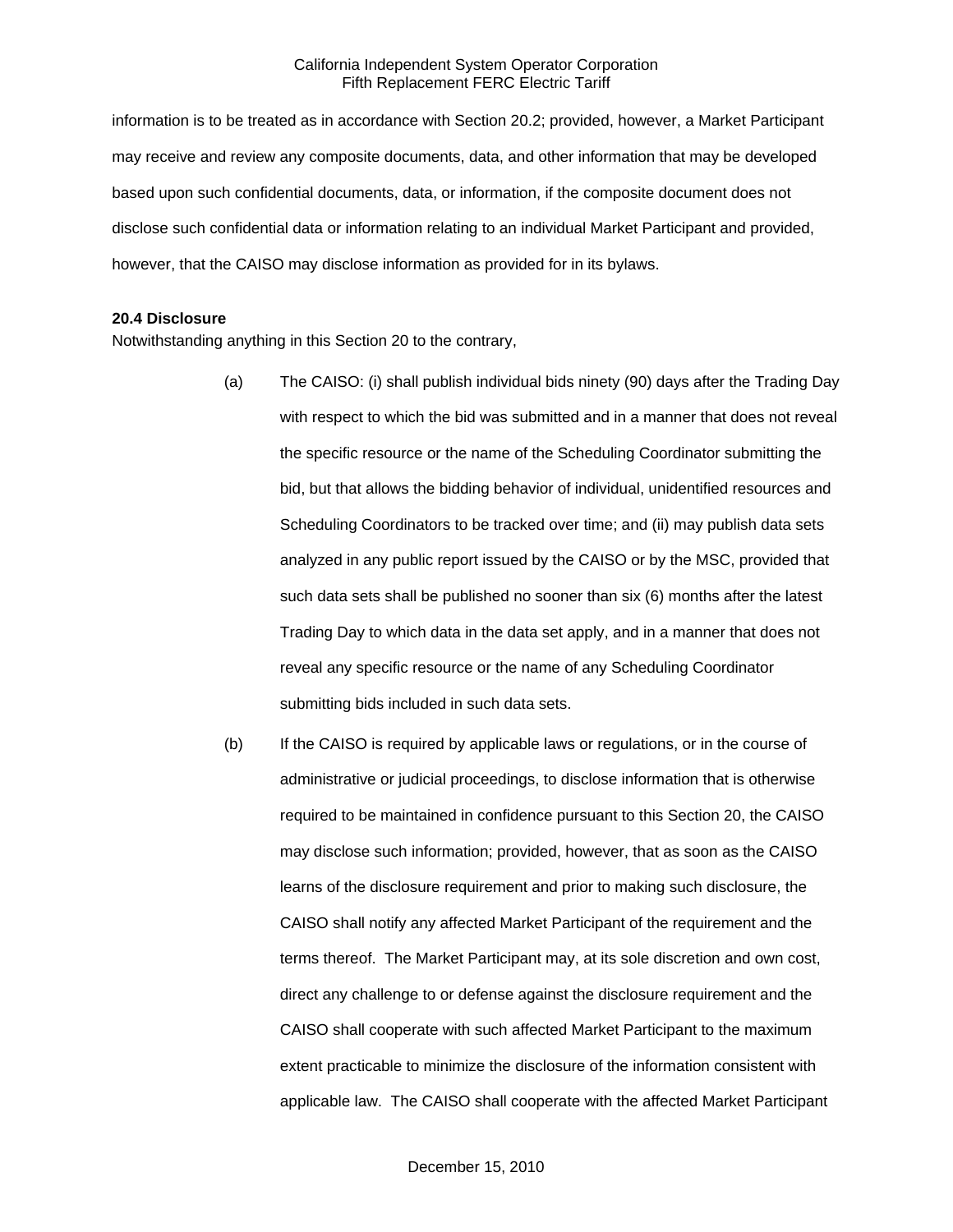to obtain proprietary or confidential treatment of confidential information by the person to whom such information is disclosed prior to any such disclosure.

- (c) The CAISO may disclose confidential or commercially sensitive information, without notice to an affected Market Participant, in the following circumstances:
	- (i) If the FERC, or its staff, during the course of an investigation or otherwise, requests information that is confidential or commercially sensitive. In providing the information to FERC or its staff, the CAISO shall take action consistent with 18 C.F.R. §§ 1b.20 and 388.112, and request that the information be treated as confidential and non-public by the FERC and its staff and that the information be withheld from public disclosure. The CAISO shall provide the requested information to the FERC or its staff within the time provided for in the request for information. The CAISO shall notify an affected Market Participant within a reasonable time after the CAISO is notified by FERC or its staff that a request for disclosure of, or decision to disclose, the confidential or commercially sensitive information has been received, at which time the CAISO and the affected Market Participant may respond before such information would be made public; or
	- (ii) In order to maintain reliable operation of the CAISO Balancing Authority Area, the CAISO may share critical operating information, system models, and planning data with the WECC Reliability Coordinator that has executed the Western Electricity Coordinating Council Confidentiality Agreement for Electric System Data, or is subject to similar confidentiality requirements; or
	- (iii) In order to maintain reliable operation of the CAISO Balancing Authority Area, the CAISO may share individual Generating Unit Outage information with the operations engineering and the outage coordination division(s) of other Balancing Authorities, Participating TOs, MSS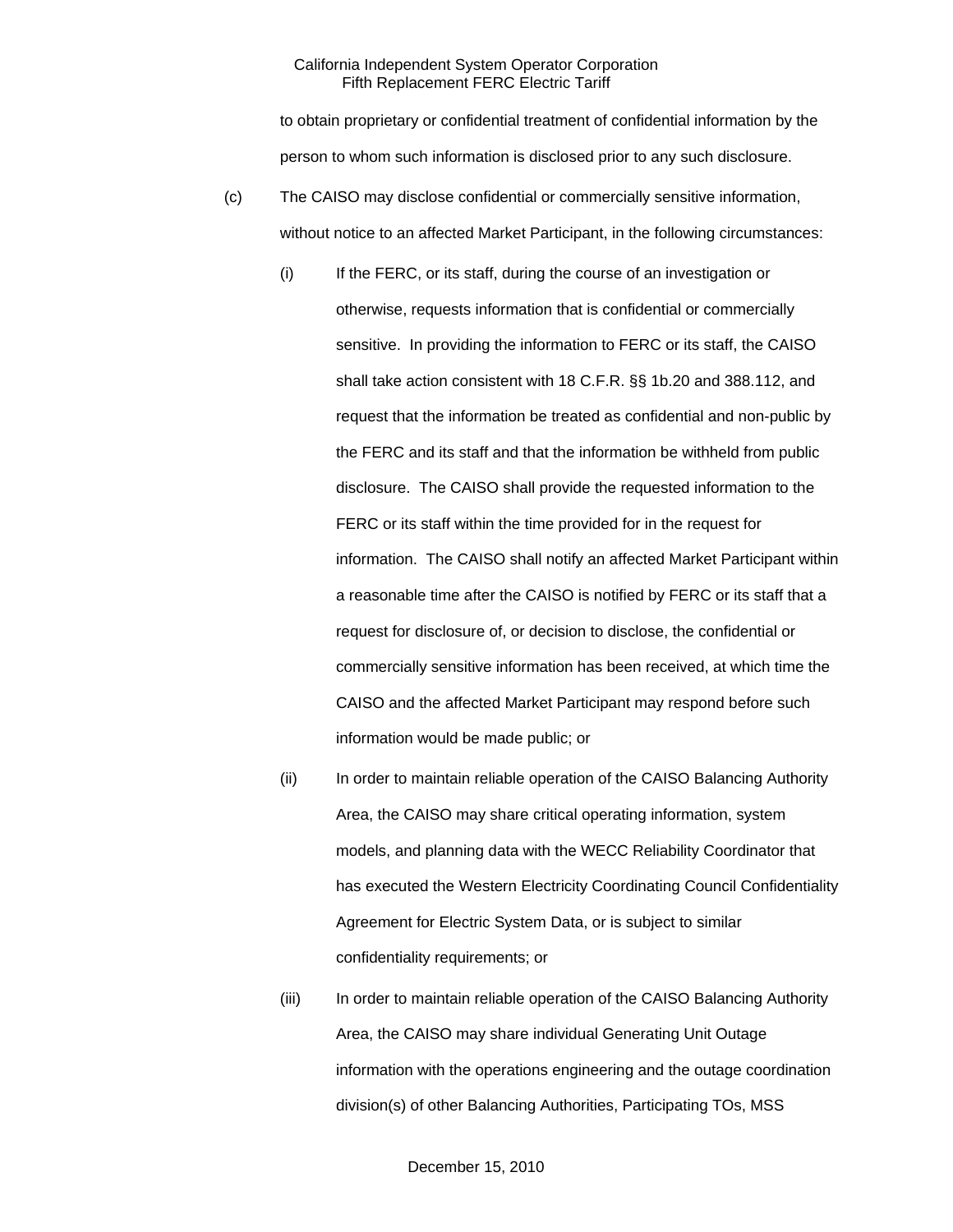Operators and other transmission system operators engaged in the operation and maintenance of the electric supply system whose system is significantly affected by the Generating Unit and who have executed the Western Electricity Coordinating Council Confidentiality Agreement for Electric System Data.

- (d) Notwithstanding the provisions of Section 20.2(e), information submitted through Resource Adequacy Plans and Supply Plans in accordance with Section 40 may be provided to:
	- (i) the Scheduling Coordinator(s) and/or Market Participant(s) involved in a dispute or discrepancy as to whether a resource is properly identified in a Resource Adequacy Plan or a Supply Plan only to the limited extent necessary to identify the disputed transaction and the relevant counterparty or counterparties.
	- (ii) the regulatory entity, whether the CPUC, other Local Regulatory Authority, or federal agency, with jurisdiction over a Load Serving Entity involved in a dispute or discrepancy as to whether a resource is properly identified in a Resource Adequacy Plan or the Supply Plan, or otherwise identified by the CAISO as exhibiting a potential deficiency in demonstrating compliance with resource adequacy requirements adopted by the CPUC, other Local Regulatory Authority, or federal agency, as applicable. The information provided shall be limited to the particular dispute, discrepancy, or deficiency.
	- (iii) the California Energy Commission with respect to Demand Forecast information provided to the CAISO under Sections 40.2.2.3 and 40.2.3.3(b) to the extent the CAISO seeks, and the California Energy Commission grants, confidential treatment of such information pursuant to California Public Resources Code Section 25322 and related regulations.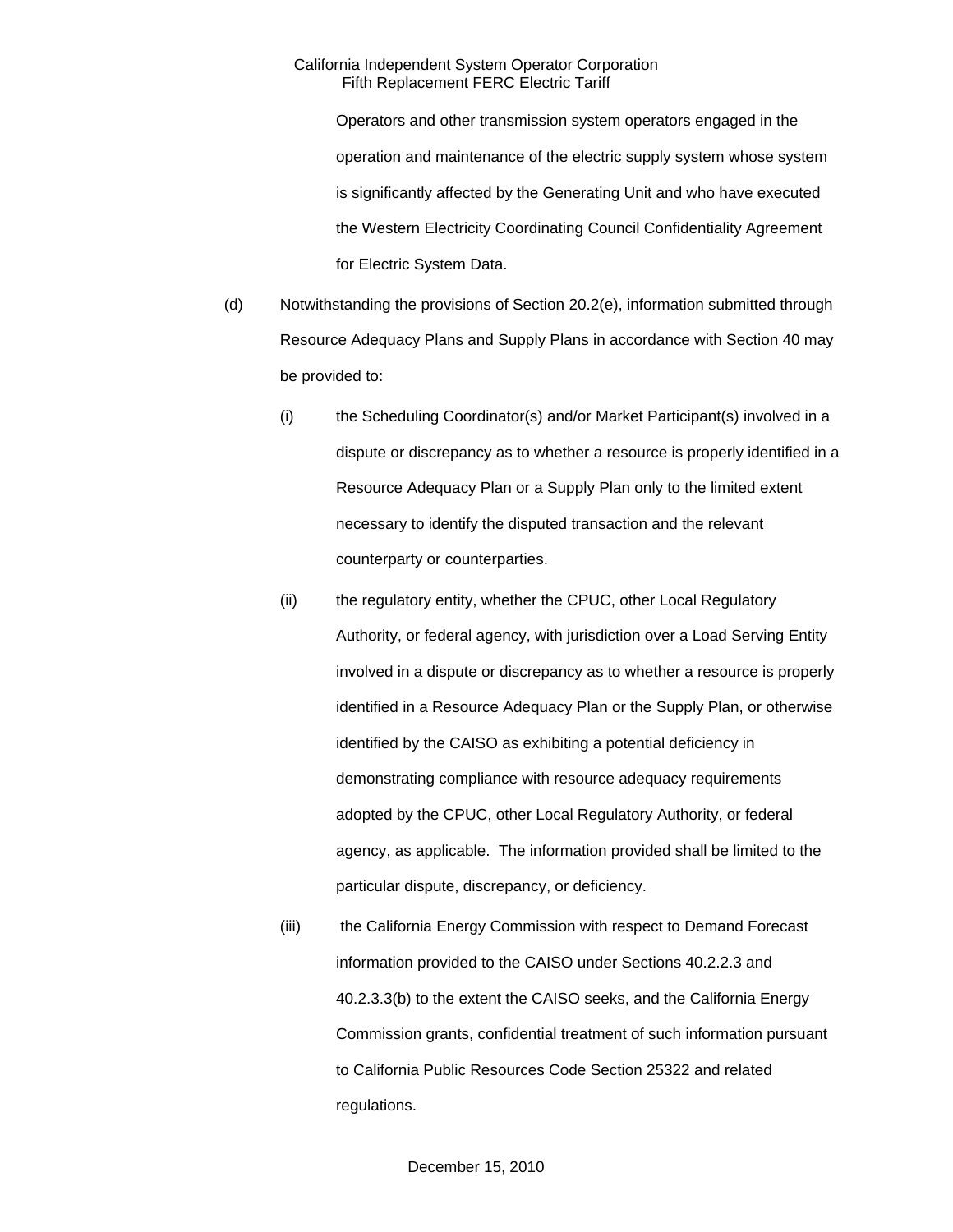- (e) Notwithstanding the provisions of Section 20.2(f), information submitted through the Transmission Planning Process shall be disclosed as follows:
	- (i) Critical Energy Infrastructure Information may be provided to a requestor where such person is employed or designated to receive CEII by: (a) a Market Participant; (b) an electric utility regulatory agency within California; (c) an Interconnection Customer that has submitted an Interconnection Request to the CAISO under the CAISO's Large Generator Interconnection Procedure or Small Generator Interconnection Procedure (LGIP or SGIP); (d) a developer having a pending or potential proposal for development of a Generating Facility or transmission addition, upgrade or facility and that is performing studies in contemplation of filing an Interconnection Request or submitting a transmission infrastructure project through the ISO Transmission Planning Process; or (e) a not-for-profit organization representing consumer regulatory or environmental interests before Local Regulatory Authority or federal regulatory agency. To obtain Critical Energy Infrastructure Information, the requestor must submit a statement as to the need for the CEII, and must execute and return to the CAISO the form of the non-disclosure agreement and non-disclosure statement included as part of the Business Practice Manual. The CAISO may, at its sole discretion, reject a request for CEII and upon such rejection, the requestor will be directed to utilize the FERC procedures for access to the requested CEII.
	- (ii) Information that is confidential under Section 20.2(f)(i) or 20.2.(f)(ii) may be disclosed to any individual designated by a Market Participant, electric utility regulatory agency within California, or other stakeholder that signs and returns to the CAISO the form of the non-disclosure agreement, nondisclosure statement and certification that the individual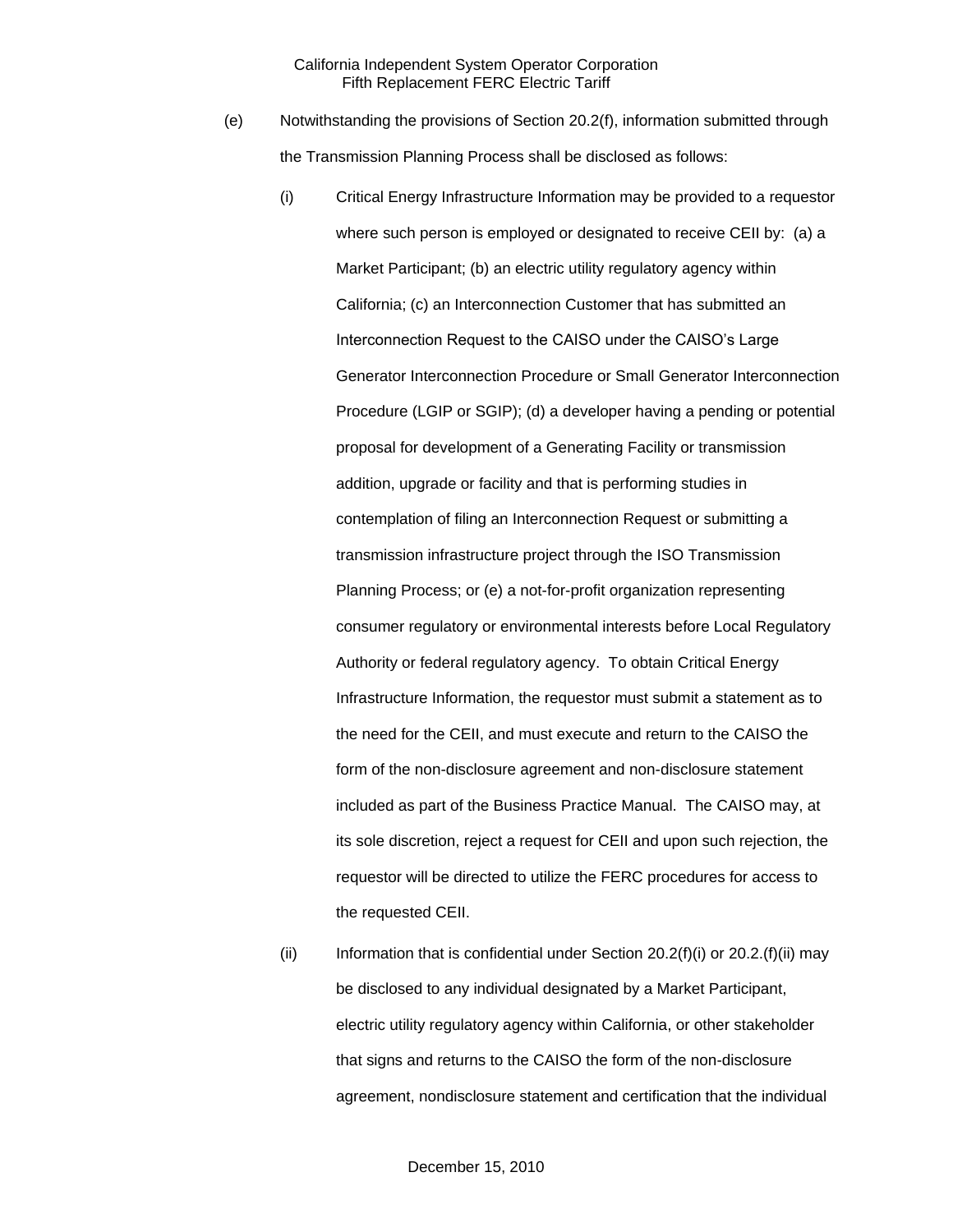is a non-Market Participant, which is any person or entity not involved in a marketing, sales, or brokering function as market, sales, or brokering are defined in FERC's Standards of Conduct for Transmission Providers (18 C.F.R. § 358 et seq.), included as part of the Business Practice Manual; provided, however, that information obtained pursuant to 20.2(f)(ii) will be provided only in composite form so that information related to individual Load Serving Entities or Scheduling Coordinators will not be disclosed; and

(iii) Data base and other transmission planning information obtained from the WECC, or its successor, may be disclosed to individuals designated by a Market Participant, electric utility regulatory agency within California, or other stakeholder in accordance with the procedures set forth in the Business Practice Manual.

Nothing in this Section 20 shall limit the ability of the CAISO to aggregate data for public release about the adequacy of supply.

# **20.5 Confidentiality**

The CAISO shall implement and maintain a system of communications with Scheduling Coordinators that includes the strict use of passwords for access to data to ensure compliance with Section 20. Access within the CAISO to such data on CAISO's communications systems, including databases and backup files, shall be strictly limited to authorized CAISO personnel through the use of passwords and other appropriate means.

# **21. [Not Used]**

# **22. Miscellaneous**

# **22.1 Audits**

# **22.1.1 Materials Subject To Audit**

The CAISO's financial books, cost statements, accounting records and all documentation pertaining to its

operation as a state chartered independent institution which controls the operation of the CAISO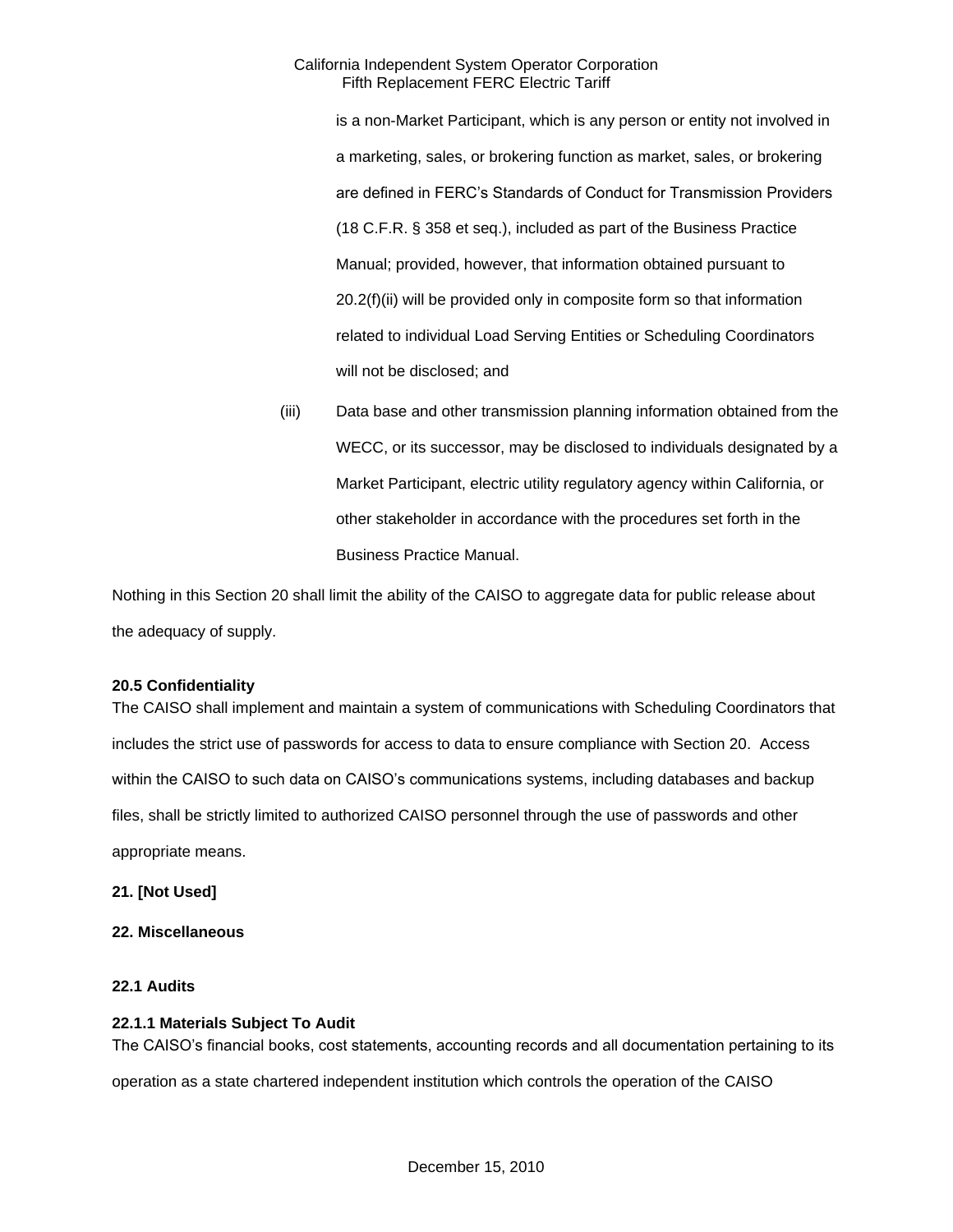Controlled Grid to ensure open, non-discriminatory transmission access to all Market Participants and promotes the efficient use and reliable operation of the CAISO Controlled Grid in accordance with this CAISO Tariff, are subject to audit in the manner prescribed below:

# **22.1.2 CAISO Audit Committee**

The CAISO Governing Board shall have overall audit responsibility for the CAISO. The CAISO Audit Committee shall make recommendations to the CAISO Governing Board in relation to the approval, initiation and scheduling of the following audits:

# **22.1.2.1 Certified Financial Statement Audit**

Each year, an audit by an external independent certified public accounting firm shall be performed. This audit will be conducted in accordance with generally accepted auditing standards to verify that the CAISO's financial statements are in compliance with generally accepted accounting principles and fairly present, in all material respects, the financial position, results of operation and cash flows for the audit period. The audit report will be addressed to the CAISO Governing Board, copies will be provided to the CAISO Audit Committee, and, upon request, to Market Participants.

# **22.1.2.2 Review of Compliance with Operations Policies and Procedures**

Each year, an independent review shall be conducted of the CAISO management's compliance with its operations policies and procedures. The CAISO Audit Committee will appoint an independent party to perform this review. This review may also include material issues raised by Market Participants and approved by the CAISO Audit Committee for inclusion in the review. The report will be addressed to the CAISO Governing Board, copies provided to the CAISO Audit Committee, and upon request, to Market Participants.

# **22.1.2.3 Code of Conduct Audits**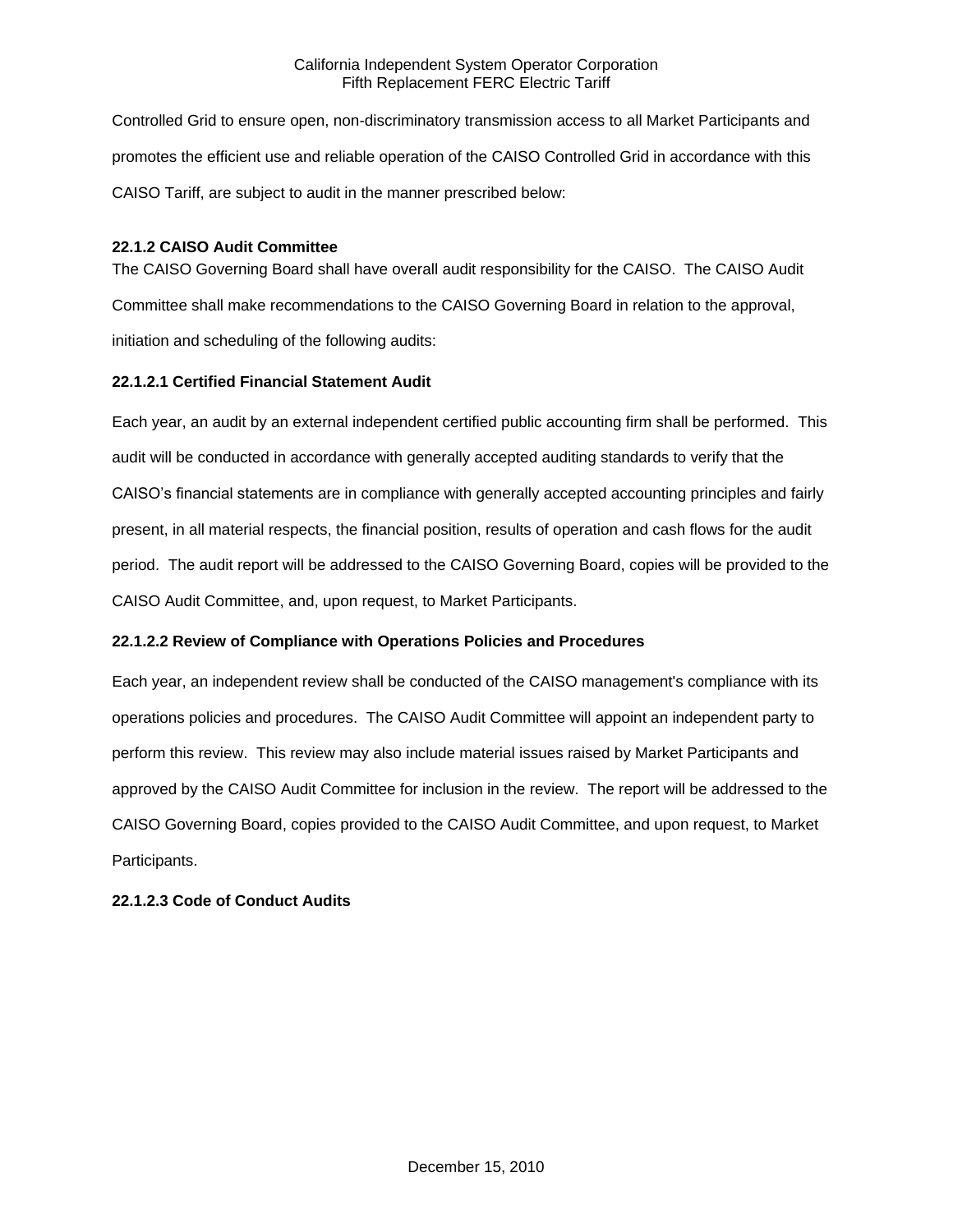On a periodic basis, but not less than once a year, an independent accounting firm shall conduct a management review of governors, officers, employees, substantially full-time consultants, or contractors of the CAISO for compliance with the CAISO Code of Conduct to ensure adherence to the highest standards of lawful and ethical conduct in their activities. The audit report shall be addressed to the CAISO Audit Committee with copies provided to the CAISO Governing Board and, upon request, to Market Participants.

### **22.1.2.4 Interim Audits**

At such other intervals agreed upon by a majority of the CAISO Audit Committee members, audits may be undertaken for specific issues and concerns of Market Participants that the CAISO Audit Committee believes, at its sole discretion, to be of significant and critical magnitude to the CAISO. Such audits will be conducted by an independent accounting firm. The costs of such an audit will be borne by the requesting Market Participant(s), unless the CAISO Audit Committee determines otherwise. Interim audits will be conducted during normal business hours, after reasonable notice has been given to the CAISO, and in accordance with the guidelines to be established by the CAISO Audit Committee.

### **22.1.3 Audit Results**

Exceptions identified as a result of an audit will be reviewed with the CAISO Audit Committee. The results of the audits and actions to be taken by the CAISO as a result of the audit shall be mailed to Market Participants upon request.

# **22.1.4 Availability Of Records**

The CAISO will provide full and complete access to all financial books, cost statements, accounting records, and all documentation pertaining to the requirements of the specific audits being performed. Records relating to audits will be retained until the records retention requirements of the CAISO are satisfied or until the audit issues are fully resolved, whichever is the later. The right of access to records does not require the creation of new records, reports, studies, or evaluations not already available.

# **22.1.5 Confidentiality Of Information**

All proprietary information obtained through any audits will remain strictly confidential. All auditors shall sign a confidentiality agreement prior to being accepted as auditors by the CAISO Audit Committee.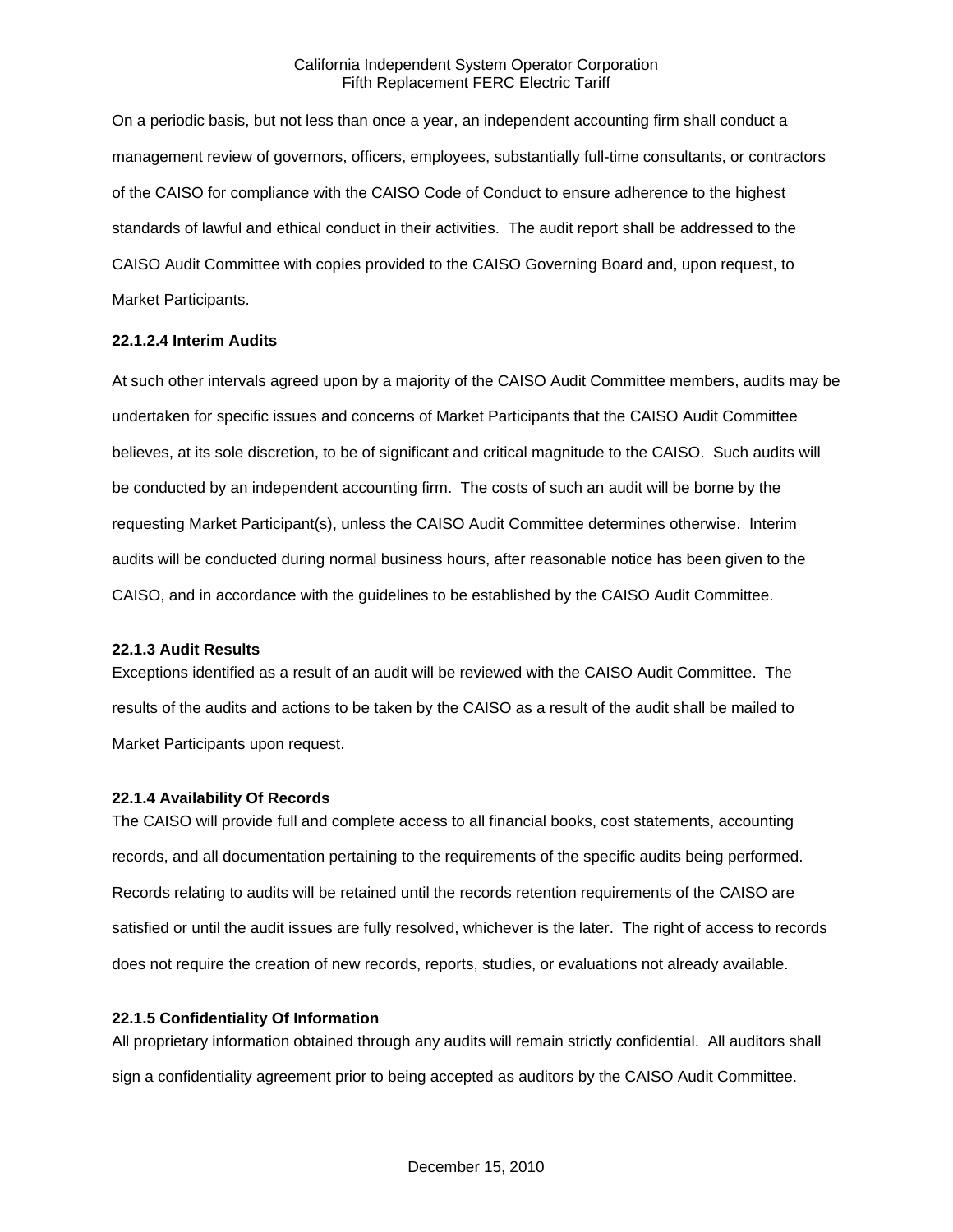# **22.1.6 Payments**

Any payments agreed to between Market Participants and the CAISO as a result of an audit, or directed by FERC, or disclosed by the CAISO in reviews of its own books and records shall include Interest computed at the rate calculated in accordance with the methodology specified for interest on refunds in FERC's regulations at 18 C.F.R. § 35.19a(a)(2)(iii) (as amended from time to time) from the due date to the date such adjustments are due.

# **22.2 Assignment**

Obligations and liabilities under this CAISO Tariff and any Scheduling Coordinator Agreement or other agreements giving contractual effect to this CAISO Tariff shall be binding on the successors and assigns of the parties to such agreements. No assignment of any Scheduling Coordinator Agreement or other agreements giving contractual effect to this CAISO Tariff shall relieve the original party from its obligations or liabilities to the CAISO under this CAISO Tariff or any such agreement arising or accruing due prior to the date of assignment.

# **22.3 Term And Termination**

# **22.3.1 Effective Date Of CAISO Tariff**

This CAISO Tariff shall become effective on the date it is permitted to become effective by the FERC.

## **22.3.2 Termination Of CAISO Tariff With Board And FERC Approval**

This CAISO Tariff shall terminate upon approval of termination by the CAISO Governing Board in

accordance with the bylaws of the CAISO and receipt of any necessary regulatory approval from FERC.

# **22.4 Notice**

### **22.4.1 Effectiveness**

Any notice, demand, or request in accordance with this CAISO Tariff, unless otherwise provided in this CAISO Tariff, shall be in writing and shall be deemed properly served, given, or made: (a) upon delivery if delivered in person, (b) five (5) days after deposit in the mail if sent by first class United States mail, postage prepaid, (c) upon receipt of confirmation by return facsimile if sent by facsimile, or (d) upon delivery if delivered by prepaid commercial courier service.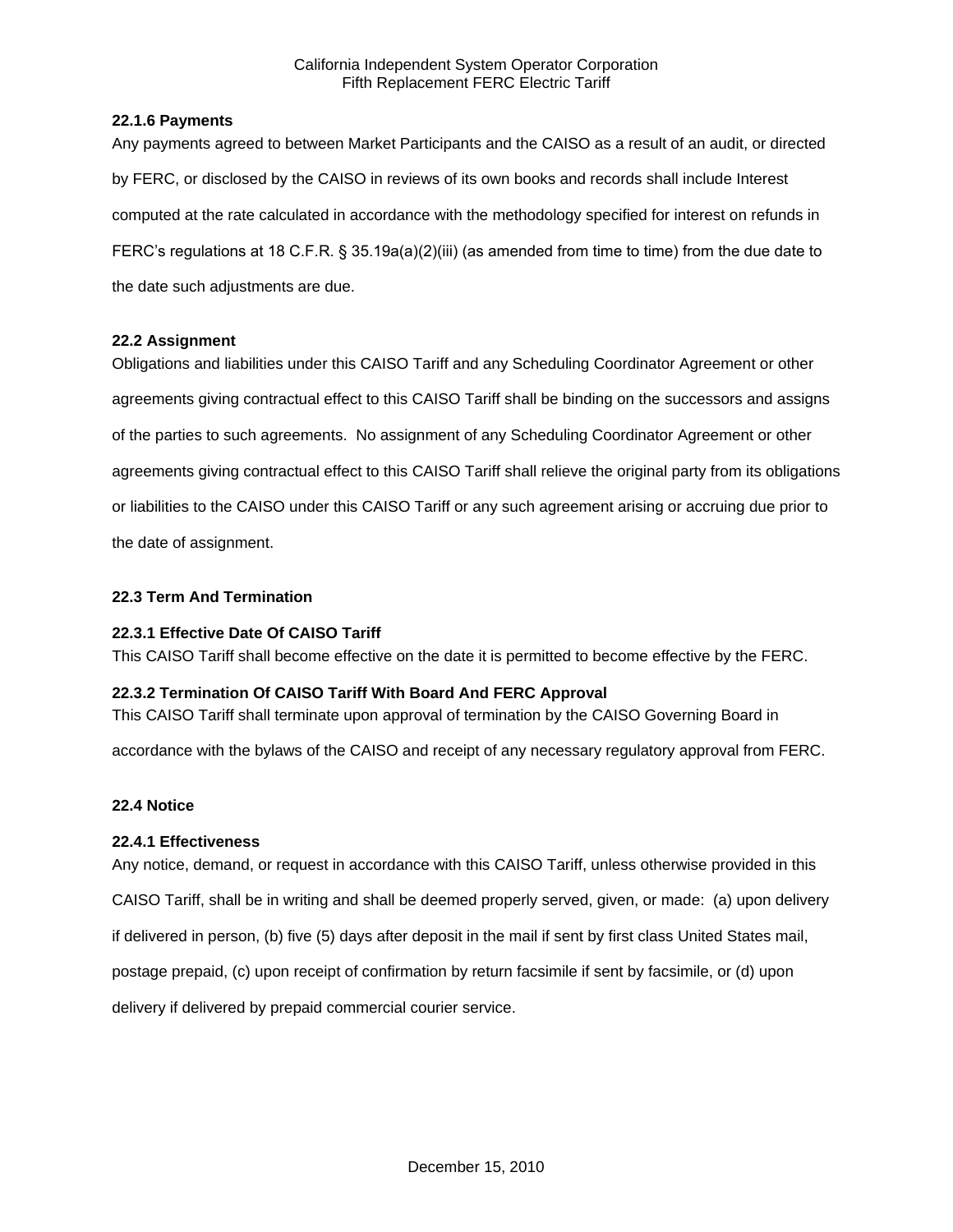### **22.4.2 Addresses**

Notices to the CAISO shall be sent to such address as shall be notified by the CAISO to Market Participants from time to time. Notices issued by the CAISO to any Scheduling Coordinator shall be delivered to the address of the representative designated to receive notices for the Scheduling Coordinator included in the Scheduling Coordinator Agreement. Notices to any Market Participant other than a Scheduling Coordinator shall be delivered by the CAISO to the address given to it by the Market Participant. The CAISO and any Market Participant may at any time change their address for notice by notifying the other party in writing.

# **22.4.3 Notice Of Changes In Operating Procedures And BPMs**

The CAISO will issue notice of any proposed changes to any Operating Procedure or Business Practice Manual. The effective date of any change or proposed change in any Operating Procedure or Business Practice Manual shall be established as part of the change management process set forth in Section 22.11 but will be no earlier than at least thirty (30) days from the date of publication of a Market Notice describing the change or proposed change, unless: (1) a different notice period is specified by state or federal law, (2) the change is reasonably required to address an emergency affecting the CAISO Controlled Grid or its operations, or (3) the change is to a provision of a Business Practice Manual that is necessitated by emergency circumstances specific to that Business Practice Manual. Such circumstances include, but are not limited to, any change necessary to ensure that the Business Practice Manual is consistent with the CAISO Tariff or any applicable law, regulation, NERC or WECC operating policies, guidelines and standards, or FERC order, in which case the CAISO shall give Market Participants as much notice as is reasonably practicable. Any notices issued under this provision shall be issued in accordance with the procedures set out in Section 22.11.

### **22.5 Waiver**

Any waiver at any time by the CAISO or any Market Participant of its rights with respect to any default under this CAISO Tariff, or with respect to any other matter arising in connection with this CAISO Tariff, shall not constitute or be deemed a waiver with respect to any subsequent default or other matter arising in connection with this CAISO Tariff. Any delay short of the statutory period of limitations in asserting or enforcing any right shall not constitute or be deemed a waiver.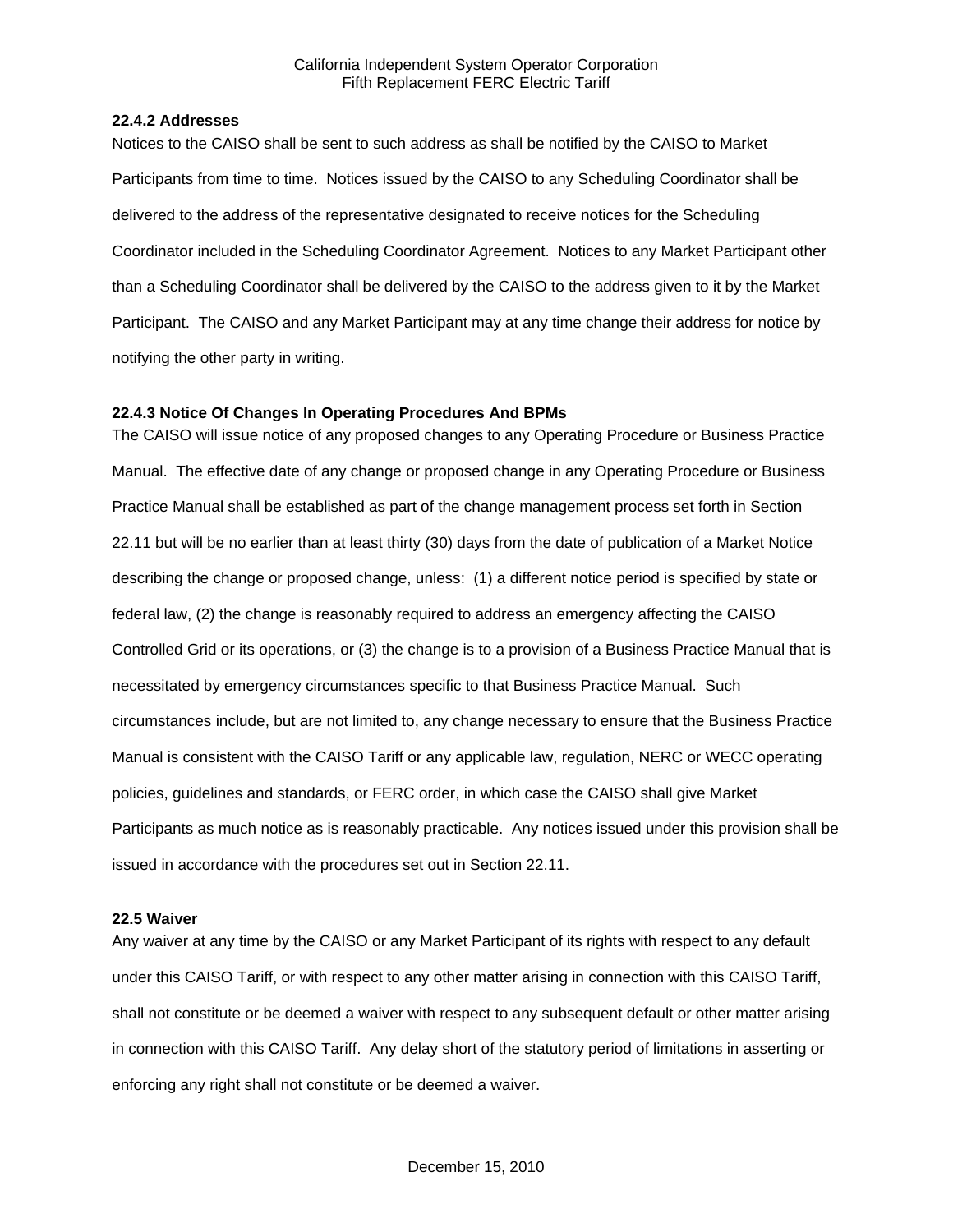## **22.6 Staffing And Training To Meet Obligations**

The CAISO shall engage sufficient staff to perform its obligations under this CAISO Tariff in a satisfactory manner consistent with Good Utility Practice. The CAISO shall make its own arrangements for the engagement of all staff and labor necessary to perform its obligations hereunder and for their payment. The CAISO shall employ (or cause to be employed) only persons who are appropriately qualified, skilled and experienced in their respective trades or occupations. CAISO employees and contractors shall abide by the CAISO Code of Conduct for employees contained in the CAISO bylaws and approved by FERC.

# **22.7 Accounts And Reports**

The CAISO shall notify Market Participants of any significant change in the accounting treatment or methodology of any costs or any change in the accounting procedures, which is expected to result in a significant cost increase to any Market Participant. Such notice shall be given at the earliest possible time, but no later than, sixty (60) days before implementation of such change.

# **22.8 Applicable Law And Forum**

This CAISO Tariff shall be governed by and construed in accordance with the laws of the State of California, except its conflict of laws provisions. Market Participants irrevocably consent that any legal action or proceeding arising under or relating to this CAISO Tariff to which the CAISO ADR Procedures do not apply, shall be brought in any court of the State of California or any federal court of the United States of America located in the State of California. Market Participants irrevocably waive any objection that they may have now or in the future to said courts in the State of California as the proper and exclusive forum for any legal action or proceeding arising under or related to this CAISO Tariff.

### **22.9 Consistency With Federal Laws And Regulations**

(a) Nothing in the CAISO Tariff shall compel any person or federal entity to: (1) violate federal statutes or regulations; or (2) in the case of a federal agency, to exceed its statutory authority, as defined by any applicable federal statutes, regulations, or orders lawfully promulgated thereunder. If any provision of this CAISO Tariff is inconsistent with any obligation imposed on any person or federal entity by federal law or regulation to that extent, it shall be inapplicable to that person or federal entity. No person or federal entity shall incur any liability by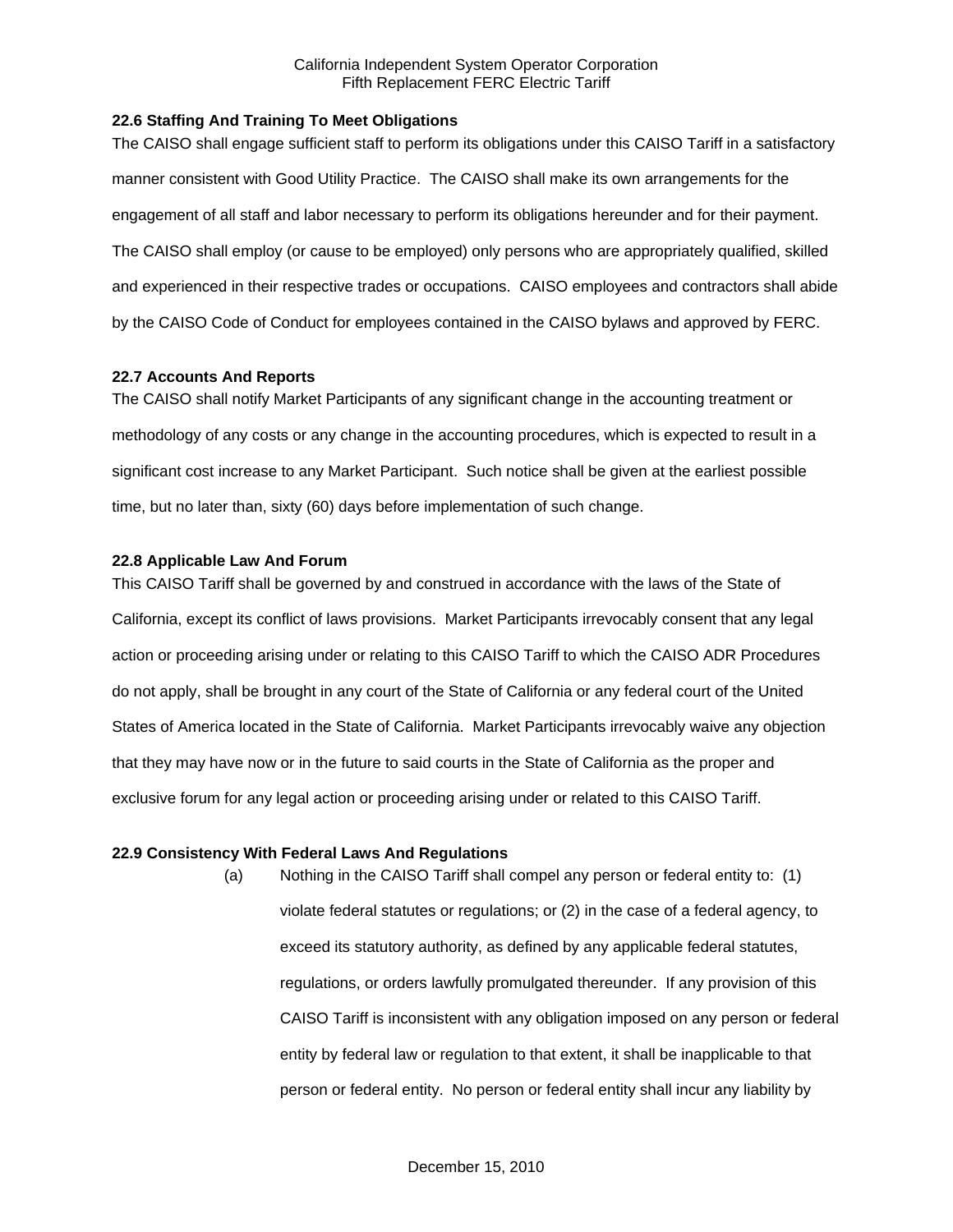failing to comply with a CAISO Tariff provision that is inapplicable to it by reason of being inconsistent with any federal statutes, regulations, or orders lawfully promulgated thereunder; provided, however, that such person or federal entity shall use its best efforts to comply with the CAISO Tariff to the extent that applicable federal laws, regulations, and orders lawfully promulgated thereunder permit it to do so.

- (b) If any provision of this CAISO Tariff requiring any person or federal entity to give an indemnity or impose a sanction on any person is unenforceable against a federal entity, the CAISO shall submit to the Secretary of Energy or other appropriate Departmental Secretary a report of any circumstances that would, but for this provision, have rendered a federal entity liable to indemnify any person or incur a sanction and may request the Secretary of Energy or other appropriate Departmental Secretary to take such steps as are necessary to give effect to any provisions of this CAISO Tariff that are not enforceable against the federal entity.
- (c) To the extent that the CAISO suffers any loss as a result of being unable to enforce any indemnity as a result of such enforcement being in violation of federal laws or regulations to which it is entitled under the CAISO Tariff under this Section or otherwise, it shall be entitled to recover such loss through the Grid Management Charge.

### **22.10 [Not Used]**

## **22.11 Operating Procedures And BPM Development And Amendment**

The CAISO shall prepare, maintain, promulgate and update the Operating Procedures and Business Practice Manuals. The Operating Procedures and Business Practice Manuals shall be consistent with the CAISO Tariff, and any NERC or WECC operating policies, guidelines and standards, and shall be available on the CAISO Website, provided that the CAISO shall not make available on the CAISO Website any portions of CAISO Operating Procedures that are confidential. The CAISO shall establish a stakeholder process as set forth in Section 22.11.1 and in a Business Practice Manual for BPM change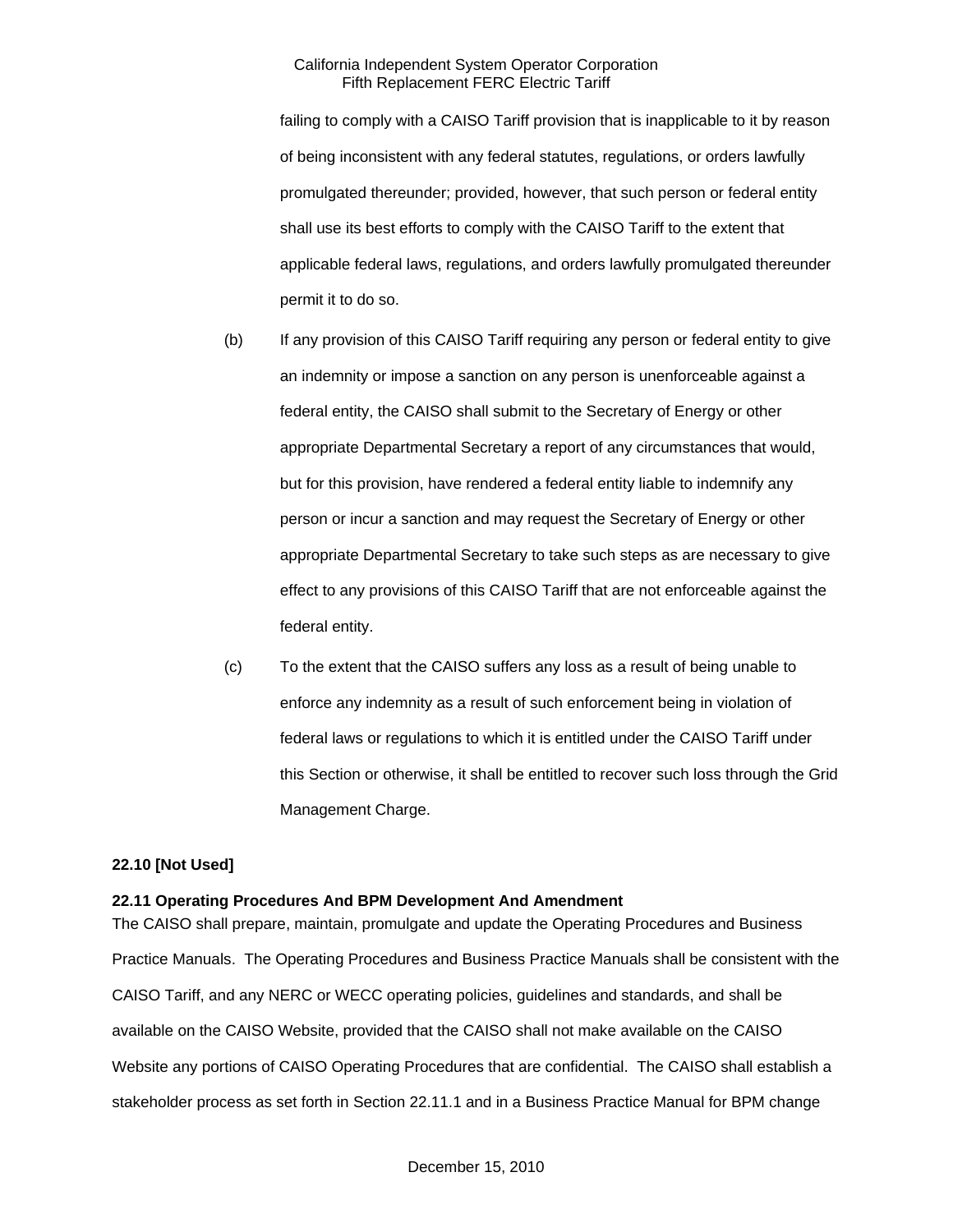management in order to ensure that all affected parties have an opportunity to comment on and shape the proposed nature of any proposed changes to any Business Practice Manual. Under that process, the CAISO and stakeholders shall consider whether any amendments to the CAISO Tariff are necessary in order to ensure the consistency of the CAISO Tariff and the Business Practice Manuals.

# **22.11.1 Process For Revisions Of Business Practice Manuals**

Revisions of Business Practice Manuals shall be made in accordance with the process set forth in this Section 22.11.1, provided that the details and procedures for submittal and consideration of a BPM Proposed Revision Request (PRR) and other elements of the BPM change management process shall be set forth in a separate Business Practice Manual for BPM change management.

# **22.11.1.1 BPM Proposed Revision Request Submittal**

A request to make any change to a BPM, including any attachments thereto that are incorporated by reference, and any changes to the BPM PRR must be initiated through a submittal of a BPM PRR, except as provided in Section 22.4.3 or 22.11.1.2.

The following entities may submit a BPM PRR:

- (1) Any Market Participant;
- (2) Local Regulatory Authority;
- (3) CAISO management; and
- (4) Any other entity that meets the following qualifications:
	- (a) The entity must represent a Market Participant in dealings with the CAISO or operate in the CAISO Markets, and
	- (b) The entity must demonstrate that the entity (or those it represents) is affected by the subject section(s) of the BPM.

BPM PRRs shall be submitted electronically to the CAISO in the form and manner described in the Business Practice Manual for BPM change management. The BPM PRR shall include a description of the requested revision, the reason for the suggested change, the impacts and benefits of the suggested change (including any impact on the CAISO Market structure, CAISO operations and Market Participants, to the extent the submitter may know this information), a list of affected BPM sections and subsections,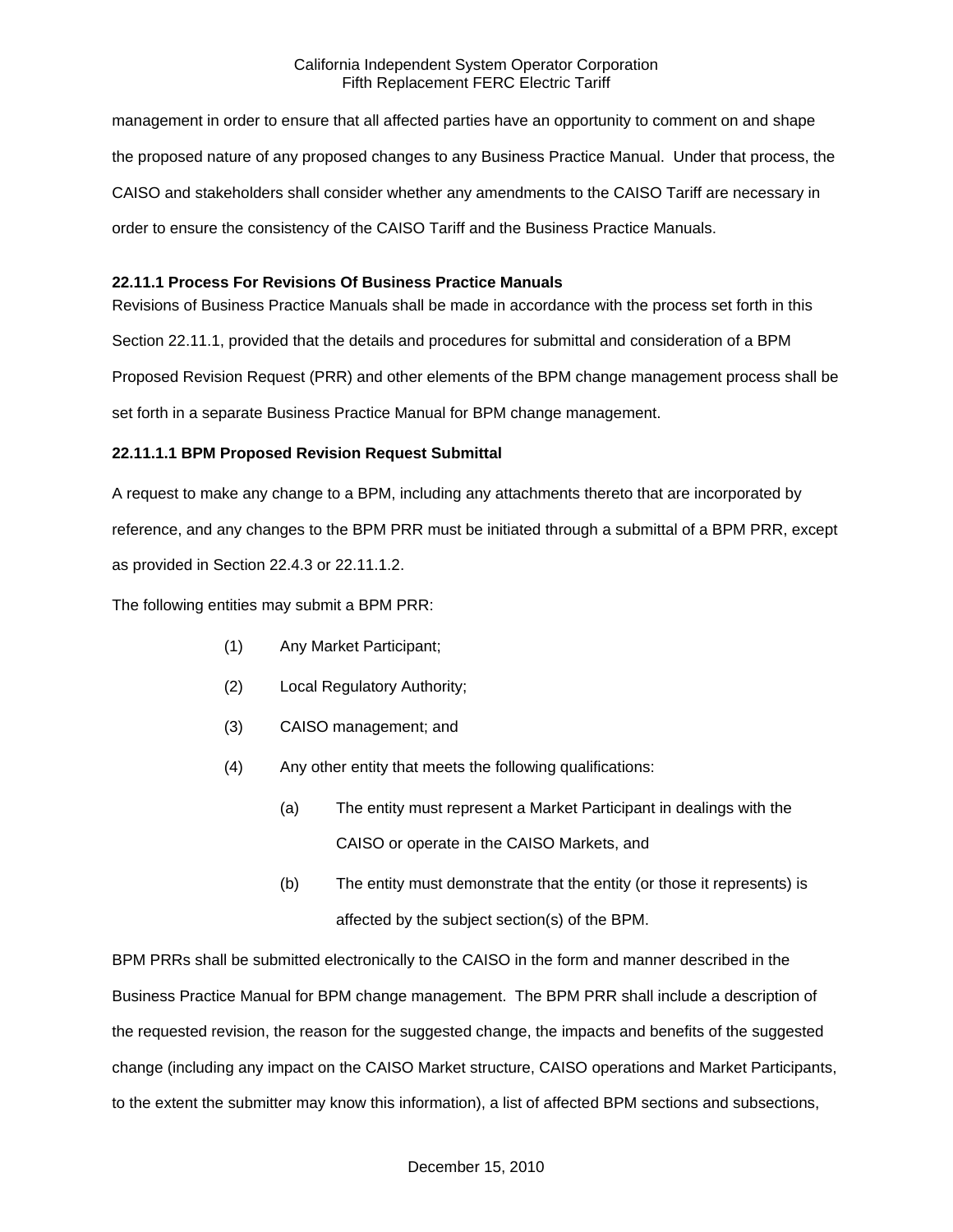general administrative information, suggested language for the requested revision, and for BPM PRRs submitted by CAISO management, a BPM PRR impact analysis.

# **22.11.1.2 BPM Proposed Revision Request Processing**

The CAISO shall review the BPM PRR for completeness and shall notify the submitter if the BPM PRR is incomplete, including the reasons for its determination, based upon the timelines provided in the BPM for BPM change management. An incomplete BPM PRR shall not receive further consideration until it is completed. In order to pursue the revision requested, a submitter must submit a completed version of the BPM PRR with the deficiencies corrected. If a submitted BPM PRR is complete or once a BPM PRR is corrected, the CAISO shall post the completed or corrected BPM PRR to the CAISO Website and publish a Market Notice of such posting.

### **22.11.1.3 BPM PRR Coordinator**

The consideration and disposition of BPM PRRs shall be led by a BPM change management coordinator. The BPM change management coordinator shall be an identified employee of the CAISO with responsibility for ensuring that BPM PRRs are processed and reviewed in accordance with the provisions of the Business Practice Manual for BPM change management. The BPM change management coordinator shall also be responsible for submitting a report to the CAISO Governing Board at each regularly scheduled CAISO Governing Board meeting that includes (1) the status of pending BPM PRRs, (2) a summary of proposed revisions that have been accepted, and (3) a summary of proposed revisions that have been rejected and the reason(s) that the proposed revisions have been rejected, including the positions of stakeholders, and any decision on appeal as provided in Section 22.11.1.6.

### **22.11.1.4 Types and Treatment of BPM PRRs**

Each BPM PRR shall be preliminarily classified by the BPM change management coordinator as either a Category A revision or a Category B or C revision. After further consultation with internal CAISO business units, the submitter (if not the CAISO), and representatives from potentially affected stakeholders in the BPM PRR review process, the BPM change management coordinator may reclassify the BPM PRR as appropriate. Types of BPM PRRs include: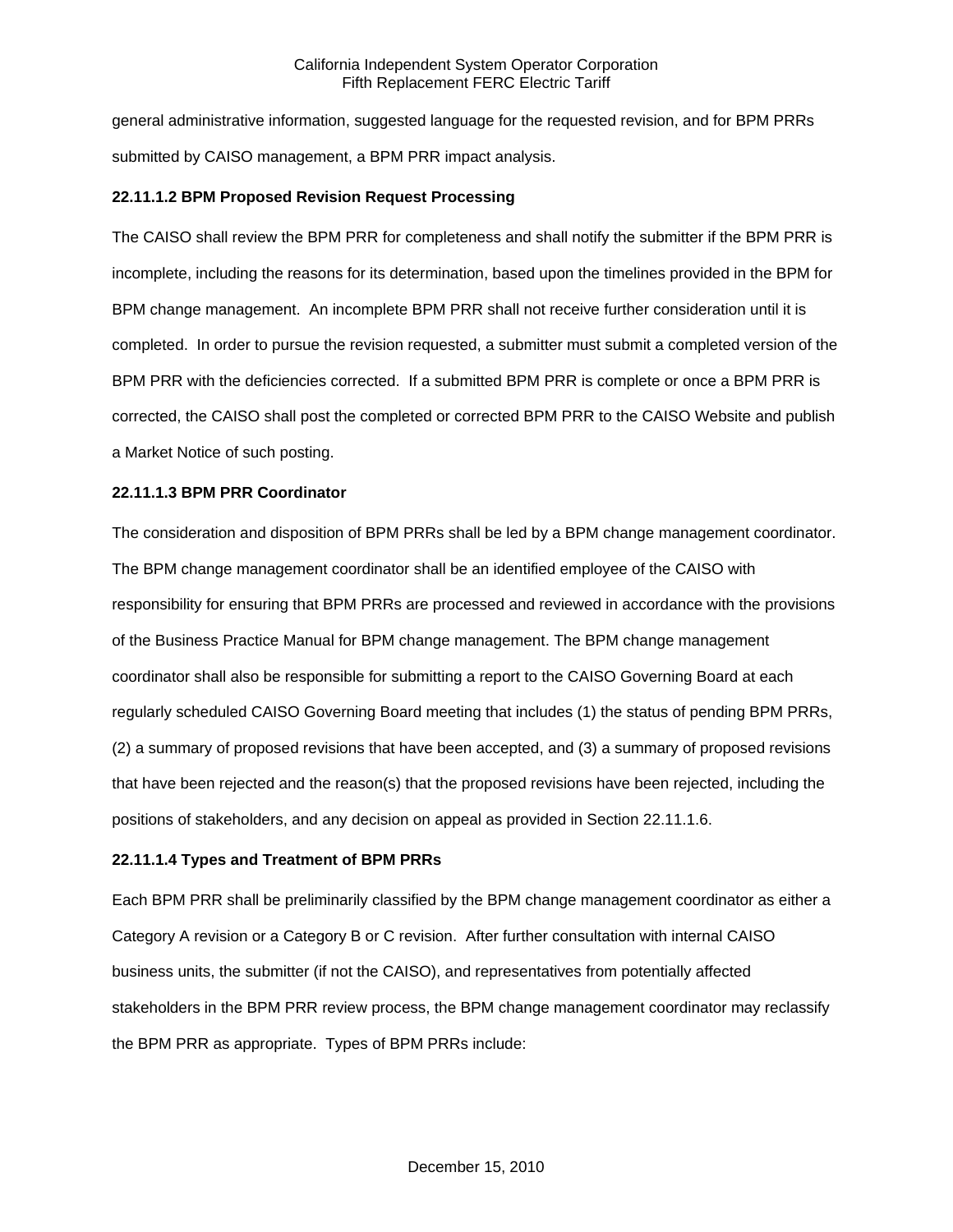(a) Category A – Clarifications of existing BPM language, grammatical errors, and revisions with minor significance.

In the event the CAISO receives no comments or no adverse comments within the specified time frame, the CAISO may incorporate the proposed changes into the BPM, if reasonably acceptable to the CAISO, before the next BPM change management meeting. These changes may be placed into effect at any time after the comment period expires.

> (b) Category B – Revisions of substantial significance or revisions that require changes to CAISO or Market Participants' systems.

For proposals falling in this category, the CAISO will, unless urgent or emergency circumstances exist, delay implementation until after the next regularly scheduled BPM change management meeting even if no comments or no adverse comments are received. In the case of a proposed change affecting the CAISO's systems, the CAISO will prepare a BPM PRR impact analysis, if not already prepared, in accordance with the procedures set forth in the Business Practice Manual. The CAISO shall post the completed BPM PRR impact analysis to the CAISO Website and publish a Market Notice of such posting. Comments may be filed concerning the BPM PRR impact analysis. The comments must be delivered electronically to the CAISO within ten (10) Business Days or otherwise as specified in a Market Notice. Comments shall be posted to the CAISO Website.

> (c) Category C – Revisions implementing significant new CAISO policies and/or potentially requiring revisions to the CAISO Tariff.

Proposed revisions implementing significant new CAISO policies may have implications outside the scope of a proposed change to a BPM and may require alternative treatment. For proposals falling in this category, the CAISO will, unless urgent or emergency circumstances exist, delay implementation until after the next regularly scheduled BPM change management meeting. If the CAISO concludes that a Category C BPM PRR cannot be implemented without an amendment to the CAISO Tariff, the CAISO will provide a written explanation and indicate its support for or opposition to the need or appropriateness of a tariff amendment. The written explanation shall also indicate a lead department or business unit within the CAISO that would have responsibility for leading any stakeholder process necessary for the tariff amendment.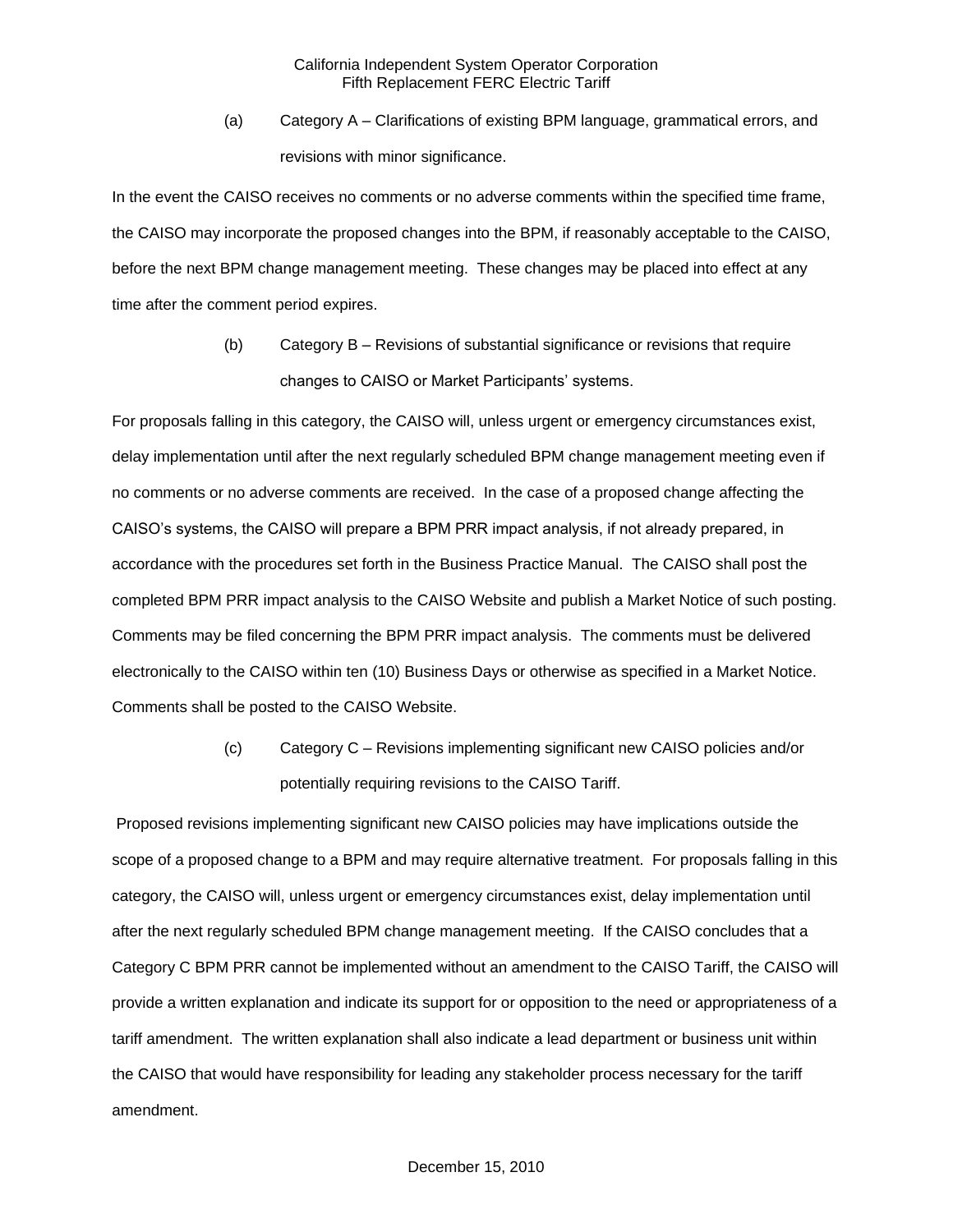# **22.11.1.5 BPM PRR Review and Action**

Any interested stakeholder or CAISO management may comment on a posted BPM PRR in accordance with the process set forth in the Business Practice Manual for BPM change management. To receive consideration, comments must be delivered electronically to the CAISO within ten (10) Business Days, or within any shorter period determined to be necessary or appropriate pursuant to the provisions of either Sections 22.11.1.7 or 22.11.1.8. Comments shall be posted to the CAISO Website. After their comment periods have expired, BPM PRRs shall be considered by the CAISO at a regularly established monthly public meeting or specially-noticed meeting dedicated to that purpose. Following any meeting to consider pending BPM PRRs and subject to the standards set forth in Section 22.11.1.4, the BPM change management coordinator shall issue a recommendation for action on each pending BPM PRR and shall publish for public comment a report on the recommendation in accordance with the procedures set forth in the Business Practice Manual for BPM change management. The report shall be sufficiently detailed and shall be published in a timeframe that allows interested stakeholders a meaningful opportunity to provide written comment. The BPM change management coordinator shall publish a final decision on any BPM PRR after considering stakeholder comments and all relevant impacts on their business needs and after the PRR recommendation report and comments concerning it have been discussed at a BPM change management meeting, in accordance with procedures set forth in the Business Practice Manual for BPM change management.

#### **22.11.1.6 Right to Appeal to CAISO**

Any entity eligible to submit a BPM PRR under Section 22.11.1.1 may, within ten (10) Business Days, appeal in writing the outcome of any BPM PRR to a committee comprising at least three CAISO executives established in accordance with procedures set forth in the Business Practice Manual for BPM change management. The CAISO will establish a standing meeting time for the BPM appeals committee to be used if needed and will establish the composition of the BPM appeals committee, including alternates in the case of schedule or other conflicts. Standing meeting dates and the BPM appeals committee composition will be established at least three months in advance. The CAISO may change the meeting time with ten (10) Business Days notice if required to accommodate schedules of the members of the BPM appeals committee. The executive sponsor of a BPM PRR may not sit in review of any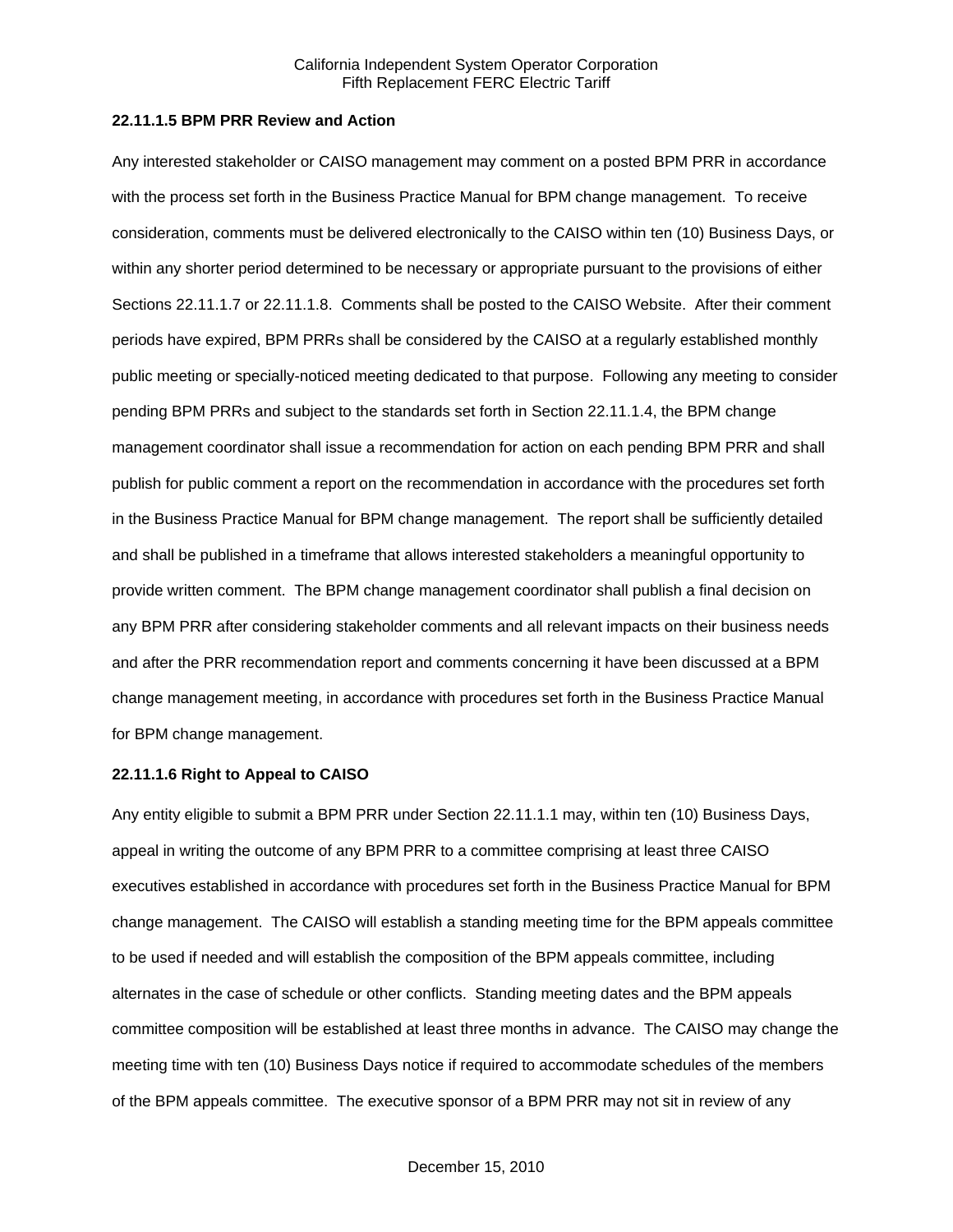appeal of a final decision regarding that same BPM PRR but may participate in and be present during the public discussion of any appeal. The CAISO committee will review the appeal and publish its decision to the appealing party and to the CAISO Website. If not satisfied with the decision on appeal, the appellant may raise concerns it may have with the CAISO Governing Board at the next regularly scheduled Board meeting through the public comment period or through prior letter to the Governing Board.

### **22.11.1.7 CAISO Expedited Action in Emergency Circumstances**

Notwithstanding the provisions of Section 22.11.1.1, the CAISO may take expedited action to change or clarify a provision of a BPM under emergency circumstances. In addition to the circumstances identified in Section 22.4.3, emergency circumstances exist whenever the CAISO determines in good faith that (i) failure to implement a change or clarification to a BPM on an expedited basis would substantially and adversely affect System Reliability or security or the competitiveness of the CAISO Markets, and (ii) there is insufficient time to comply with the BPM PRR procedures set forth in Section 22.11.1. The CAISO shall take reasonable steps to communicate with Market Participants and any other directly-affected entities prior to taking expedited action if practicable. If the CAISO takes expedited action to change or clarify a provision of a BPM in emergency circumstances, the CAISO shall promptly issue a Market Notice and submit a BPM PRR to examine the necessity of the change and its impacts.

### **22.11.1.8 Urgent Requests by Entities for BPM Revisions**

An entity submitting a BPM PRR may request that the BPM PRR be considered on an urgent basis and may be required to show reasonable necessity for such an urgent request. The BPM change management coordinator may designate a BPM PRR for urgent consideration if the BPM change management coordinator determines that such BPM PRR (1) requires immediate attention due to (i) serious concerns about CAISO System Reliability or market operations under the unmodified language or (ii) the crucial nature of Settlement activity conducted pursuant to any Settlement formula, and (2) is of a nature that allows for rapid implementation without negative consequences to the reliability and integrity of the CAISO's system or market operations. The BPM change management coordinator shall consider the urgent BPM PRR at its next regularly scheduled meeting, or at a special meeting called by the BPM change management coordinator to consider the urgent BPM PRR. Any revisions to a BPM that take effect pursuant to an urgent BPM PRR shall be subject to a BPM PRR impact analysis.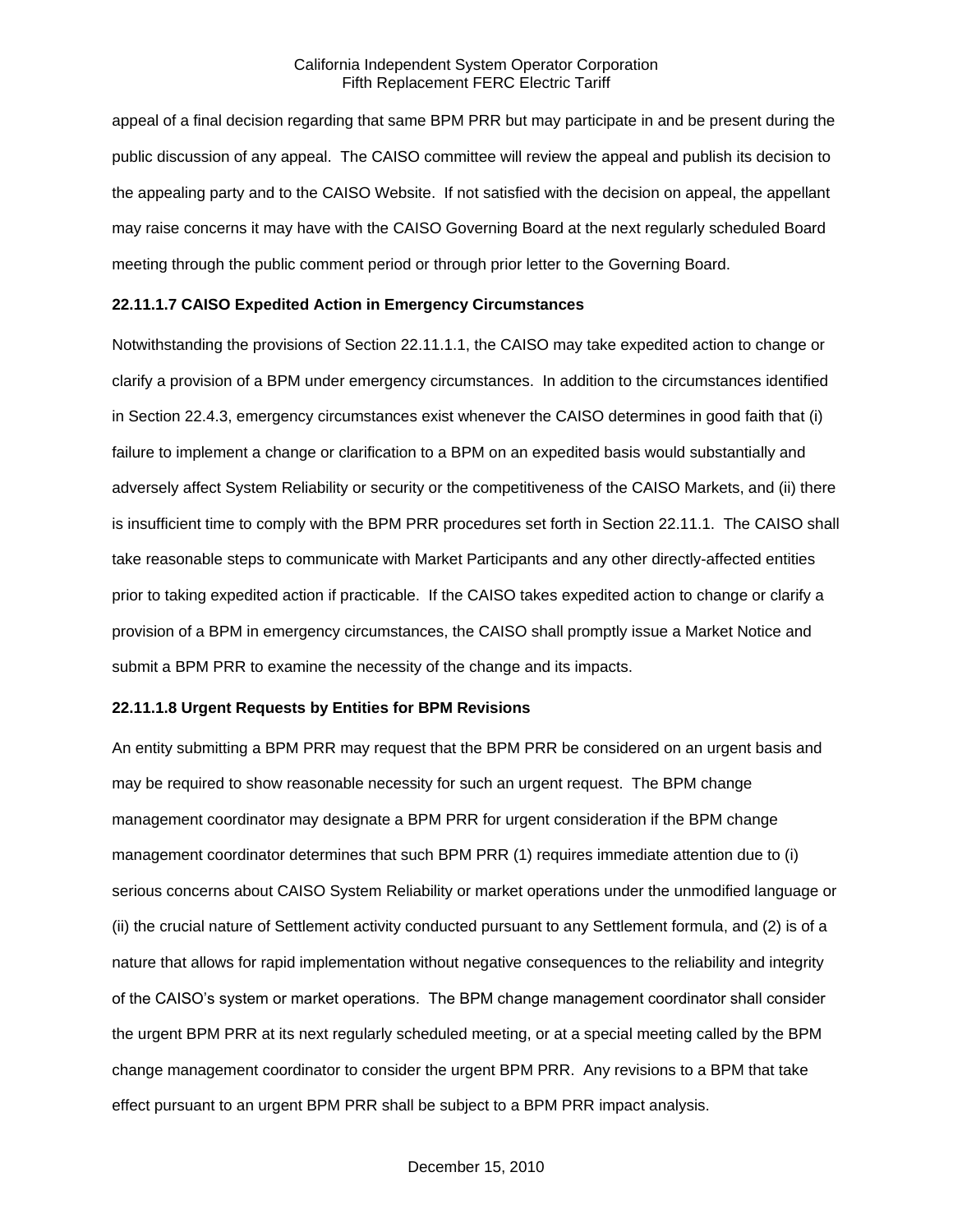### **22.11.2 Changes To BPM For BPM Change Management**

Any changes to the Business Practice Manual for BPM change management shall require CAISO Governing Board approval.

#### **22.11.3 Requests For And Access To Nonpublic Operating Procedures**

Non-public Operating Procedures contain information that is either market sensitive, system security sensitive, or proprietary to third parties. The CAISO may limit access to these non-public Operating Procedures. Subject to agreed upon controls, the CAISO will make non-public CAISO Operating Procedures or portions thereof available to entities that are operationally affected by implementation of the Operating Procedure or any proposed changes to the Operating Procedure. Such controls may include execution of a nondisclosure agreement or other measures to limit access, disclosure and use of any non-public information. Subject to agreed upon controls, the CAISO will provide access to employees or representatives acting as agents of the requesting entity. For purposes of this tariff section an entity is "operationally affected" if (1) the entity is a party to the Transmission Control Agreement, a neighboring Balancing Authority or a Market Participant and (2) the Operating Procedure, if implemented, would require a change outside of the CAISO Markets in the operation of that entity's facilities that are part of or interconnected to the CAISO Controlled Grid. An entity that may merely be affected economically or financially by implementation or revision of a non-public Operating Procedure or portion thereof is not entitled to access to that Operating Procedure or portion thereof pursuant to this Section 22.11.3.

Any entity that believes it is operationally affected by a non-public CAISO Operating Procedure may seek access to that Operating Procedure by providing a written request to the CAISO. Any such request must identify the specific Operating Procedure to which the entity seeks access, the name and position of the employees and representatives of the entity that seek to review the non-public Operating Procedure, a representation that each employee or representative needs to review the non-public Operating Procedure or portion thereof to perform their employment responsibilities and a representation that each employee or representative does not perform a market function on behalf of the requesting entity. The CAISO shall respond in writing to a request for access to a non-public Operating Procedure or portion thereof within ten (10) Business Days after receipt of the request. The CAISO will state whether it will allow access to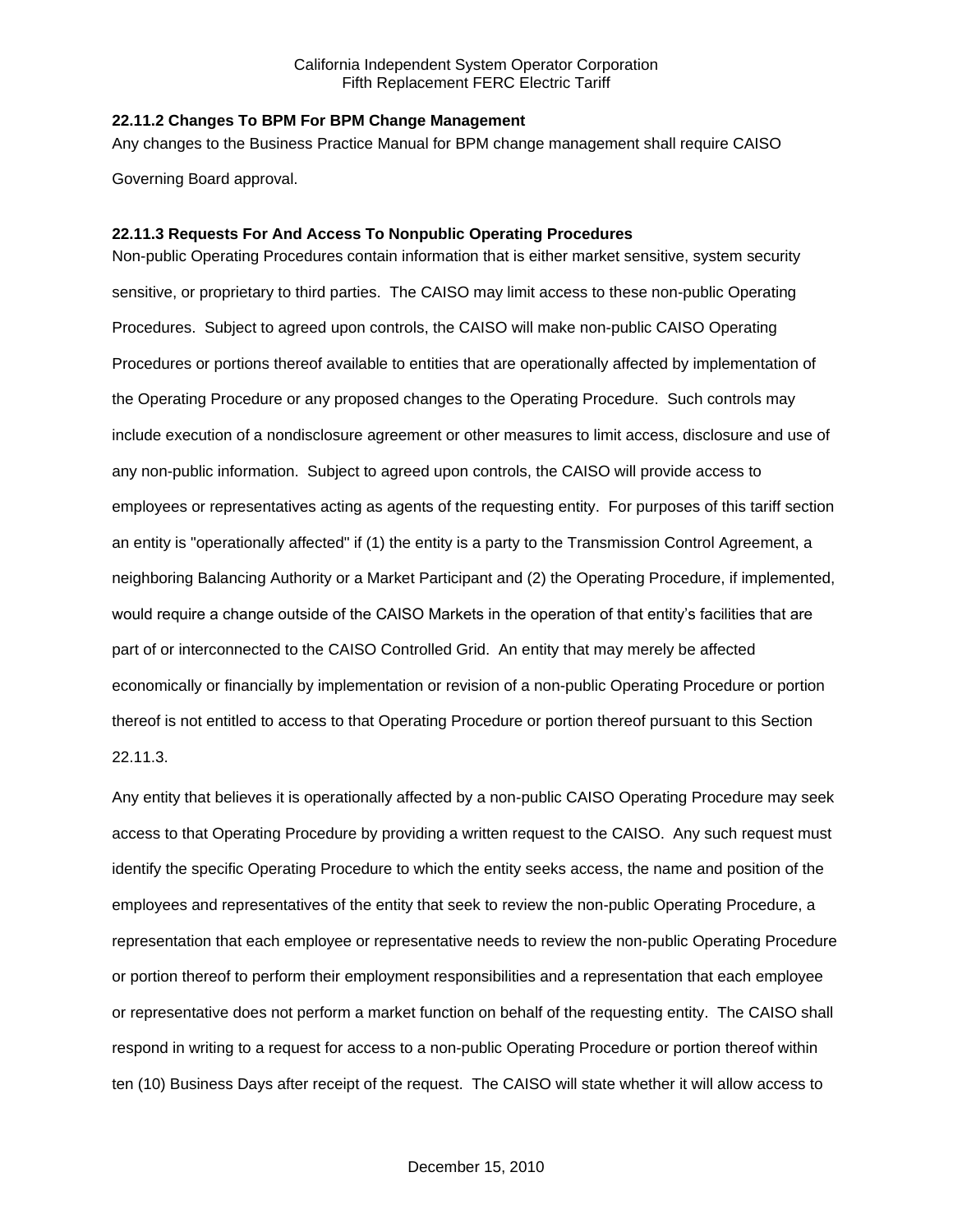review the non-public Operating Procedure and under what set of proposed controls. The CAISO will determine whether to provide access to review the non-public Operating Procedure based on whether the entity is operationally affected as a result of implementation of the Operating Procedure or a portion thereof. If the CAISO determines that the entity is operationally affected by the Operating Procedure or portion thereof, the CAISO will, subject to agreed-upon controls, provide access to the non-public Operating Procedure within thirty (30) days of the entity's written request. If the CAISO determines that the entity is not operationally affected by the Operating Procedure or portion thereof, the CAISO will explain the reason for its determination in its written response. If the CAISO denies a request for access to a non-public Operating Procedure or portion thereof, the requesting entity shall have the right to invoke the CAISO ADR Procedures in Section 13.

# **22.12 [Not Used]**

# **22.13 Scheduling Responsibilities And Obligations**

Nothing in this CAISO Tariff is intended to permit or require the violation of federal or California law concerning hydro-generation and Dispatch, including but not limited to fish release requirements, minimum and maximum dam reservoir levels for flood control purposes, and in-stream flow levels. In carrying out its functions, the CAISO will comply with and will have the necessary authority to give instructions to Participating TOs and Market Participants to enable it to comply with requirements of environmental legislation and environmental agencies having authority over the CAISO in relation to Environmental Dispatch and will expect that submitted Bids, including Self-Schedules will support compliance with the requirements of environmental legislation and environmental agencies having authority over Generators in relation to Environmental Dispatch. In contracting for Ancillary Services and Imbalance Energy the CAISO will not act as principal but as agent for and on behalf of the relevant Scheduling Coordinators.

### **23. Categories Of Transmission Capacity**

References to new firm uses shall mean any use of CAISO transmission service, except for uses associated with Existing Rights or TORs. Prior to the start of the Day-Ahead Market, for each Balancing Authority Area Transmission Interface, the CAISO will allocate the forecasted Total Transfer Capability of the Transmission Interface to four categories. This allocation will represent the CAISO's best estimates at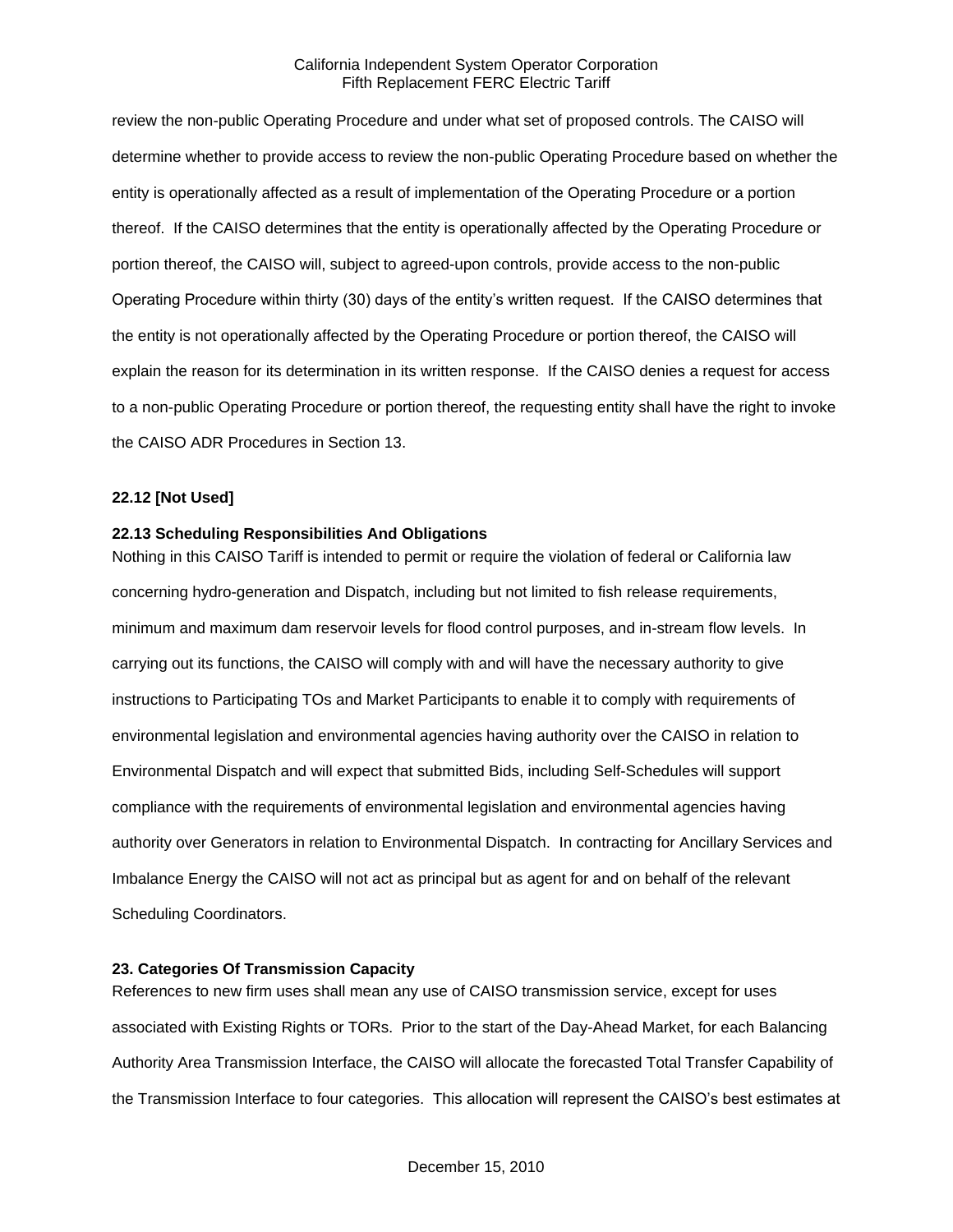the time, and is not intended to affect any rights provided under Existing Contracts or TORs. The CAISO's forecast of Total Transfer Capability for each Balancing Authority Area Transmission Interface will depend on prevailing conditions for the relevant Trading Day, including, but not limited to, the effects of parallel path (unscheduled) flows and/or other limiting operational conditions. This information will be posted on OASIS in accordance with this CAISO Tariff. The four categories are as follows:

- (a) transmission capacity that must be reserved for firm Existing Rights;
- (b) transmission capacity that may be allocated for use as CAISO transmission service (i.e., "new firm uses");
- (c) transmission capacity that may be allocated by the CAISO for conditional firm Existing Rights; and
- (d) transmission capacity that may remain for any other uses, such as non-firm Existing Rights for which the Responsible PTO has no discretion over whether or not to provide such non-firm service.

## **24. Transmission Expansion**

# **24.1 Determination Of Need For Proposed Transmission Projects**

A Participating TO, Project Sponsor, Market Participant, the CAISO, the CPUC, or CEC may propose a transmission system addition or upgrade, and the CAISO will determine, in accordance with this Section 24.1, whether the transmission addition or upgrade is needed, where it will (1) promote economic efficiency, (2) maintain System Reliability, (3) satisfy the requirements of a Location Constrained Resource Interconnection Facility, or (4) maintain the simultaneous feasibility of allocated Long-Term CRRs. CAISO management can determine the need for transmission additions or upgrades with an estimated capital investment of less than \$50 million without CAISO Governing Board approval. The determination of need by CAISO management for transmission additions or upgrades with an estimated capital cost of \$50 million or more must be approved by the CAISO Governing Board.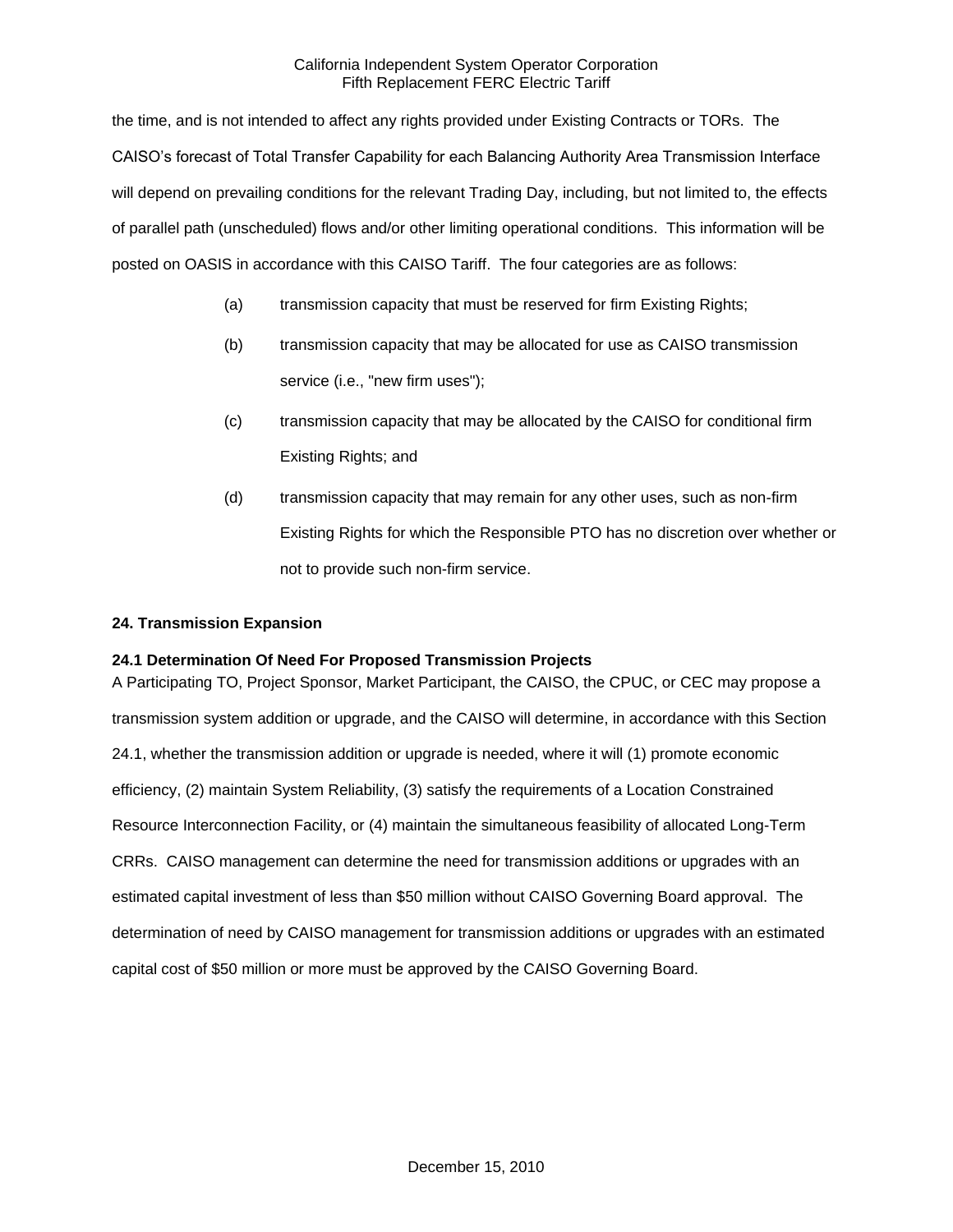# **24.1.1 Economically Driven Projects**

The determination that a transmission addition or upgrade is needed to promote economic efficiency shall be made in accordance with this Section 24 and the Business Practice Manual in any of the following ways:

> (a) Where a Project Sponsor proposes a Merchant Transmission Facility and demonstrates to the CAISO the financial capability to pay the full cost of construction and operation of the Merchant Transmission Facility. The Merchant Transmission Facility must mitigate all operational concerns identified under Section 24.5 to the satisfaction of the CAISO, in consultation with the Participating TO(s) in whose PTO Service Territory the Merchant Transmission Facility will be located, and ensure the continuing feasibility of allocated Long Term CRRs over the length of their terms. To ensure that the Project Sponsor is financially able to pay the construction and operating costs of the Merchant Transmission Facility, and where the Participating TO is not the Project Sponsor and is to construct the Merchant Transmission Facility under Section 24.1, the CAISO in cooperation with the Participating TO may require (1) a demonstration of creditworthiness (e.g., an appropriate credit rating), or (2) sufficient security in the form of an unconditional and irrevocable letter of credit or other similar security sufficient to meet its responsibilities and obligations for the full costs of the transmission addition or upgrade.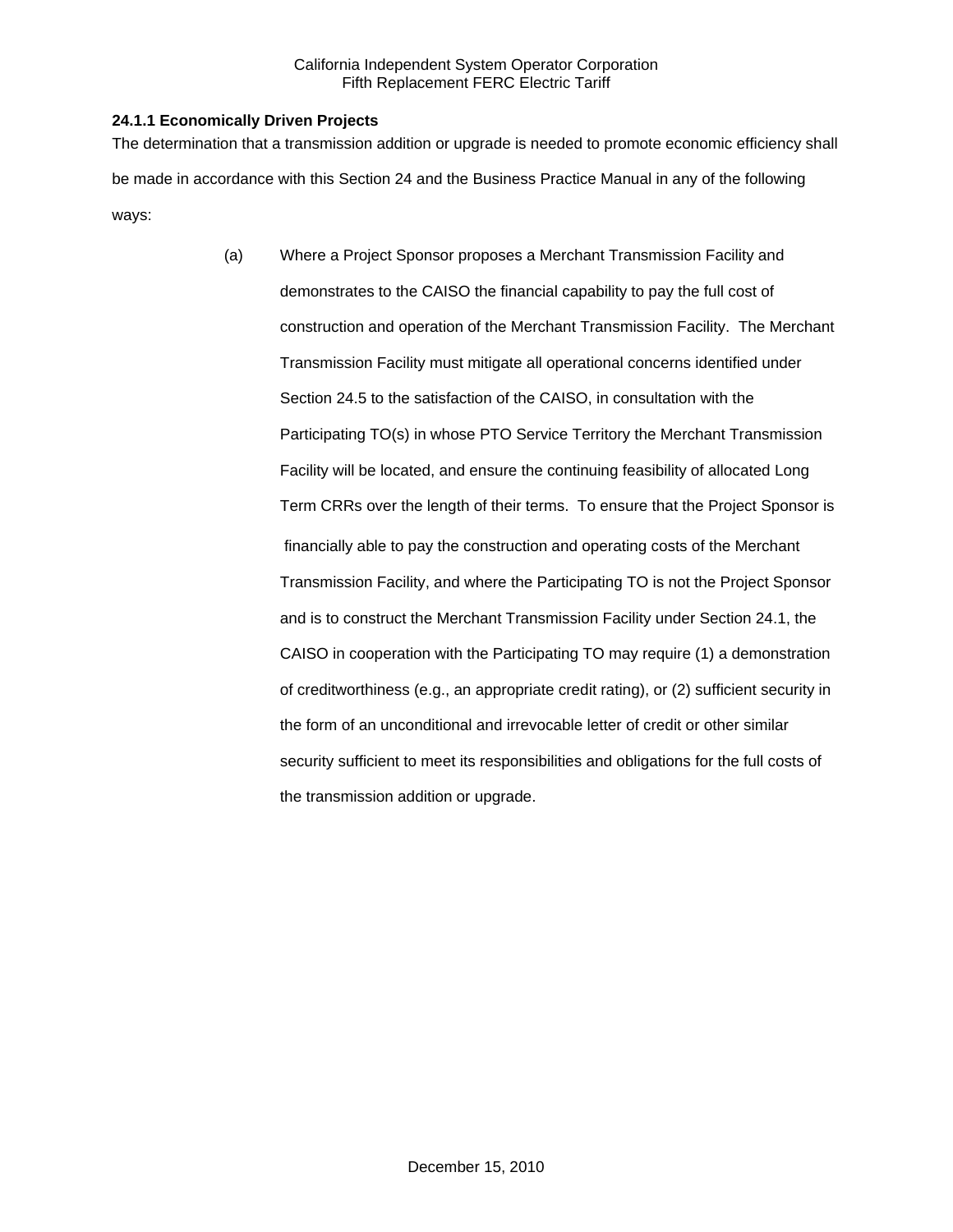(b) Where a Participating TO, Market Participant, Project Sponsor, the CPUC, or CEC proposes a transmission addition or upgrade during the Request Window and the project is approved by the CAISO Governing Board or by CAISO management if the proposed transmission addition or upgrade has a capital cost of less than \$50 million in accordance with the Study Plan and the project is included in the CAISO annual Transmission Plan. In determining whether to approve the project, the CAISO Governing Board or CAISO management, as applicable, shall consider the degree to which, if any, the benefits of the project outweigh the costs, in accordance with the procedures and using the technical studies set forth in the Business Practice Manual. The benefits of the project may include, but need not be limited to, a calculation of any reduction in production costs, Congestion costs, Transmission Losses, capacity or other electric supply costs resulting from improved access to cost-efficient resources, and environmental costs. The cost of the project must consider any estimated costs identified under Section 24.1.4 to maintain the simultaneous feasibility of allocated Long Term CRRs for the length of their term. The CAISO management or CAISO Governing Board, as appropriate, in determining whether to approve or recommend the project, shall also consider the comparative costs and benefits of viable alternatives to the proposed transmission upgrade or addition, including (1) other transmission additions or upgrades, or the effects of other transmission additions or upgrades proposed under Section 24.2 during the Transmission Planning Process cycle, (2) Demand-side management, (3) acceleration or expansion of any transmission upgrade or addition already approved by the CAISO Governing Board or included in any CAISO annual Transmission Plan, or (4) Generation.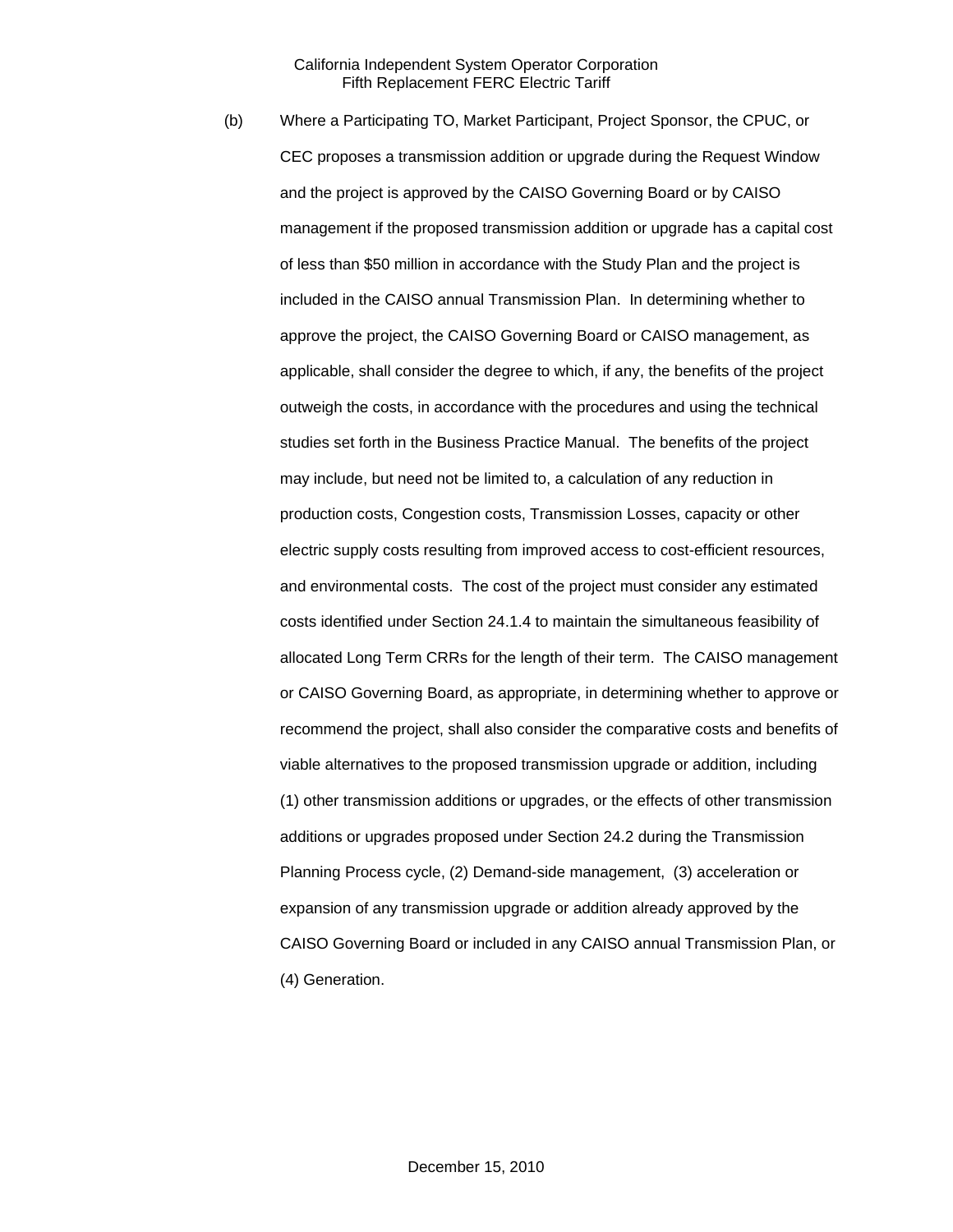(c) Where the CAISO proposes a transmission addition or upgrade during the CAISO's Transmission Planning Process and the project is approved by the CAISO Governing Board or included in the CAISO annual Transmission Plan and approved by CAISO management, as appropriate. In determining whether to approve the CAISO proposed transmission addition or upgrade, the CAISO Governing Board and CAISO management shall apply the same factors set forth in Section 24.1.1(b). If approved by the CAISO Governing Board or CAISO management, as appropriate, the CAISO will designate one or more of the Participating TOs with PTO Service Territories in which the terminus of the transmission addition or upgrade will be located to act as Project Sponsor. Where two or more Participating TOs are designated as Project Sponsors, such CAISO designation will include the proportionate responsibility between or among Participating TOs to own, construct, and finance the transmission addition or upgrade. If a Participating TO refuses to act as a Project Sponsor under this Section 24.1.1(c), the CAISO will first request other designated Participating TO(s) to assume the remainder or greater proportionate responsibility, and if no other Participating TO had been designated or is willing to increase its proportionate responsibility, the CAISO may solicit bids to finance, own, and construct the transmission addition or upgrade.

#### **24.1.1.1 Information Requirements for Economic Transmission Projects**

The Project Sponsor, Market Participant or relevant Participating TOs shall provide any necessary assistance and information to the CAISO to enable the CAISO to determine that a transmission upgrade or addition is needed to promote economic efficiency, and will perform all studies required by the adopted Study Plan in a manner consistent with the Business Practice Manual. A Project Sponsor of an economically driven transmission upgrade or addition to promote economic efficiency under Section 24.1.1 shall also provide in its proposal a statement whether the proposed upgrade or addition will be a Merchant Transmission Facility.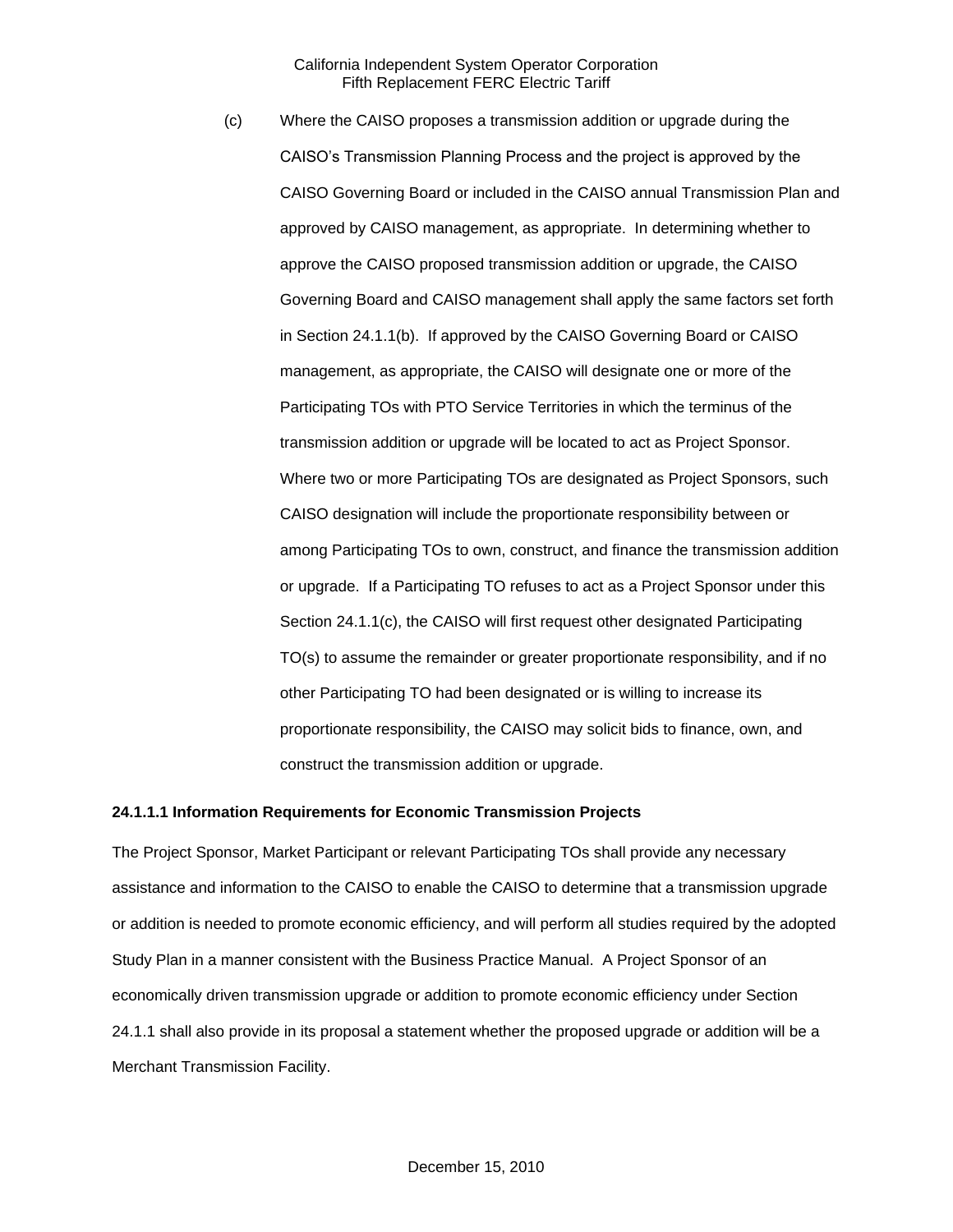### **24.1.2 Reliability Driven Projects**

The CAISO, in coordination with each Participating TO with a PTO Service Territory will, as part of the Transmission Planning Process and consistent with the procedures set forth in the Business Practice Manual, identify the need for any transmission additions or upgrades required to ensure System Reliability consistent with all Applicable Reliability Criteria and CAISO Planning Standards. In making this determination, the CAISO, in coordination with each Participating TO with a PTO Service Territory and other Market Participants, shall consider lower cost alternatives to the construction of transmission additions or upgrades, such as acceleration or expansion of existing projects, Demand-side management, Remedial Action Schemes, appropriate Generation, interruptible Loads or reactive support. The CAISO shall direct each Participating TO with a PTO Service Area, as a registered Transmission Planner with NERC, to perform the necessary studies, based on the Unified Planning Assumptions and Study Plan as set forth in Section 24.2.3, any applicable Interconnection Study, and in accordance with the Business Practice Manual, to determine the facilities needed to meet all Applicable Reliability Criteria and CAISO Planning Standards. The Participating TO with a PTO Service Area shall provide the CAISO and other Market Participants with all information relating to the studies performed under this Section, subject to any limitation provided in Section 20.2 or the applicable LGIP. Based on the study results, and as part of the Transmission Planning Process described in the Business Practice Manual, the CAISO, CEC, CPUC, Project Sponsors and other Market Participants shall be free to propose any transmission upgrades or additions deemed necessary to ensure System Reliability consistent with Applicable Reliability Criteria and CAISO Planning Standards. The Participating TO with a PTO Service Territory in which the transmission upgrade or addition deemed needed under this Section 24.1.2 is to be located shall be the Project Sponsor, with the responsibility to construct, own and finance, and maintain such transmission upgrade or addition.

# **24.1.3 LCRIF Projects**

The CAISO, CPUC, CEC, a Participating TO or any other Market Participant may propose a transmission addition as a Location Constrained Resource Interconnection Facility. A proposal shall include the following information, to the extent available: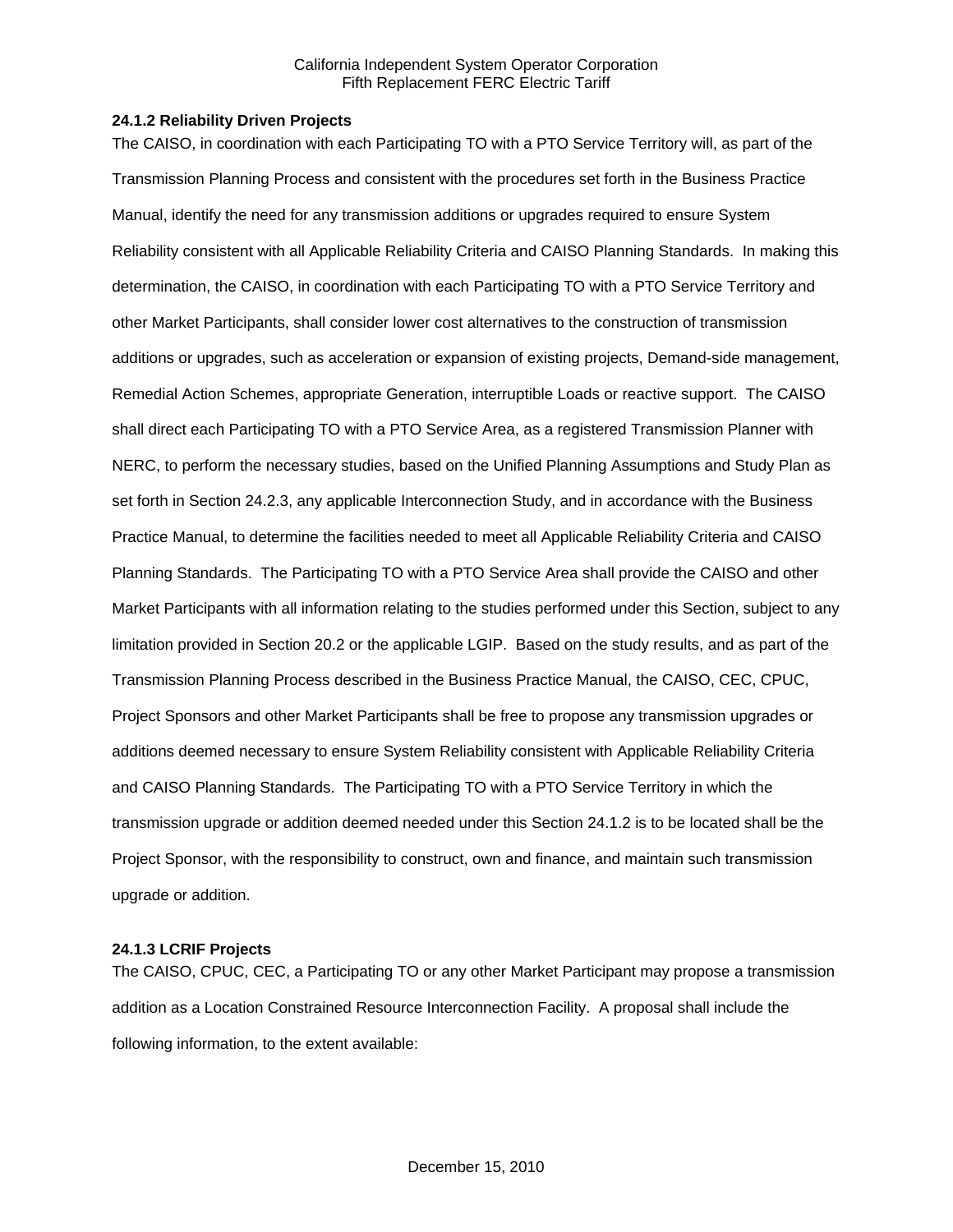- (a) Information showing that the proposal meets the requirements of Section 24.1.3.1; and
- (b) A description of the proposed facility, including the following information:
	- (1) Transmission studies demonstrating that the proposed facility satisfies Applicable Reliability Criteria and CAISO Planning Standards;
	- (2) Identification of the most feasible and cost-effective alternative transmission additions, which may include network upgrades, that would accomplish the objective of the proposal;
	- (3) A planning level cost estimate for the proposed facility and all proposed alternatives;
	- (4) An assessment of the potential for the future connection of further transmission additions that would convert the proposed facility into a network transmission facility, including conceptual plans;
	- (5) The estimated in-service date of the proposed facility; and
	- (6) A conceptual plan for connecting potential LCRIGs, if known, to the proposed facility.

### **24.1.3.1 Criteria for Qualification as a Location Constrained Resource Interconnection Facility**

- (a) The CAISO shall conditionally approve a facility as a Location Constrained Resource Interconnection Facility if it determines that the facility is needed and all of the following requirements are met:
	- (1) The facility is to be constructed for the primary purpose of connecting to the CAISO Controlled Grid two or more Location Constrained Resource Interconnection Generators in an Energy Resource Area, and at least one of the Location Constrained Resource Interconnection Generators is to be owned by an entity(ies) that is not an Affiliate of the owner(s) of another Location Constrained Resource Interconnection Generator in that Energy Resource Area;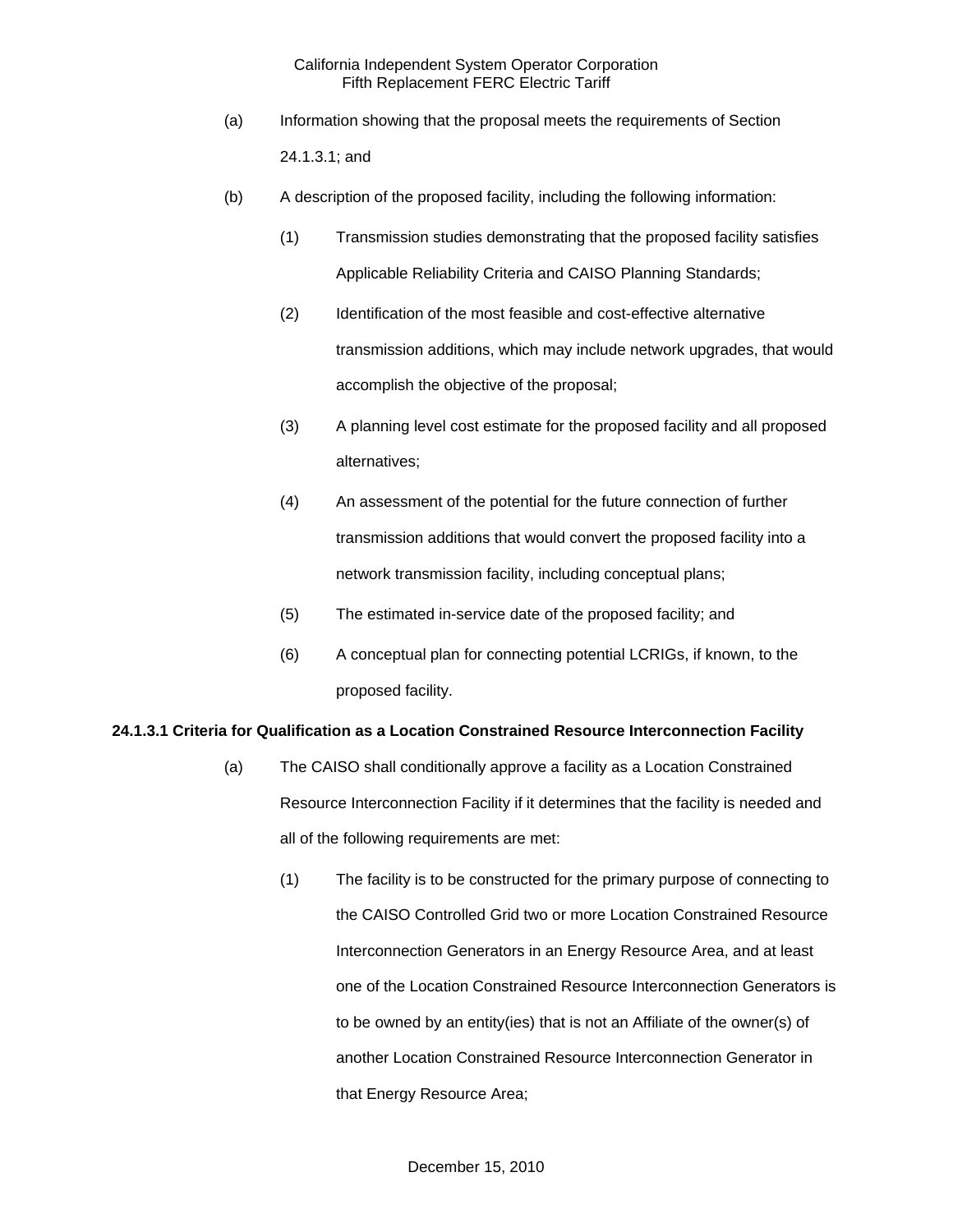- (2) The facility will be a High Voltage Transmission Facility;
- (3) At the time of its in-service date, the facility will not be a network facility and would not be eligible for inclusion in a Participating TO's TRR other than as an LCRIF; and
- (4) The facility meets Applicable Reliability Criteria and CAISO Planning Standards.
- (b) The proponent of a facility that has been determined by the CAISO to meet the requirements of Section 24.1.3.1(a) shall provide the CAISO with information concerning the requirements of this subsection not less than ninety (90) days prior to the planned commencement of construction, and the facility shall qualify as a Location Constrained Resource Interconnection Facility if the CAISO determines that both of the following requirements are met:
	- (1) The addition of the capital cost of the facility to the High Voltage TRR of a Participating TO will not cause the aggregate of the net investment of all LCRIFs (net of the amount of the capital costs of LCRIFs to be recovered from LCRIGs pursuant to Section 26.6) included in the High Voltage TRRs of all Participating TOs to exceed fifteen percent (15%) of the aggregate of the net investment of all Participating TOs in all High Voltage Transmission Facilities reflected in their High Voltage TRRs (net of the amount of the capital costs of LCRIFs to be recovered from LCRIGs pursuant to Section 26.6) in effect at the time of the CAISO's evaluation of the facility; and
	- (2) Existing or prospective owners of LCRIGs have demonstrated their interest in connecting LCRIGs to the facility consistent with the requirements of Section 24.1.3.2, which establishes the necessary demonstration of interest.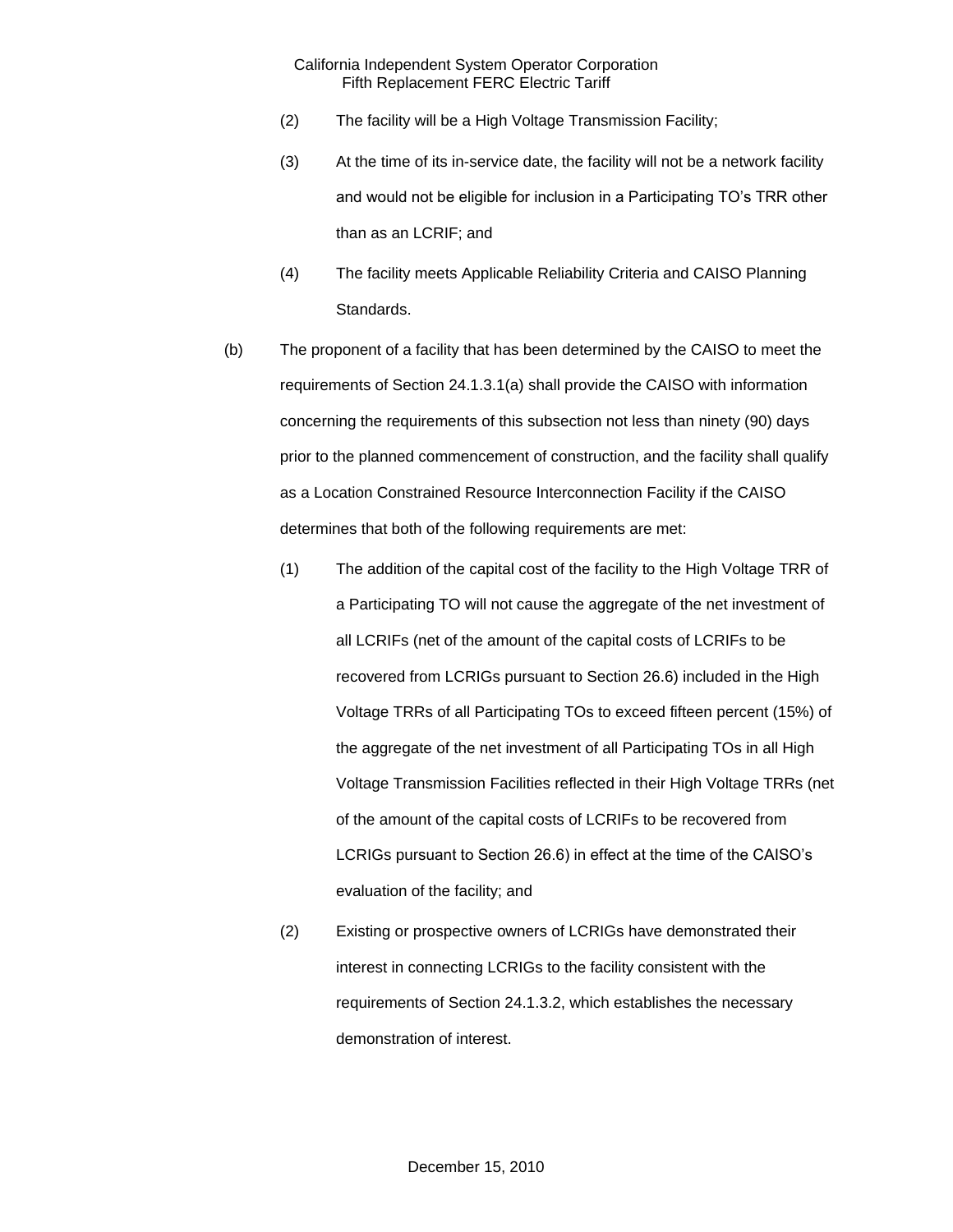(c) Each Participating TO shall report annually to the CAISO the amount of its net investment in LCRIFs (net of the amount of the capital costs of LCRIFs to be recovered from LCRIGs pursuant to Section 26.6), and its net investment in High Voltage Transmission Facilities reflected in its High Voltage TRR (net of the amount of the capital costs of LCRIFs to be recovered from LCRIGs pursuant to Section 26.6), to enable the CAISO to make the determination required under Section 24.1.3.1(b)(1).

# **24.1.3.2 Demonstration of Interest in a Location Constrained Resource Interconnection Facility**

A proponent of an LCRIF must demonstrate interest in the LCRIF equal to sixty percent (60%) or more of the capacity of the facility in the following manner:

- (a) the proponent's demonstration must include a showing that LCRIGs that would connect to the facility and would have a combined capacity equal to at least twenty-five percent (25%) of the capacity of the facility have executed Large Generator Interconnection Agreements or Small Generator Interconnection Agreements, as applicable; and
- (b) to the extent the showing pursuant to Section 24.1.3.2(a) does not constitute sixty percent (60%) of the capacity of the LCRIF, the proponent's demonstration of the remainder of the required minimum level of interest must include a showing that additional LCRIGs:
	- (1) in the case of Large Generating Facilities subject to the LGIP set forth in Appendix Y, have obtained Site Exclusivity or paid the Site Exclusivity Deposit in lieu of Site Exclusivity, provided that any Site Exclusivity Deposit paid pursuant to Section 3.5 of the LGIP set forth in Appendix Y shall satisfy this requirement, or, in the case of Large Generating Facilities subject to the LGIP set forth in Appendix U and Small Generating Facilities, have obtained control over their site or paid a deposit to the CAISO in the amount of \$250,000, which deposit shall be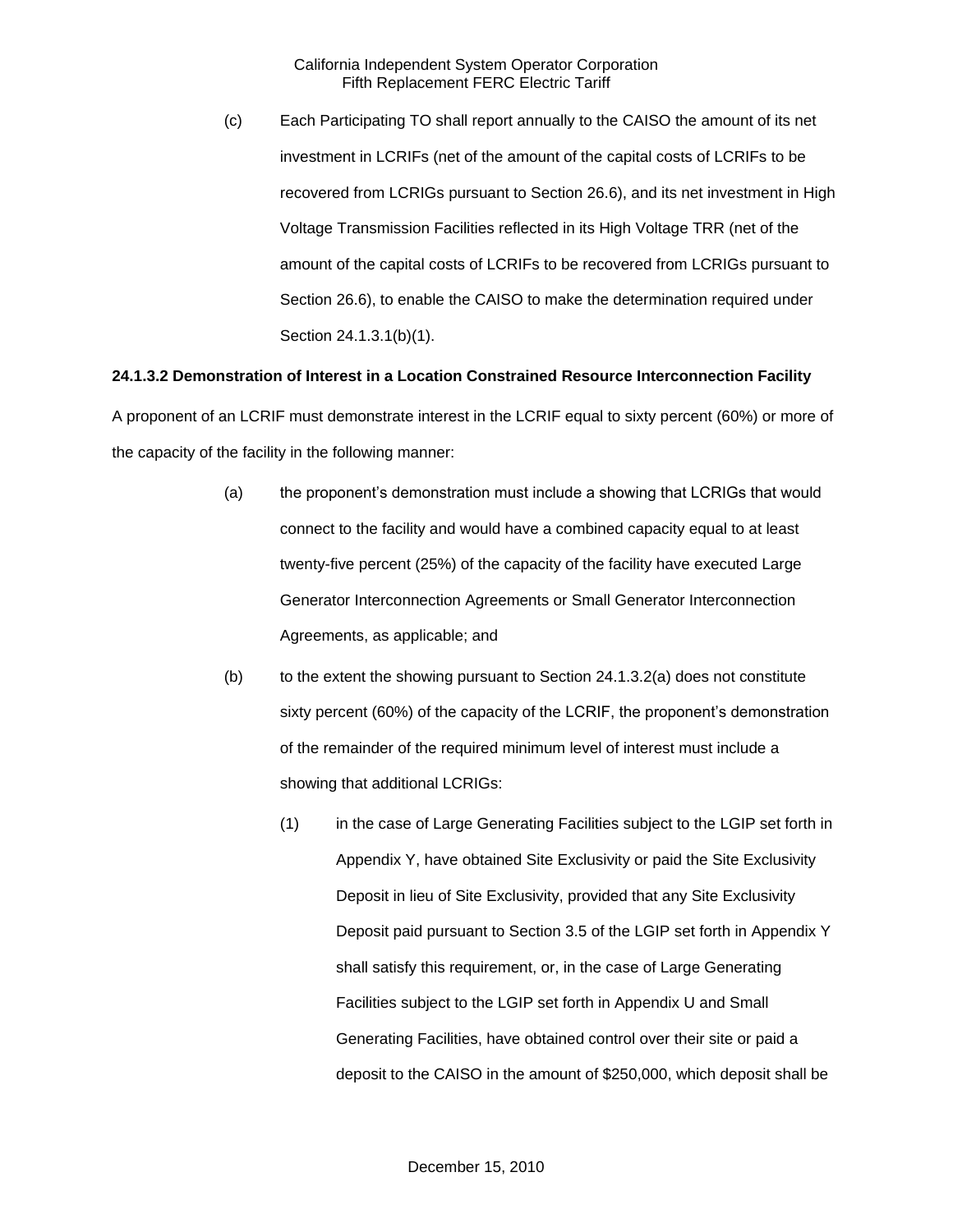refundable if the LCRIF is not approved or is withdrawn by the proponent; and

- (2) have demonstrated interest in the LCRIF by one of the following methods:
	- (i) executing a firm power sales agreement for the output of the LCRIG for a period of five years or longer; or
	- (ii) in the case of Large Generating Facilities subject to the LGIP set forth in Appendix Y, filing an Interconnection Request and paying the Interconnection Study Deposit required by Section 3.5 of the LGIP set forth in Appendix Y; or
	- (iii) in the case of Large Generating Facilities subject to the LGIP set forth in Appendix U and Small Generating Facilities, being in the CAISO's interconnection queue and paying a deposit to the CAISO equal to the sum of the minimum deposits required of an Interconnection Customer for all studies performed in accordance with the Large Generator Interconnection Procedures (Appendix U) or Small Generator Interconnection Procedures (Appendix S), as applicable to the LCRIG, less the amount of any deposits actually paid by the LCRIG for such studies. The deposit shall be credited toward such study costs. If the LCRIF is not approved or is withdrawn by the proponent, any deposit paid under this provision shall be refundable to the extent it exceeds costs incurred by the CAISO for such studies; or
- (iv) paying a deposit to the CAISO equal to five percent (5%) of the LCRIG's pro rata share of the capital costs of a proposed LCRIF. The deposit shall be credited toward costs of Interconnection Studies performed in connection with the Large Generator Interconnection Procedures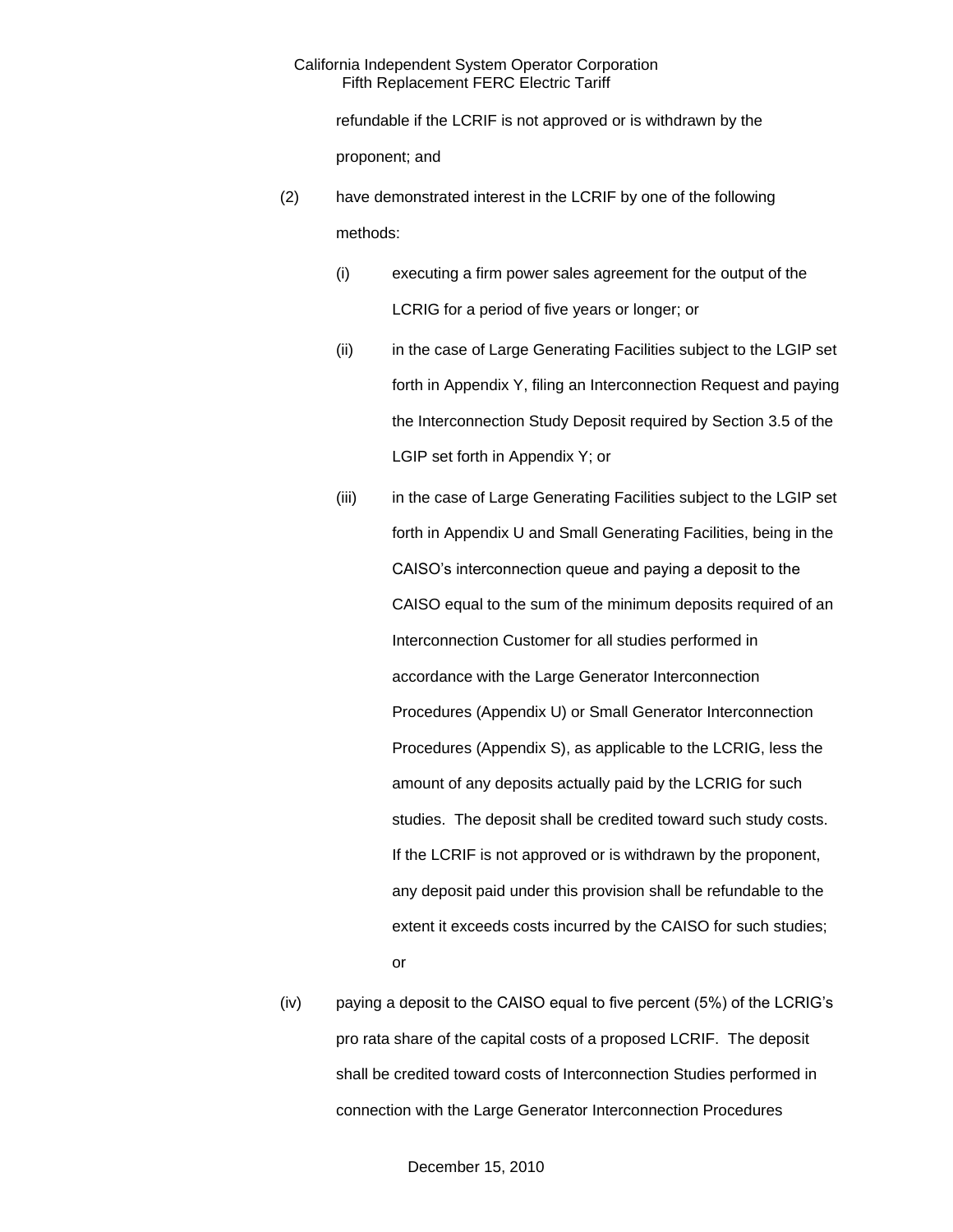(Appendix U or Appendix Y, as applicable) or Small Generator Interconnection Procedures (Appendix S), whichever is applicable. If the LCRIF is not approved or is withdrawn by the proponent, any deposit paid under this provision shall be refundable to the extent it exceeds the costs incurred by the CAISO for such studies.

# **24.1.3.3 Coordination With Transmission Additions Proposed by Non-Participating TOs**

In the event that a facility proposed as an LCRIF would connect to LCRIGs in an Energy Resource Area that would also be connected by a transmission facility that is in existence or is proposed to be constructed by an entity that is not a Participating TO and that does not intend to place that facility under the Operational Control of the CAISO, the CAISO shall coordinate with the entity owning or proposing that transmission facility through any regional planning process to avoid the unnecessary construction of duplicative transmission additions to connect the same LCRIGs to the CAISO Controlled Grid.

# **24.1.3.4 Evaluation of Location Constrained Resource Interconnection Facilities**

In evaluating whether a proposed LCRIF that meets the requirements of Section 24.1.3.1 is needed, and for purposes of ranking and prioritizing LCRIF projects, the CAISO will consider the following factors:

- (a) Whether, and if so, the extent to which, the facility meets or exceeds applicable CAISO Planning Standards, including standards that are Applicable Reliability Criteria.
- (b) Whether, and if so, the extent to which, the facility has the capability and flexibility both to interconnect potential LCRIGs in the Energy Resource Area and to be converted in the future to a network transmission facility.
- (c) Whether the projected cost of the facility is reasonable in light of its projected benefits, in comparison to the costs and benefits of other alternatives for connecting Generating Units or otherwise meeting a need identified in the CAISO Transmission Planning Process, including alternatives that are not LCRIFs. In making this determination, the CAISO shall take into account, among other factors, the following: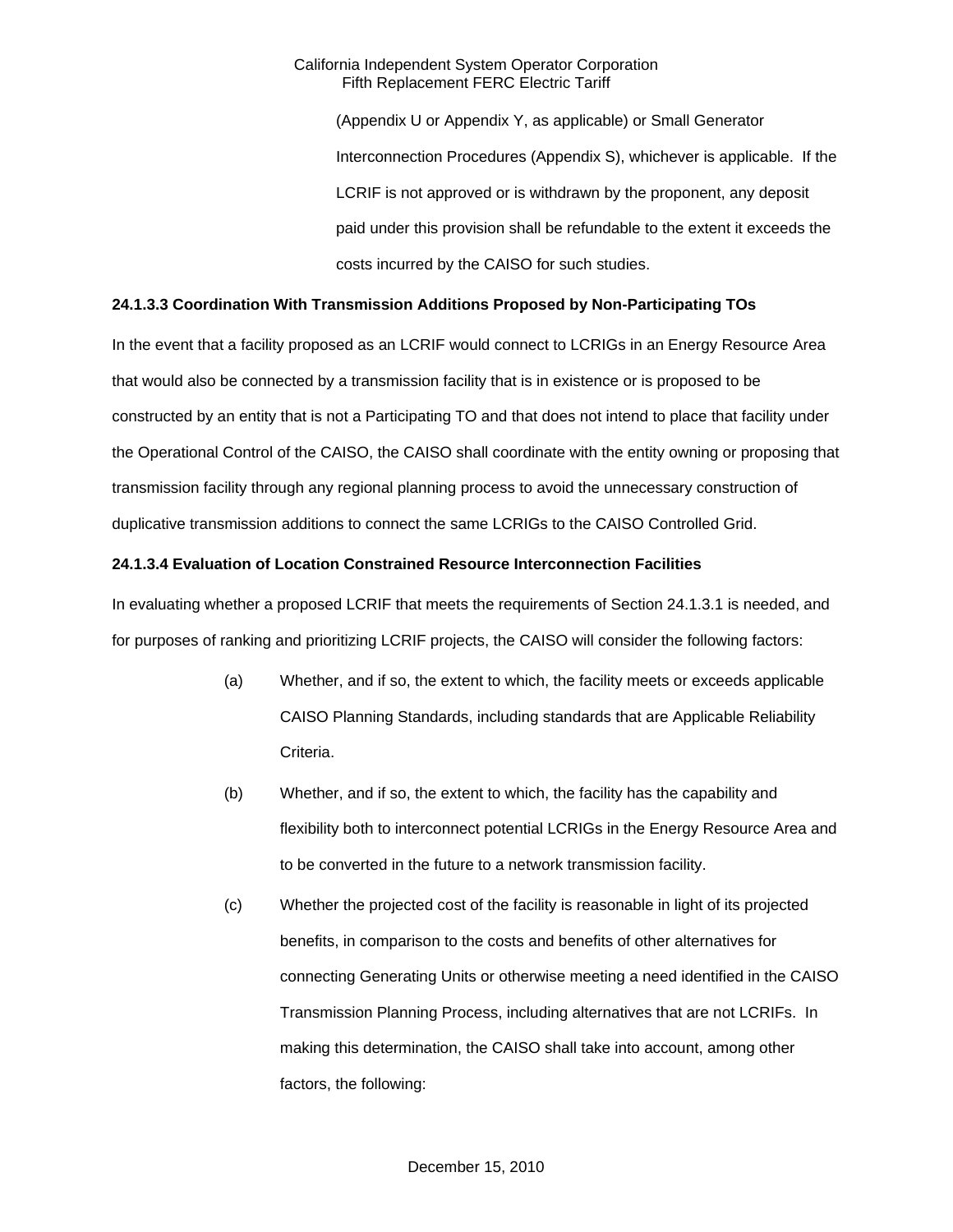- (1) The potential capacity of LCRIGs and the potential Energy that could be produced by LCRIGs in each Energy Resource Area;
- (2) The capacity of LCRIGs in the CAISO's interconnection process for each Energy Resource Area;
- (3) The projected cost and in-service date of the facility in comparison with other transmission facilities that could connect LCRIGs to the CAISO Controlled Grid;
- (4) Whether, and if so, the extent to which, the facility would provide additional reliability or economic benefits to the CAISO Controlled Grid; and
- (5) Whether, and if so, the extent to which, the facility would create a risk of stranded costs.

#### **24.1.4 Maintaining The Feasibility Of Allocated Long Term CRRs**

The CAISO is obligated to ensure the continuing feasibility of Long Term CRRs that are allocated by the CAISO over the length of their terms. In furtherance of this requirement the CAISO shall, as part of its annual Transmission Planning Process cycle, test and evaluate the simultaneous feasibility of allocated Long Term CRRs, including, but not limited to, when acting on the following types of projects: (a) planned or proposed transmission projects; (b) Generating Unit or transmission retirements; (c) Generating Unit interconnections; and (d) the interconnection of new Load. Pursuant to such evaluations, the CAISO shall identify the need for any transmission additions or upgrades required to ensure the continuing feasibility of allocated Long Term CRRs over the length of their terms and shall publish Congestion Data Summary along with the results of the CAISO technical studies. In assessing the need for transmission additions or upgrades to maintain the feasibility of allocated Long Term CRRs, the CAISO, in coordination with the Participating TOs and other Market Participants, shall consider lower cost alternatives to the construction of transmission additions or upgrades, such as acceleration or expansion of existing projects; Demand-side management; Remedial Action Schemes; constrained-on Generation; interruptible Loads; reactive support; or in cases where the infeasible Long Term CRRs involve a small magnitude of megawatts, ensuring against the risk of any potential revenue shortfall using the CRR Balancing Account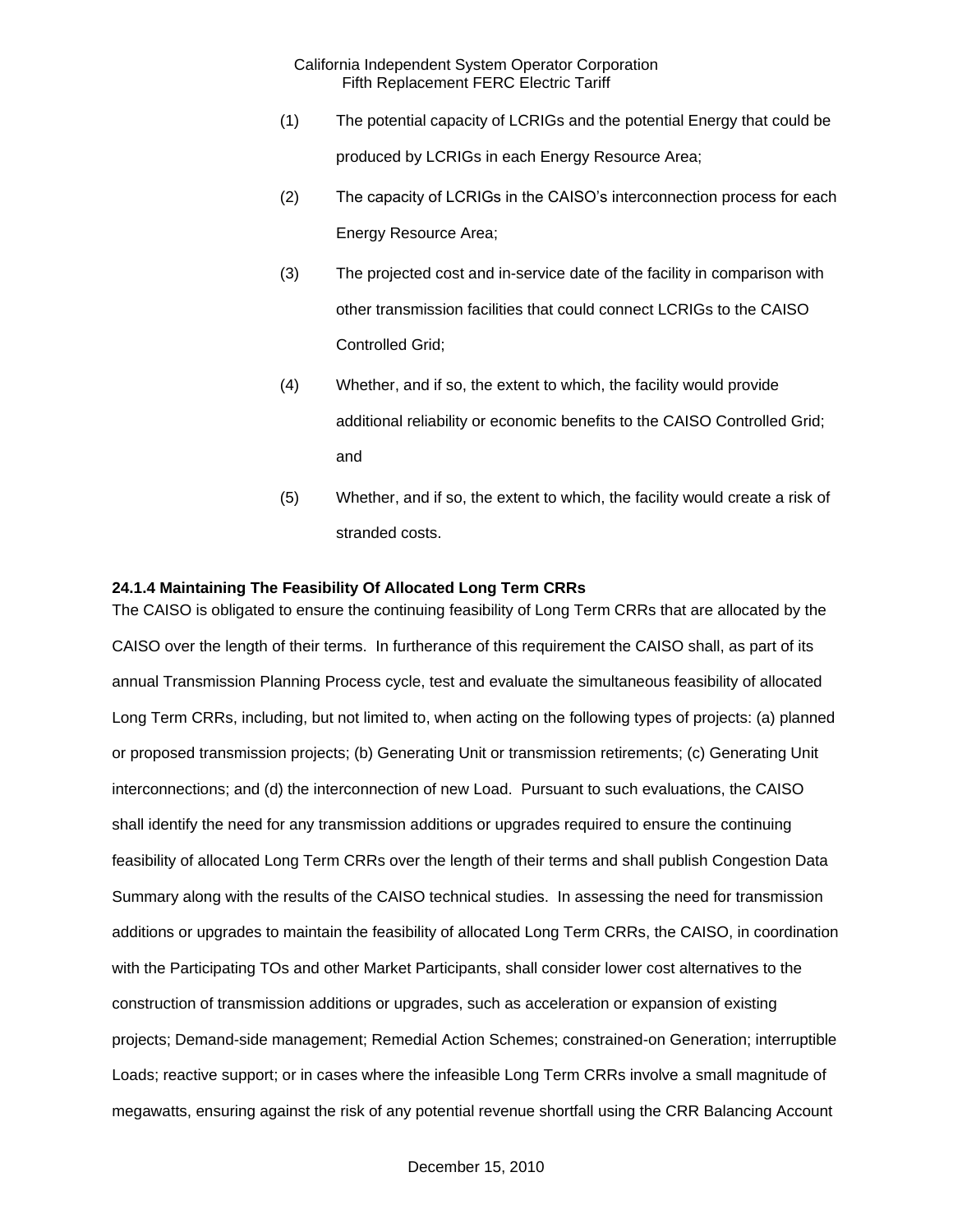and uplift mechanism in Section 11.2.4. As part of the CAISO's Transmission Planning Process, the Participating TOs and Market Participants shall provide the necessary assistance and information to the CAISO to allow it to assess and identify transmission additions or upgrades that may be necessary under Section 24.1.4. To the extent a transmission upgrade or addition is deemed needed to maintain the feasibility of allocated Long Term CRRs in accordance with this Section and included in the CAISO's annual Transmission Plan, the CAISO will designate the Participating TO(s) with a PTO Service Territory in which the transmission upgrade or addition is to be located as the Project Sponsor(s), responsible to construct, own and finance, and maintain such transmission upgrade or addition.

### **24.2 Transmission Planning Process; Technical Study Coordination**

The CAISO shall perform the CAISO's Transmission Planning Process on an annual cycle in accordance with the terms of this CAISO Tariff, the Transmission Control Agreement, and the Business Practice Manual. The Transmission Planning Process shall, at a minimum:

- (a) Coordinate and consolidate the transmission needs of the CAISO Balancing Authority Area into a single plan, which will be assessed on the basis of maintaining the reliability of the CAISO Controlled Grid in accordance with Applicable Reliability Criteria and CAISO Planning Standards, in a manner that promotes the economic efficiency of the CAISO Controlled Grid and considers federal and state environmental and other policies affecting the provision of Energy.
- (b) Reflect a planning horizon covering a minimum of ten (10) years that considers transmission enhancements and expansions, Demand Forecasts, Demand-side management, and capacity forecasts relating to generation technology type, additions and retirements, and such other factors as the CAISO determines are relevant.
- (c) Seek to avoid unnecessary duplication of facilities and ensure the simultaneous feasibility of the CAISO Transmission Plan and the transmission plans of interconnected Balancing Authority Areas, and otherwise coordinate with regional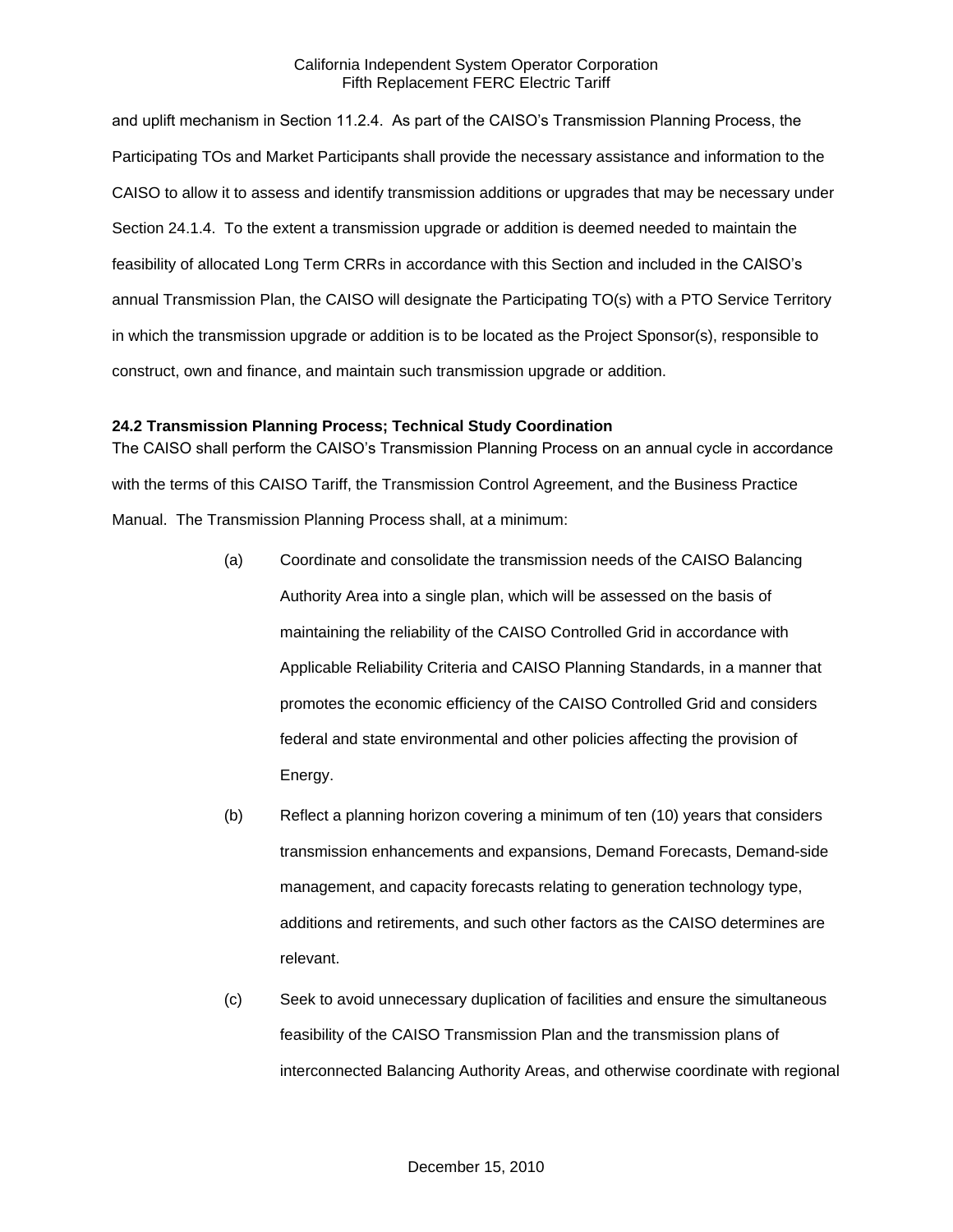and sub-regional transmission planning processes and entities in accordance with Section 24.8.

- (d) Identify existing and projected limitations of the CAISO Controlled Grid's physical, economic or operational capability or performance and identify transmission upgrades and additions, including alternatives thereto, deemed needed in accordance with Section 24.1 to address the existing and projected limitations.
- (e) Account for any effects on the CAISO Controlled Grid of the interconnection of Generating Units on the Distribution System under the Wholesale Distribution Access Tariffs of the Participating TOs, including an assessment of the deliverability of such Generating Units on a basis comparable to the Deliverability Assessment performed under Appendix U or Appendix Y, as applicable.
- (f) Provide a minimum of one week between posting the draft Unified Assumptions and Study Plan, the results of technical assessments conducted by the CAISO and the draft Transmission Plan and each public meeting at which these documents are discussed.
- (g) Provide a minimum of two weeks for interested parties to provide comments on the draft Unified Assumptions and Study Plan, technical study results and the draft Transmission Plan following each public meeting at which these documents are discussed.

# **24.2.1 Unified Planning Assumptions And Study Plan**

# **24.2.1.1 Additional Projects and Data for Development of the Unified Planning Assumptions and Study Plan**

The CAISO will develop Unified Planning Assumptions and Study Plan using information and data received during the Request Window in the previous planning cycle and under Section 24.2.3. The CAISO will also use the following in the development of the Unified Planning Assumptions and Study Plan:

(1) WECC base cases for the relevant planning horizon;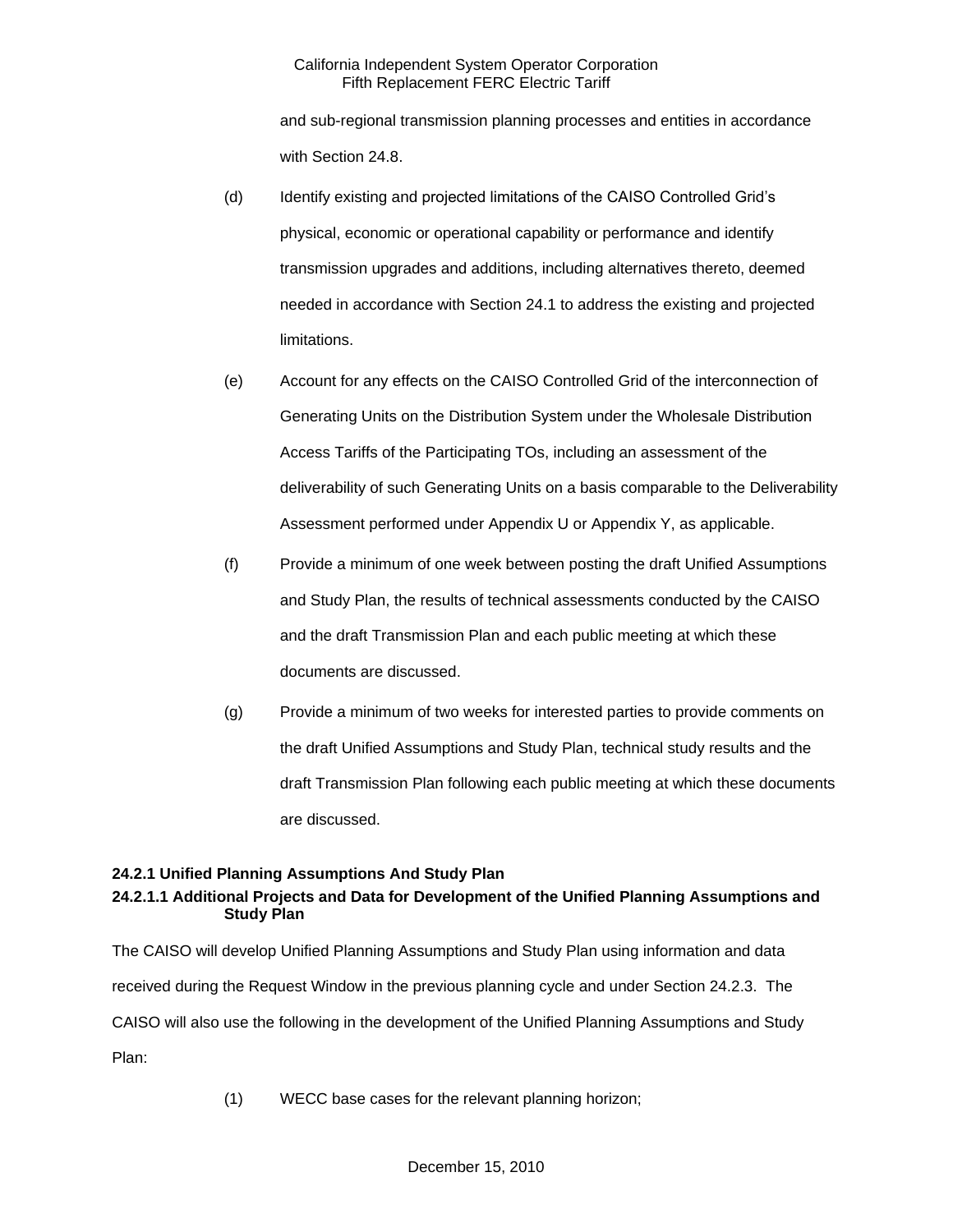- (2) Transmission upgrades and additions approved by the CAISO in past Transmission Planning Process cycles and scheduled to be energized within the planning horizon;
- (3) Location Constrained Resource Interconnection Facilities conditionally approved under Section 24.1.3.1(a);
- (4) Network Upgrades identified pursuant to Section 25, Appendix U, Appendix GG, or Appendix W relating to the CAISO's Large Generator Interconnection Procedures and Appendix AA relating to the CAISO's Small Generator Interconnection Procedures;
- (5) Operational solutions validated by the CAISO to address Local Capacity Area Resource requirements;
- (6) Regulatory initiatives, as appropriate, including state regulatory agency initiated programs;
- (7) Energy Resource Areas or similar resource areas identified as high priority by the CPUC or CEC; and
- (8) Results and analyses from Economic Planning Studies or other assessments that may have identified potentially needed transmission upgrades or additions performed in past CAISO Transmission Planning Process cycles.

# **24.2.1.2 General Scope of Unified Planning Assumptions and Study Plan**

The Unified Planning Assumptions and Study Plan shall, at a minimum, describe:

- (a) The planning data and assumptions to be used, to the maximum extent possible, as a base case for each technical study to be performed in the Transmission Planning Process cycle, including, but not limited to, those related to Demand Forecasts and distribution, generation capacity additions and retirements, and transmission system modifications;
- (b) A list of each technical study to be performed in the Transmission Planning Process cycle and a summary of the technical study's objective or purpose;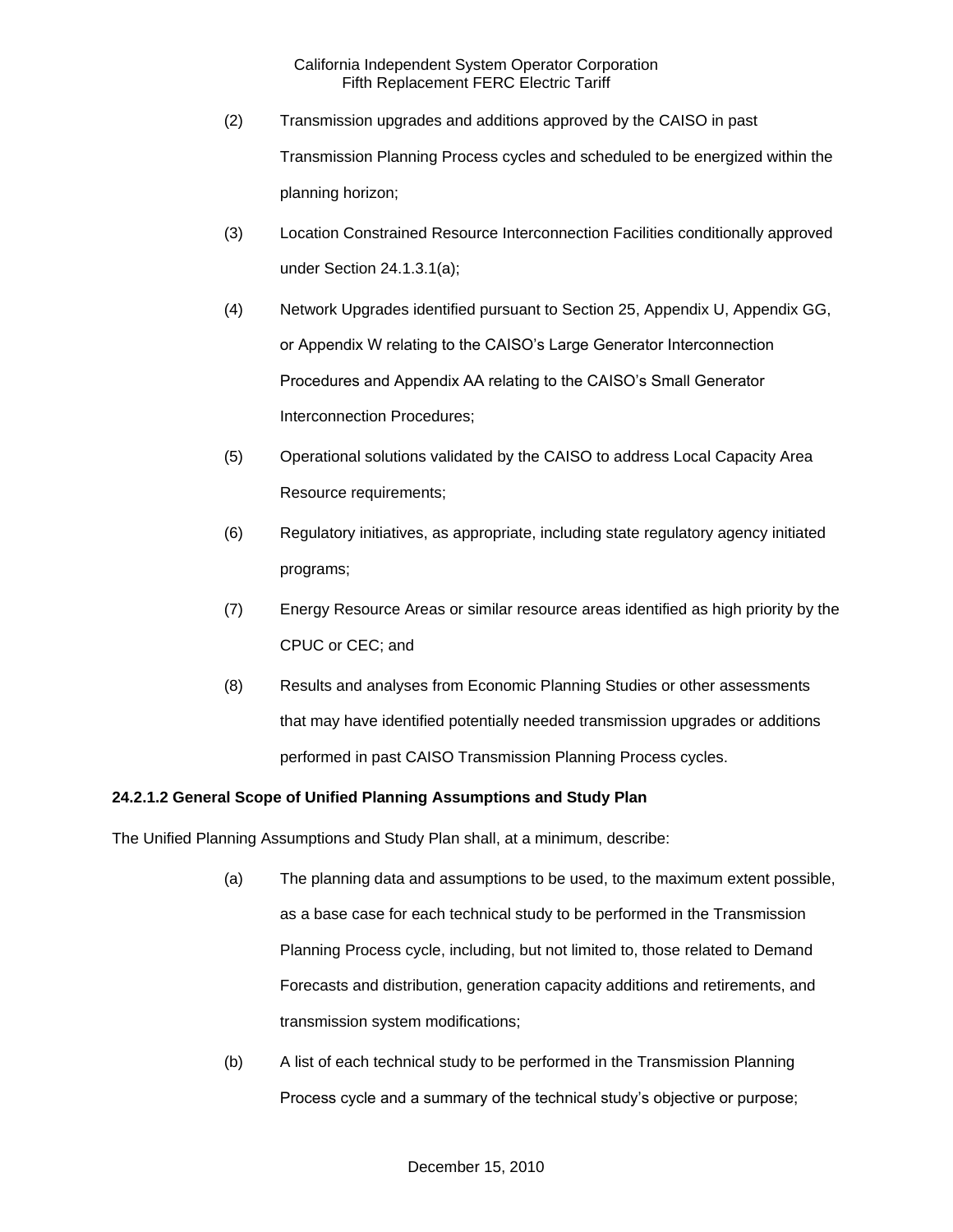- (c) A description of any modifications to the planning data and assumptions developed as the general base case in Section 24.2.1.2(a) made in each technical study performed in the Transmission Planning Process cycle;
- (d) A description of the software tools, methodology and other criteria used in each technical study performed in the Transmission Planning Process cycle;
- (e) The identification of any entities directed to perform a particular technical study or portions of a technical study;
- (f) A proposed schedule for all stakeholder meetings to be held as part of the Transmission Planning Process cycle, and means for notification of any changes thereto, the location on the CAISO Website of information relating to the technical studies performed in the Transmission Planning Process cycle, and the name of a contact person at the CAISO for each technical study performed in the Transmission Planning Process cycle;
- (g) A list and description of each Economic Planning Study studied by the CAISO as a High Priority Economic Planning Study under Section 24.9 identified in the past Transmission Planning Process; and
- (h) To the maximum extent practicable, and where applicable, appropriate sensitivity analyses, including project or solution alternatives, to be performed as part of technical studies.

# **24.2.1.3 Preparation of Draft and Final Unified Planning Assumptions and Study Plan**

- (a) Following review of relevant information, the CAISO will prepare and post on the CAISO Website a draft Unified Planning Assumptions and Study Plan. The CAISO will issue a Market Notice announcing the availability of such draft, soliciting comments, and scheduling a public conference(s) as required by Section 24.2.1.3(c).
- (b) All comments on the draft Unified Planning Assumptions and Study Plan will be posted by the CAISO to the CAISO Website.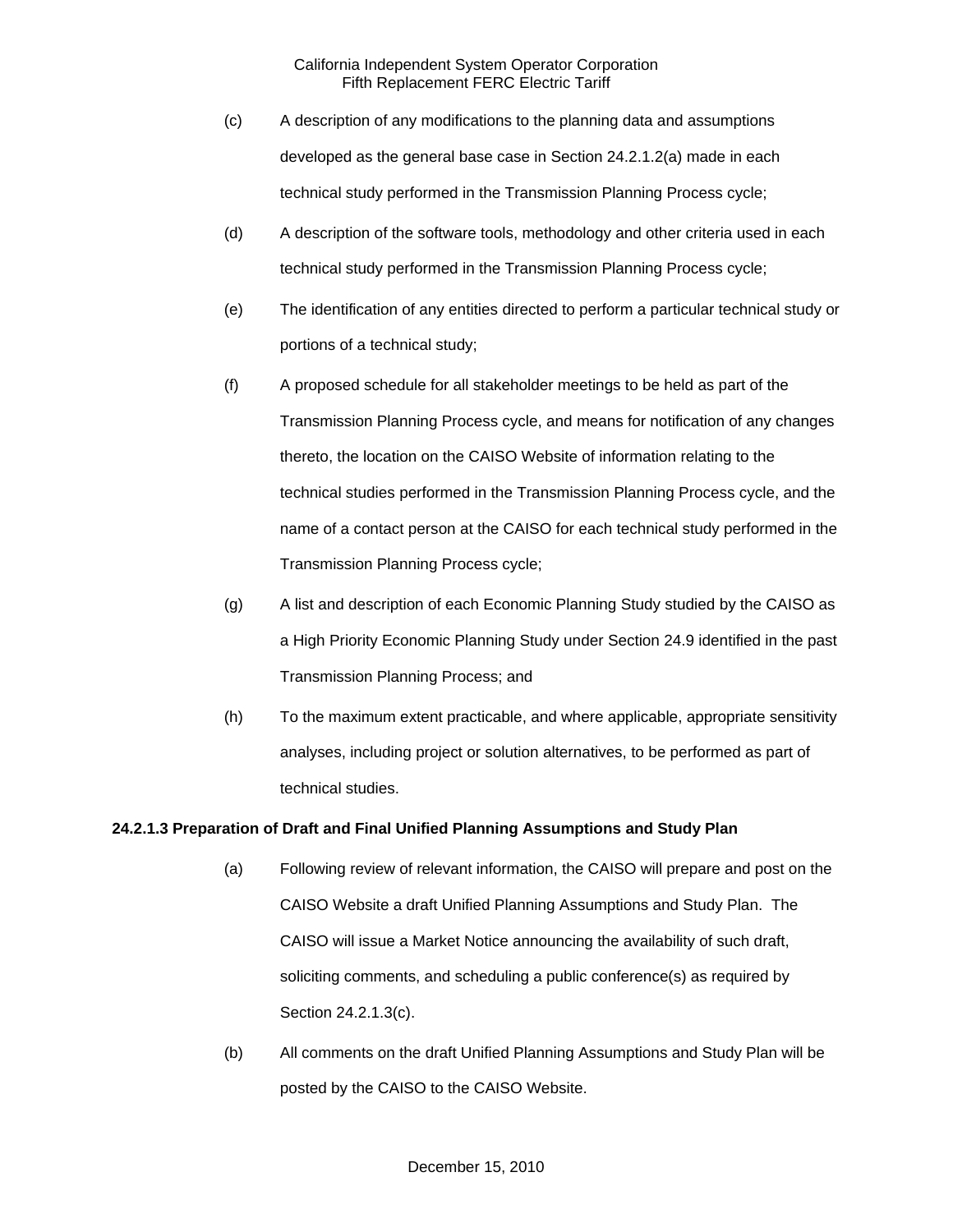- (c) Subsequent to the posting of the draft Unified Planning Assumptions and Study Plan, the CAISO will conduct a minimum of one public meeting open to Market Participants, electric utility regulatory agencies, and other interested parties to review, discuss, and recommend modifications to the draft Unified Planning Assumptions and Study Plan. Additional meetings, web conferences, or teleconferences may be scheduled as needed. All stakeholder meetings, web conferences, or teleconferences shall be noticed by Market Notice and such notice shall be posted to the CAISO Website.
- (d) Following the public conference(s) required by Section 24.2.1.3(c), and under the schedule set forth in the Business Practice Manual, the CAISO will determine and publish to the CAISO Website the final Unified Planning Assumptions and Study Plan in accordance with the procedures set forth in the Business Practice Manual. The CAISO will post the base cases to be used in the technical studies to its secured website as soon as possible after the final Unified Planning Assumptions and Study Plan have been published.

# **24.2.2 Technical Studies 24.2.2.1 Performance of Technical Studies**

(a) In accordance with the Unified Planning Assumptions and Study Plan, and the procedures and deadlines in the Business Practice Manual, the CAISO will perform, or direct the performance by third parties of, technical studies necessary for the Transmission Plan and Transmission Planning Process. The CAISO technical studies will include a Congestion Data Summary, as further described in the Business Practice Manual. According to the detailed schedule set forth in the Business Practice Manual, the CAISO will post the preliminary results of its technical studies and proposed mitigation solutions on the CAISO Website. The CAISO's technical study results and mitigation solutions shall be posted not less than 120 days after the final Unified Planning Assumptions and Study Plan are published. Within one month after the posting of these results, Participating TOs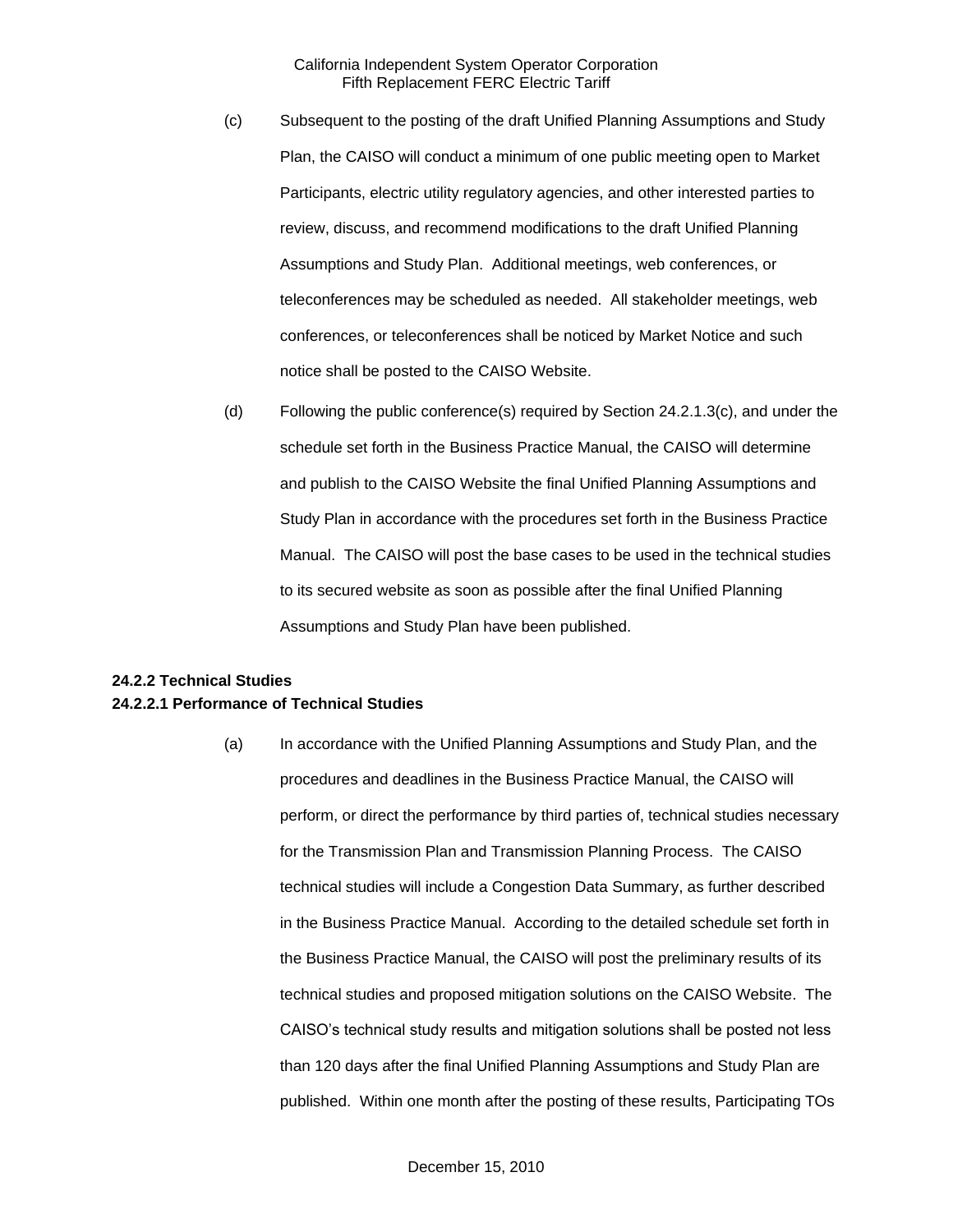or other third parties will submit the results of the technical studies conducted at the direction of the CAISO to be posted to the CAISO Website, as well as proposed reliability projects and mitigation solutions. Subsequently, the CAISO will conduct a minimum of one public conference that provides an opportunity for comments on the preliminary results and mitigation proposals. Additional public meetings, web conferences, or teleconferences may be scheduled as needed. All meetings, web conferences, or teleconferences shall be noticed by Market Notice and shall be posted to the CAISO Website.

- (b) All technical studies, whether performed by the CAISO, the Participating TOs or other third parties under the direction of the CAISO, must utilize the Unified Planning Assumptions for the particular technical study to the maximum extent practical, and deviations from the Unified Planning Assumptions for the particular technical study must be documented in the preliminary and final results of each technical study. The CAISO will measure the results of the studies against NERC planning standards, WECC planning standards, and the CAISO Planning Standards, and other criteria established by the Business Practice Manual. After consideration of the comments received on the preliminary results, the CAISO will complete, or direct the completion of, the technical studies and post the final study results on the CAISO Website.
- (c) The CAISO technical study results will identify needs and proposed solutions to meet applicable WECC planning standards, NERC planning standards and other applicable planning standards. Pursuant to the schedule described in the Business Practice Manual, Participating TOs will submit transmission projects and alternative solutions through the Request Window in response to needs and proposed solutions identified by CAISO, as well as projects and solutions to reliability needs identified by the Participating TOs.
- (d) The CAISO and Participating TOs shall coordinate their respective transmission planning responsibilities required for compliance with the NERC Reliability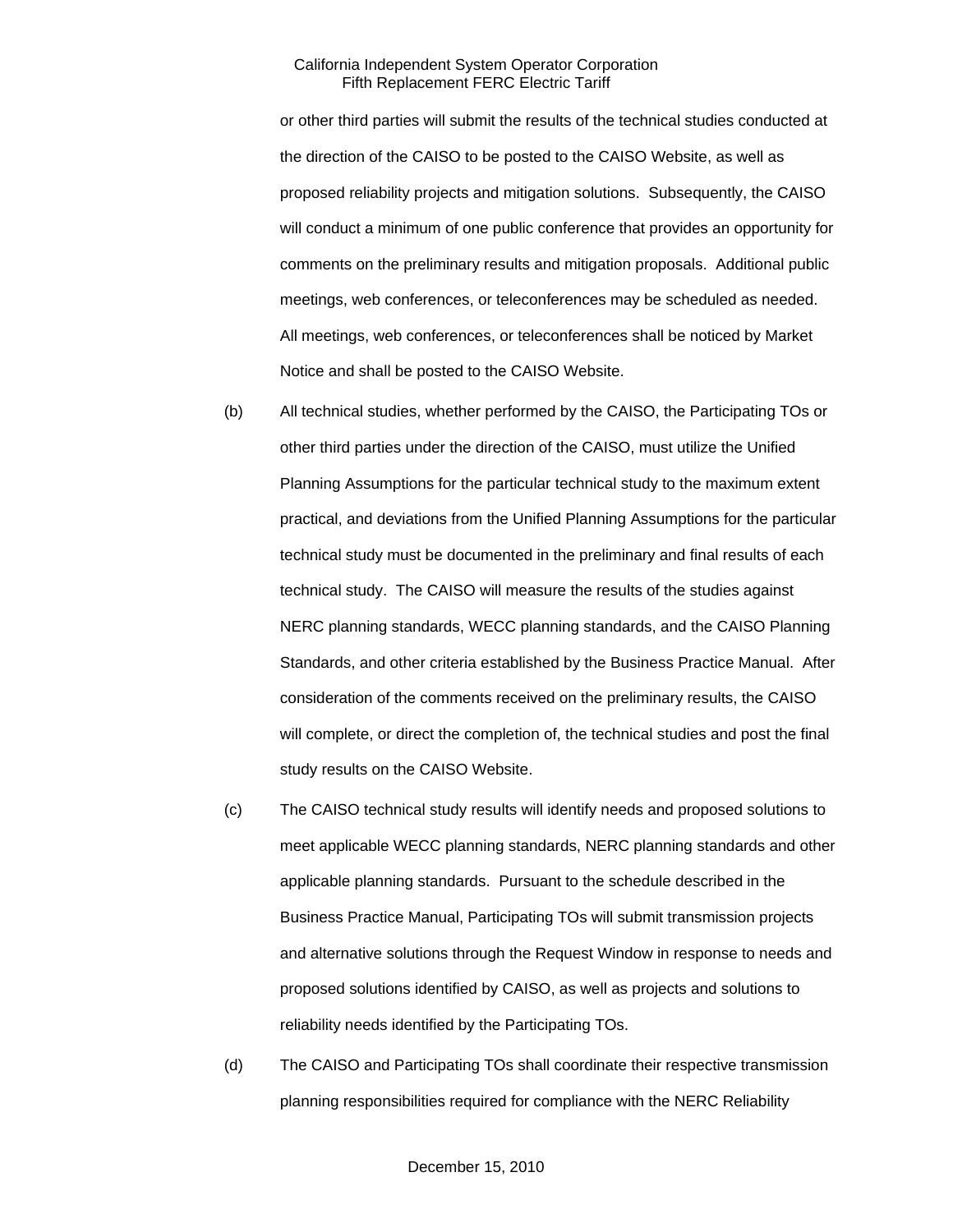Standards and for the purposes of developing the annual Transmission Plan according to the requirements and time schedules set forth in the Business Practice Manual.

#### **24.2.3 Request Window**

All requests for Economic Planning Studies and transmission upgrades or additions must be submitted by Participating TOs, Market Participants, CPUC, CEC, or Project Sponsors through the Request Window, in accordance with Section 24 and the Business Practice Manual, to be considered for inclusion in the annual Transmission Plan. The Request Window will occur in the year prior to the year in which the Transmission Plan is prepared. The duration of the Request Window will be set forth in the Business Practice Manual; provided, however, that the Request Window will not close earlier than six weeks after participating TOs have submitted reliability projects and mitigation solutions that respond to the CAISO technical studies or technical studies conducted at the direction of the CAISO. All proposals submitted through the Request Window must use the forms and satisfy the information and technical requirements set forth in the Business Practice Manual. Proposals for transmission additions or upgrades must be within or connect to the CAISO Balancing Authority Area or CAISO Controlled Grid and proposals for Economic Planning Studies must be intended to promote competition or economic efficiency of serving Load within the CAISO Balancing Authority Area, but may relate to Congestion relief or transmission capacity expansion outside the CAISO Balancing Authority Area. The following proposals will only be considered for inclusion in the Transmission Plan if proposed during the Request Window:

- (a) Economic transmission upgrades or additions proposed under Section 24.1.1;
- (b) Location Constrained Resource Interconnection Facilities under Section 24.1.3 not identified by the CAISO as part of Interconnection Studies performed under the LGIP set forth in Appendix U or Appendix Y;
- (c) Demand response programs that are proposed for inclusion in the base case or assumptions for the Transmission Plan or as alternatives to transmission additions or upgrades;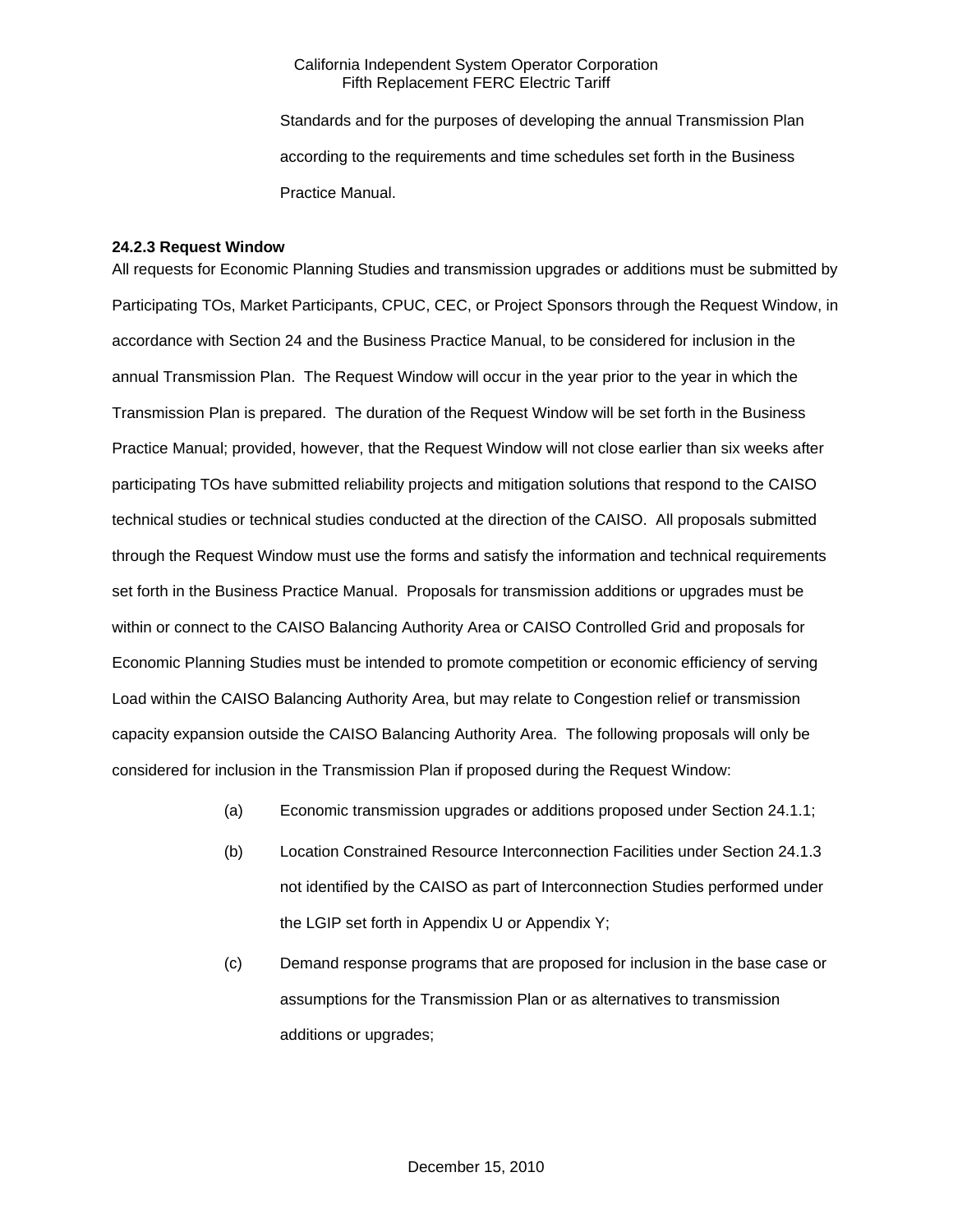- (d) Generation projects that are proposed as solutions to Congestion identified in previously published Economic Planning Studies, for inclusion in long-term planning studies, or as alternatives to transmission additions or upgrades; and
- (e) Requests for Economic Planning Studies; and
- (f) Reliability-driven projects described in Section 24.1.2.

# **24.2.3.1 CAISO Assessment of Request Window Proposals**

Following the submittal of a proposal for a transmission addition or upgrade, Demand response program, or generation project during the Request Window in accordance with Section 24.2.3, the CAISO will determine whether the proposal will be included in the Unified Planning Assumptions or Study Plan as appropriate. A proposal can only be included in the Unified Planning Assumptions or Study Plan upon the determination by the CAISO that:

- (a) the proposal satisfies the information requirements for the particular type of project submitted as set forth in templates included in the Business Practice Manual;
- (b) the proposal is not functionally duplicative of transmission upgrades or additions that have previously been approved by the CAISO; and
- (c) the proposal, if a sub-regional or regional project that affects other interconnected Balancing Authority Areas has been reviewed by the appropriate sub-regional or regional planning entity, is not inconsistent with such sub-regional or regional planning entity's preferred solution or project, and has been determined to be appropriate for inclusion in the CAISO Study Plan, rather than, or in addition to, being included in or deferred to the planning process of the subregional or regional planning entity.

In accordance with the schedule and procedures set forth in the Business Practice Manual, the CAISO will notify the Participating TO, Market Participant, Project Sponsor, the CEC or CPUC submitting the proposal of any deficiencies in the proposal and provide the Market Participant an opportunity to correct the deficiencies. The failure to correct the deficiency precludes the proposal from inclusion in the Study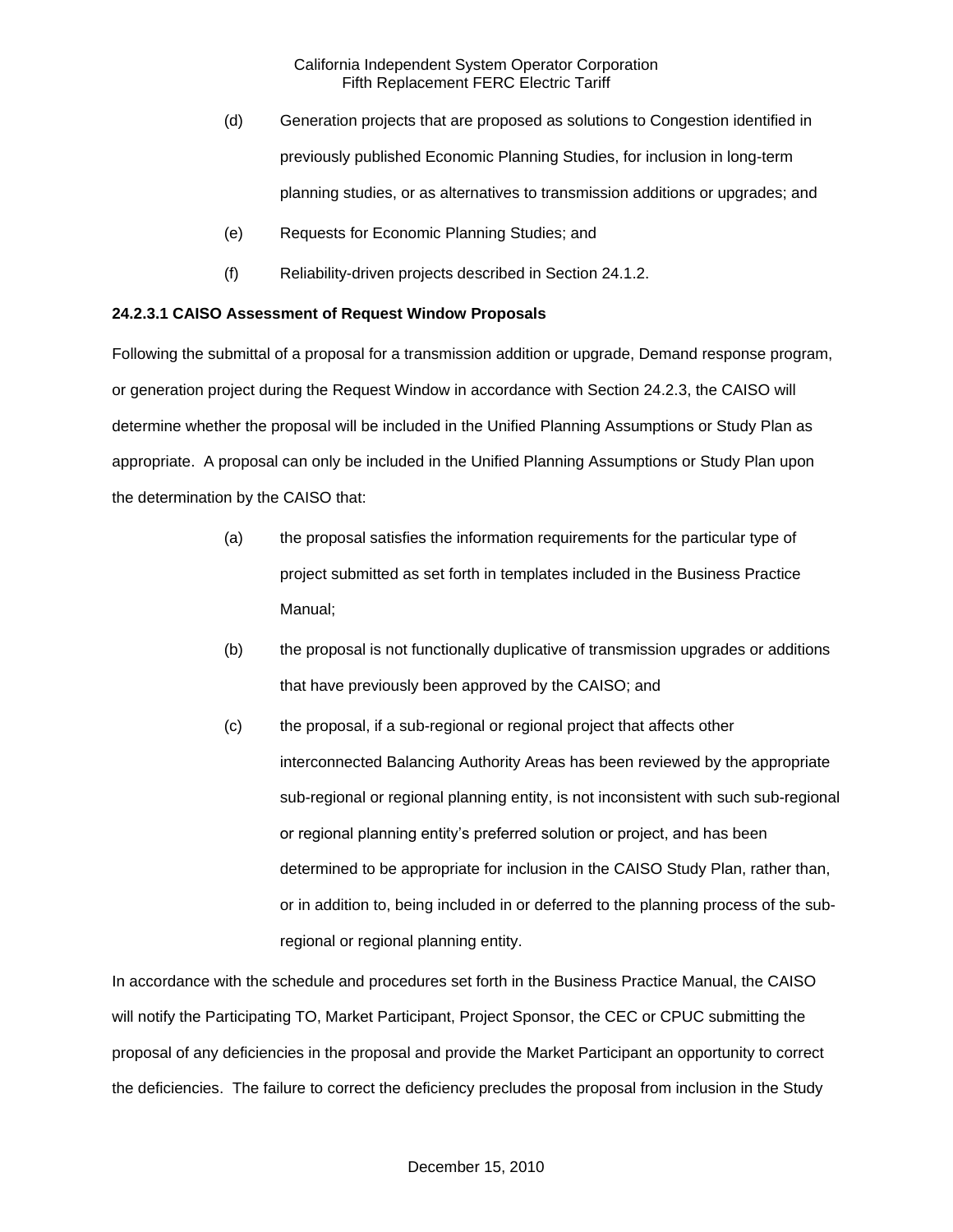Plan. The CAISO will notify the party submitting the proposal whether or not the proposal will be included in the Study Plan.

# **24.2.3.2 CAISO Assessment of Requests for Economic Planning Studies Received During the Request Window**

Following the submittal of a request for an Economic Planning Study during the Request Window in accordance with Section 24.2.3, the CAISO will determine whether the request shall be designated as a High Priority Economic Planning Study for inclusion in the Unified Planning Assumptions and Study Plan. In making the determination, the CAISO will consider:

- (a) Whether the requested Economic Planning Study seeks to address Congestion identified by the CAISO in the Congestion Data Summary published for the applicable Transmission Planning Process cycle and the magnitude, duration, and frequency of that Congestion;
- (b) Whether the requested Economic Planning Study addresses delivery of Generation from Location Constrained Resource Interconnection Generators or network transmission facilities intended to access Generation from an Energy Resource Area (ERA) or similar resource area assigned a high priority by the CPUC or CEC;
- (c) Whether the requested Economic Planning Study is intended to address Local Capacity Area Resource requirements; or
- (d) Whether resource and Demand information indicates that Congestion described in the Economic Planning Study request is projected to increase over the planning horizon used in the Transmission Planning Process and the magnitude of that Congestion.
- (e) Whether the Economic Planning Study is intended to encompass the upgrades necessary to integrate new generation resources or loads on an aggregated or regional basis.

# **24.2.3.3 High Priority Economic Planning Studies**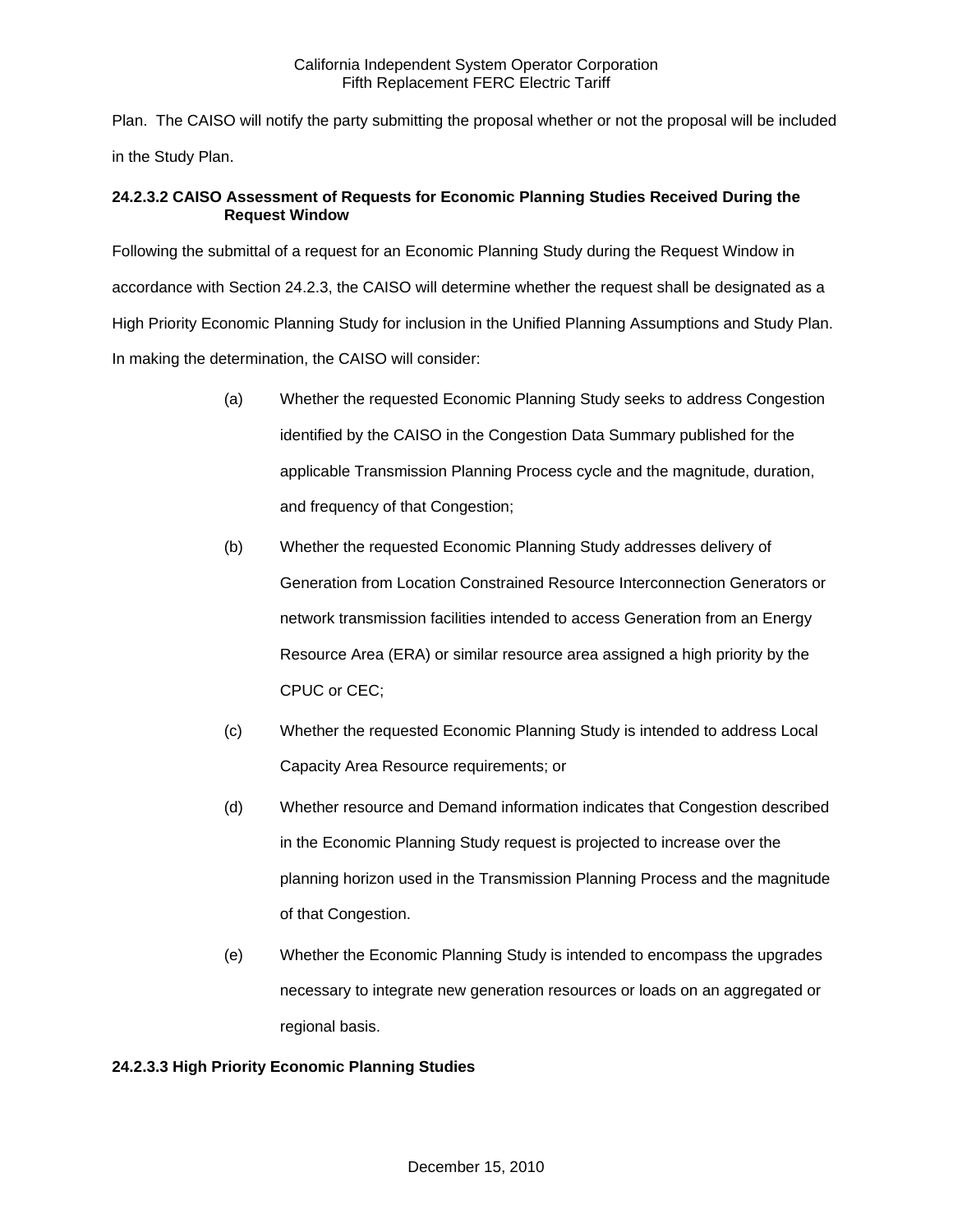- (a) In accordance with the schedule and procedures set forth in the Business Practice Manual, the CAISO will post to the CAISO Website the list of selected High Priority Economic Planning Studies to be included in the draft Unified Planning Assumptions and Study Plan. The CAISO may assess requests for Economic Planning Studies individually or in combination where such requests may have common or complementary effects on the CAISO Controlled Grid. The CAISO will perform a maximum of five High Priority Economic Planning Studies; however, the CAISO retains discretion to perform greater than five High Priority Economic Planning Studies should stakeholder requests or patterns of Congestion or anticipated Congestion so warrant. In performing High Priority Economic Planning Studies, the CAISO will batch or cluster proposed Economic Planning Studies where (1) such studies will address the same patterns of Congestion or anticipated Congestion; (2) such studies will address patterns of Congestion or anticipated Congestion that are in related locations; or (3) such studies seek to integrate new generation resources or loads that impact the same facilities.
- (b) High Priority Economic Planning Studies shall be performed in accordance with the standards and procedures established in the Business Planning Manual. Market Participants may conduct Economic Planning Studies that have not been designated as High Priority Economic Planning Studies at their own expense and may submit such studies for consideration in the development of the Transmission Plan when the CAISO provides notice of the public meeting regarding technical study results pursuant to Section 24.2.2.1.(a).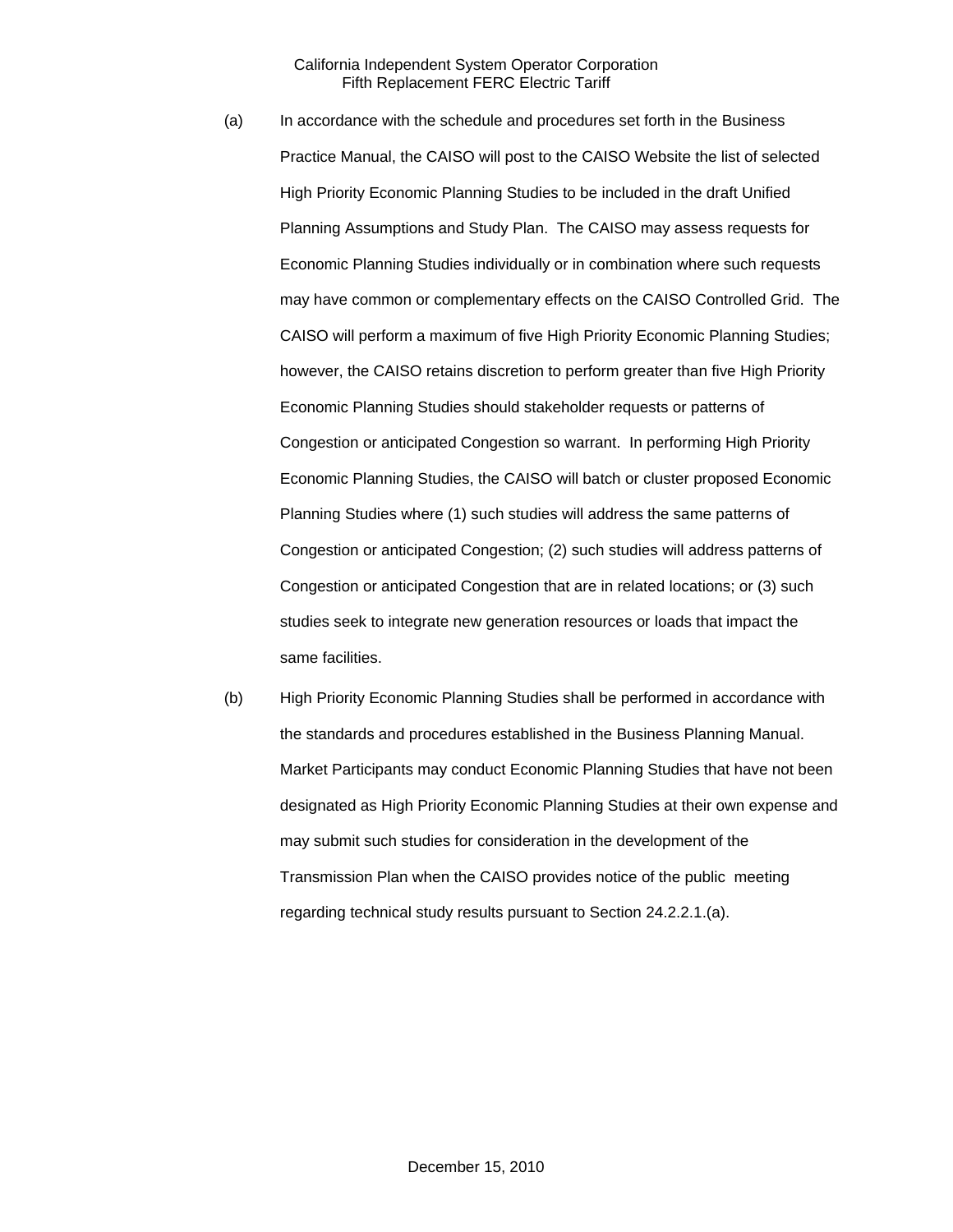#### **24.2.4 Development And Approval Of Transmission Plan**

- (a) In accordance with the schedule and procedures in the Business Practice Manual, but not less than 120 days after the results of the CAISO's technical studies are posted and not less than six weeks after the Request window closes, the CAISO will post a draft Transmission Plan. The CAISO will subsequently conduct a public conference regarding the draft Transmission Plan and solicit comments, consistent with the timelines and procedures set forth in the Business Practice Manual. Additional meetings, web conferences, or teleconferences may be scheduled as needed. All stakeholder meetings, web conferences, or teleconferences shall be noticed by Market Notice and such notice shall be posted to the CAISO Website. After consideration of comments, the CAISO will post a final Transmission Plan to the CAISO Website.
- (b) The draft and final Transmission Plan may include, but is not limited to: (1) the results of technical studies performed under the Study Plan; (2) determinations, recommendations, and justifications for the need, according to Section 24.1, for identified transmission upgrades and additions; (3) assessments of transmission upgrades and additions submitted as alternatives to the potential solutions to transmission needs identified by the CAISO and studied during the Transmission Planning Process cycle; (4) results of Economic Planning Studies performed during the Transmission Planning Process cycle; (5) an update on the status of transmission upgrades or additions previously approved by the CAISO, including identification of mitigation plans, if necessary, to address any potential delay in the anticipated completion of an approved transmission upgrade or addition; and (6) to the extent available, the results of Interconnection Studies.
- (c) Transmission upgrades or additions that are Large Projects will be subject to a separate study and public participation process. The study and public participation process for Large Projects may encompass more than one Transmission Planning Process cycle. Large Projects will be identified in the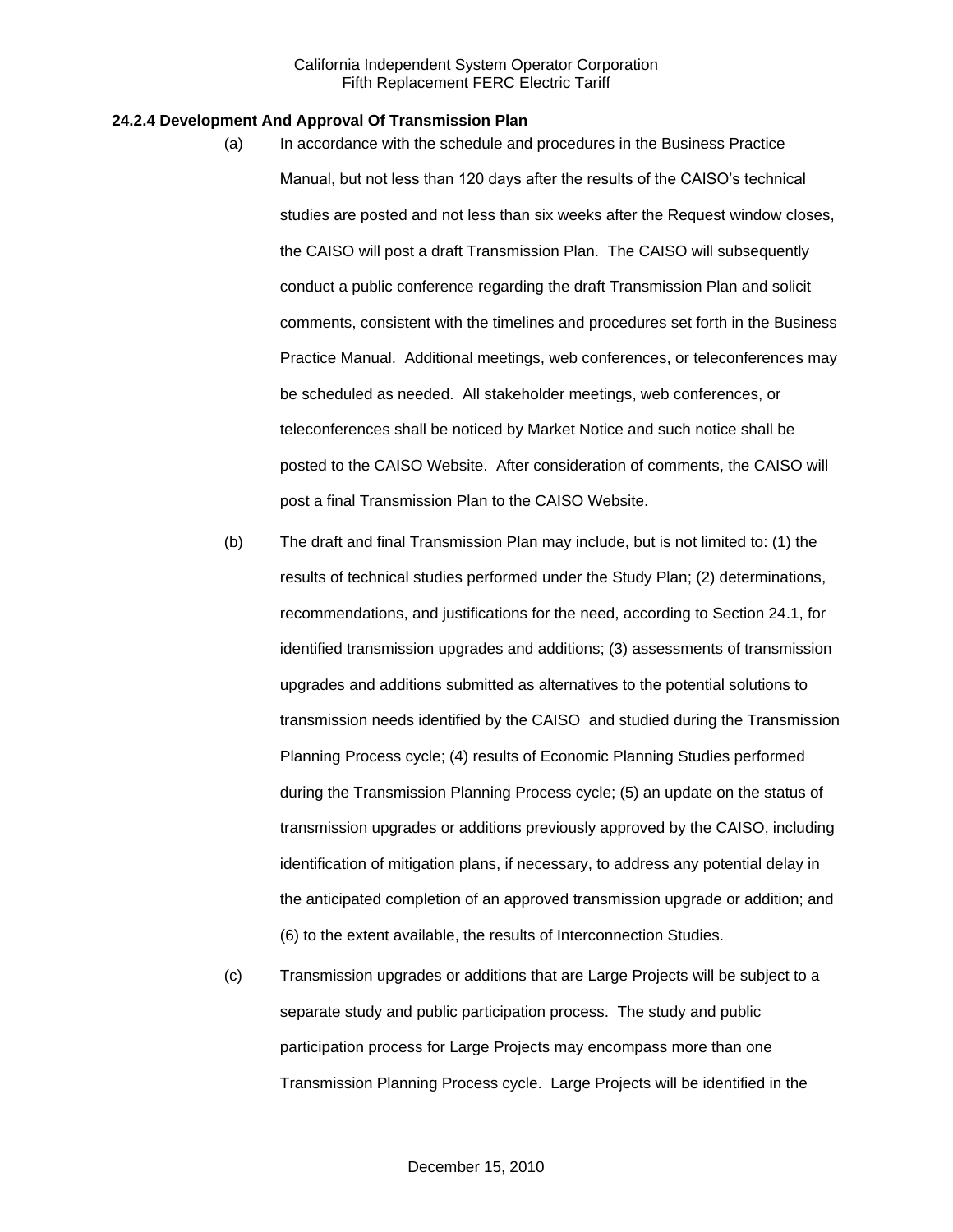Transmission Plan for each cycle but will be presented to the CAISO Governing Board for approval in accordance with the study and public participation schedule established for that project.

- (d Transmission upgrades or additions with capital costs of less than \$50 million that do not require approval by the CAISO Governing Board will be identified in the Transmission Plan but will be separately approved by CAISO management according to the procedures in the Business Practice Manual.
- (e) Other projects requiring CAISO Governing Board approval will be identified in the Transmission Plan but will be submitted for approval in accordance with the project timeline in accordance with the procedures in the Business Practice Manual.

# **24.2.4.1 Presentation to the CAISO Governing Board**

The CAISO will present the Transmission Plan to the CAISO Governing Board in accordance with the schedule set forth in the Business Practice Manual. The Transmission Plan will be considered final once it has been presented to the CAISO Governing Board and will be posted on the CAISO Website.

# **24.2.4.2 Obligation to Construct Transmission Projects Included in Transmission Plan**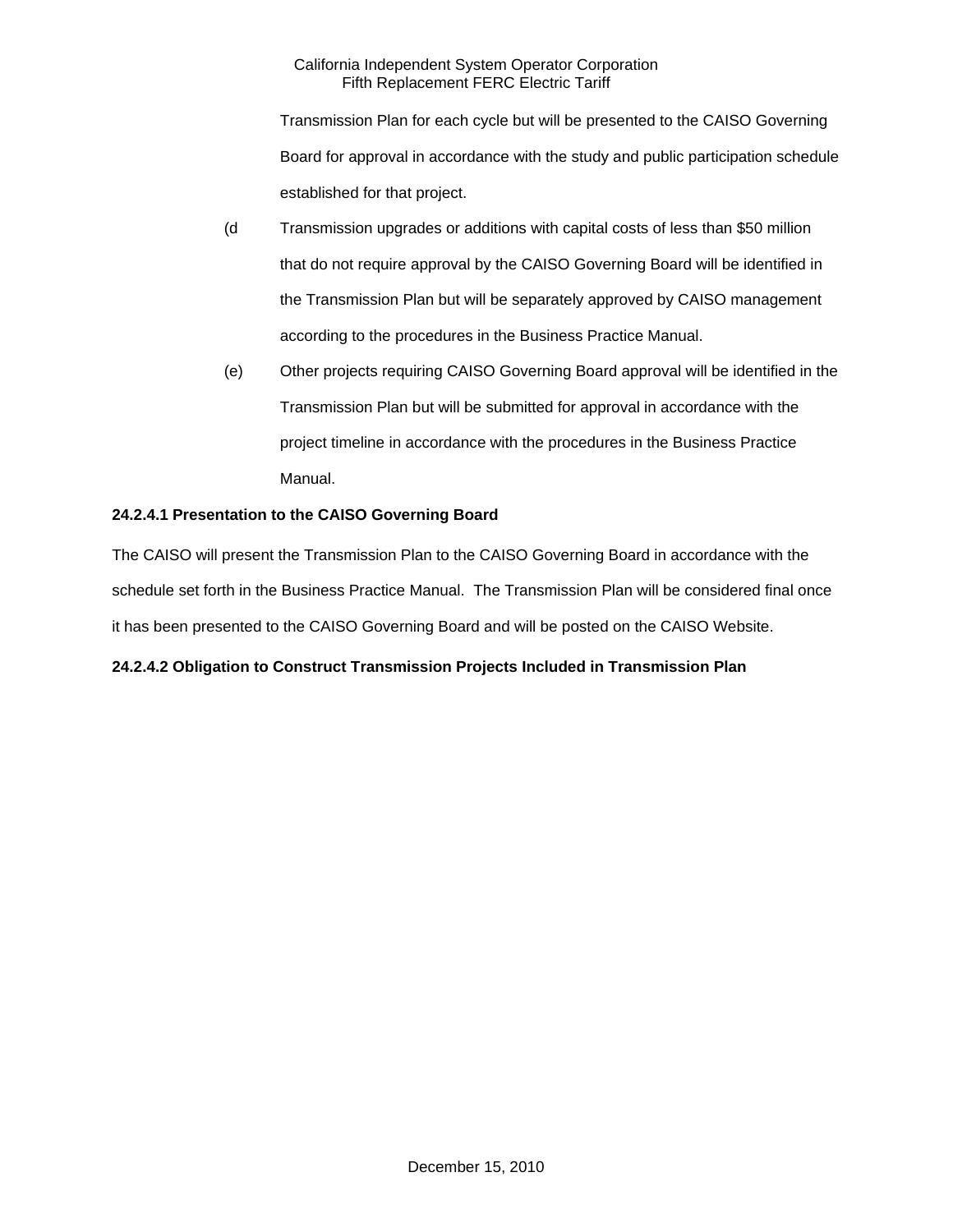A Participating TO that has a PTO Service Territory shall be obligated to construct all transmission additions and upgrades that are determined by the CAISO Governing Board or management, as applicable, to be needed in accordance with the requirements of Section 24, not including conditional approvals and determinations of need under Section 24.1.3.1(a), and which: (1) are additions or upgrades to transmission facilities that are located within its PTO Service Territory, unless (a) it does not own the facility being upgraded or added and neither terminus of such facility is located within its PTO Service Territory or (b) it does not own the facility being upgraded or added and the Project Sponsor is a Participating TO that elects to construct the transmission upgrade; or (2) are additions to existing transmission facilities or upgrades to existing transmission facilities that it owns, that are part of the CAISO Controlled Grid, and that are located outside of its PTO Service Territory, unless the jointownership arrangement, if any, does not permit. A Participating TO's obligation to construct such transmission additions and upgrades shall be subject to: (1) its ability, after making a good faith effort, to obtain all necessary approvals and property rights under applicable federal, state, and local laws and (2) the presence of a cost recovery mechanism with cost responsibility assigned in accordance with Section 24.10 of the CAISO Tariff. The obligations of the Participating TO to construct such transmission additions or upgrades will not alter the rights of any entity to construct and expand transmission facilities as those rights would exist in the absence of a TO's obligations under this CAISO Tariff or as those rights may be conferred by the CAISO or may arise or exist pursuant to this CAISO Tariff.

## **24.2.4.3 Documentation of Compliance with NERC Reliability Standards**

The Transmission Plan and underlying studies, assessments, information and analysis developed during the Transmission Planning Process, regardless of whether performed by CAISO or by Participating TOs or other third parties at the direction of CAISO, shall be used by the CAISO as part of its documentation of compliance with NERC Reliability Standards.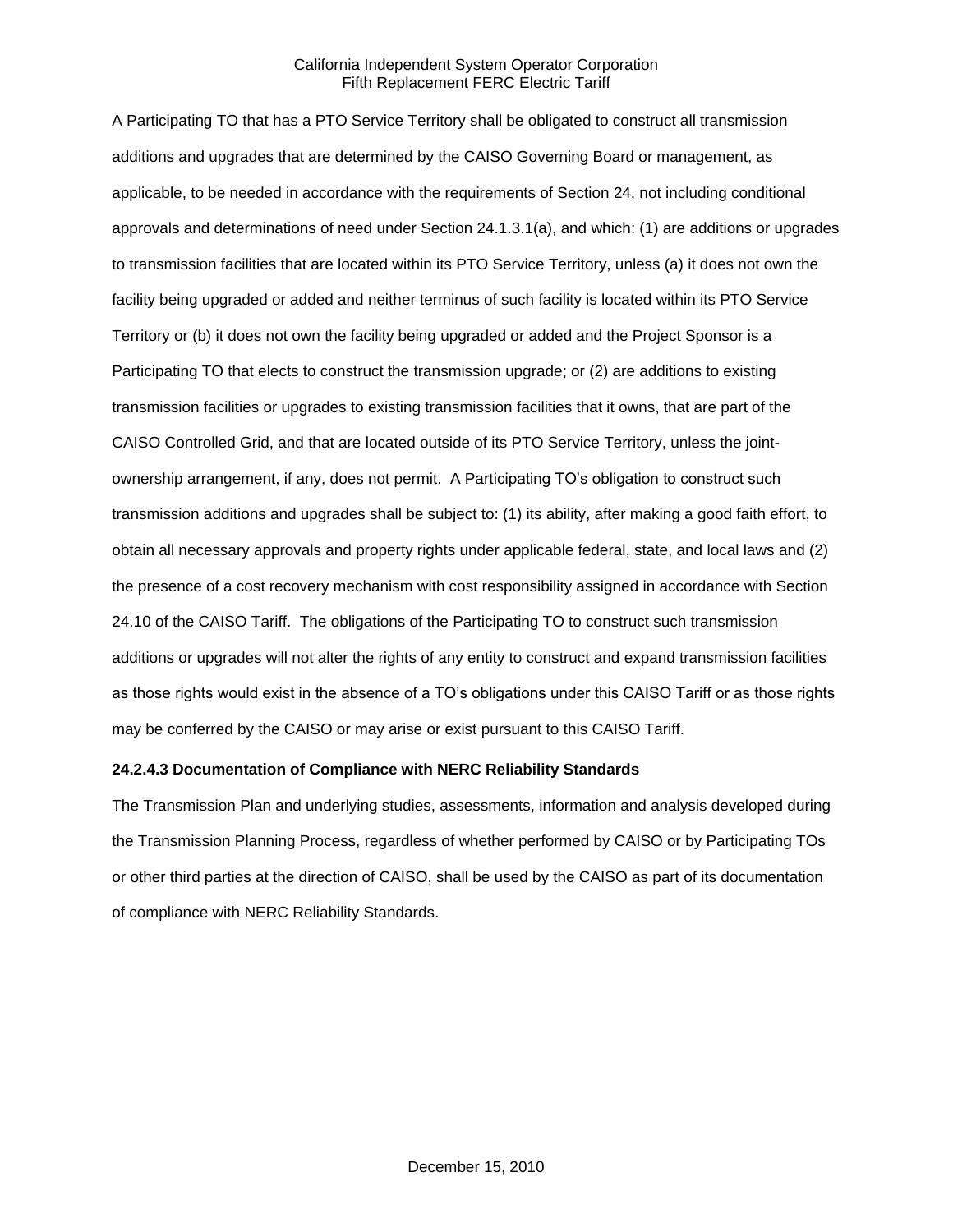# **24.3 Additional Planning Information**

### **24.3.1 Information Provided By Participating TOs**

In addition to any information that must be provided to the CAISO under the NERC Reliability Standards, Participating TOs shall provide the CAISO on an annual or periodic basis in accordance with the schedule and procedures and in the form required by the Business Practice Manual any information and data reasonably required by the CAISO to perform the Transmission Planning Process, including, but not limited to: (1) modeling data for power flow, including reactive power, short-circuit and stability analysis; (2) a description of the total Demand to be served from each substation, including a description of any Energy efficiency programs reflected in the total Demand; (3) the amount of any interruptible Loads included in the total Demand (including conditions under which an interruption can be implemented and any limitations on the duration and frequency of interruptions); (4), a description of Generating Units to be interconnected to the Distribution System of the Participating TO, including generation type and anticipated Commercial Operation Date; (5) detailed power system models of their transmission systems that reflect transmission system changes, including equipment replacement not requiring approval by the CAISO; (6) Distribution System modifications; (7) transmission network information, including line ratings, line length, conductor sizes and lengths, substation equipment ratings, circuits on common towers and with common rights-of-ways and cross-overs, special protection schemes, and protection setting information; and (8) Contingency lists.

#### **24.3.2 Information Provided By Participating Generators**

In addition to any information that must be provided to the CAISO under the NERC Reliability Standards, Participating Generators shall provide the CAISO on an annual or periodic basis in accordance with the schedule, procedures and in the form required by the Business Practice Manual any information and data reasonably required by the CAISO to perform the Transmission Planning Process, including, but not limited to (1) modeling data for short-circuit and stability analysis and (2) data, such as term, and status of any environmental or land use permits or agreements the expiration of which may affect that the operation of the Generating Unit.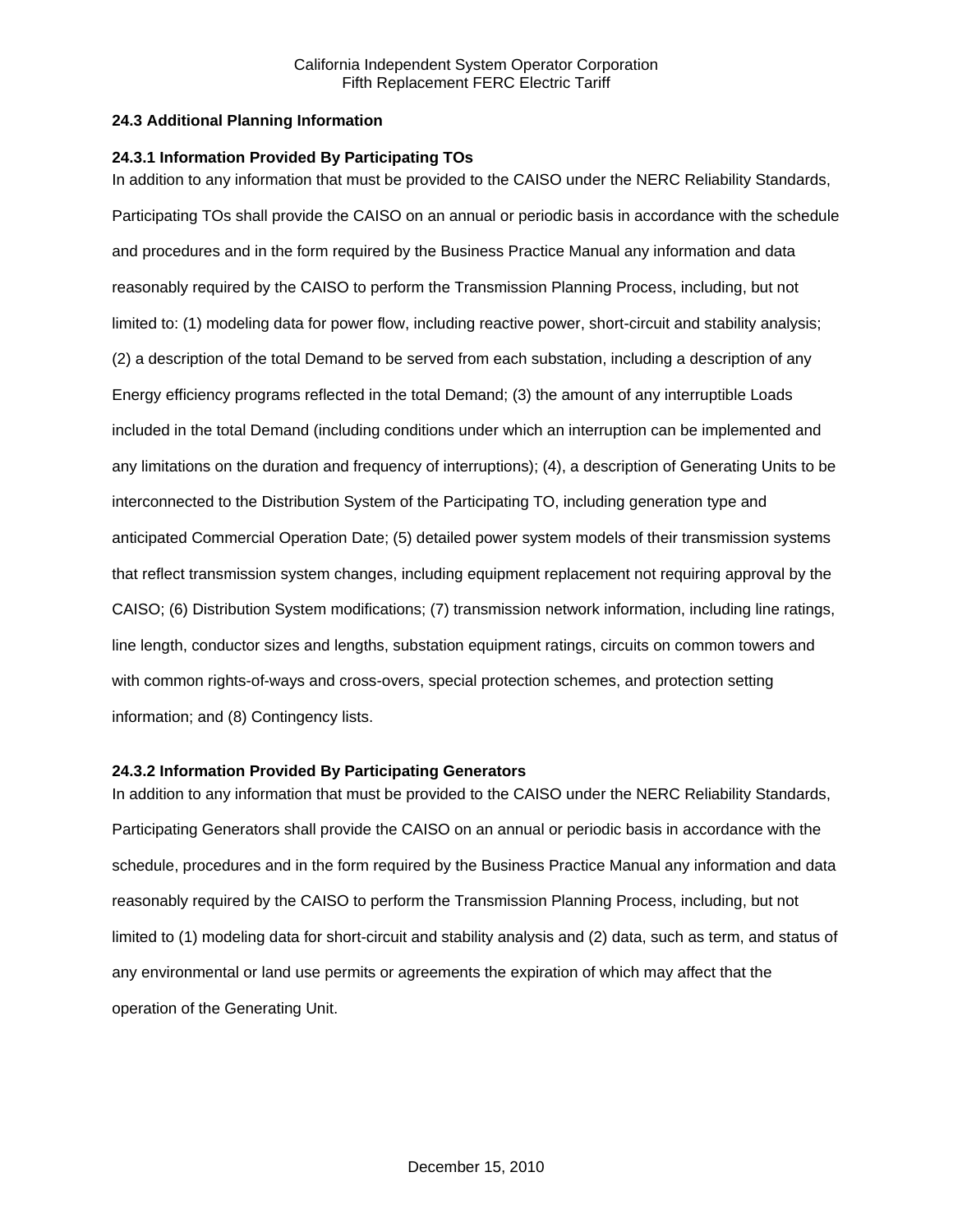# **24.3.3 Information Requested From Load Serving Entities**

In addition to any information that must be provided to the CAISO under the NERC Reliability Standards, the CAISO shall solicit from Load Serving Entities through their Scheduling Coordinators information required by, or anticipated to be useful to, the CAISO in its performance of the Transmission Planning Process, including, but not limited to (1) long-term resource plans; (2) existing long-term contracts for resources and transmission service outside the CAISO Balancing Authority Area; and (3) Demand Forecasts, including forecasted effect of Energy efficiency and Demand response programs.

### **24.3.4 Information from Planning Groups, BAAs and Regulators**

In accordance with Section 24.8 , the CAISO shall obtain or solicit from interconnected Balancing Authority Areas, regional and sub-regional planning groups within the WECC, the CPUC, the CEC, and Local Regulatory Authorities information required by, or anticipated to be useful to, the CAISO in its performance of the Transmission Planning Process, including, but not limited to (1) long-term transmission system plans; (2) long-term resource plans; (3) generation interconnection process information; (4) Demand Forecasts; and (5) any other data necessary for the development of power flow, short-circuit, and stability cases over the planning horizon of the CAISO Transmission Planning Process.

#### **24.3.5 Obligation To Provide Updated Information**

If material changes to the information provided under Sections 24.2.3.1 and 24.2.3.2 occur during the annual Transmission Planning Process, the providers of the information must provide notice to the CAISO of the changes.

#### **24.4 Participating TO Study Obligation**

The Participating TO constructing or expanding facilities in accordance with Section 24.2.4, will be directed by the CAISO to coordinate with the Project Sponsor or Participating TO(s) with PTO Service Territories in which the transmission upgrade or addition will be located, neighboring Balancing Authority Areas, as appropriate, and other Market Participants to perform any study or studies necessary, including a Facility Study, to determine the appropriate facilities to be constructed in accordance with the CAISO Transmission Planning Process and the terms set forth in the TO Tariff.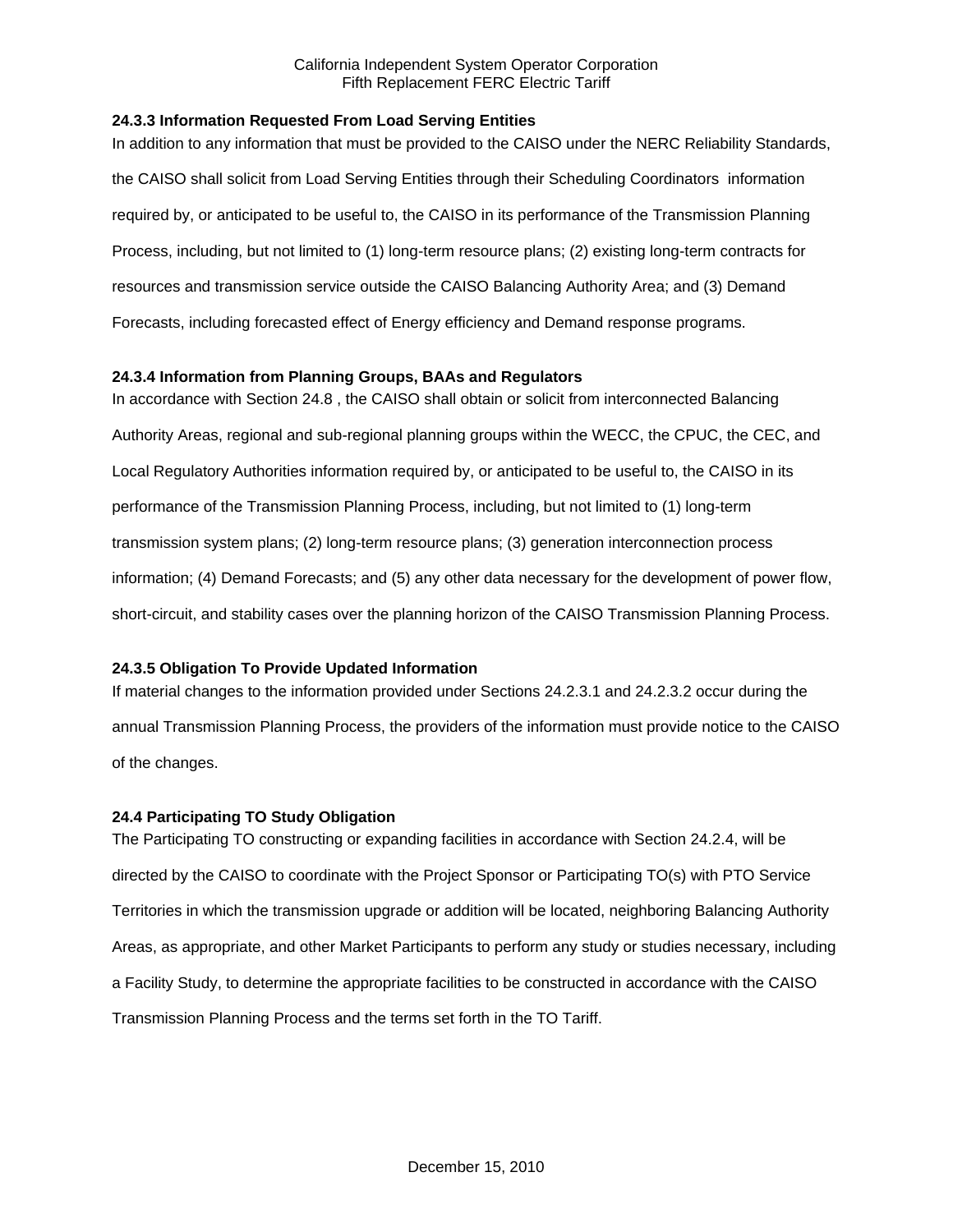## **24.5 Operational Review**

The CAISO will perform an operational review of all facilities studied as part of the CAISO Transmission Planning Process that are proposed to be connected to, or made part of, the CAISO Controlled Grid to ensure that the proposed facilities provide for acceptable Operational Flexibility and meet all its requirements for proper integration with the CAISO Controlled Grid. If the CAISO finds that such facilities do not provide for acceptable Operational Flexibility or do not adequately integrate with the CAISO Controlled Grid, the CAISO shall coordinate with the Project Sponsor and, if different, the Participating TO with the PTO Service Territory, or the operators of neighboring Balancing Authority Areas, if applicable, in which the facilities will be located to reassess and redesign the facilities required to be constructed. Transmission upgrades or additions that do not provide acceptable Operational Flexibility or do not adequately integrate with the CAISO Controlled Grid cannot be included in the CAISO Transmission Plan or approved by CAISO management or the CAISO Governing Board, as applicable.

# **24.6 State And Local Approval And Property Rights**

# **24.6.1 PTO Requirement To Seek Necessary Approvals And Rights**

The Participating TO obligated to construct facilities under this Section 24 must make a good faith effort to obtain all approvals and property rights under applicable federal, state and local laws that are necessary to complete the construction of the required transmission additions or upgrades. This obligation includes the Participating TO's use of eminent domain authority, where provided by state law.

# **24.6.2 Consequences Of PTO Inability To Obtain Approvals And Rights**

If the Participating TO cannot secure any such necessary approvals or property rights and consequently is unable to construct a transmission addition or upgrade found to be needed in accordance with Section 24.1, it shall promptly notify the CAISO and the Project Sponsor, if any, and shall comply with its obligations under the TO Tariff to convene a technical meeting to evaluate alternative proposals. The CAISO shall take such action as it reasonably considers appropriate, in coordination with the Participating TO, the Project Sponsor, if any, and other affected Market Participants, to facilitate the development and evaluation of alternative proposals including, where possible, conferring on a third party the right to build the transmission addition or upgrade as set forth in Section 24.6.3.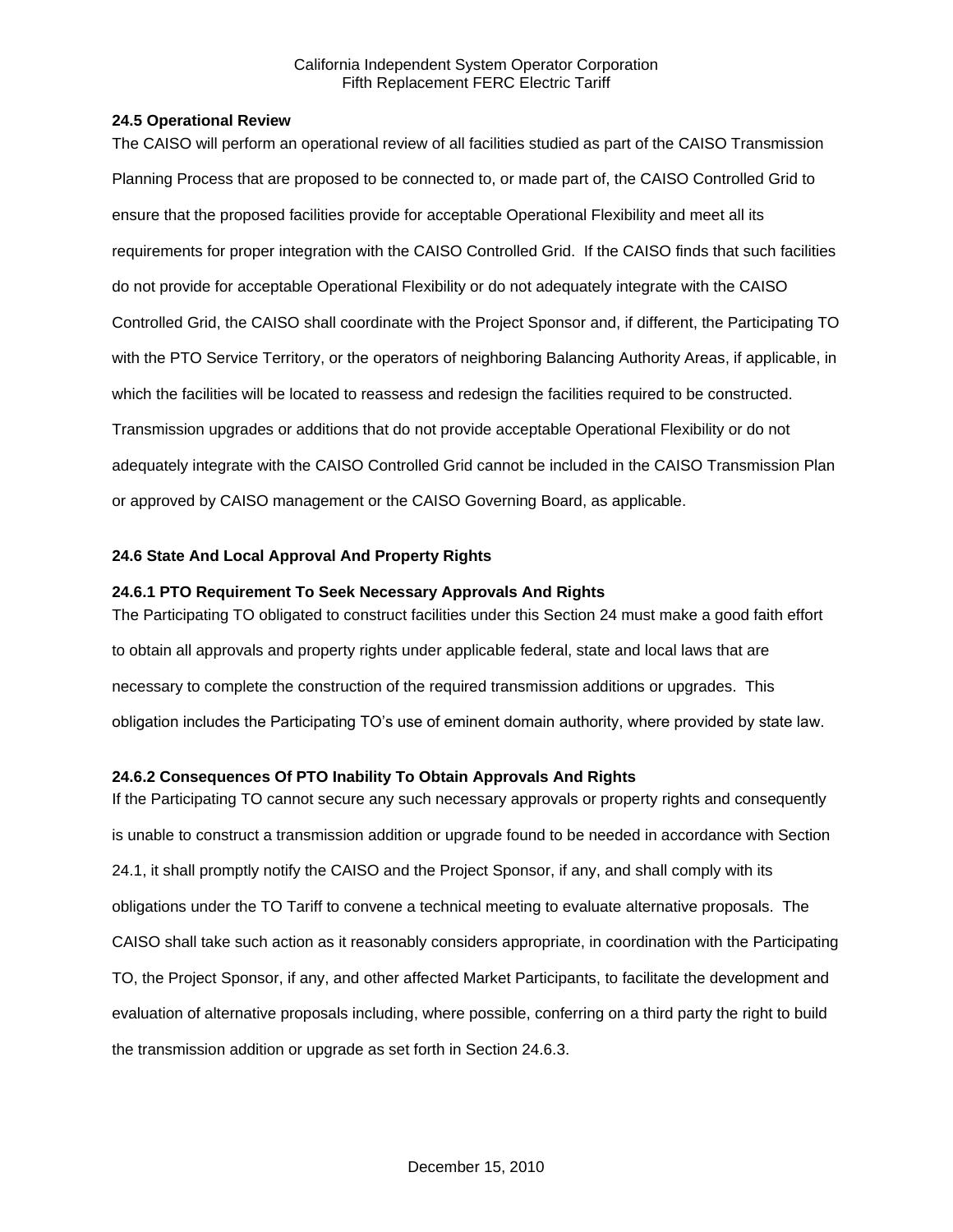# **24.6.3 Conferral Of Right To Build Facilities On Third Party**

Where the conditions of Section 24.6.2 have been satisfied and it is possible for a third party to obtain all approvals and property rights under applicable federal, state and local laws that are necessary to complete the construction of transmission additions or upgrades required to be constructed in accordance with this CAISO Tariff (including the use of eminent domain authority, where provided by state law), the CAISO may confer on a third party the right to build the transmission addition or upgrade, which third party shall enter into the Transmission Control Agreement in relation to such transmission addition or upgrade.

### **24.7 WECC And Regional Coordination**

The Project Sponsor will have responsibility for completing any applicable WECC requirements and rating study requirements to ensure that a proposed transmission addition or upgrade meets regional planning requirements. The Project Sponsor may request the Participating TO to perform this coordination on behalf of the Project Sponsor at the Project Sponsor's expense.

#### **24.8 Regional And Sub-Regional Planning Process**

The CAISO will be a member of the WECC and other applicable regional or sub-regional organizations and participate in WECC's operation and planning committees, and in other applicable regional and subregional coordinated planning processes.

# **24.8.1 Scope Of Regional Or Sub-Regional Planning Participation**

The CAISO will collaborate with adjacent transmission providers and existing sub-regional planning organizations through existing processes. This collaboration involves a reciprocal exchange of information, to the maximum extent possible and subject to applicable confidentiality restrictions, in order to ensure the simultaneous feasibility of respective Transmission Plans, the identification of potential areas for increased efficiency, and the consistent use of common assumptions whenever possible. The details of the CAISO's participation in regional and sub-regional planning processes are set forth in the Business Practice Manual. At a minimum, the CAISO shall be required to:

> (a) solicit the participation, whether through sub-regional planning groups or individually, of all interconnected Balancing Authority Areas in the development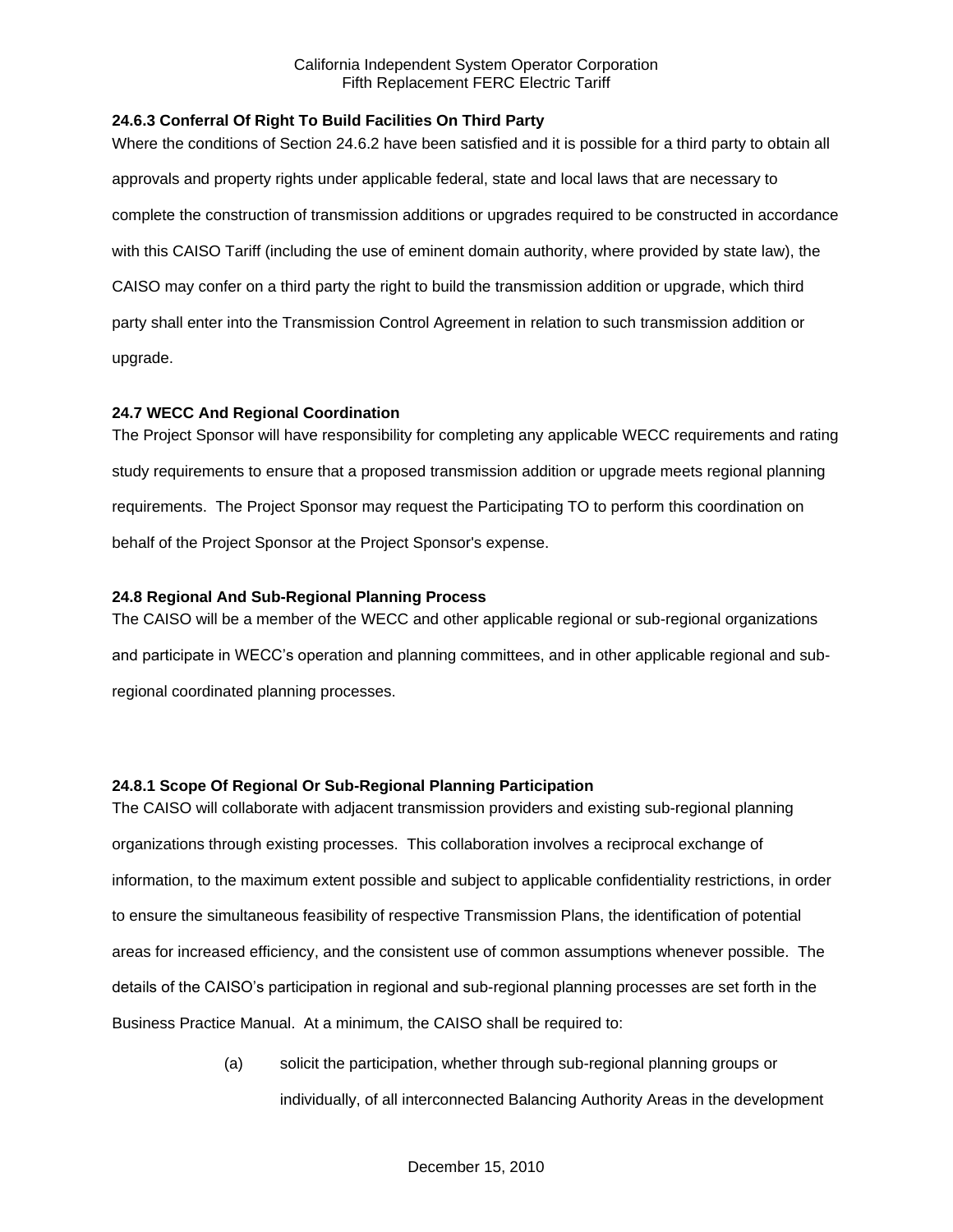of the Unified Planning Assumptions and Study Plan and in reviewing the results of technical studies performed as part of the CAISO's Transmission Planning Process in order to:

- (1) coordinate, to the maximum extent practicable, planning assumptions, data and methodologies utilized by the CAISO, regional and sub-regional planning groups or interconnected Balancing Authority Areas;
- (2) ensure transmission expansion plans of the CAISO, regional and subregional planning groups or interconnected Balancing Authority Areas are simultaneously feasible and seek to avoid duplication of facilities.
- (b) coordinate with regional and sub-regional planning groups regarding the entity to perform requests for Economic Planning Studies or other Congestion related studies;
- (c) transmit to applicable regional and sub-regional planning groups or interconnected Balancing Authority Areas information on technical studies performed as part of the CAISO Transmission Planning Process;
- (d) post on the CAISO Website links to the planning activities of applicable regional and sub-regional planning groups or interconnected Balancing Authority Areas.

# **24.8.2 Limitation On Regional Activities**

Neither the CAISO nor any Participating TO nor any Market Participant shall take any position before the WECC or a regional organization that is inconsistent with a binding decision reached through an arbitration proceeding pursuant to Section 13, in which the Participating TO or Market Participant voluntarily participated.

# **24.9 CAISO Planning Standards Committee**

The CAISO shall maintain a Planning Standards Committee, which shall be open to participation by all Market Participants, electric utility regulatory agencies within California, and other interested parties, to review, provide advice on, and propose modifications to CAISO Planning Standards for consideration by CAISO management and the CAISO Governing Board. The Planning Standards Committee shall meet,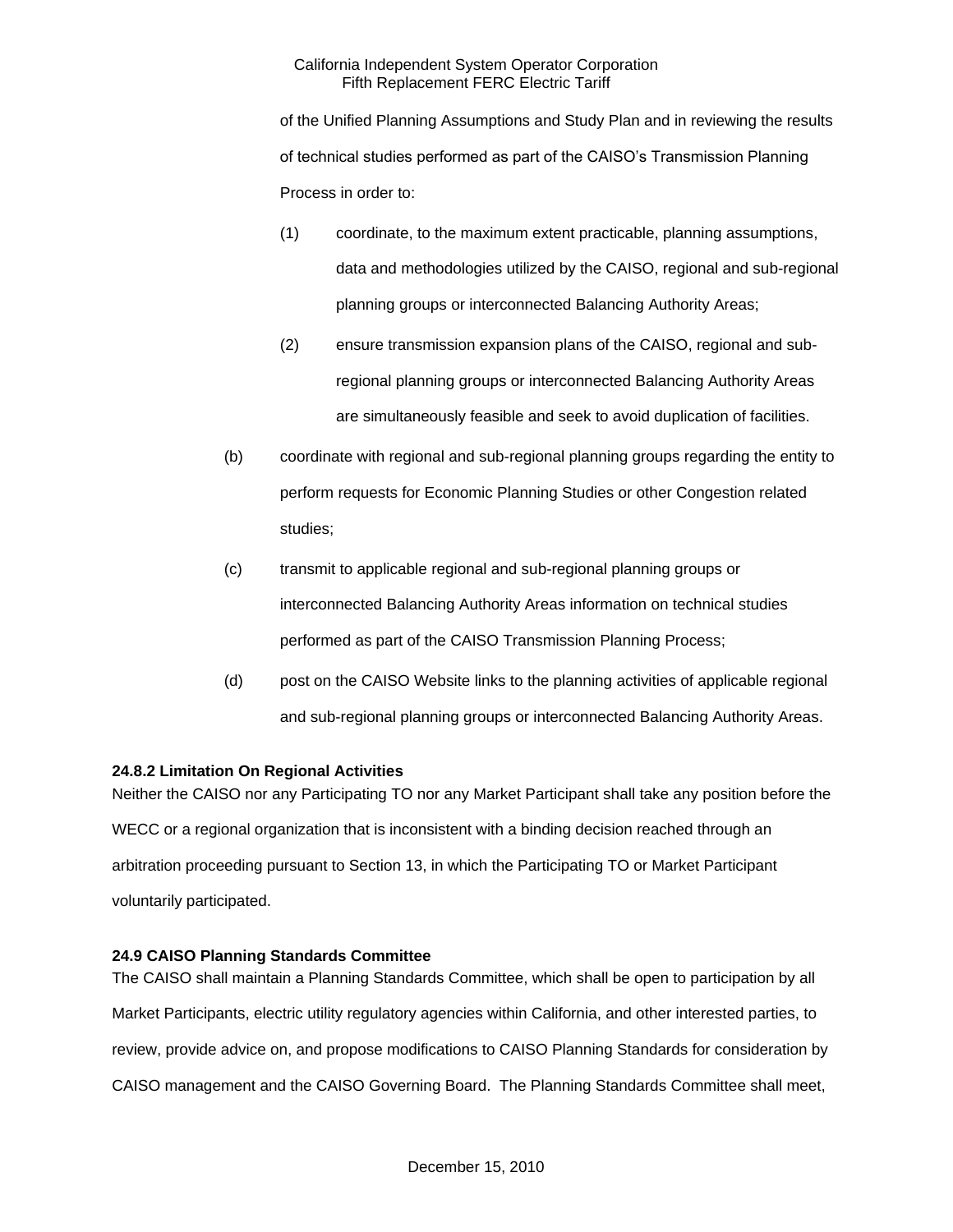at a minimum, on an annual basis prior to publication of the draft Unified Planning Assumptions and Study Plan under Section 24.2.1.3; however, additional meetings, web conferences, or teleconferences may be scheduled as needed. Meetings of the Planning Standards Committee shall be noticed by Market Notice and such notice shall be posted to the CAISO Website. Teleconference capability will be made available for all meetings of the Planning Standards Committee. The CAISO Vice President of Market and Infrastructure Development or his or her designee shall serve as chair of the Planning Standards Committee. All materials addressed at or relating to such meetings, including agendas, presentations, background papers, party comments, and minutes shall be posted to the CAISO Website. The chair of the Planning Standards Committee shall seek approval by the CAISO Governing Board of any modifications to the CAISO Planning Standards, as those CAISO Planning Standards exist as of the effective date of Section 24.2, and must include in the report to the CAISO Governing Board a summary of the positions of parties with respect to the proposed modifications to the CAISO Planning Standards and the ground(s) for rejecting modifications, if any, proposed by Market Participants or other interested parties.

#### **24.10 Cost Responsibility For Transmission Additions Or Upgrades**

Cost responsibility for transmission additions or upgrades constructed pursuant to this Section 24

(including the responsibility for any costs incurred under Section 24.6) shall be determined as follows:

#### **24.10.1 Project Sponsor Commitment To Pay Full Cost**

Where a Project Sponsor commits to pay the full cost of a transmission addition or upgrade as set forth in subsection (2) of Section 24.1.1, the full costs shall be borne by the Project Sponsor.

#### **24.10.2 Cost Of Needed Addition Or Upgrade To Be Borne By PTO**

Where the need for a transmission addition or upgrade is determined by the CAISO or as a result of the CAISO ADR Procedure as set forth in subsection (3) of Section 24.1.1, the cost of the transmission addition or upgrade shall be borne by the Participating TO that will be the owner of the transmission addition or upgrade and shall be reflected in its Transmission Revenue Requirement.

#### **24.10.3 CRR Entitlement For Project Sponsors Not Recovering Costs**

Provided that the CAISO has Operational Control of the Merchant Transmission Facility, a Project

Sponsor that does not recover the investment cost under a FERC-approved rate through the Access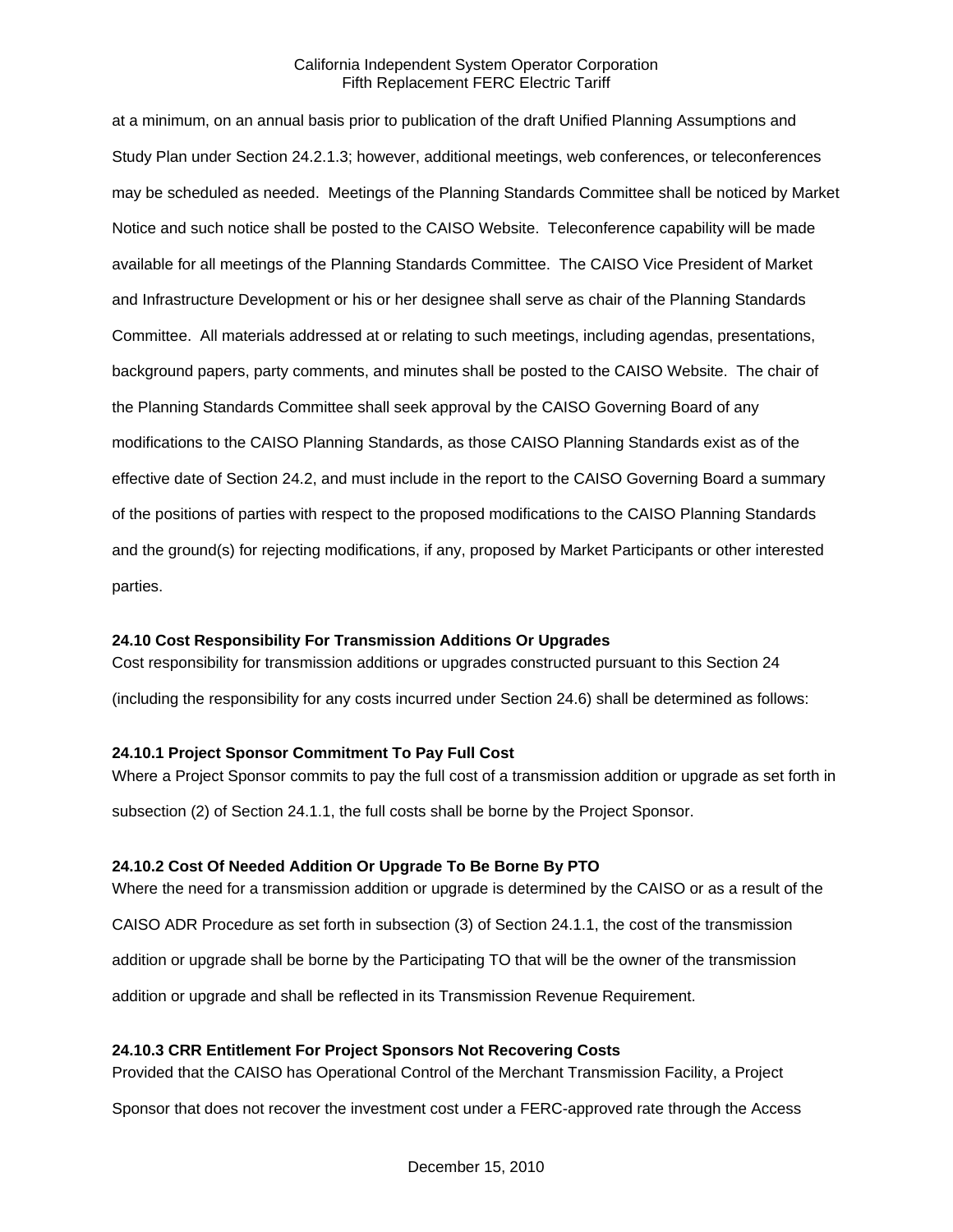Charge or a reimbursement or direct payment from a Participating TO shall be entitled to receive Merchant CRRs as provided in Section 36.11. The full amount of capacity added to the system by such transmission upgrades or additions will be as determined through the regional reliability council process of the Western Electricity Coordinating Council or its successor.

**24.10.3.1** Pursuant to its Project Sponsor status as specified in Section 4.3.1.3, consistent with FERC's findings in Docket Nos. EL04-133-001, ER04-1198-000, and ER04-1198-001, issued on May 16, 2006 (115 FERC ¶ 61,178), Western Path 15 shall receive compensation associated with transmission usage rights modeled for Western Path 15. In the event that Western Path 15 has an approved rate schedule that returns excess revenue from any compensation obtained from the CAISO associated with the transmission usage rights for Western Path 15, such revenue shall be returned to the CAISO through a procedure established by the CAISO and the Western Area Power Administration for that purpose. **24.10.3.2** Pursuant to its Project Sponsor status, consistent with FERC's findings in Docket No. ER03- 407, issued on June 15, 2006 (115 FERC ¶ 61, 329), FPL Energy, LLC shall receive Merchant CRRs associated with transmission usage rights modeled for the Blythe Path 59 upgrade, such Merchant CRRs to be in effect for a period of thirty years, or the pre-specified intended life of the Merchant Transmission Facility, whichever is less, from the date of Blythe Path 59 was energized. For the purpose of allocating Merchant CRRs to FPL Energy, LLC over the Path 59 upgrade the allocation of Option CRRs in the import (east to west, from the Blythe Scheduling Point to the 230 kV side of the 161 kV to 230 kV transformer at the Eagle Mountain substation) as well as of Option CRRs in the export (west to east) direction will be based on 57.1 percent of the total upgrade (96 MWs out of the 168 MWs), which is FPL Energy, LLC's share of the total upgrade as approved by FERC in the Letter Order issued by FERC on June 15, 2006 in Docket No. ER03-407 (115 FERC ¶ 61,329).

### **24.10.4 Treatment Of New High Voltage Facilities Costs In HVAC**

Once a New Participating TO has executed the Transmission Control Agreement and it has become effective, the cost for New High Voltage Facilities for all Participating TOs shall be included in the CAISO Grid-wide component of the High Voltage Access Charge in accordance with Schedule 3 of Appendix F, unless and with respect to Western Path 15 only, cost recovery is provided in Section 24.10.3. The Participating TO who is supporting the cost of the New High Voltage Facility shall include such costs in its